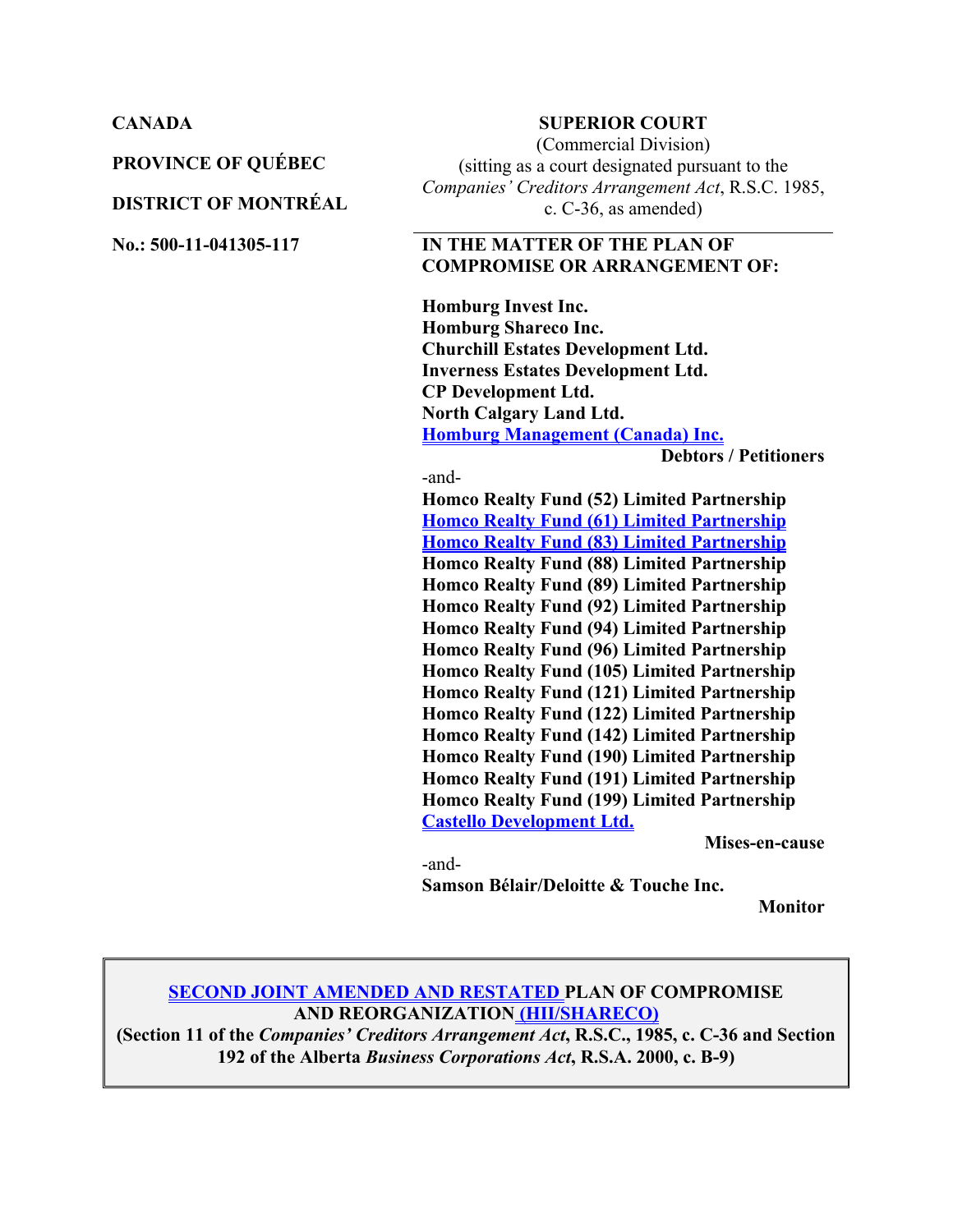## **TABLE OF CONTENTS**

## Page

| <b>ARTICLE 1</b> |                                                                     |    |
|------------------|---------------------------------------------------------------------|----|
|                  |                                                                     |    |
| 1.1              |                                                                     |    |
| 1.2              |                                                                     |    |
| 1.3              |                                                                     |    |
| 1.4              |                                                                     |    |
| 1.5              |                                                                     |    |
| 1.6              |                                                                     |    |
| 1.7              |                                                                     |    |
| 1.8              |                                                                     |    |
| 1.9              |                                                                     |    |
| <b>ARTICLE 2</b> |                                                                     |    |
|                  |                                                                     |    |
| 2.1              |                                                                     |    |
| 2.2              |                                                                     |    |
| 2.3              |                                                                     |    |
| 2.4              |                                                                     |    |
| 2.5              |                                                                     |    |
| 2.6              |                                                                     |    |
| 2.7              |                                                                     |    |
| 2.8              | Homco 61 LP and Homco 61 Affected Creditors (including Bond 6 Claim |    |
|                  |                                                                     | 43 |
| <b>ARTICLE 3</b> | CLASSIFICATION OF CREDITORS, VOTING CLAIMS AND RELATED              |    |
|                  |                                                                     |    |
| 3.1              |                                                                     |    |
| 3.2              |                                                                     |    |
| 3.3              |                                                                     |    |
| 3.4              |                                                                     |    |
|                  |                                                                     |    |
|                  |                                                                     |    |
| $3.6-$           |                                                                     |    |
| 3.7              |                                                                     |    |
| 3.8              |                                                                     |    |
|                  |                                                                     |    |
|                  |                                                                     |    |

# **ARTICLE 4**

| CASH POOL, CASH RESERVES AND KERP FUNDS 33 47 |  |
|-----------------------------------------------|--|
|                                               |  |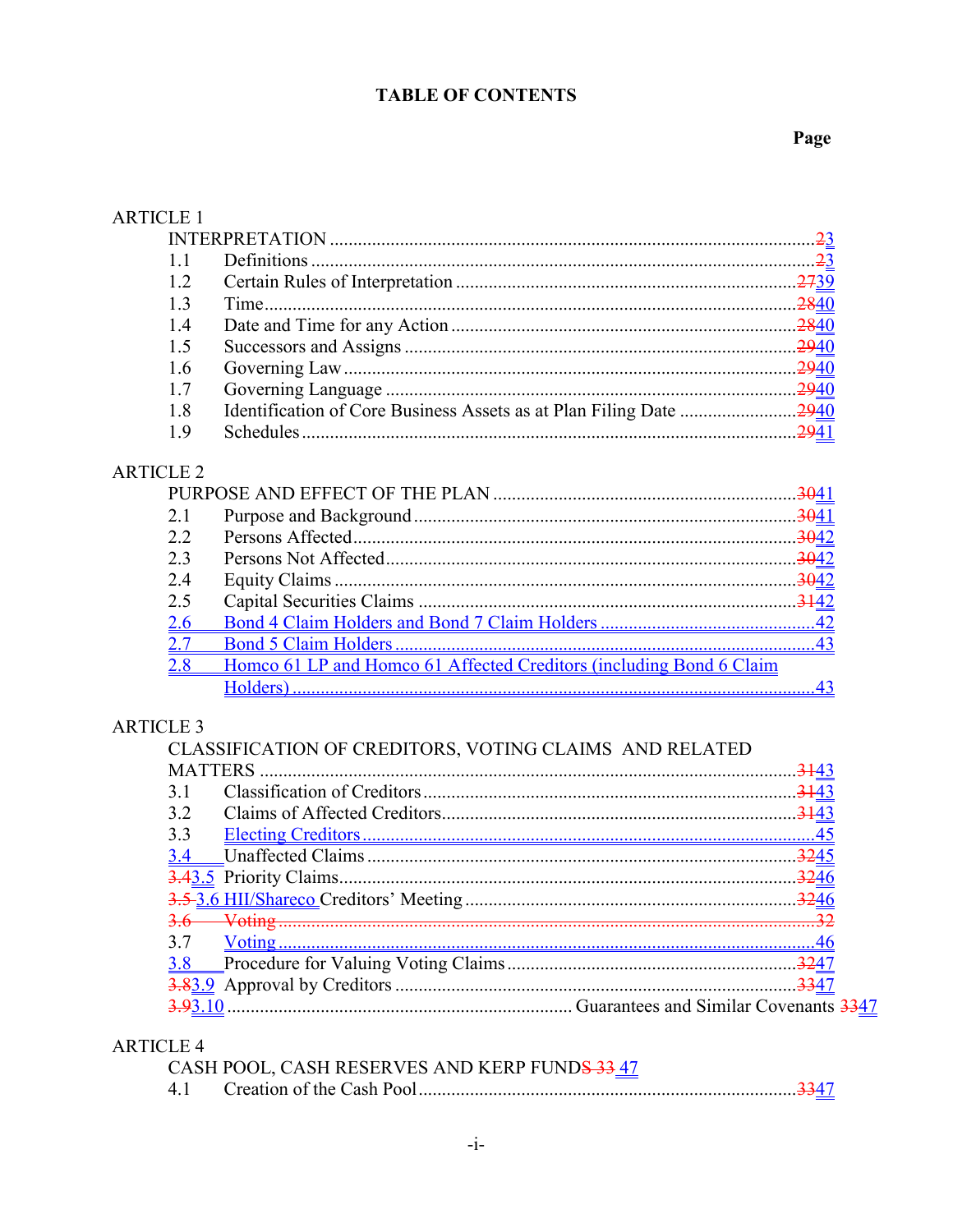## TABLE OF CONTENTS (continued)

## **Page**

|                  | 4.2               |                                                                          |  |
|------------------|-------------------|--------------------------------------------------------------------------|--|
|                  | 4.3               |                                                                          |  |
|                  | 4.4               |                                                                          |  |
|                  | 4.5               | The KERP Funds 34.48                                                     |  |
|                  |                   |                                                                          |  |
| <b>ARTICLE 5</b> |                   |                                                                          |  |
|                  |                   | CASH-OUT POOL, DISPUTED CLAIMS (CASH-OUT) RESERVE 49                     |  |
|                  | 5.1               |                                                                          |  |
|                  | 5.2               |                                                                          |  |
|                  |                   |                                                                          |  |
| <b>ARTICLE 6</b> |                   |                                                                          |  |
|                  |                   |                                                                          |  |
|                  |                   |                                                                          |  |
|                  |                   |                                                                          |  |
|                  |                   |                                                                          |  |
|                  | <b>ARTICLE 67</b> |                                                                          |  |
|                  |                   |                                                                          |  |
|                  |                   |                                                                          |  |
|                  |                   |                                                                          |  |
|                  |                   |                                                                          |  |
|                  |                   |                                                                          |  |
|                  |                   |                                                                          |  |
|                  |                   |                                                                          |  |
|                  | <b>ARTICLE 78</b> |                                                                          |  |
|                  |                   |                                                                          |  |
|                  |                   |                                                                          |  |
|                  |                   |                                                                          |  |
|                  |                   |                                                                          |  |
|                  |                   |                                                                          |  |
|                  |                   |                                                                          |  |
|                  | <b>ARTICLE 89</b> |                                                                          |  |
|                  |                   | PROVISIONS REGARDING DISTRIBUTIONS AND PAYMENTS3854                      |  |
|                  |                   |                                                                          |  |
|                  |                   |                                                                          |  |
|                  |                   |                                                                          |  |
|                  | 9.4               |                                                                          |  |
|                  |                   | 8.49.5 Distribution Mechanics – Asset Realization Cash Pool and Non-Core |  |
|                  |                   |                                                                          |  |
|                  |                   |                                                                          |  |
|                  |                   |                                                                          |  |
|                  |                   |                                                                          |  |
|                  |                   |                                                                          |  |
|                  |                   |                                                                          |  |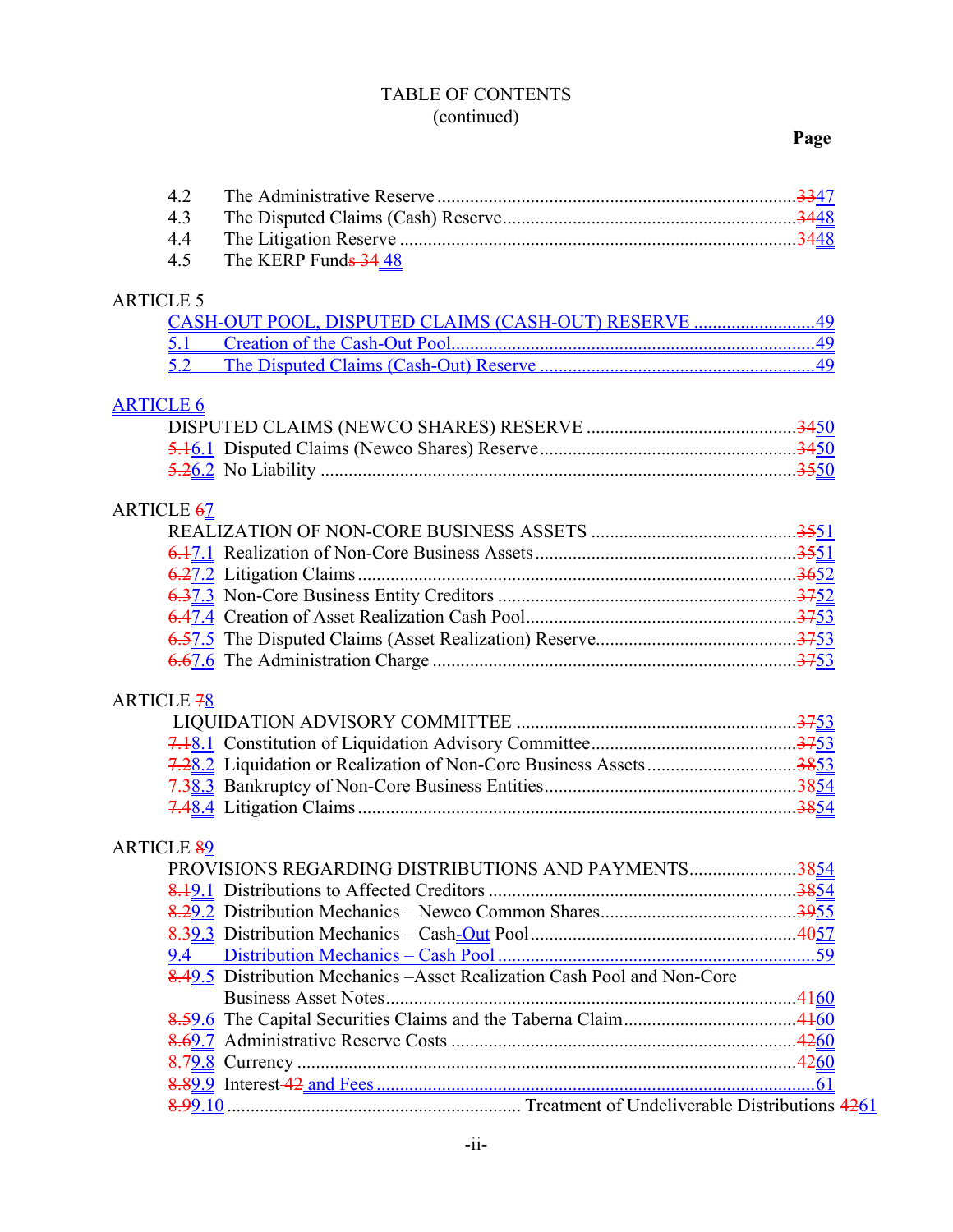## TABLE OF CONTENTS (continued)

## **Page**

|                         | 8.109.11 Assignment of Claims for Voting and Distribution Purposes – Prior to the <b>HII/Shareco</b> Credi |
|-------------------------|------------------------------------------------------------------------------------------------------------|
|                         | 8.119.12 Assignment of Claims for Distribution Purposes After the <b>HII/Shareco</b> Creditors' Meeting-   |
|                         | 8.12 Assignment of Claims for Distribution Purposes After the Creditors'                                   |
|                         |                                                                                                            |
|                         |                                                                                                            |
| <b>ARTICLE 910</b>      |                                                                                                            |
|                         | PROCEDURE FOR DISTRIBUTIONS REGARDING DISPUTED CLAIMS                                                      |
|                         |                                                                                                            |
|                         |                                                                                                            |
|                         | 9.210.2  Distributions After Disputed Claims Resolved – Interim Distribution Dates 4563                    |
|                         | 9.310.3 Distributions After Disputed Claims Resolved – Final Distribution Date 4564                        |
|                         |                                                                                                            |
| ARTICLE 1011            |                                                                                                            |
|                         | CATALYST INVESTMENT: STANDSTILL, PUT RIGHTS, TAG ALONG                                                     |
|                         |                                                                                                            |
|                         |                                                                                                            |
|                         |                                                                                                            |
| <b>ARTICLE 12</b>       |                                                                                                            |
|                         |                                                                                                            |
|                         |                                                                                                            |
|                         |                                                                                                            |
|                         |                                                                                                            |
|                         |                                                                                                            |
| <b>ARTICLE 4413</b>     |                                                                                                            |
|                         |                                                                                                            |
|                         |                                                                                                            |
|                         |                                                                                                            |
| ARTICLE 1214            |                                                                                                            |
|                         | COURT SANCTION, CONDITIONS PRECEDENT AND IMPLEMENTATION  5888                                              |
|                         |                                                                                                            |
| <u> 14.2</u>            |                                                                                                            |
| 14.3                    |                                                                                                            |
| 14.4                    |                                                                                                            |
| 14.5                    |                                                                                                            |
| ARTICLE <sub>1315</sub> |                                                                                                            |
|                         |                                                                                                            |
|                         |                                                                                                            |
|                         |                                                                                                            |
|                         |                                                                                                            |
|                         |                                                                                                            |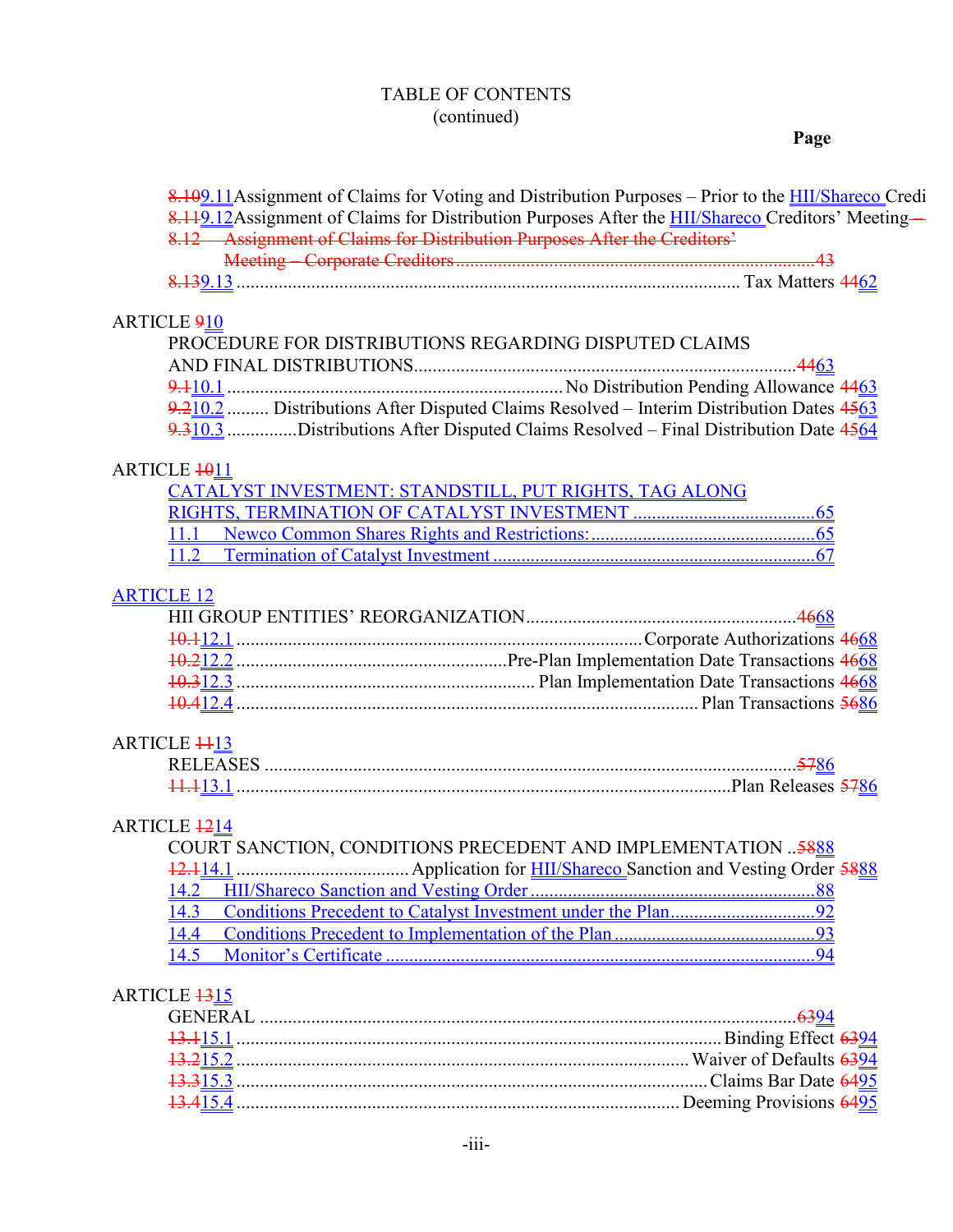## TABLE OF CONTENTS (continued)

## Page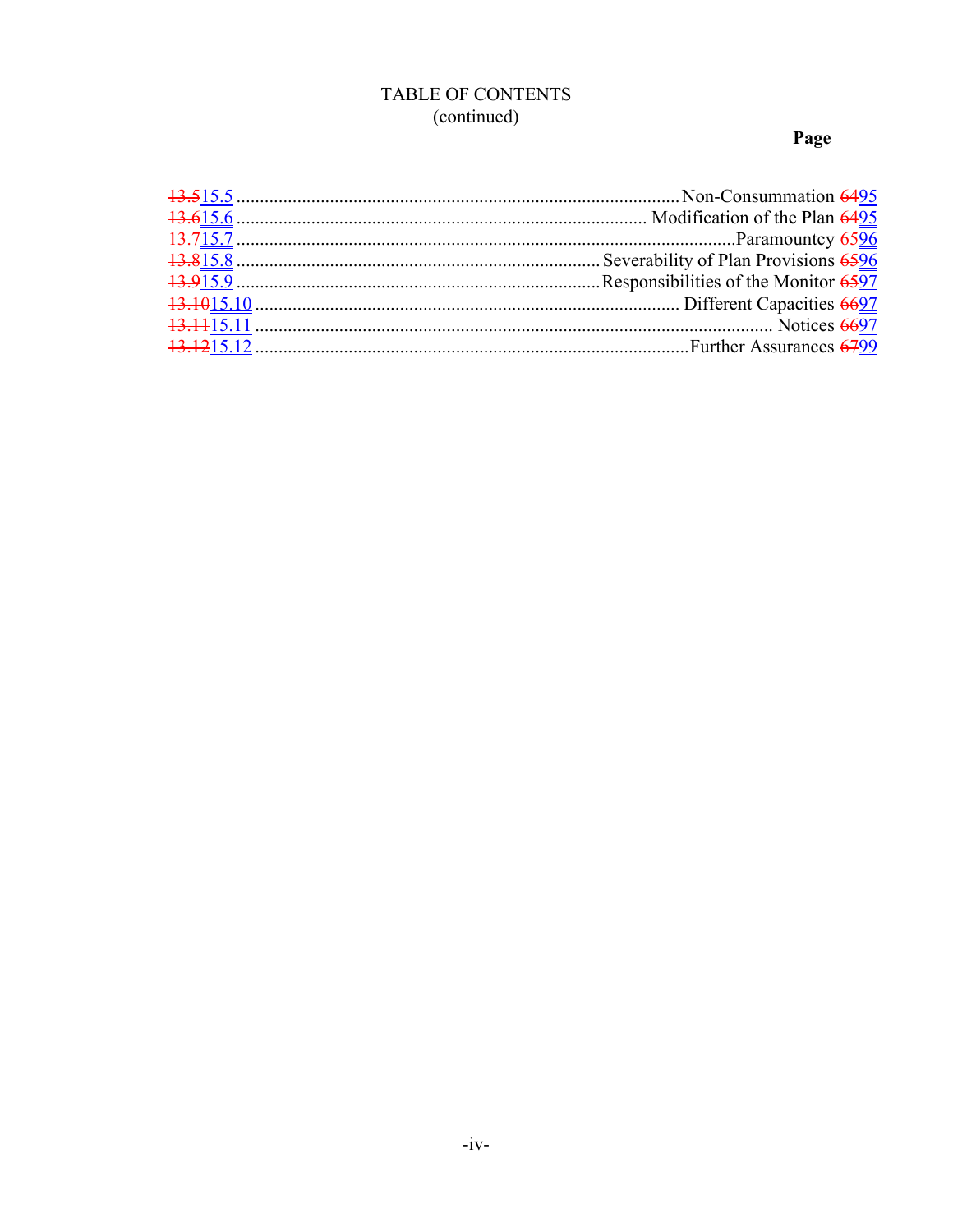#### **SECOND JOINT AMENDED AND RESTATED PLAN OF COMPROMISE AND REORGANIZATION (HII/SHARECO)**

#### **WHEREAS:**

- A. Homburg Invest Inc, Homburg Shareco Inc., Churchill Estates Development Ltd., Inverness Estates Development Ltd., CP Development Ltd. and, North Calgary Land Ltd. and Homburg Management (Canada) Inc. (collectively, the "**Petitioners**") are insolvent;
- B. The Petitioners<del>, excluding North Calgary Land Ltd.,</del> filed and obtained protection under the *Companies' Creditors Arrangement Act*, R.S.C. 1985, c. C-36, as amended (the "**CCAA**");
- C. The Petitioners, excluding North Calgary Land Ltd. and Homburg Management (Canada) Inc., obtained an Order of the Superior Court of Quebec (Commercial Division) (the "**Court**") under the CCAA on September 9, 2011, as amended pursuant to further orders of the Court (and as same may be further amended, restated or varied from time to time, the "**Initial Order**");
- D. The Initial Order originally declared that, although not a Petitioner, each of *mis-en-cause* Homco Realty Fund (52) Limited Partnership, Homco Realty Fund (88) Limited Partnership, Homco Realty Fund (89) Limited Partnership, Homco Realty Fund (92) Limited Partnership, Homco Realty Fund (94) Limited Partnership, Homco Realty Fund (105) Limited Partnership, Homco Realty Fund (121) Limited Partnership, Homco Realty Fund (122) Limited Partnership, Homco Realty Fund (142) Limited Partnership and Homco Realty Fund (199) Limited Partnership shall enjoy the protections and authorizations provided by the Initial Order (such partnerships collectively referred to in the Initial Order as the "**Applicant Partnerships**");
- E. By Order dated May 31, 2012, the Initial Order was amended to add North Calgary Land Ltd. as a Petitioner (hereinafter included as a "Petitioner") and *mis-en-cause* Homco Realty Fund (96) Limited Partnership as an Applicant Partnership thereunder (hereinafter included as an "**Applicant Partnership**");
- F. By Order of the Court made on December 14, 2012, *mis-en-cause* Homco Realty Fund (190) Limited Partnership and Homco Realty Fund (191) Limited Partnership were each added as additional Applicant Partnerships (hereinafter included as "**Applicant Partnerships**");
- G. Pursuant to the Initial Order the Petitioners and the Applicant Partnerships have the authority to file with the Court and to submit to their creditors one or more plans of compromise or arrangement under the CCAA, which plan will provide, among other things, certain recoveries to stakeholders; and
- H. **On February 6, 2013**, Homburg Invest Inc. and Homburg Shareco Inc. \* hereby propose and present this\*filed a joint Plan of Compromise and Reorganization under and pursuant to the CCAA and the Alberta *Business Corporations Act.,* R.S.A. 2000, c. B-9, as amended (the "**ABCA**") dated February 5, 2013 with the Court (the "**Original Plan**");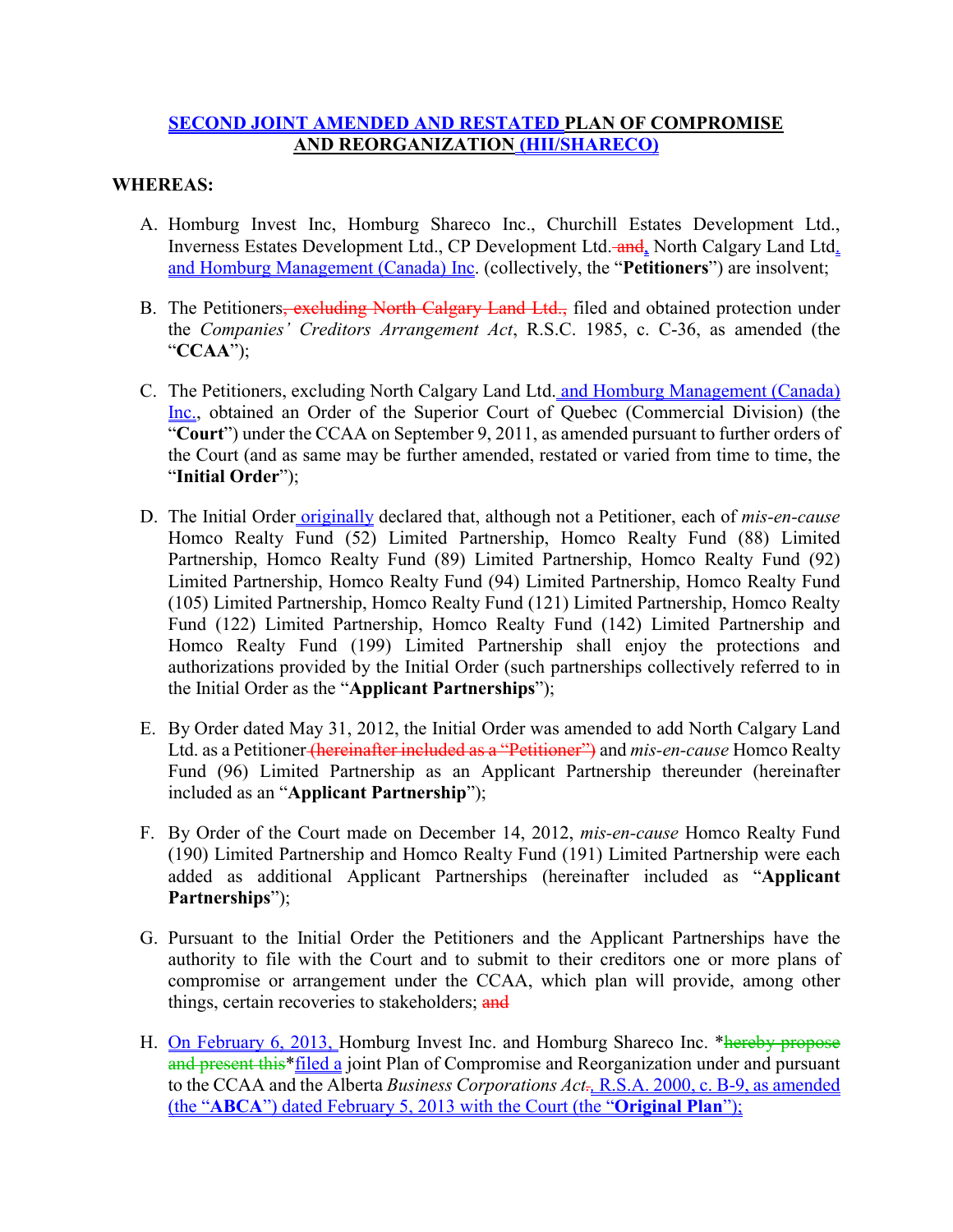- I. By Order of the Court made February 6, 2013, the Initial Order was amended to add *mis-en-cause* Homco Realty Fund (61) Limited Partnership as an additional Applicant Partnership (hereinafter **"Homco 61 LP"** and included as an "**Applicant Partnership**") and Castello Development Ltd. as a *mis-en-cause*;
- J. By Order of the Court made on March 1, 2013, and amended by further Order of the Court made on March 14, 2013, an investment proposal process was approved providing for the terms and conditions governing the delivery of investment proposals to HII and the Monitor (the **"Investment Proposal Process"**);
- K. By Order of the Court made on March 14, 2013, the Initial Order was further amended to add Homburg Management (Canada) Inc. as an additional Petitioner;
- L. Under the Investment Proposal Process, The Catalyst Capital Group Inc., on behalf of funds managed by it ("**Catalyst**") submitted the Catalyst Final Offer (as herein defined) which was selected by HII as the "Selected Superior Offer" under the Investment Proposal Process and Catalyst was selected as the "Qualified Investor" under the Investment Proposal Process.
- M. As required under and in accordance with the Investment Proposal Process, HII, Shareco, Homco 61 LP and Catalyst entered into a support agreement dated April 15, 2013 (the "**Original Catalyst Support Agreement**"). The Original Catalyst Support Agreement was terminated by HII, Shareco and Homco 61 LP by written notice delivered to Catalyst on April 24, 2013.
- N. HII and Shareco accordingly filed an amended and restated Plan on April 25, 2013, amending and restating the Original Plan (the **"Amended and Restated Plan"**). Homco 61 LP has proposed its own plan of compromise to its creditors dated April 25, 2013 under and pursuant to the CCAA (the **"Homco 61 Original Plan"**), which plan was also filed with the Court on April 25, 2013 and forms an integrated and cohesive plan with the Amended and Restated Plan. Concurrently with the filing of the Amended and Restated Plan and the Homco 61 Original Plan, HII, Shareco and Homco 61 LP served motions for the convening and conduct of the HII/Shareco Creditors' Meeting and the Homco 61 Creditors' Meeting.
- O. By Order of the Court made on April 26, 2013 *mis en cause* Homco Realty Fund (83) Limited Partnership was added as an additional Applicant Partnership (and hereinafter included as an "**Applicant Partnership**").
- P. HII, Shareco and Homco 61 LP have entered into a restated support agreement with Catalyst dated April 26, 2013 (the **"Restated Catalyst Support Agreement"** governing the investment to be made by Catalyst as part of the restructuring of HII, Shareco and certain of the HII Group Entities together with the filing of further revised Plans by each of HII/Shareco and Homco 61 LP to reflect such investment (the "**Catalyst Investment**").
- Q. Accordingly, HII and Shareco desire to amend and restate the Amended and Restated Plan, among other things, to give effect to the Restated Catalyst Support Agreement and to reflect the terms of a restated Original Homco 61 Plan.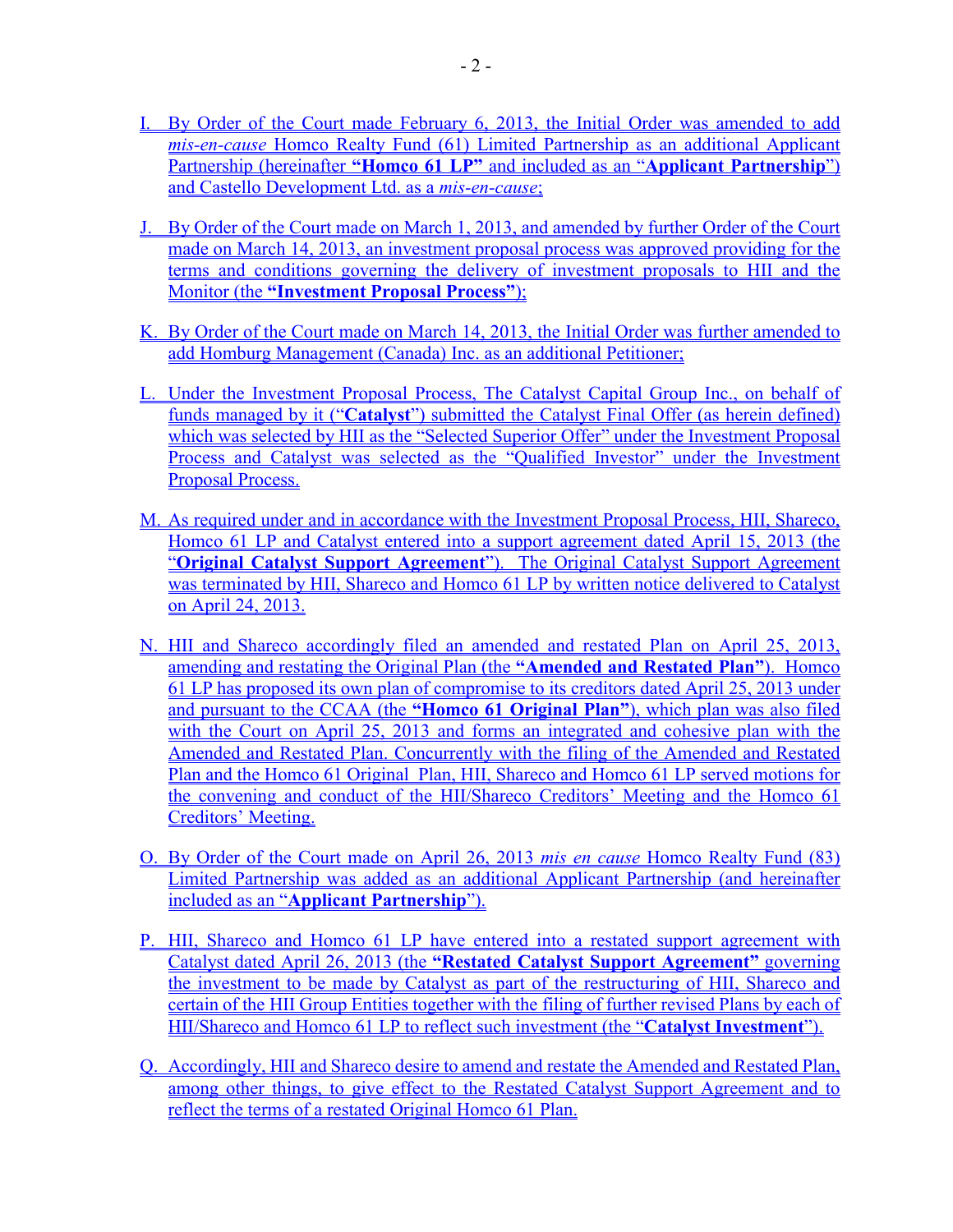R. HII and Shareco \*hereby propose and present this \* Second Joint Amended and Restated Plan of Compromise and Reorganization under and pursuant to the CCAA and the ABCA.

#### **ARTICLE 1 INTERPRETATION**

#### **1.1 Definitions**

In the Plan, unless otherwise stated or unless the subject matter or context otherwise requires:

**"ABCA"** means the Alberta *Business Corporations Act*, R.S.A. 2000, c. B-9, as amended;

**"Administration Charge"** means the charge created by paragraph 42 of the Initial Order in favour of the Monitor (including in its capacity as a Trustee in Bankruptcy), the Monitor's legal counsel, the Petitioners' legal counsel and other advisors over the Charged Property, and having the priority provided in paragraphs 43 and 44 of the Initial Order, and as confirmed, amended and continued for the benefit of the Monitor and its legal counsel and other advisors pursuant to the **HII/Shareco** Sanction and Vesting Order;

**"Administrative Reserve"** means a Cash reserve approved by the Court pursuant to the HII/Shareco Sanction and Vesting Order, in an amount to be agreed by the Monitor and HII prior to the Plan Implementation Date, to be deposited by the Monitor into the Administrative Reserve Account for the purpose of paying the Administrative Reserve Costs, which Administrative Reserve shall be subject to the Reserve Adjustment;

**"Administrative Reserve Account"** means a segregated trust account established by the Monitor to hold the Administrative Reserve;

**"Administrative Reserve Costs"** means amounts outstanding on the Plan Implementation Date (or to the extent provided below, arising thereafter), including in respect of Excluded Claims, Employee Priority Claims and the Government Priority Claims, together with (i) Newco's costs, including legal fees and disbursements, relating to the issuance of the Newco Common Shares; (ii) the Monitor's fees and disbursements (including of its legal counsel and other advisors) in connection with the performance of its duties under the Plan and in the CCAA Proceedings (both before and after the Plan Implementation Date); (iii) Bankruptcy Trustee Fees; (iv) the Bond 5 Secured Claim Cash Payment; (v) Post-Filing Trade Payables; (vi) the HSBC Secured Claim; (vii) the reasonable fees and disbursements of the members of the Liquidation Advisory Committee, in an amount to be agreed upon by such members and the Monitor; (viii) the reasonable winding-up costs and expenses of Stichting Homburg Bonds, such amounts not to exceed CDNCdn\$35,000; (ix) the Cash Management Lender Claim;  $\frac{and}{(x)}$  payments to be made to Core Business Creditors in connection with the transfer of Core Business Assets; (xi) the costs of administration of the Homco 61 Plan; (xii) an amount equal to the Catalyst Break Fee (including in circumstances where there is any dispute as to whether such Catalyst Break Fee is payable); (xiii) the reasonable fees and disbursements of the Continuing Directors in an amount to be agreed upon by such Continuing Directors and the Monitor; and (xiv) any other reasonable amounts in respect of any other determinable contingency as the Monitor may determine in its sole discretion;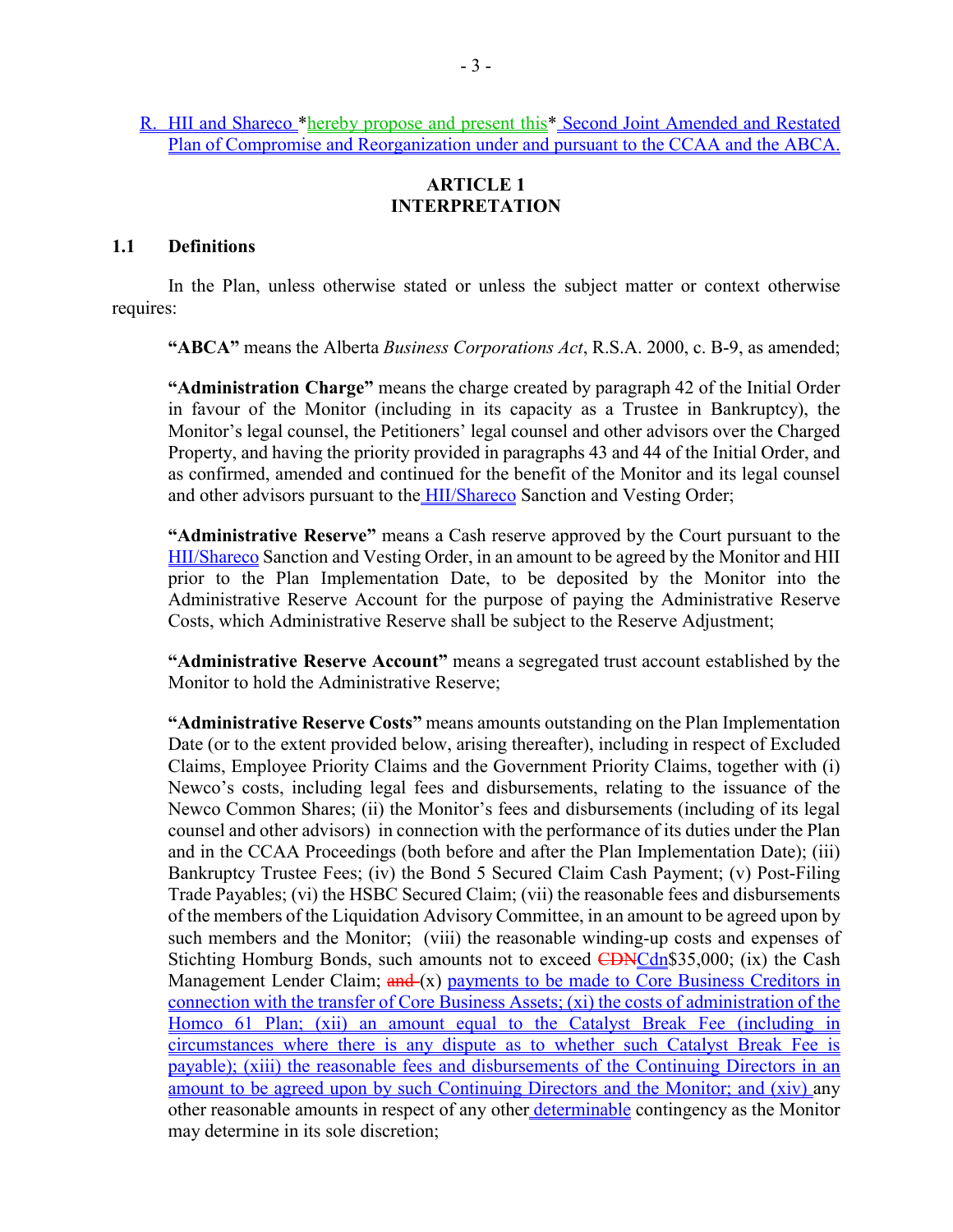**"Affected Claim"** means any Claim against HII, Shareco, Homco 190 LP, Homco 191 LP and Homco 199 LP and for greater certainty-includes any Intercompany Claim only against HII and Shareco (but excluding the Homco 190 Loan, the Homco 191 Loan and the Homco 199 Loan), but excludes the Unaffected Claims and the Equity Claims;

**"Affected Creditor"** means a Corporate Creditor, Non-Corporate Creditor or Convenience Class Creditor holding an Affected Claim;

**"Affected Creditors' Charge"** means the charge against the Cash Pool, the Non-Core Business Assets, the Asset Realization Cash Pool and any surplus remaining in the Cash Reserves after payment of the Administrative Reserve Costs to be created under the HII/Shareco Sanction and Vesting Order in favour of the Affected Creditors as security for any and all obligations of HII and Shareco under the Plan, including for greater certainty the obligations to distribute the Newco Common Shares, the Cash Pool and the Asset Realization Cash Pool and to reimburse the Non-Core Business Asset Notes;

**"Affected Creditors' Entitlement"** means the full entitlement of Affected Creditors (other than Convenience Class Creditors) under the Plan, including without limitation the entitlement of such Affected Creditors to receive Newco Common Shares and/or distributions of Cash from the Cash Pool and the Asset Realization Cash Pool;

**"AFM"** means the Netherlands Authority for the Financial Markets (Autoriteit Financiële Markten);

**"Aggregate Newco Common Shares Final Cash-Out Amount"** means an amount equal to the number of Newco Common Shares to which Electing Creditors are entitled in respect of all Affected Claims that have become Proven Claims in whole or in part within twelve (12) months following the Plan Implementation Date, multiplied by the Newco Common Shares Cash-Out Price;

**"Amalgamating Canco"** means Castello, an Alberta corporation, Holland Garden, an Alberta corporation, Homburg Invest USA, a Nova Scotia company to be continued as an Alberta corporation, Homburg US, a Nova Scotia company to be continued as an Alberta corporation and Swiss Bondco, a Nova Scotia company to be continued as an Alberta corporation, with such additions or deletions to the foregoing group as HII may determine up to the Plan Implementation Date from time to time in consultation with the Monitor, each of which is not an Insolvent Person;

**"Amalgamating Canco Creditor"** means any Person having an Amalgamating Canco Creditor Claim, which shall be an Unaffected Creditor;

**"Amalgamating Canco Creditor Claim"** means any Claim against an Amalgamating Canco, which shall be an Unaffected Claim;

**"Amended and Restated Plan"** has the meaning ascribed thereto in the Recitals;

**"Applicable Law"** means, in respect of any Person, property, transaction, event or other matter, any law, statute, regulation, code, ordinance, principle of common law or equity, municipal by-law, treaty or Order, domestic or foreign, applicable to that Person, property,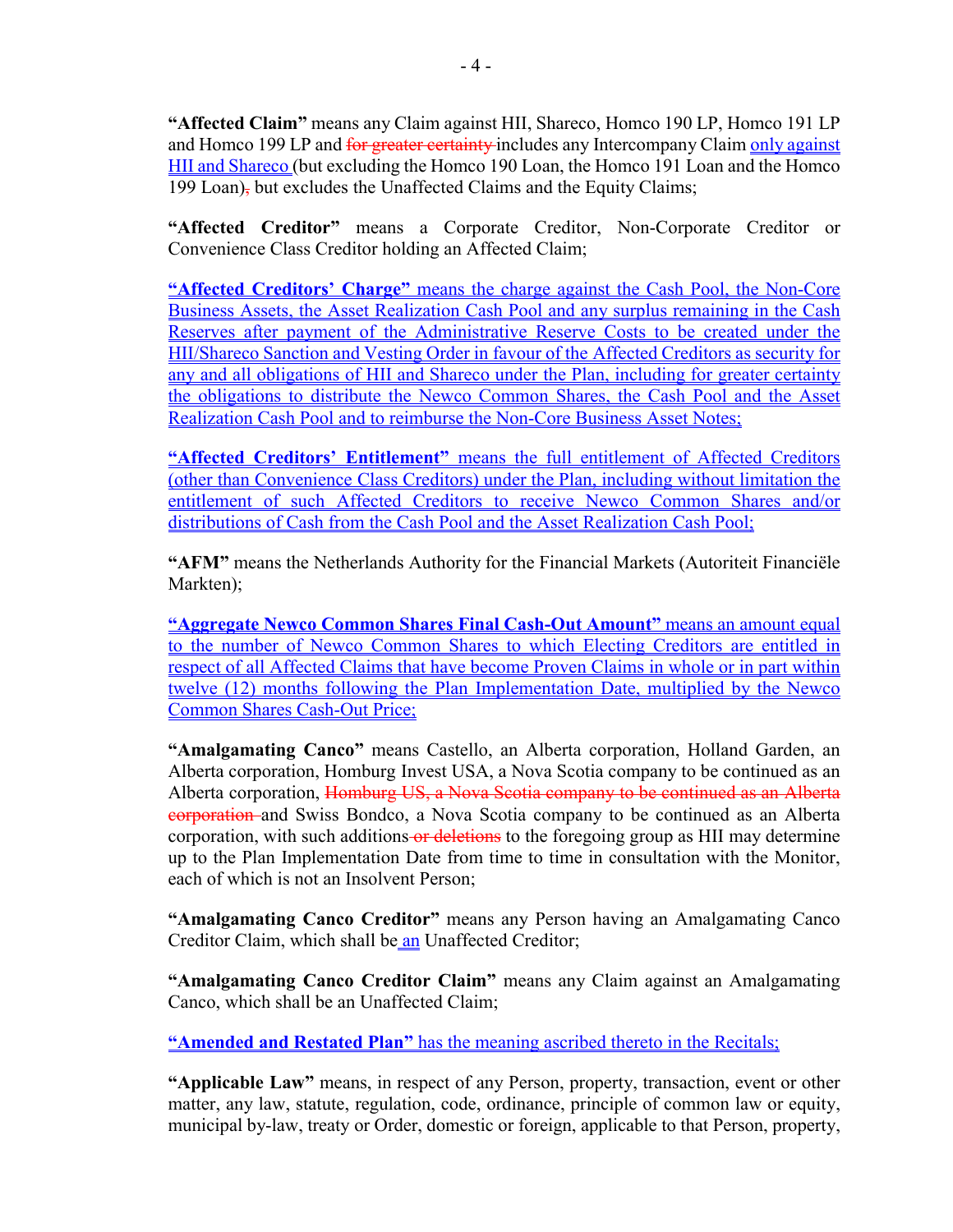transaction, event or other matter and all applicable requirements, requests, official directives, rules, consents, approvals, authorizations, guidelines, and policies, in each case, having the force of law, of any Governmental Authority having or purporting to have authority over that Person, property, transaction, event or other matter and regarded by such Governmental Authority as requiring compliance;

**"Applicant Partnerships"** means Homco (52) LP, Homco (88)61 LP, Homco 83 LP, Homco 88 LP, Homco (89) LP, Homco (92) LP, Homco (94) LP, Homco (96) LP, Homco  $(105)$  LP, Homco  $(121)$  LP, Homco  $(122)$  LP, Homco  $(142)$  LP, Homco  $(190)$  LP, Homco  $(191)$  LP, and Homco  $(199)$  LP;

**"Articles of Reorganization"** means the Articles of Reorganization to be filed by HII pursuant to Section 192 of the ABCA substantially in the form set out in Schedule "A" to the Plan;

**"Asset Realization Cash Pool"** means the pool of Cash created by the Monitor from Non-Core Business Asset Net Proceeds, net of the Disputed Claims (Asset Realization) Reserve, which pool of Cash shall be contributed by the Monitor to the Cash Pool Account;

**"Asset Realization Costs"** means, collectively, Liquidation Costs and the Non-Core Business Entity Creditor Claims (excluding Non-Core Bankrupt Business Entity Creditor Claims);

**"Assumption Agreement"** means the agreement between Newco and HII pursuant to which Newco becomes co-obligor with HII for the amount equal to the Newco Assumed Portion of Proven Claims and the Newco Assumed Portion of Disputed Claims, which amount shall be deemed to be equal to the Final Adjusted Newco Note Amount (and, for greater certainty, which Newco Assumed Portion of Proven Claims and the Newco Assumed Portion of Disputed Claims will be satisfied in full by the setting off contemplated in Section 12.3), which agreement shall be in form and substance satisfactory to HII, Newco, Stichting Homburg Bonds and Catalyst, each acting reasonably, and the Monitor,**;**

**"Bankruptcy Claim"** means any proof of claim filed or to be filed in a bankruptcy estate of a Non-Core Business Entity by HII (or, as the case may be, by the Monitor on behalf of HII) in respect of an Intercompany Claim and any distributions or dividends arising therefrom;

**"Bankruptcy Trustee Fees"** means the fees and disbursements (including legal fees and disbursements) of Deloitte acting as Trustee in Bankruptcy of any Non-Core Business Entity incorporated or formed under Canadian federal or provincial law;

**"BIA"** means the *Bankruptcy and Insolvency Act*, R.S.C. 1985, c. B-3, as amended;

**"Bond 4 Claim Holders"** means collectively the holders of Series 4 bonds issued under the Bond 4 Indenture and **"Bond 4 Claim Holder**" means any one of them;

**"Bond 4 Indenture"** means the Second Supplemental Indenture dated as of November 30, 2004 between Shareco and Stichting Homburg Mortgage Bonds as supplemented or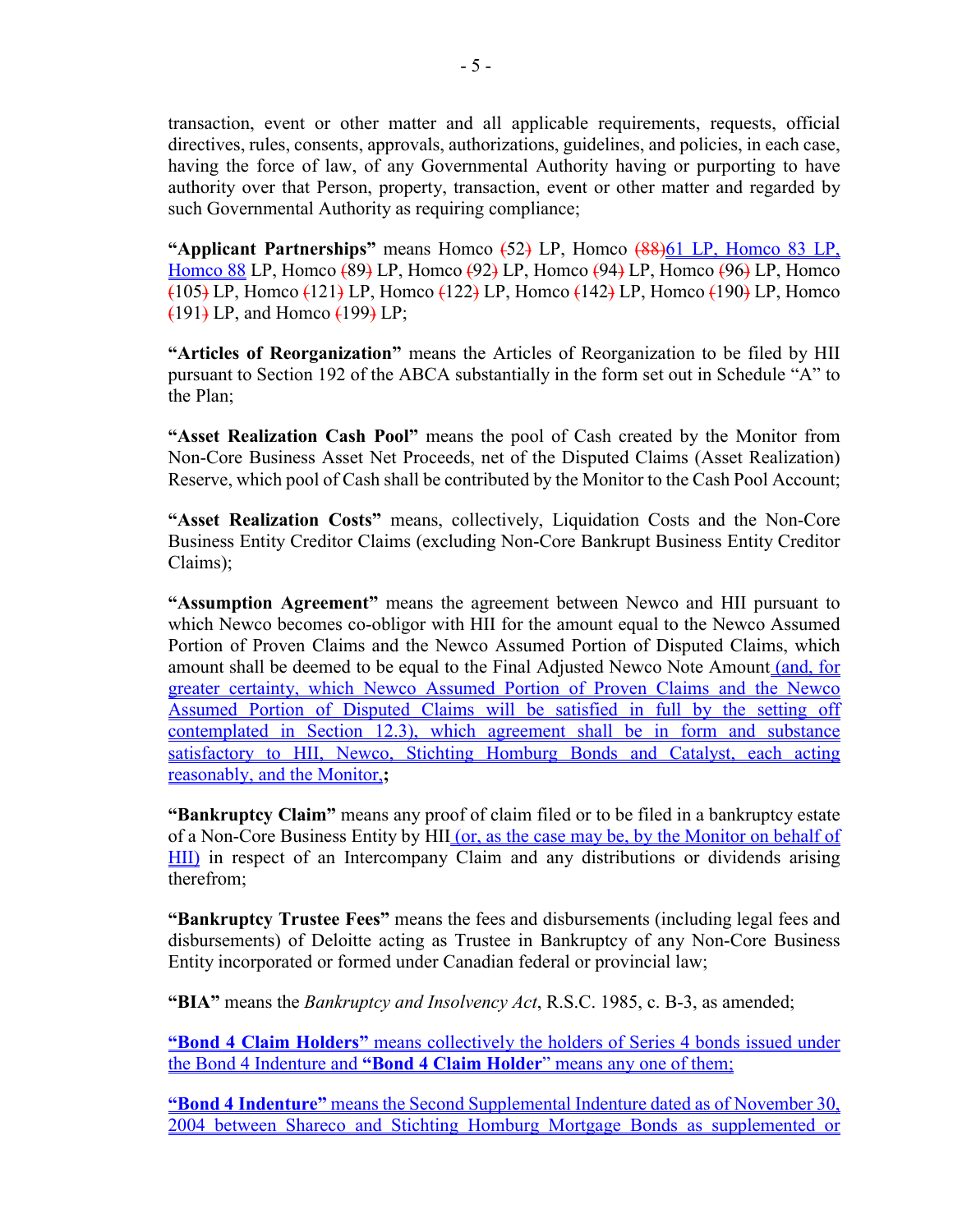amended by, *inter alia*, the Special Supplemental Indenture to the Second Supplement Indenture dated as of August 2005 between Shareco and Stichting Homburg Bonds and the Special Supplemental Indenture between Shareco and Stichting Homburg Bonds dated November 5, 2012;

**"Bond 5 Claim"** means, collectively, the Bond 5 Secured Claim and the Bond 5 Unsecured Claim;

**"Bond 5 Claim Holders"** means, collectively, the holders of notes Series 5 bonds issued under the Bond 5 Indenture and "**Bond 5 Claim Holder**" means any one of them;

**"Bond 5 Indenture"** means the Third Supplemental Indenture to the Principal Mortgage Bond Trust Indenture dated as of December 31, 2004, between Shareco and Stichting Homburg Bonds, as supplemented or amended by, *inter alia*, the Special Supplemental Indenture to the Third Supplement dated as of August, 2005, between Shareco and Stichting Homburg Bonds, and the Special Supplemental Indenture between Shareco and Stichting Homburg Bonds dated November 5, 2012;

**"Bond 5 Secured Claim"** means the secured portion of the Claim of the Bond 5 Claim Holders as provided under the Bond 5 Secured Claim Settlement Agreement, which shall be an Unaffected Claim;

**"Bond 5 Secured Claim Cash Payment"** means the sum of EUR2,250,000 to be distributed from the Administrative Reserve on a *pro rata* basis to each Bond 5 Claim Holder by the Monitor pursuant to the Bond 5 Secured Claim Settlement Agreement;

**"Bond 5 Secured Claim Settlement Agreement"** means the terms of settlement among Shareco and Stichting Homburg Bonds, as more particularly set out in the Special Supplemental Indenture  $\frac{1}{10}$  to  $\frac{1}{10}$  and  $\frac{1}{10}$  files Bond 5 Indenture made on November 5, 2012, pursuant to which, on Plan Implementation Date, the Bond 5 Claim Holders shall receive as consideration for releasing the Bond 5 Secured Claim, the following: (i) the Bond 5 Secured Claim Cash Payment and (ii) the Newco Bond 5 Guarantee;

**"Bond 5 Unsecured Claim"** means the aggregate Proven Claim of the Bond 5 Claim Holders net of the Bond 5 Secured Claim Cash Payment;

**"Bond 6 Claim Holders"** means collectively, the holders of Series 6 bonds issued under the Bond 6 Indenture, and "**Bond 6 Claim Holder**" means any one of them;

**"Bond 6 HII Claim"** means the amount of the Bond 6 Loan plus interest and costs to the HII Filing Date;

**"Bond 6 HII Deficiency Claim"** means the aggregate Proven Claim for distribution purposes of the Bond 6 Claim Holders against HII under the Plan which shall be deemed to be an amount equal to the Bond 6 HII Claim net of the Bond 6 Homco 61 Recovered Amount;

**"Bond 6 Homco 61 Claim"** means the aggregate Proven Claim of the Bond 6 Claim Holders against Homco 61 LP arising under the Homco 61 Guarantee for voting and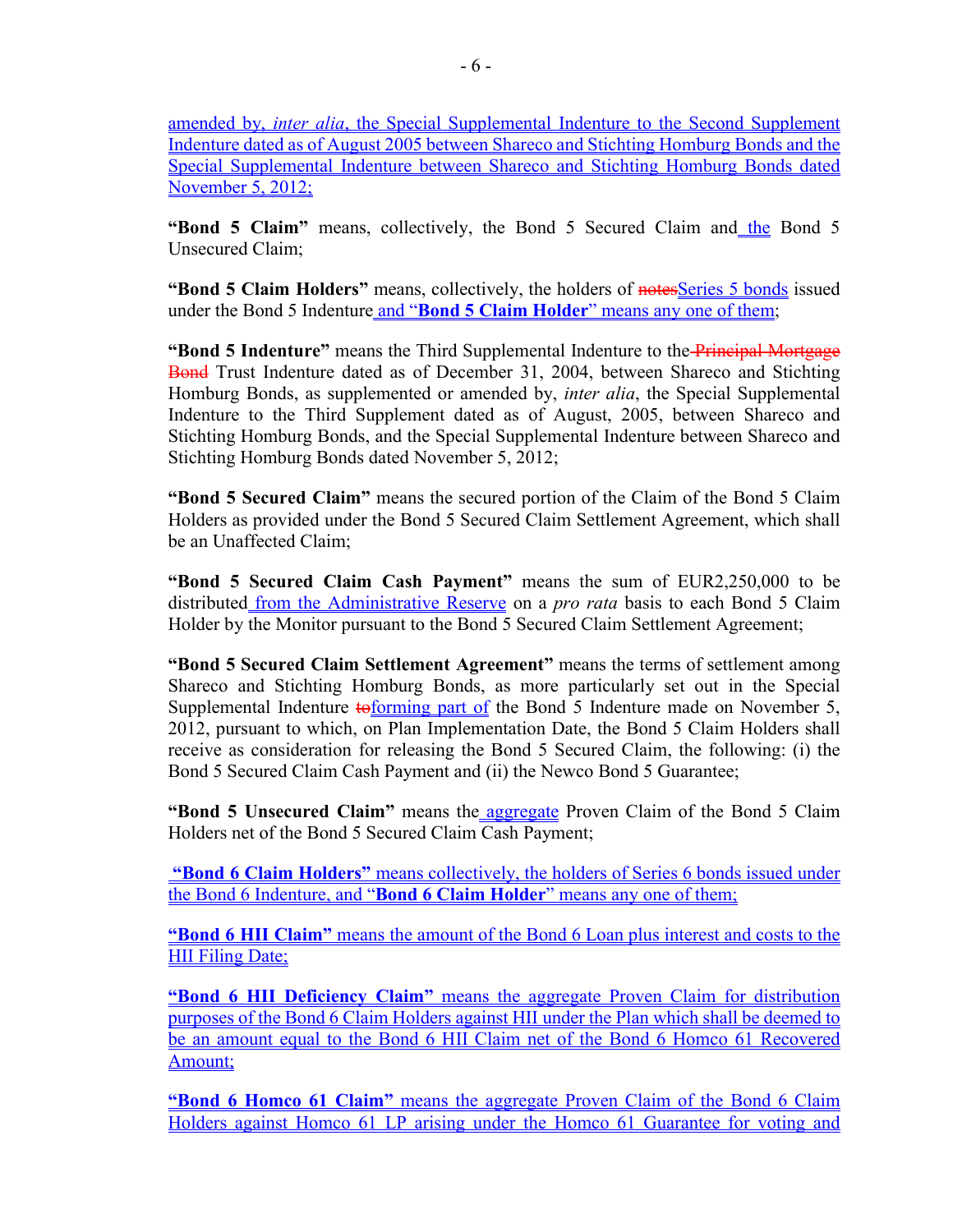distribution purposes under the Homco 61 Plan, which shall be deemed to be in the amount of Cdn\$47,146,111 (being principal plus interest accrued as at the Homco 61 Filing Date);

**"Bond 6 Homco 61 Recovered Amount"** means the aggregate of all Bond 6 Claim Holders' *pro rata* shares of the HII Homco 61 Distribution recovered by such Bond 6 Claim Holders under the Homco 61 Plan on account of the Bond 6 Homco 61 Claim;

**"Bond 6 Indenture"** means the Fourth Supplemental Indenture dated July 1, 2005 to the Trust Indenture dated December 15, 2002, between Shareco and Stichting Homburg Bonds, as amended by the Special Supplemental Indenture to the Fourth Supplemental dated August, 2005, between Shareco and Stichting Homburg Bonds, and the Second Special Supplemental Indenture to the Fourth Supplemental dated November 30, 2007, between Shareco and Stichting Homburg Bonds;

**"Bond 6 Loan"** means the bonds issued by Shareco under the Bond 6 Indenture in the aggregate principal amount of EUR31,230,000 together with interest at the rate of 7.5% per annum;

**"Bond 7 Claim Holders"** means collectively the holders of Series 7 bonds issued under the Bond 7 Indenture and **"Bond 7 Claim Holder"** means any one of them;

**"Bond 7 Indenture"** means the Fifth Supplemental Indenture dated July 1, 2005 between Shareco and Stichting Homburg Mortgage Bonds, as supplemented or amended by inter alia the Special Supplemental Indenture to the Fifth Supplement dated as of August, 2005, between Shareco and Stichting Homburg Bonds and the Special Supplemental Indenture between Shareco and Stichting Homburg Bonds dated November 5, 2012;

**"Business"** means the direct and indirect operations and activities of HII carried on in Canada, the United States and Europe;

**"Business Day"** means a day on which banks are open for business in the City of Montreal, Province of Quebec, but does not include a Saturday, Sunday or a statutory holiday in the Province of Quebec;

**"BV"** means a Homburg Group Member that is a private limited liability company (*besloten vennootschap met beperkte aansprakelijkheid)* incorporated under the laws of the Netherlands;

**"BV Preferred Shareholder"** means any body corporate or limited partnership holding preferred shares of a BV-other than Valbonne 5 BV;

**"Cancelled Newco Common Shares"** has the meaning given to such term in Section 6.1;

**"Canco"** means a Subsidiary of HII incorporated under Canadian federal or provincial law;

**"Capital Securities Claim"** means any Claim of a debenture holder or Stichting Homburg Capital Securities arising under or in connection with the debentures issued under the Capital Securities Trust Indenture;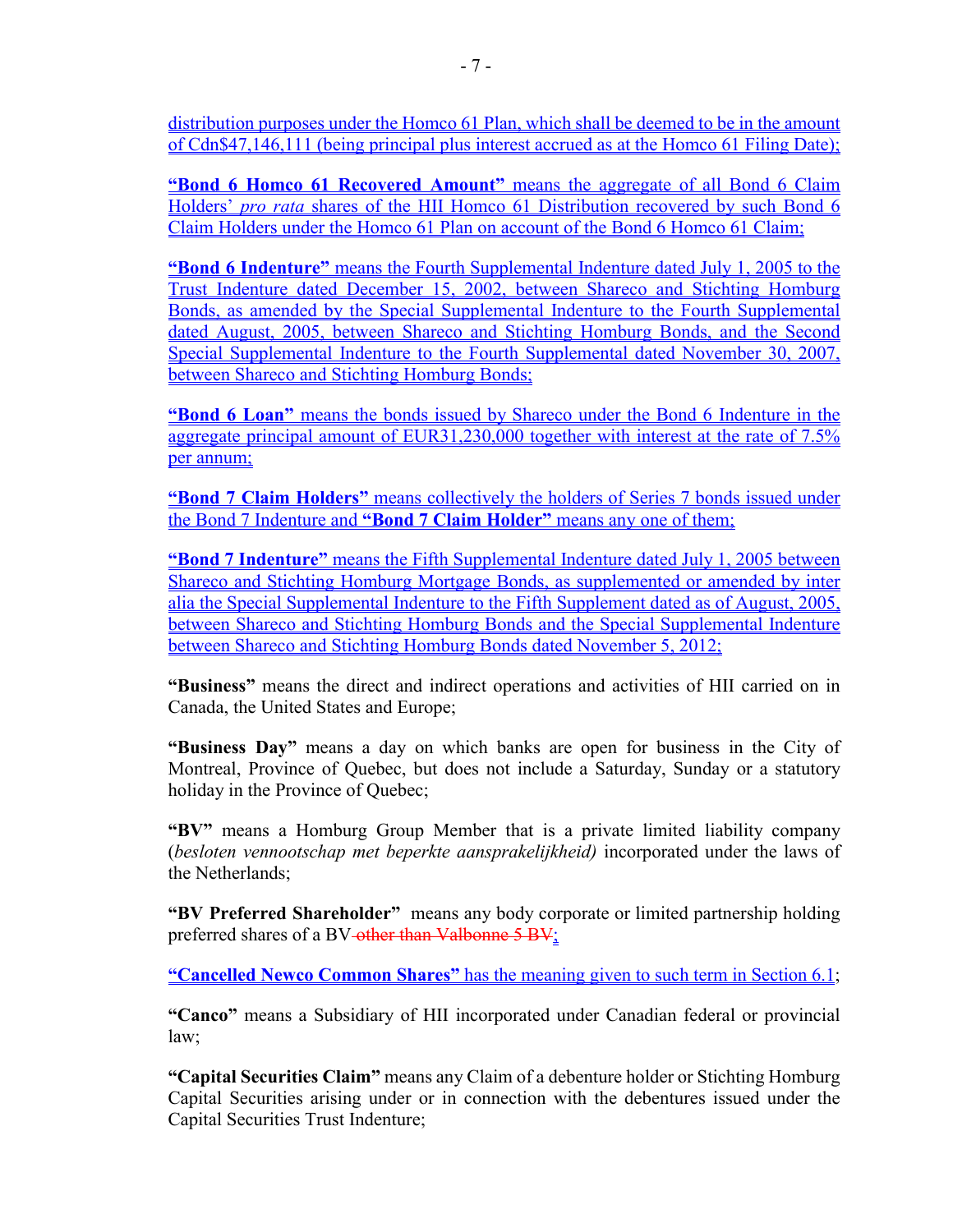**"Capital Securities Trust Indenture"** means the subordinated Trust Indenture dated as of February 29, 2009 between HII and Stichting Homburg Capital Securities as trustee;

**"Cash"** means cash, certificates of deposits, bank deposits, commercial paper, treasury bills and other cash equivalents;

**"Cash Elected Amount"** means, in respect of an Affected Creditor for which a valid Convenience Class Claim Election has been made or deemed to have been made pursuant to and in accordance with the Plan, the Canadian dollar amount that is equal to 35 per cent of such Affected Creditor's Convenience Class Claim that is a Proven Claim;

**"Cash Management Lender Claim"** means any Claim of HSBC arising under or pursuant to any agreement or other arrangements relating to the provision of cash management services to any of the HII Group Members (including ordinary course spot foreign exchange transactions), but for greater certainty shall exclude the HSBC Secured Claim;

**"Cash-Out Election Form"** means the portion of the Proxy pursuant to which an Affected Creditor can elect the Newco Common Shares Cash-Out Option under and in accordance with the Plan;

**"Cash-Out Pool"** means the Catalyst Funds delivered by Catalyst to the Monitor on the fifth  $(5<sup>th</sup>)$  Business Day prior to the Plan Implementation Date pursuant to the Restated Catalyst Support Agreement together with the Catalyst Deposit held by the Monitor, net of the Disputed Claims (Cash-Out) Reserve, such funds to be held by the Monitor in the Cash-Out Pool Account and to be distributed by the Monitor in accordance with the Restated Catalyst Support Agreement, the Plan and the HII/Shareco Sanction and Vesting Order;

**"Cash-Out Pool Account"** means a segregated interest-bearing trust account established by the Monitor to hold the Cash-Out Pool;

**"Cash Pool"** means the amount of Cash delivered by HII and Shareco to the Monitor on the Plan Implementation Date, net of the Cash Reserves, to be held in the Cash Pool Account and distributed by the Monitor in accordance with the Plan and the HII/Shareco Sanction and Vesting Order;

**"Cash Pool Account"** means a segregated interest-bearing trust account established by the Monitor to hold the Cash Pool and the Asset Realization Cash Pool;

**"Cash Reserves"** means the Administrative Reserve, the Disputed Claims (Cash) Reserve, the Litigation Reserve, and the Disputed Claims (Asset Realization) Reserve, but does not include the Disputed Claims (Cash-Out) Reserve;

**"Castello"** means Castello Development Ltd., a corporation incorporated under the ABCA;

**"Catalyst"** has the meaning ascribed thereto in the Recitals;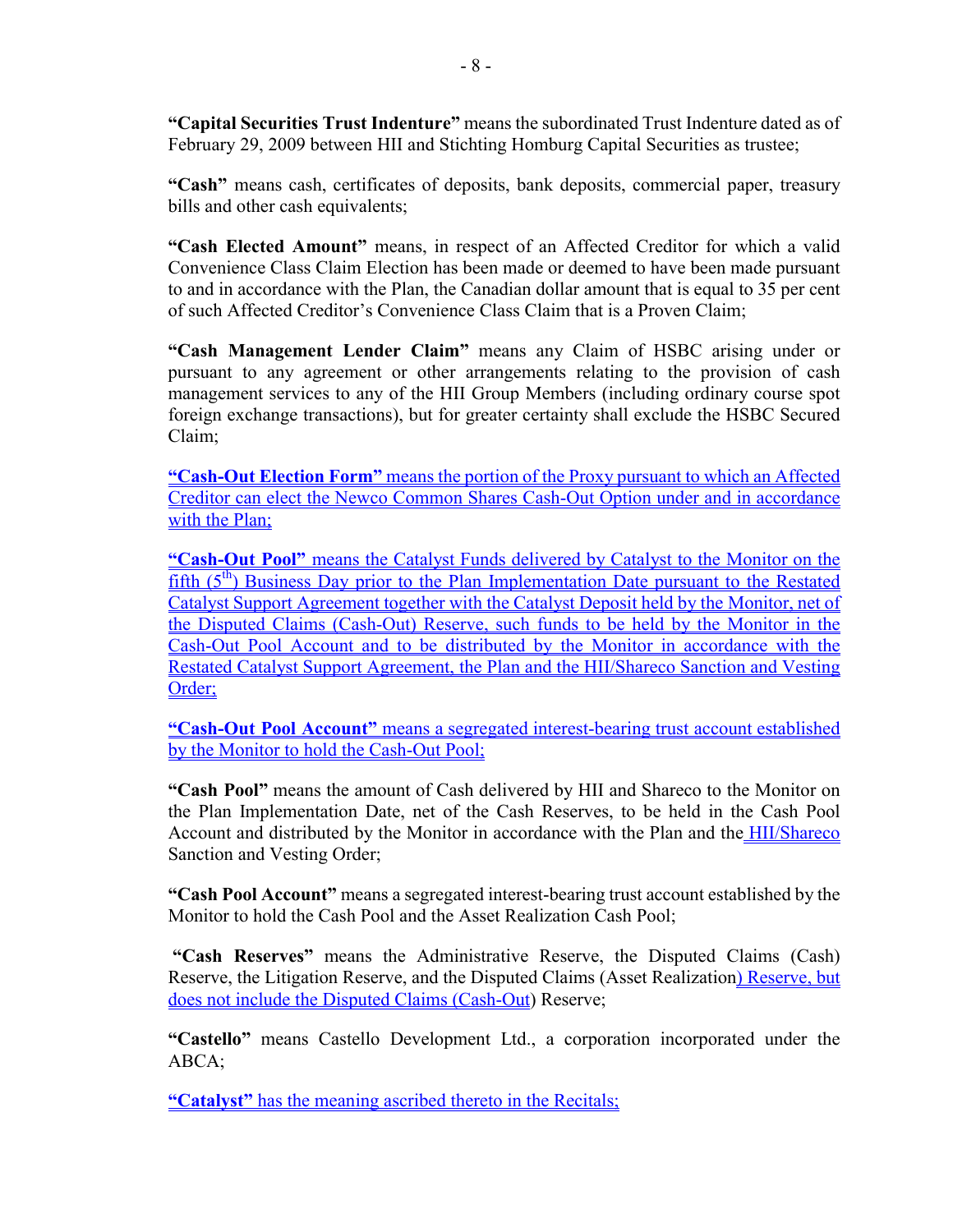**"Catalyst Affected Claims"** means any Affected Claims acquired by Catalyst\* prior to the commencement of the \*Newco Common Shares Standstill Period as permitted under the provisions of the Catalyst Confidentiality Agreement;

**"Catalyst Break Fee"** means the break fee payable by the HII Group Entities to Catalyst under the Restated Catalyst Support Agreement upon termination of such agreement following acceptance by HII of a Superior Offer within the meaning of such agreement, in an amount equal to EUR2,137,500;

**"Catalyst Conditions Precedent"** has the meaning ascribed thereto in Section 4(b) of the Restated Catalyst Support Agreement;

**"Catalyst Confidentiality Agreement"** means the agreement between HII, Shareco and Catalyst dated February 28, 2013 as further amended March 28, 2013 and April 12, 2013;

**"Catalyst Deposit"** means a deposit in the amount of EUR 10,000,000 provided by Catalyst to the Monitor pursuant to and in accordance with the Restated Catalyst Support Agreement;

**"Catalyst Final Offer"** means the final investment proposal submitted by Catalyst by letter dated March 24, 2013 under the Investment Proposal Process and attaching as Schedule "A" thereto a term sheet setting out certain of the terms and conditions of the Catalyst Investment, which offer was selected by HII as the "Selected Superior Offer" as defined in the Investment Proposal Process;

**"Catalyst Funds"** means the amount of Cash equal to the Catalyst Investment Initial Funding Amount, less the amount of the Catalyst Deposit;

**"Catalyst Investment"** has the meaning ascribed thereto in the Recitals;

**"Catalyst Investment Adjustment Amount"** means the amount, if any, that is equal to the Catalyst Investment Initial Funding Amount less the Aggregate Newco Common Shares Final Cash-Out Amount;

**"Catalyst Investment Initial Funding Amount"** means an amount equal to the aggregate value of all Proven Claims of Electing Creditors plus the aggregate face amount of all Disputed Claims of Electing Creditors, divided by the aggregate value of the Proven Claims of all Affected Creditors (including for greater certainty, Electing Creditors) plus the aggregate face amount of all Disputed Claims of Electing Creditors, calculated on the fifteenth (15th) day immediately prior to the Plan Implementation Date, multiplied by €95,000,000;

**"Catalyst Representations and Warranties"** means those representations and warranties of Catalyst set forth in Section 5(b) of the Restated Catalyst Support Agreement;

**"Catalyst Support Agreement"** has the meaning ascribed thereto in the Recitals;

**"CCAA"** means the *Companies' Creditors Arrangement Act*, R.S.C. 1985, c. C-36, as amended;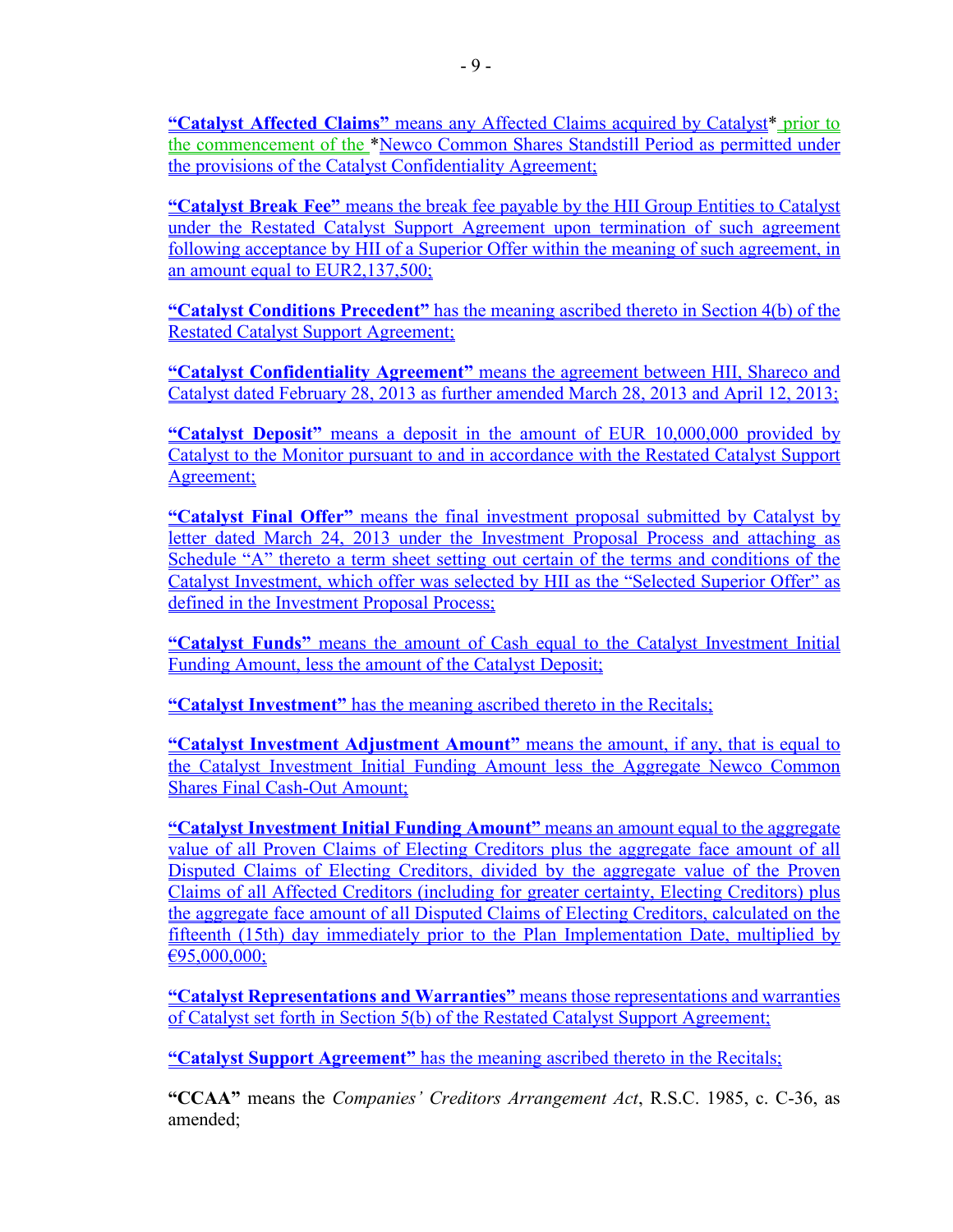**"CCAA Charges"** means the Administration Charge and the Directors' Charge;

**"CCAA Proceedings"** means the proceedings under the CCAA in respect of the HII Group Entities commenced pursuant to the Initial Order;

**"Charged Property"** means the present and future assets, rights, undertakings and properties of every nature and kind whatsoever and wherever situated, including all proceeds thereof, of the Petitioners;

**"Churchill"** means Churchill Estates Development Ltd., a corporation incorporated under the ABCA and a Petitioner;

**"Claim"** means any right or claim of any Person, whether or not asserted, in connection with any Indebtedness, liability or obligation of any kind whatsoever, whether reduced to judgment, liquidated, unliquidated, fixed, contingent, matured, unmatured, disputed, undisputed, legal, equitable, secured, unsecured, perfected, unperfected, present, future, known, unknown, by Guarantee, by surety, by warranty or otherwise, and whether or not such right is executory or anticipatory in nature, including without limitation, any claim arising from or caused by the termination, disclaimer, resiliation, assignment or repudiation of any contract, lease or other agreement, whether written or oral, the commission of a tort (intentional or unintentional), any breach of duty (including without limitation, any legal, statutory, equitable or fiduciary duty), any right of ownership of or title to property, employment, contract, a trust or deemed trust, howsoever created or any right or ability of any Person to advance a claim for contribution or indemnity or otherwise with respect to any grievance, matter, action, cause or chose in action, whether existing at present or commenced in the future, based in whole or in part on facts which existed on the HII Filing Date (including a Claim which relates to any time period prior to the HII Filing Date), together with any other claims of any kind that, if unsecured, would constitute a debt provable in bankruptcy within the meaning of the BIA, and for greater certainty, a "Claim" shall include any Equity Claim, Intercompany Claim, Restructuring Claim and Subsequent Restructuring Claim, the Corporate Bond Claims, the Capital Securities Claims, the Mortgage Bond Claims, the Bond 5 Claim, the Taberna Claim, the Shareco Creditor Claims, any Core Business Creditor Claim and any Non-Core Business Entity Creditor Claim;

**"Claims Bar Date"** has the meaning ascribed to it in the Claims Process Order;

**"Claims Process Order"** means the Order of the Court made April 30, 2012 approving and implementing the claims process in respect of the HII Group Entities as further amended, restated or varied from time to time;

**"Cominar Claim"** means the Claim of the Cominar Group against Homco 190 LP, Homco 191 LP, and/or Homco 199 LP, relating to certain funds currently held in trust by Osler, Hoskin & Harcourt LLP, pursuant to a letter dated April 25, 2013 from counsel to the Cominar Group to counsel to the HII Group Entities and the Monitor;

**"Cominar Group"** means Cominar Real Estate Investment Trust and/or its related entities;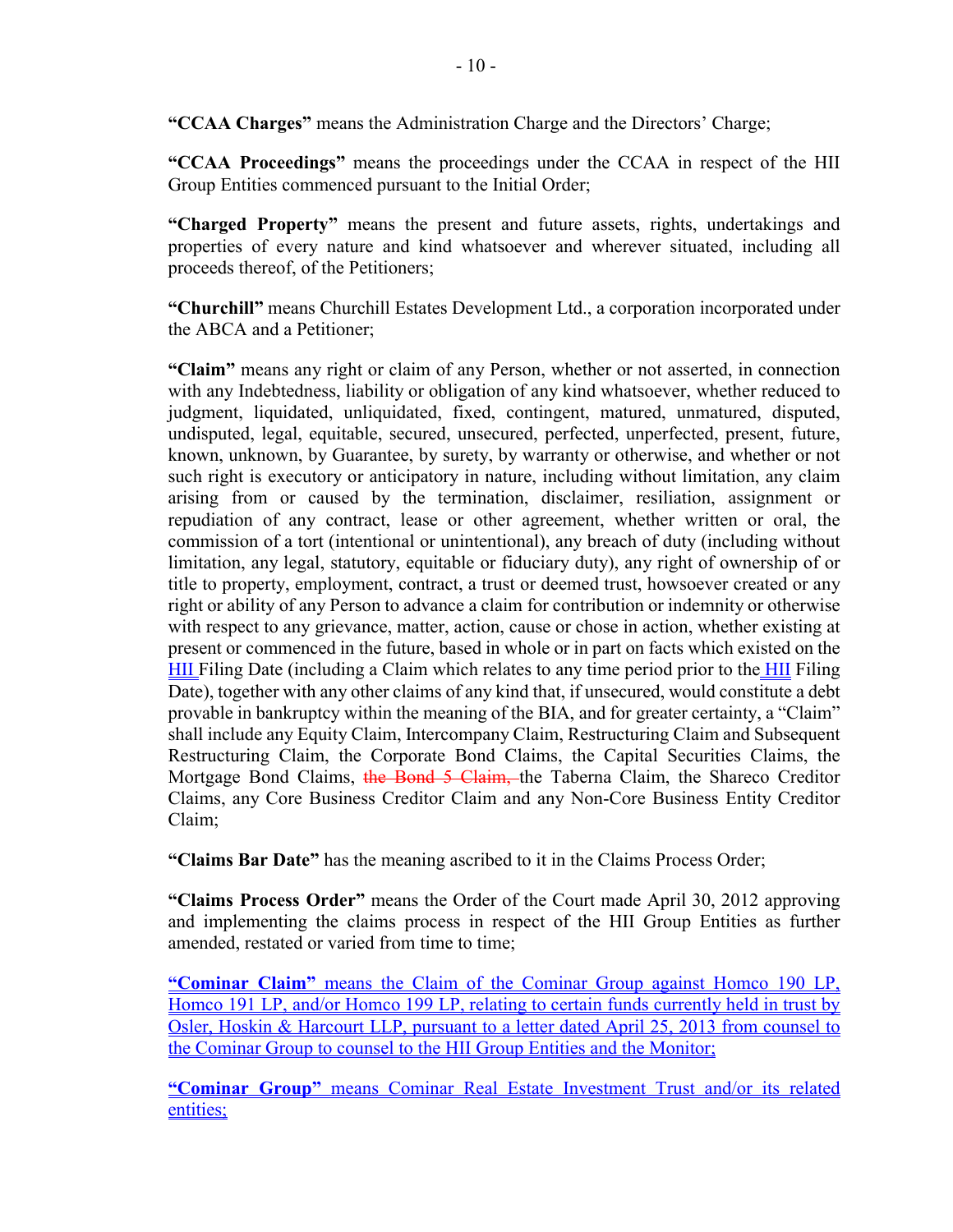**"Conditions Precedent"** means the conditions precedent to Plan implementation set out in Section  $\frac{12.314.4}{2}$  of the Plan;

**"Continuing Directors"** means all of the directors of HII, and following their resignation upon the Effective Time as provided for under the Plan, any replacement director(s);

**"Control Transfer"** has the meaning ascribed thereto in Section 11.1(c)(i) of the Plan;

**"Convenience Class Claim"** means one or more Affected Claims of an Affected Creditor that were less than or equal to Cdn\$10,000 in the aggregate as at the Claims Bar Date in respect of which the relevant Affected Creditor has made or been deemed to have made a Convenience Class Claim Election, pursuant to and in accordance with the Plan;

**"Convenience Class Claim Declaration"** means an election form, substantially in the form attached as Schedule "C" to the HII/Shareco Meeting Order, pursuant to which an Affected Creditor with one or more Affected Claims that were less than or equal to Cdn\$10,000 in the aggregate as at the Claims Bar Date, may (i) make a Convenience Class Claim Election or (ii) elect, (ii) make a Newco Common Shares Cash-Out Option Election, or (iii) make an election to be treated as an Affected Creditor (other than a Convenience Class Creditor or an Electing Creditor) under the Plan, and thereby be entitled to vote their Voting Claims at the HII/Shareco Creditors' Meeting in respect of the Plan and to receive the rights and distributions provided for under and pursuant to the Plan;

**"Convenience Class Claim Election"** means an election or deemed election pursuant to which an Affected Creditor with one or more Affected Claims that were less than or equal to Cdn\$10,000 in the aggregate as at the Claims Bar Date has elected by the Election/Proxy Deadline or been deemed to elect to receive only the Cash Elected Amount and is thereby deemed to vote in favour of the Plan in respect of such Affected Claims and to receive no other entitlements under the Plan;

**"Convenience Class Creditor"** means a Person having a Convenience Class Claim;

**"Core Business Assets"** means the (i) the Core Homco Assets-and, (ii) HII's limited partnership interest in Homco 86 LP and Homco 87 LP, (iii) property acquired by HII from or on the dissolution of a Core Homco, (iv) the Core GP Assets, (v) the shares of Homburg Baltic held by HII, and (vi) the Homburg Baltic Intercompany Loan;

**"Core Business Creditor Claim"** means any Core Homco Creditor Claim, Core BV Creditor Claim, Core GmbH Creditor Claim and Homburg Baltic Creditor Claim, which for greater certainty shall not include any Claim of such Creditor against HII or Shareco;

**"Core Business Creditors"** means collectively the Core Homco Creditors, the Core BV Creditors, the Core GmbH Creditors and the Homburg Baltic Creditors;

**"Core Business Entity"** means any Core BV, Core Homco GP, Core GmbH and Core Homco;

**"Core BV"** means Valbonne 2 BV, Coët BV, Homco 86 BV, Homco 87 BV, and Valbonne 5 BV, with such additions or deletions of any BV to the foregoing group as HII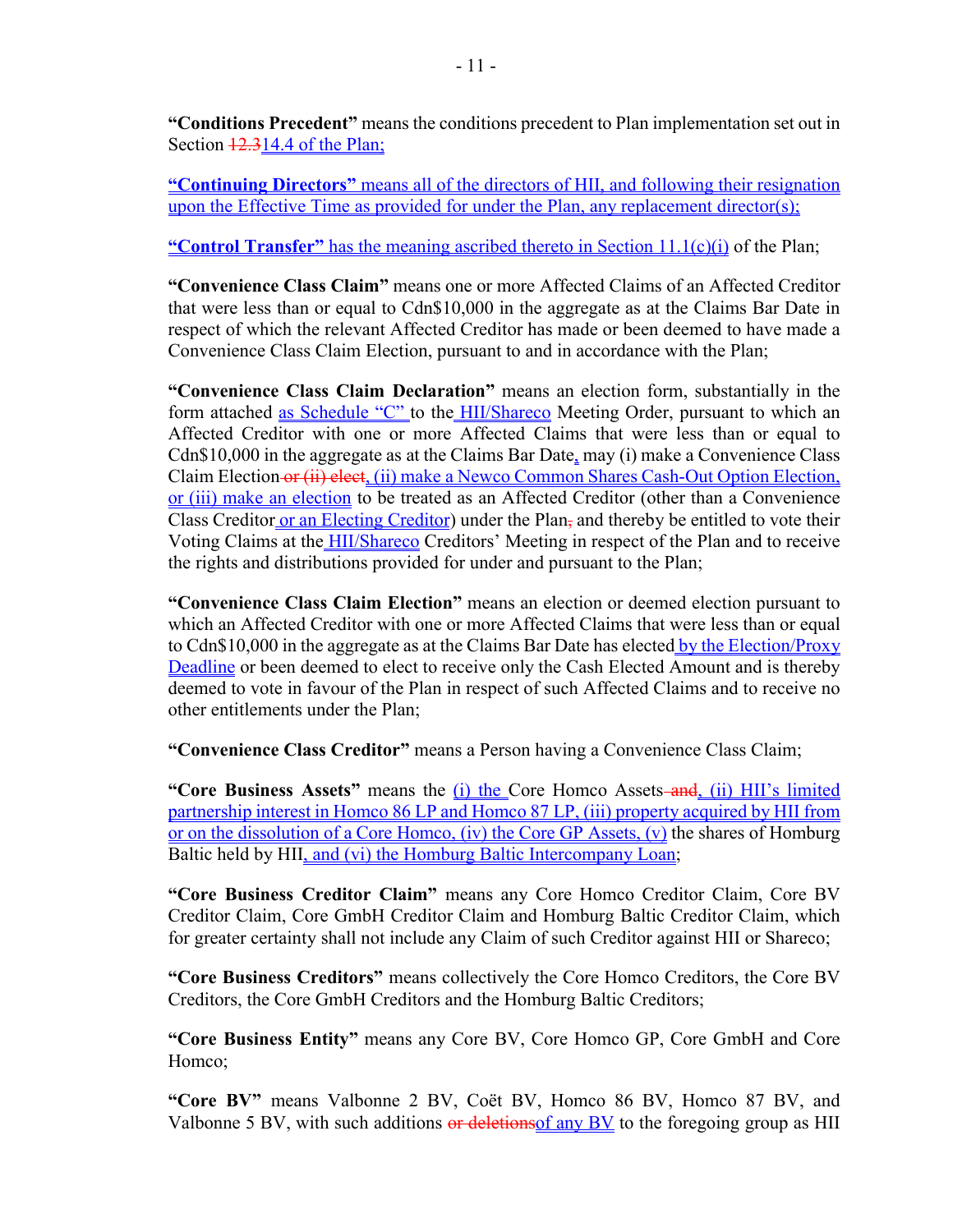may determine up to the Plan Implementation Date from time to time in consultation with the Monitor;

**"Core BV Creditor"** means a Person having a Core BV Creditor Claim, which shall be an Unaffected Creditor;

**"Core BV Creditor Claim"** means any Claim against a Core BV which shall be an Unaffected Claim;

**"Core GP Assets"** means each of HII 86 GP's and HII 87 GP's interests in its respective Core Homcos;

**"Core GmbH"** means a GmbH that HII may determine up to the Plan Implementation Date from time to time in consultation with the Monitor is a Core Business Entity;

**"Core GmbH Creditor"** means a Person having a Core GmbH Creditor Claim, which shall be an Unaffected Creditor;

**"Core GmbH Creditor Claim"** means any Claim against Core GmbH, which shall be an Unaffected Claim;

**"Core Homco"** means Homco 69 LP, Homco 70 LP, Homco 86 LP, Homco 87 LP, and Homco 110 LP, with such additions-or deletions to the foregoing group as HII may determine up to the Plan Implementation Date from time to time in consultation with the Monitor and subject to the consent of Catalyst, acting reasonably;

**"Core Homco Assets"** means the Property of a Core Homco, including shares of Core BVs and Core GmbHs;

**"Core Homco Creditor"** means a Person having a Core Homco Creditor Claim, which shall be an Unaffected Creditor;

**"Core Homco Creditor Claim"** means any Claim against a Core Homco (but for greater certainty excludes the Bond 5 Claim), which shall be an Unaffected Claim;

**"Core Homco GP"** means the corporate general partner of a Core Homco other than HII 69 GP Inc., HII 70 GP Inc. and HII 110 GP Inc. and for greater certainty excludes Homburg Limited Partnership Management Inc.;

**"Core Homco Liabilities"** means all secured and unsecured obligations and liabilities of a Core Homco as at the Plan Implementation Date but excluding the amounts owing to the Bond 56 Claim Holders;

**"Corporate Bond Claim"** means any Claim of a debenture holder or Stichting Homburg Bonds arising under or in connection with the debentures issued under the Corporate Bond Trust Indenture;

**"Corporate Bond Proven Claim"** means a Corporate Bond Claim that is a Proven Claim;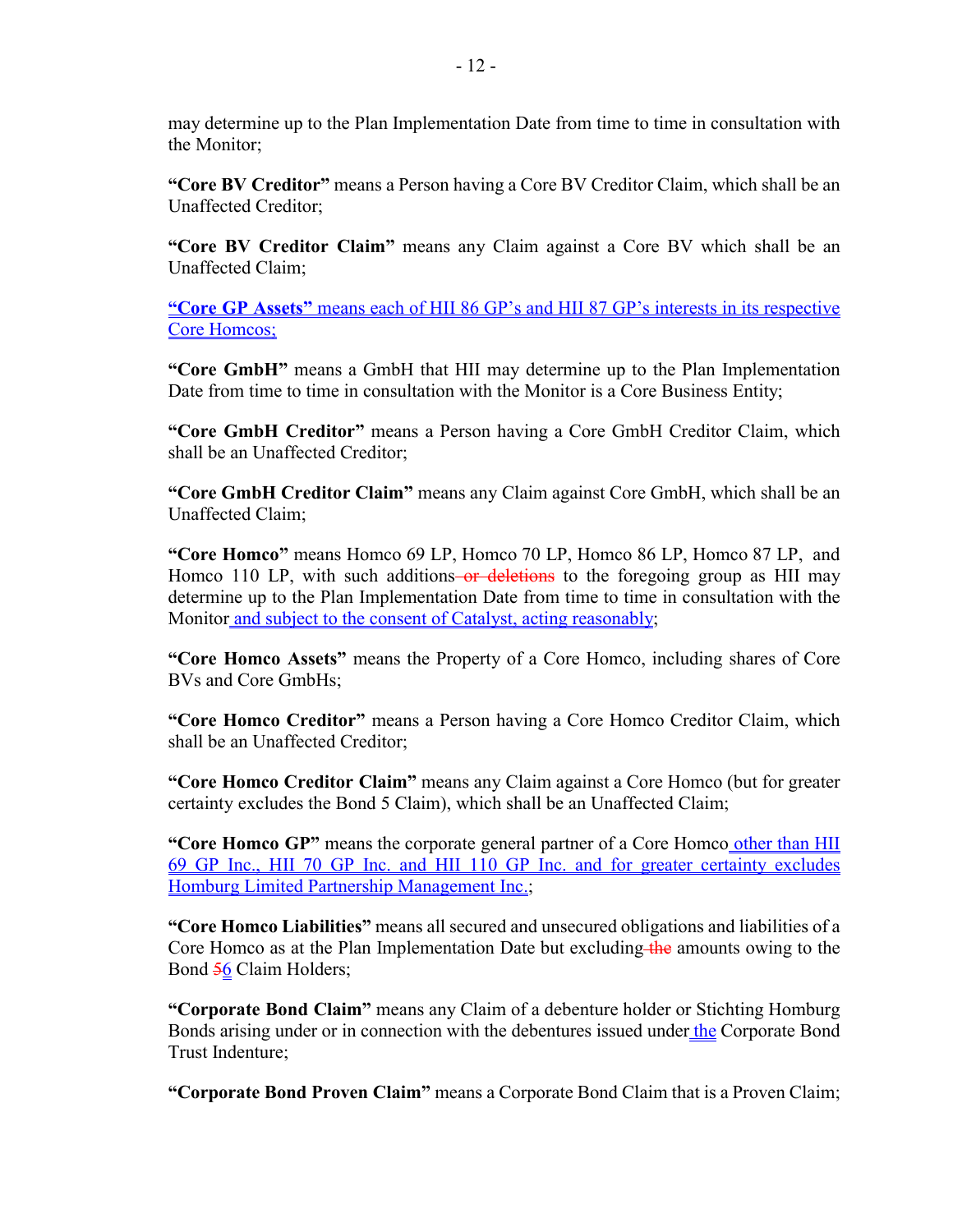**"Corporate Bond Trust Indenture"** means collectively, a Trust Indenture dated as of May 31, 2006, between HII and Stichting Homburg Bonds, a Supplemental Indenture dated as of October 31, 2006, between HII and Stichting Homburg Bonds, a Second Supplemental Indenture dated as of December 21, 2006 between HII and Stichting Homburg Bonds, a Third Supplemental Indenture dated as of February 15, 2007 between HII and Stichting Homburg Bonds, and a Fourth Supplemental Indenture dated as of January 15, 2008 between HII and Stichting Homburg Bonds;

**"Corporate Creditor"** means a Person having a Corporate Creditor Claim, other than a Convenience Class Creditor;

**"Corporate Creditor Claim"** means the Bond 5 Unsecured Claim, the Bond 6 HII Deficiency Claim, the Corporate Bond Claims, the Mortgage Bond Trust Indenture Unsecured Claim, the Taberna Claim, the Capital Securities Claims, and such other Claim against HII and Shareco that HII and Shareco in consultation with the Monitor shall determine from time to time should be categorized as a Corporate Creditor Claim up to and including the Plan Implementation Date;

**"Corporate Creditor Disputed Claim"** means the face valueamount of a Disputed Claim of a Corporate Creditor;

**"Corporate Creditor Proven Claim"** means a Proven Claim of a Corporate Creditor;

**"Corporate Indenture Trustees"** means, collectively, Stichting Homburg Capital Securities, Stichting Homburg Bonds and Wells Fargo in their respective capacities as trustees under the Corporate Indentures;

**"Corporate Indentures"** means, collectively, the Mortgage Bond Trust Indenture, the Corporate Bond Trust Indenture, the Taberna Indentures and the Capital Securities Trust Indenture;

**"Court"** means the Quebec Superior Court (Commercial Division) or any appellate court seized with jurisdiction in the CCAA Proceedings, as the case may be;

**"CP Development"** means CP Development Ltd., a corporation incorporated under the ABCA and a Petitioner;

**"Creditor"** means any Person asserting an Affected Claim or an Unaffected Claim and may, where the context requires, include the assignee of such Claim or a personal representative, agent, mandatary, trustee, interim receiver, receiver, receiver and manager, liquidator or other Person acting on behalf of such Person;

**"Creditor Cause of Action"** means any and all claims, actions, causes of action, demands, suits, rights, entitlements, litigation, arbitration, proceeding, hearing or complaint, whether known or unknown, reduced to judgment or not reduced to judgment, liquidated or unliquidated, contingent or non-contingent, matured or unmatured, disputed or undisputed, secured or unsecured, assertable directly or derivatively, in law, equity or otherwise, based in whole or in part on any act or omission or other event occurring at any time, whether before, on or after the HII Filing Date which may be asserted by or on behalf of the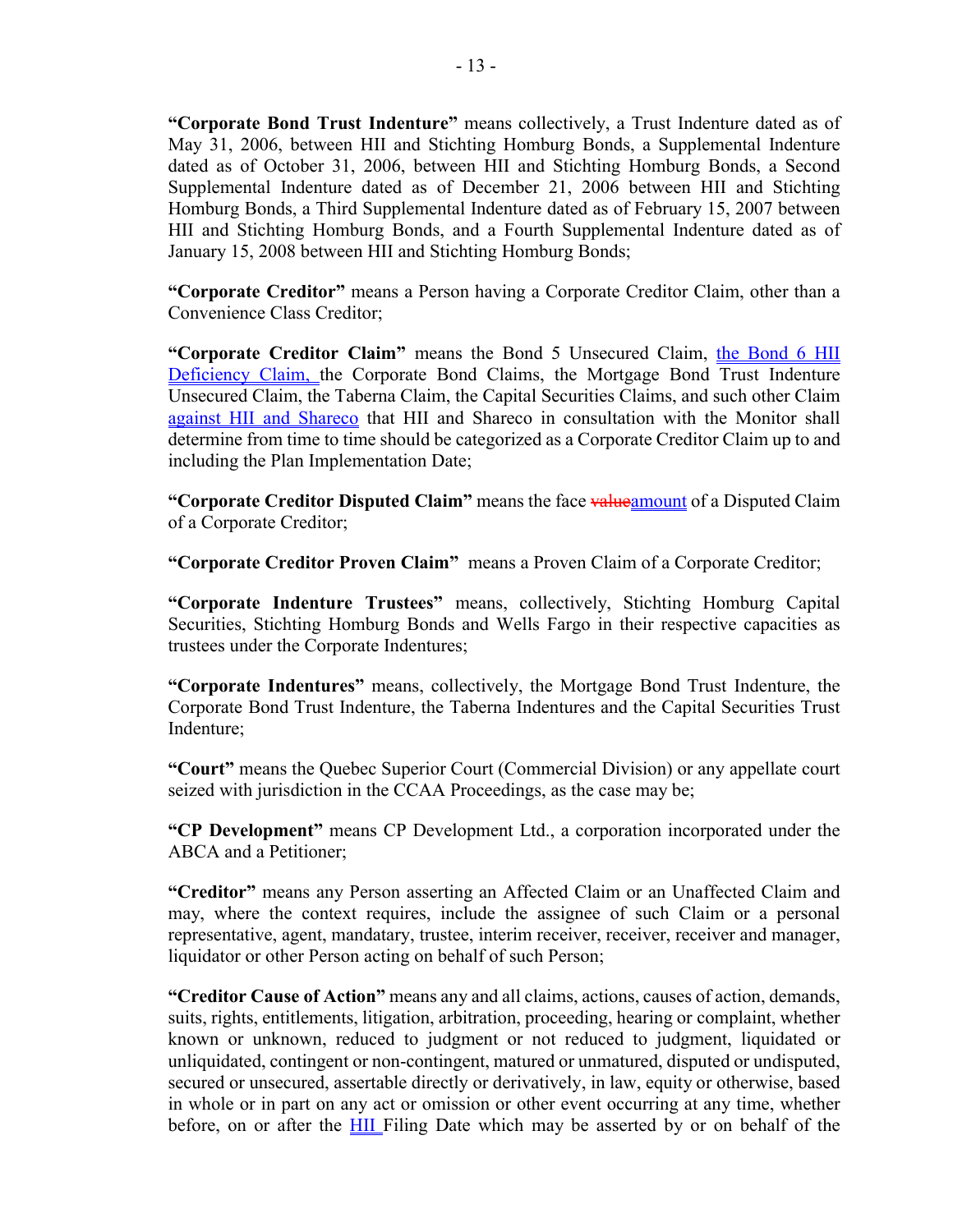Creditors or any representative thereof (including Stichting Homburg Bonds); provided however that in no event shall a Creditor Cause of Action include a Claim being released by the Plan;**"Creditors' Meeting"** means the meeting or meetings of Affected Creditors to be called and held pursuant to the Meeting Order for the purpose of considering and voting upon the Plan, and includes any adjournment of such meeting or meetings;

**"Deloitte"** means Samson Bélair/Deloitte & Touche Inc.;

**"Director"** means any former, present or future director or officer (or any individual serving in a similar capacity) of a body corporate (or similar entity) and any Person deemed to be a director or officer of a body corporate under subsection  $11.03(3)$  of the CCAA;

**"Directors' Charge"** means the charge granted pursuant to paragraph 26 of the Initial Order in favour of the Directors as such term is therein defined, in the Charged Property to the extent of the aggregate amount of Cdn\$2,000,000 as security for the indemnity provided in paragraph 25 of the Initial Order, having the priority set out in paragraphs 43 and 44 of such Order which shall be amended in accordance with the terms hereof and the HII/Shareco Sanction and Vesting Order;

**"Disposition Notice"** has the meaning ascribed thereto in Section 11.1(c)(ii) of the Plan;

**"Disputed Claim"** means that portion of an Affected Claim of an Affected Creditor in respect of which a Proof of Claim has been filed in accordance with the Claims Process Order, and any motion appealing any disallowance thereof has been made within the period required under the Claims Process Order, and which is the subject of negotiation with the Monitor or adjudication before the Court, and that at any particular time, has not been finally determined to be a Proven Claim in whole or in part, or is subject to a revision or disallowance that is contested in accordance with the Claims Process Order, the HII/Shareco Meeting Order, or other Order made in the CCAA Proceedings and as such is not a Proven Claim in whole or in part, and in the case of Disputed Claims of Electing Creditors, the face amount of any Disputed Claim of such Electing Creditor shall be deemed to be no greater than the face amount of such Claim on the date this Plan was filed;

**"Disputed Claims (Asset Realization) Reserve"** means the Cash reserve to be established by the Monitor from and after the Plan Implementation Date from the Non-Core Business Asset Net Proceeds, in an amount equal to the aggregate of each Pro Rata Share of any remaining Affected Creditor (other than a Convenience Class Creditor) holding a Disputed Claim, to be held by the Monitor in the Disputed Claims Reserve Account pending resolution of the Disputed Claims for distribution in accordance with the Plan, which Disputed Claims (Asset Realization) Reserve shall be subject to the Reserve Adjustment;

**"Disputed Claims (Cash) Reserve"** means the Cash reserve to be established aton the Plan Implementation Date by the Monitor in an amount equal to the aggregate of each Pro Rata Share of any remaining Affected Creditor holding a Disputed Claim, and as approved by the Court under the **HII/Shareco** Sanction and Vesting Order, which Cash reserve shall be held by the Monitor *intoin* the Disputed Claims Reserve Account for distribution in accordance with the Plan, which Disputed Claims (Cash) Reserve shall be subject to the Reserve Adjustment;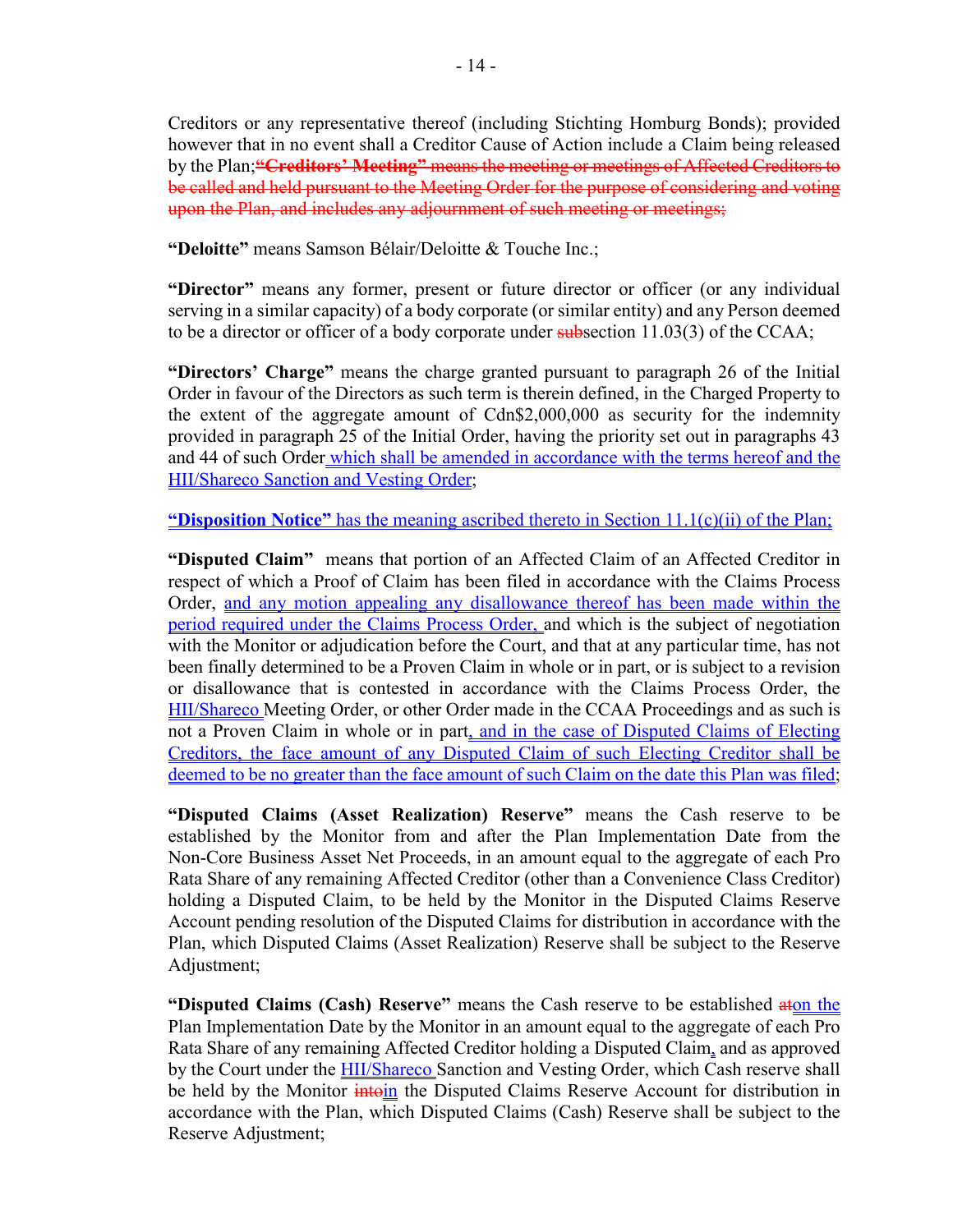**"Disputed Claims \*Reserve Account"** means a segregated interest bearing trust account established by the Monitor to hold the Disputed Claims (Asset Realization) Reserve and the Disputed Claims (Cash) Reserve;**\*(Cash-Out) Reserve"** means the Cash reserve to be established on the Plan Implementation Date by the Monitor from the Catalyst Funds and the Catalyst Deposit in an amount equal to the aggregate face amount of the Disputed Claims of the Electing Creditors, divided by an amount equal to the aggregate of all Proven Claims of Affected Creditors plus the face amount of the aggregate of the Disputed Claims of the Electing Creditors, multiplied by the Catalyst Investment Initial Funding Amount, and as approved by the Court under the HII/Shareco Sanction and Vesting Order, which Disputed Claims (Cash-Out) Reserve shall be held by the Monitor in the Disputed Claims (Cash-Out) Reserve Account for distribution in accordance with the Plan;

**"Disputed Claims (Newco Shares) Reserve"** means the reserve of Newco Common Shares held by the Monitor established pursuant to Section 5.1 of the Plan on the Plan Implementation Date, consisting of that number of Newco Common Shares in an amount equal to the aggregate of the Pro Rata Share of the Newco Equity Pool of each Affected Creditor (other than a Convenience Class Creditor) holding a Disputed Claim, for distribution or cancellation in accordance with the Plan;

**"Disputed Claims \*Reserve Account"** means a segregated interest bearing trust account established by the Monitor to hold the Disputed Claims (Asset Realization) Reserve and the Disputed Claims (Cash) Reserve;**\***

**"Disputed Claims (Cash-Out) Reserve Account"** means a segregated interest bearing trust account established by the Monitor to hold the Disputed Claims (Cash-Out) Reserve;

**"Distribution Date"** means the date or dates from time to time set in accordance with the provisions of the Plan at the sole and absolute discretion of the Monitor to effect distributions in respect of the Proven Claims of Affected Creditors, including the Final Distribution Date but excluding the Initial Distribution Date;

**"Distribution Materials Record Date"** means a date to be determined by HII and the Monitor which date shall be posted on the Website and shall be not less than twenty-one (21) days prior to the Plan Implementation Date;

**"DNB"** means the Netherlands Central Bank (*De Nederlandsche Bank*);

**"DRS Account"** means the account of an Affected Creditor (other than a Convenience Class Creditor) (or the Monitor or its designate in the name of HII in respect of the Disputed Claims (Newco Shares) Reserve) administered by the Trading Platform or (as the case may be) a bank or broker, who qualifies directly or indirectly as an admitted institution to the book entry system maintained by or connected to the Trading Platform in which such Affected Creditor is entitled to receive Newco Common Shares pursuant to and in accordance with the Plan in book-entry form;

**"DRS Transaction Advice"** means a statement delivered by Newco or its agent, as applicable, (the cost of which shall be treated as an Administrative Reserve Cost) on the Initial Distribution Date and each subsequent Distribution Date, as applicable, to or as directed by an Affected Creditor (other than a Convenience Class Creditor), or the Monitor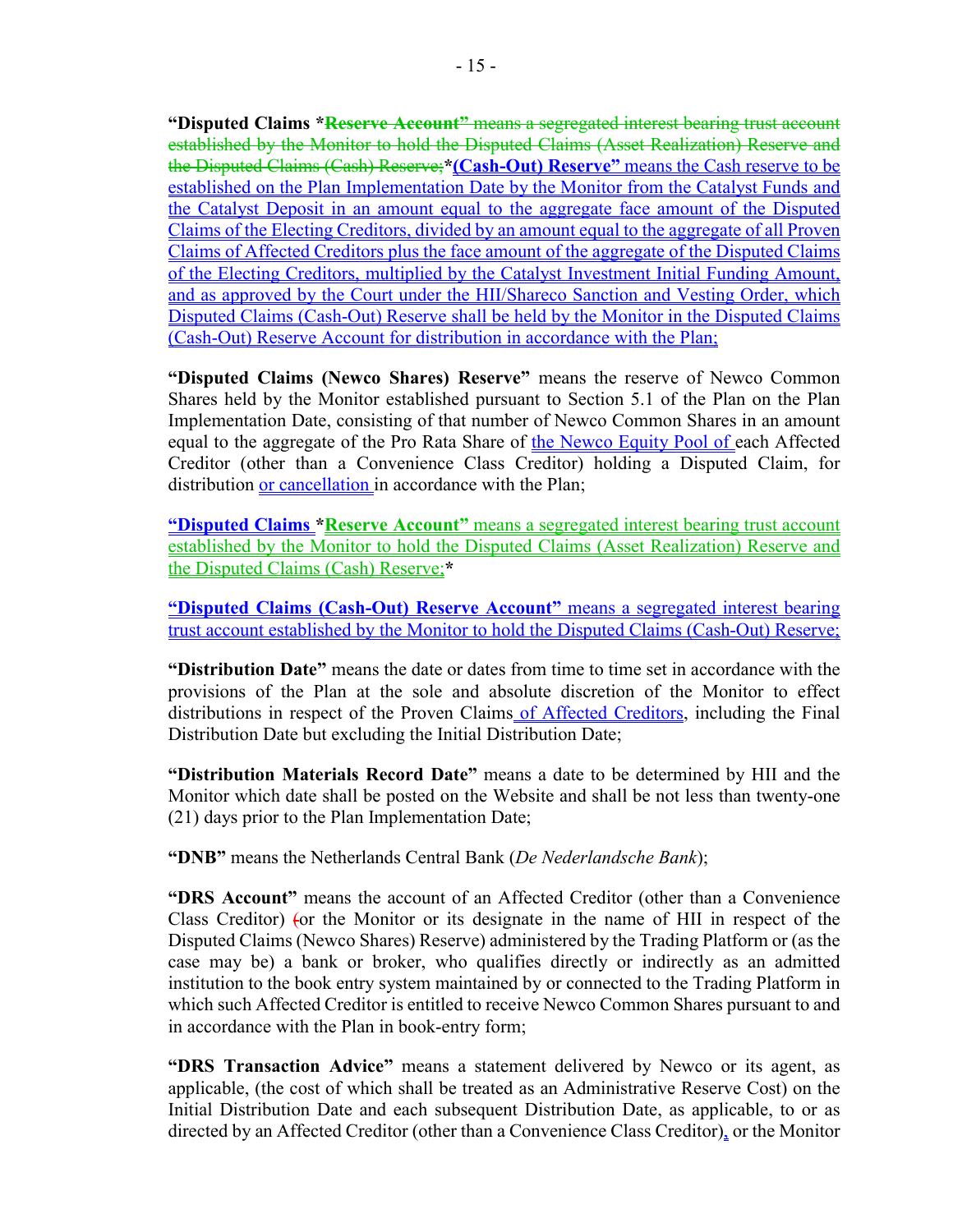or its designate, as applicable, indicating the number of Newco Common Shares registered or to be registered in the name of such Affected Creditor, or the Monitor or its designate, as applicable, as directed by such Affected Creditor, or the Monitor or its designate, as applicable, in book-entry form in a DRS Account;

**"Effective Time"** means 12:01 a.m. on the Plan Implementation Date (and for greater certainty on 12:01 a.m. on the first day of the Plan Implementation Date in the event such date occurs over more than one day) or such other time on such date as HII and the Monitor shall determine or as otherwise ordered by the Court but in any event such Effective Time shall occur prior to the Homco 61 Effective Time as defined under the Homco 61 Plan;

**"Electing Creditor"** means an Affected Creditor who has validly elected the Newco Common Shares Cash-Out Option in its Cash-Out Election Form or the Convenience Class Claim Declaration;

**"Election/Proxy Deadline"** means the deadline for making any of a Convenience Class Claim Election, a Newco Common Shares Cash-Out Option Election, and for submitting Proxies in accordance with the HII/Shareco Meeting Order;

**"Election Period"** means the period from the date of the mailing of the HII/Shareco Meeting Materials to Affected Creditors to the Election/Proxy Deadline;

**"Employee Priority Claim"** means of the following Claims of Employees and former or inactive employees of HII and Shareco:

- (a) Claims equal to the amounts that such Employees and former or inactive employees would have been qualified to receive under paragraph 136(1)(d) of the BIA if HII and Shareco had become bankrupt on the HII Filing Date; and
- (b) Claims for wages, salaries, commissions or compensation for services rendered by them after the HII Filing Date and on or before the Plan Implementation Date together with, in the case of travelling salespersons, disbursements properly incurred by them in and about the Business during the same period;

**"Employees"** means any and all (i) employees \*of the HII Group Entities\* who are actively at work (including full-time, part-time or temporary employees) of any \*of the HII Group Entities\*, and (ii) employees of the HII Group Entities who are on approved leaves of absence (including maternity leave, parental leave, short-term disability leave, workers' compensation and other statutory leaves);

**"Encumbrance"** means any charge, mortgage, lien, pledge, claim, restriction, security interest, security agreement, hypothecation, assignment, deposit arrangement, hypothec, lease, rights of others including without limitation Transfer Restrictions, deed of trust, trust or deemed trust, lien, financing statement, preferential arrangement of any kind or nature whatsoever, including any title retention agreement, or any other arrangement or condition which in substance secures payment or performance of any obligations, action, claim, demand or equity of any nature whatsoever, execution, levy, charge or other financial or monetary claim, whether or not they have attached or been perfected, registered or filed and whether secured, unsecured or otherwise, or other encumbrance, whether created or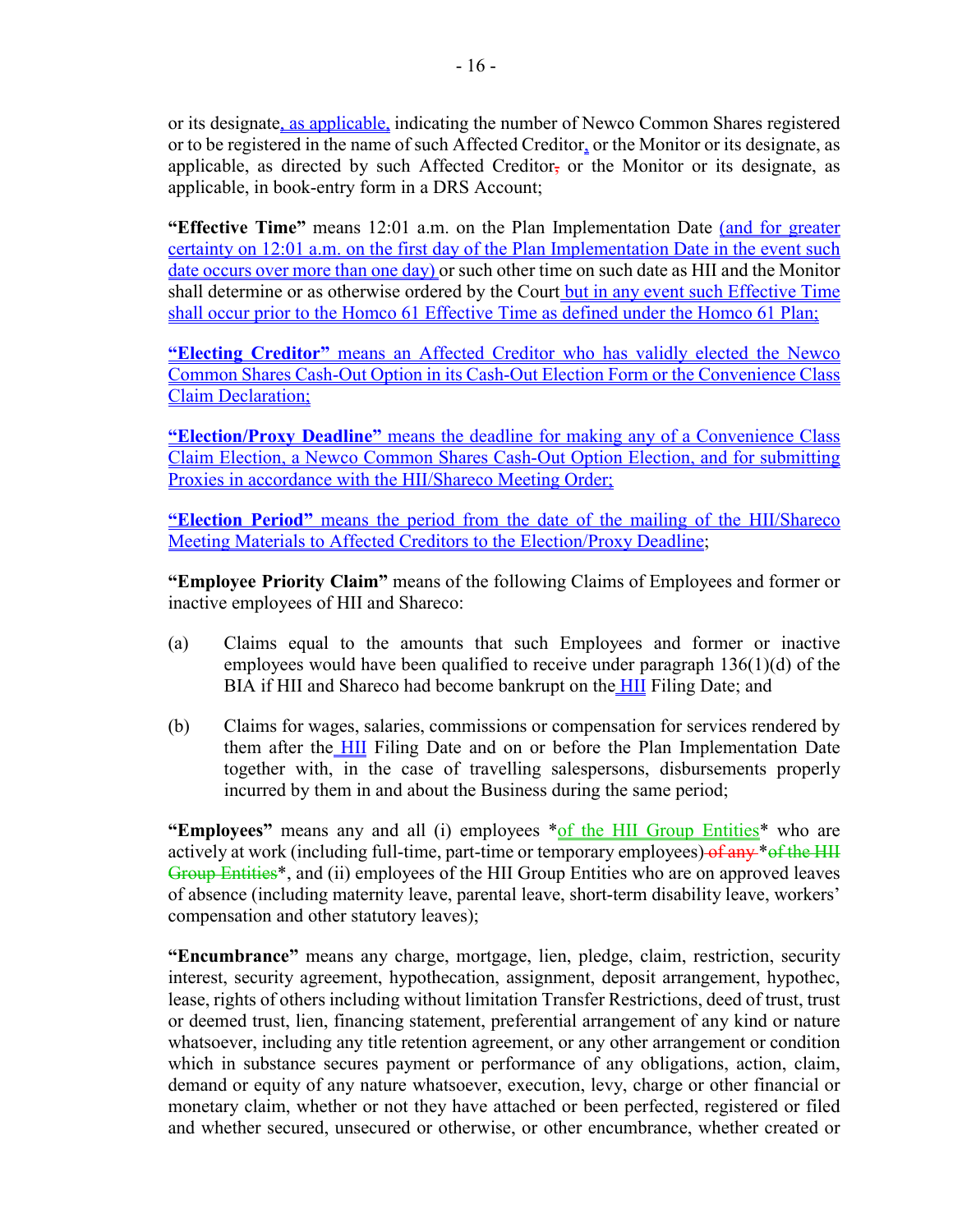arising by agreement, statute or otherwise at law, attaching to property, interests or rights and shall be construed in the widest possible terms and principles known under the law applicable to such property, interests or rights and whether or not they constitute specific or floating charges as those terms are understood under Applicable Laws, including, without limiting the generality of the foregoing: (i) the CCAA Charges and (ii) the Plan Charges;

**"Equity Claim"** shall have the meaning ascribed thereto in Section 2 of the CCAA;

**"Excluded Claim"** means (i) any Claim secured by the CCAA Charges; (ii) the KERP Claims; (iii) Claims in respect of Administrative Reserve Costs; and (iv) any Claim which eannot be compromised under the terms of the CCAA; and (v) any other Claim ordered by the Court to be treated as an Excluded Claim;

**"\*Filing Date"** means September 9, 2011**\***;**Expiry Date"** has the meaning ascribed thereto in Section  $11.1(c)(ii)$  of the Plan;

**"Final Adjusted Newco Note Amount"** means the amount, equal to the final fair market value of the Core Business Assets other than the Core GP Assets, less the Newco Bond 5 Guarantee Value, finally determined to be owing from Newco to HII under the Newco Note, which **amount**Final Adjusted Newco Note Amount shall not be less than Cdn\$125,000,000 or greater than Cdn\$275,000,000;€75,000,000 and shall not exceed  $£225,000,000;$ 

**"Final Distribution Date"** means such date after all of the Non-Core Business Assets have been realized and all of the Disputed Claims finally resolved, that the Monitor shall determine in its sole and absolute discretion or the Court shall otherwise order;

**"Final Order"** means a final Order of the Court, the implementation, operation or effect of which shall not have been stayed, varied, vacated or subject to pending appeal and as to which Order any appeal periods relating thereto shall have expired;

**"Foundation Entities"** has the meaning ascribed thereto in Section 13.1;

**"Funding Order"** means the Order of the Court made January 15, 2012, in the CCAA Proceedings with respect to the Stichting Advances;

**"GmbH"** means any Homburg Group Member that is a private limited liability company (*Geselllschaft mit beschränkter Haftung*) incorporated under the laws of Germany;

**"Governmental Authority"** means any domestic or foreign government, including any federal, provincial, state, territorial or municipal government, and any government department, body, ministry, agency, tribunal, commission, board, court, bureau or other authority exercising or purporting to exercise executive, legislative, judicial, regulatory or administrative functions of, or pertaining to, government including without limitation any Taxing Authority, the AFM and DNB;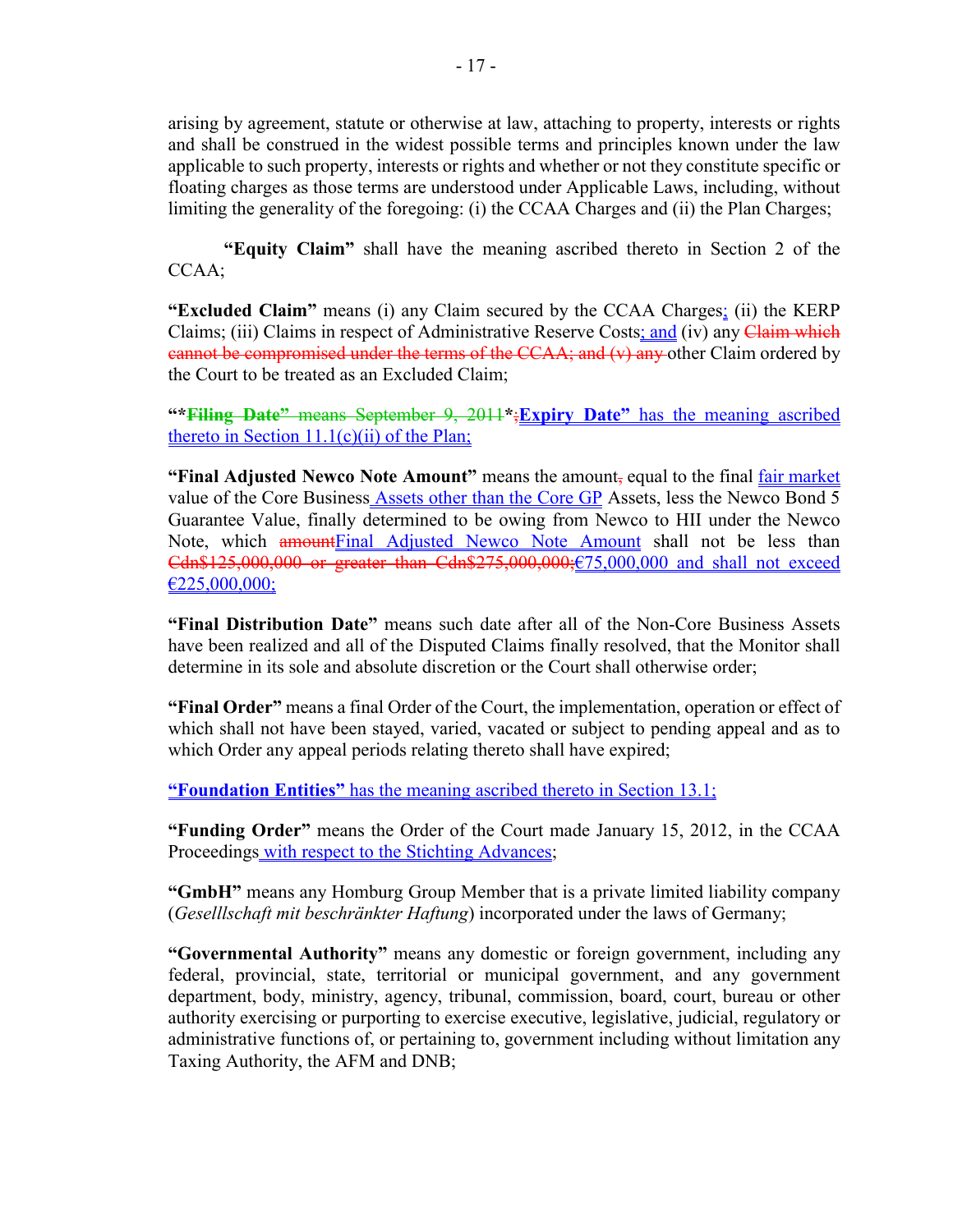**"Government Priority Claims"** means all Claims of Governmental Authorities in respect of amounts that are outstanding and that are of a kind that could be subject to a demand on or before the Final Distribution Date under:

- (a) subsections  $224(1.2)$  and  $224(1.3)$  of the ITA;
- (b) any provision of the *Canada Pension Plan* or the *Employment Insurance Act* (Canada) that refers to subsection 224(1.2) of the ITA and provides for the collection of a contribution, as defined in the *Canada Pension Plan*, or employee's premium or employer's premium as defined in the *Employment Insurance Act*  (Canada), or a premium under Part VII.1 of that Act, and of any related interest, penalties or other amounts; or
- (c) any provision of provincial legislation that has a similar purpose to subsection 224(1.2) of the ITA, or that refers to that subsection, to the extent that it provides for the collection of a sum, and of any related interest, penalties or other amounts, where the sum:
	- (i) has been withheld or deducted by a person from a payment to another person and is in respect of a tax similar in nature to the income tax imposed on individuals under the ITA; or
	- (ii) is of the same nature as a contribution under the *Canada Pension Plan* if the province is a "province providing a comprehensive pension plan" as defined in subsection 3(1) of the *Canada Pension Plan* and the provincial legislation establishes a "provincial pension plan" as defined in that subsection;

**"Guarantee"** of a Person means any Liability of that Person under any guarantee, agreement, endorsement (other than for collection or deposit in the ordinary course of business of that Person), discount with recourse or other obligation to pay, purchase, repurchase or otherwise be or become liable or obligated upon or in respect of any Indebtedness of any other Person to indemnify or hold harmless any Person from or against any losses, liabilities or damages, in circumstances intended to enable the Person to incur or pay any Indebtedness or to comply with any agreement relating thereto or otherwise to assure or protect Creditors against loss in respect of the Indebtedness;

"Hearing" means the Court hearing of HII's and Shareco's motion for the **HII/Shareco** Sanction and Vesting Order;

**"HII"** means Homburg Invest Inc., a corporation incorporated under the ABCA including any successors by amalgamation;

**"HII 86 GP"** means HII (86) GP Inc.;

**"HII 86 GP Liabilities"** means all secured and unsecured obligations and liabilities of HII 86 GP as at the Plan Implementation Date;

**"HII 87 GP"** means HII (87) GP Inc.;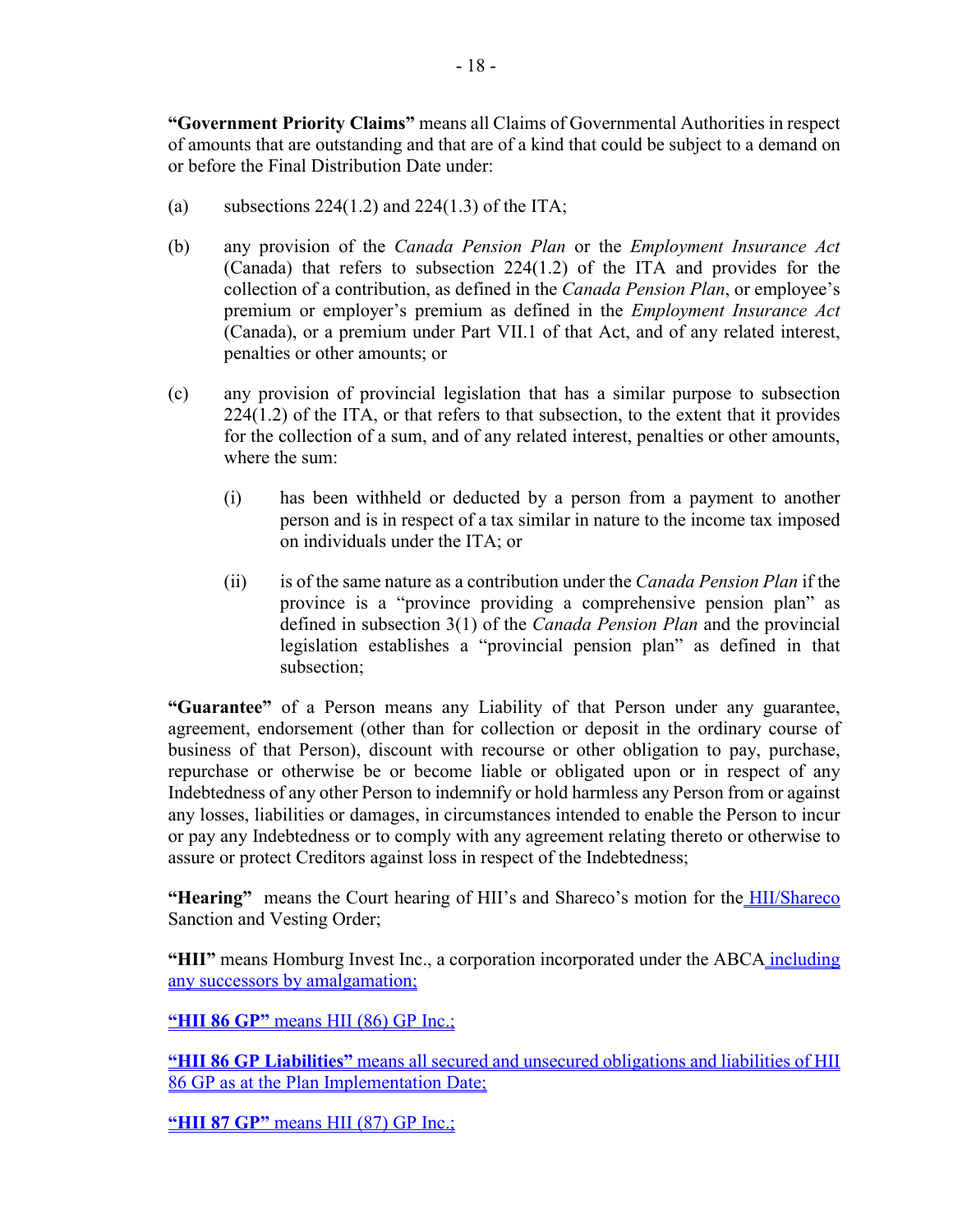**"HII 87 GP Liabilities"** all secured and unsecured obligations and liabilities of HII 87 GP as at the Plan Implementation Date;

**"HII Assets"** means all Property of HII;

**"HII Baltic Subco"** means a company incorporated under the NSCA, all of the shares of which are held by HII;

**"HII Class A Preferred Shares"** means the authorized but not issued Class A preferred shares of HII;

**"HII Class A Shares"** means the issued and outstanding Class A subordinate voting shares of HII;

**"HII Class B Preferred Shares"** means the authorized but not issued Class B preferred shares of HII;

**"HII Class B Shares"** means the issued and outstanding Class B multiple voting shares of HII;

**"HII Co-obligation Note"** means the demand, adjustable, non-interest bearing promissory note issued by HII to Newco, the principal amount of which shall be deemed to be equal to the Final Adjusted Newco Note Amount, and such HII Co-obligation Note shall be secured by the Newco Co-obligation Charge;

**"HII's Existing Authorized Capital"** means, collectively, the HII Class A Preferred Shares, the HII Class A Shares, the HII Class B Preferred Shares, and the HII Class B Shares;

**"HII \*Filing Date"** means September 9, 2011**\***;

"HII Group" means the Petitioners—and, the Applicant Partnerships and Castello Development Ltd.;

**"HII Group Entity"** means any member of the HII Group;

"**HII Homco 61 Distribution**" means the aggregate value of all non-Cash and Cash distributions made to Homco 61 LP under the Plan on account of the Homco 61 Net Intercompany Claim (for greater certainty being its Pro Rata Share of Newco Common Shares, the Cash Pool and the Asset Realization Cash Pool);

"**HII Loan**" means the loan by HII to Homco 61 LP evidenced by the Homco 61 Note, in the amount of Cdn\$65,197,177 as at the HII Filing Date (and as at the Homco 61 Filing Date was Cdn\$71,597,837.15);

**"HII New Common Shares"** means the new class of common shares of HII to be authorized and issued to Newco pursuant to Section  $\frac{10.312.3(\text{gk})(ii)}{i}$  of the Plan;

**"HII US Subco"** means a company incorporated under the NSCA, all the shares of which are held by HII;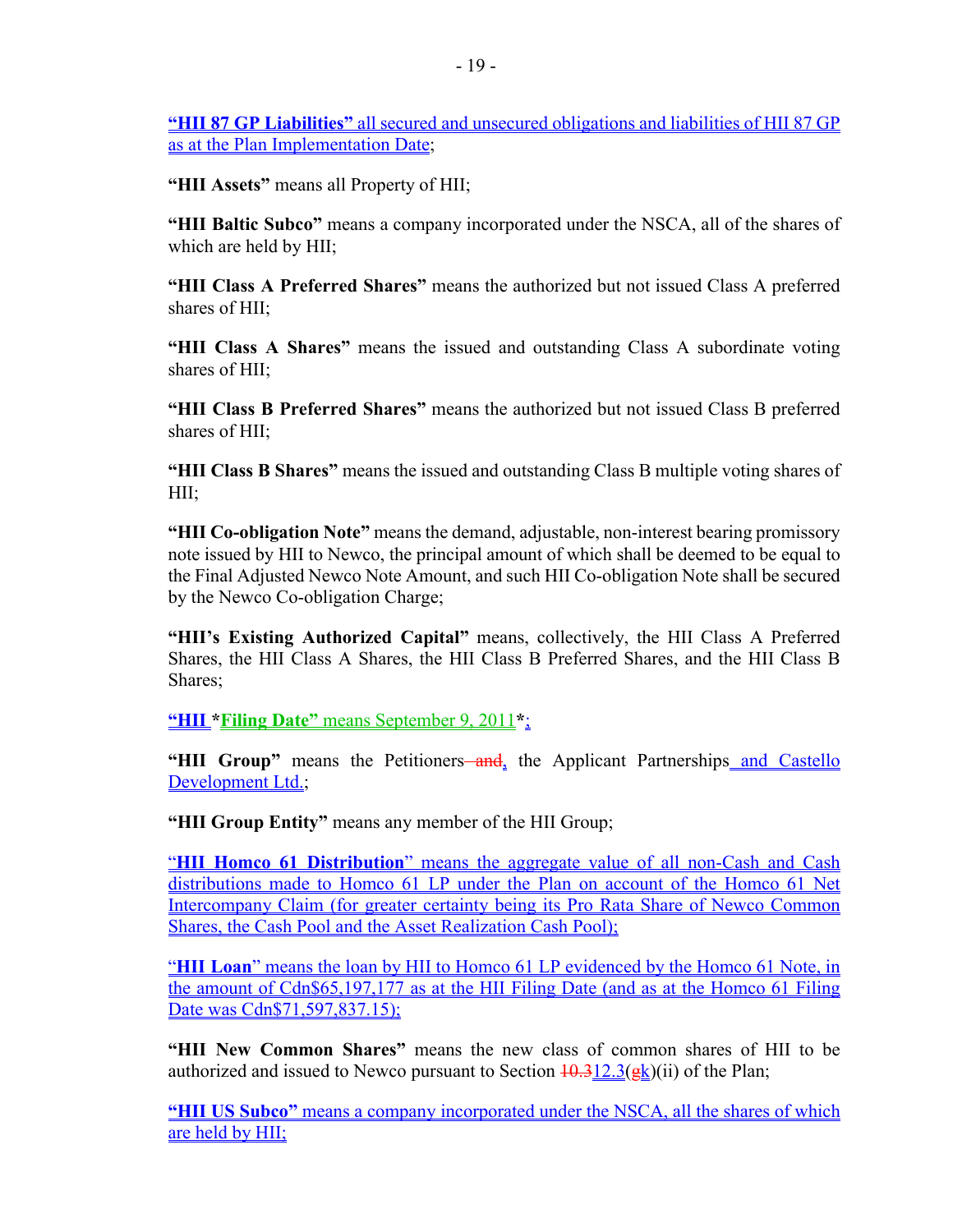**"HII/Shareco Creditors' Meeting"** means the meeting or meetings of Affected Creditors to be called and held pursuant to the HII/Shareco Meeting Order for the purpose of considering and voting upon the Plan, and includes any adjournment, postponement or

**"HII/Shareco Meeting Materials"** has the meaning ascribed thereto in paragraph 12 of the HII/Shareco Meeting Order;

**"HII/Shareco \*Meeting Order"** means the Order, substantially in the form set out in Schedule "C" to the Plan, to be made by the Court under the CCAA that, among other things, sets the date for the **\***HII/Shareco Creditors' Meeting, approves the HII/Shareco Meeting Materials, and contains the Restated Catalyst Support Agreement Approval\*, as same may be amended, restated or varied from time to time\*;

**"HII/Shareco \*Sanction and Vesting Order"** means the Order to be granted by the Court as contemplated under the Plan which, *inter alia*, approves and sanctions the Plan and the transactions contemplated thereunder, vests title in and to the Core Business Assets **\***(other than the Core GP Assets) in Newco and the Core GP Assets in the Newco Subsidiaries respectively,\* free and clear of all Encumbrances other than the Core Business Asset Creditor Claims and grants the Plan Charges, which shall be a Final Order;\*

**"HII/Shareco Record Date"** has the meaning ascribed thereto in the HII/Shareco Meeting Order;

**"HLPM"** means Homburg L.P. Management Incorporated, a corporation incorporated under the NSCA;

**"HMCI"** means Homburg Management (Canada) Inc., a corporation incorporated under the *Canada Business Corporations Act*, R.S.C. 1985, c. C-44, as amended, and a Petitioner;

**"Holland Garden"** means Holland Garden Development Ltd., a corporation incorporated under the ABCA;

**"Homburg Baltic"** means Homburg Baltic LP Inc., a corporation incorporated under the NSCA;

**"Homburg Baltic Creditor"** means a Person having a Homburg Baltic Creditor Claim, which shall be an Unaffected Creditor;

**"Homburg Baltic Creditor Claim"** means any Claim against Homburg Baltic, which shall be an Unaffected Claim;

**"Homburg Baltic General Partners"** means the general partners of the Homburg Baltic Limited Partnerships;

**"Homburg Baltic Intercompany Loan"** means the receivable obligations owing from Homburg Baltic to HII as at the **HII** Filing Date;

rescheduling of such meeting or meetings;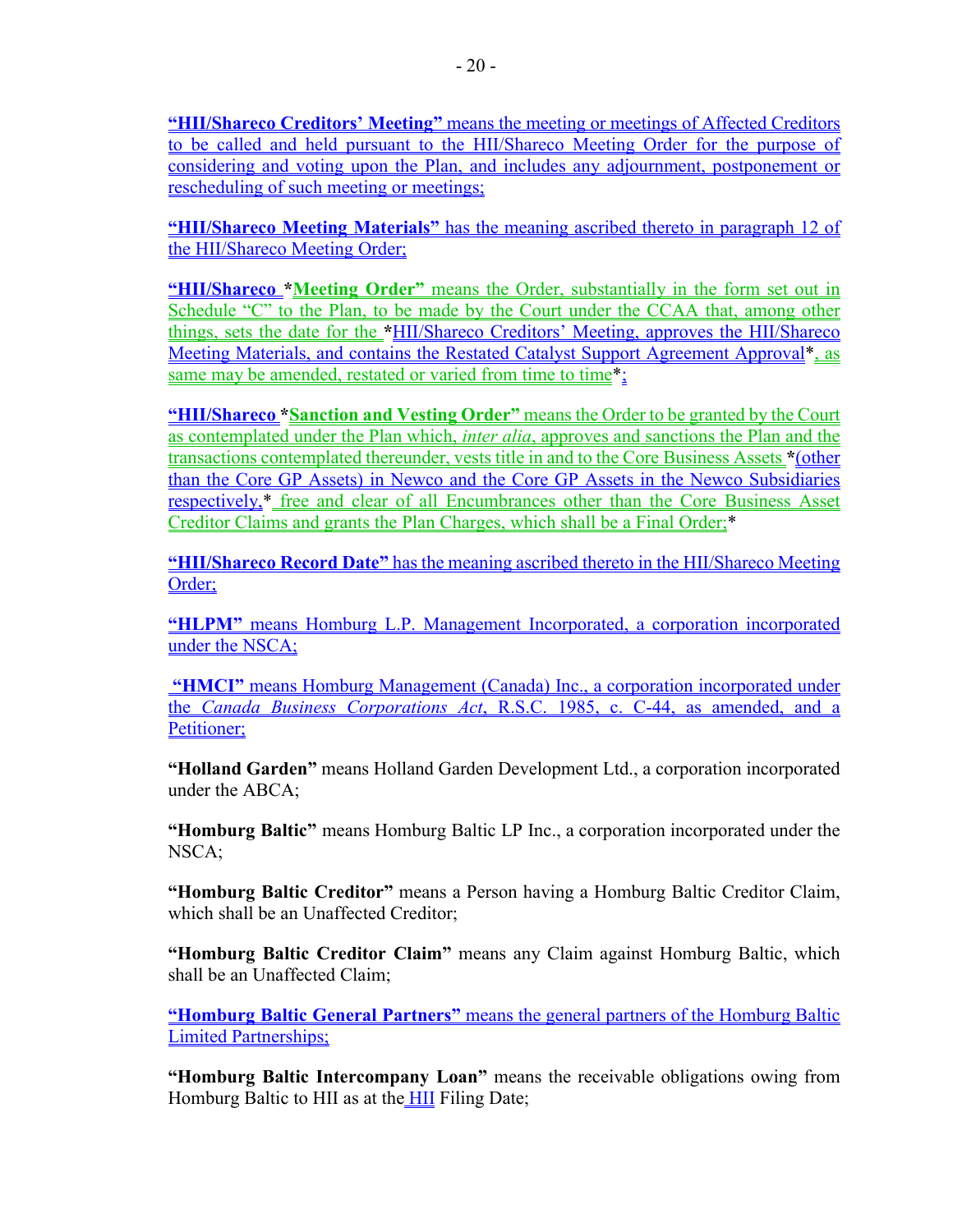**"Homburg Baltic Limited Partnership Creditor"** means a secured or unsecured Creditor of any of the Homburg Baltic Limited Partnerships, which shall be an Unaffected Creditor;

**"Homburg Baltic Limited Partnership Creditor Claim"** means any Claim of a Homburg Baltic Limited Partnership Creditor against a Homburg Baltic Limited Partnership, which shall be an Unaffected Claim;

**"Homburg Baltic Limited Partnerships"** means the following limited partnerships formed under the laws of the Baltic States: Kub Homburg NT, Kub Homburg LT Baltijos Investicijos, Kub Homburg LT Baltijos Investicijos 2, Homburg LV Investments KS, Homburg Baltic (ES) Investments UU, and Homburg Baltic (ES) AST Investments UU;

**"Homburg Group Member"** means any body corporate or limited partnership directly or indirectly owned by HII wherever incorporated or formed;

**"Homburg Invest USA"** means Homburg Invest (USA) Limited, a company incorporated under the NSCA and to be continued as an Alberta corporation;

**"Homburg US"** means Homburg (US) Incorporated, a company incorporated under the NSCA to be continued as an Alberta corporation;

**"Homburg US Intercompany Loan"** means all amounts loaned or advanced by HII to the receivable obligations owing from Homburg US on the Plan Implementation Date;

**"Homburg US Intercompany Loan (No Value)"** means an amount equal to the difference between the Homburg US Intercompany Loan and the fair market value of such loan, as at the Plan Implementation Date;

**"Homburg US Intercompany Loan Note (Value)"** means a priority promissory note having a principal amount equal to the difference between the Homburg US Intercompany Loan and the Homburg US Intercompany Loan (No Value);

**"Homco"** means a Homburg Group Member limited partnership formed under the NSLPA and as more particularly set out on and defined in Schedule "D" to the Plan;

**"Homco 61 Affected Claim"** means any Claim against Homco 61 LP, including for greater certainty, the Bond 6 Homco 61 Claim, but excluding the Homco 61 LP Unaffected Claims and Homco 61 Equity Claims:

**"Homco 61 Affected Creditor"** means a Creditor with a Homco 61 Affected Claim, including for greater certainty a Bond 6 Claim Holder;

**"Homco 61 Affected Creditor HII Claim"** means an Affected Claim against HII pertaining to the same obligation as a Homco 61 Affected Claim whether by Guarantee or otherwise, including for greater certainty the Bond 6 HII Claim;

**"Homco 61 Affected Creditor HII Deficiency Claim"** means the aggregate Proven Claim of any holder of a Homco 61 Affected Creditor HII Claim for distribution purposes under the Plan, which shall be deemed to be an amount equal to each such holder's Homco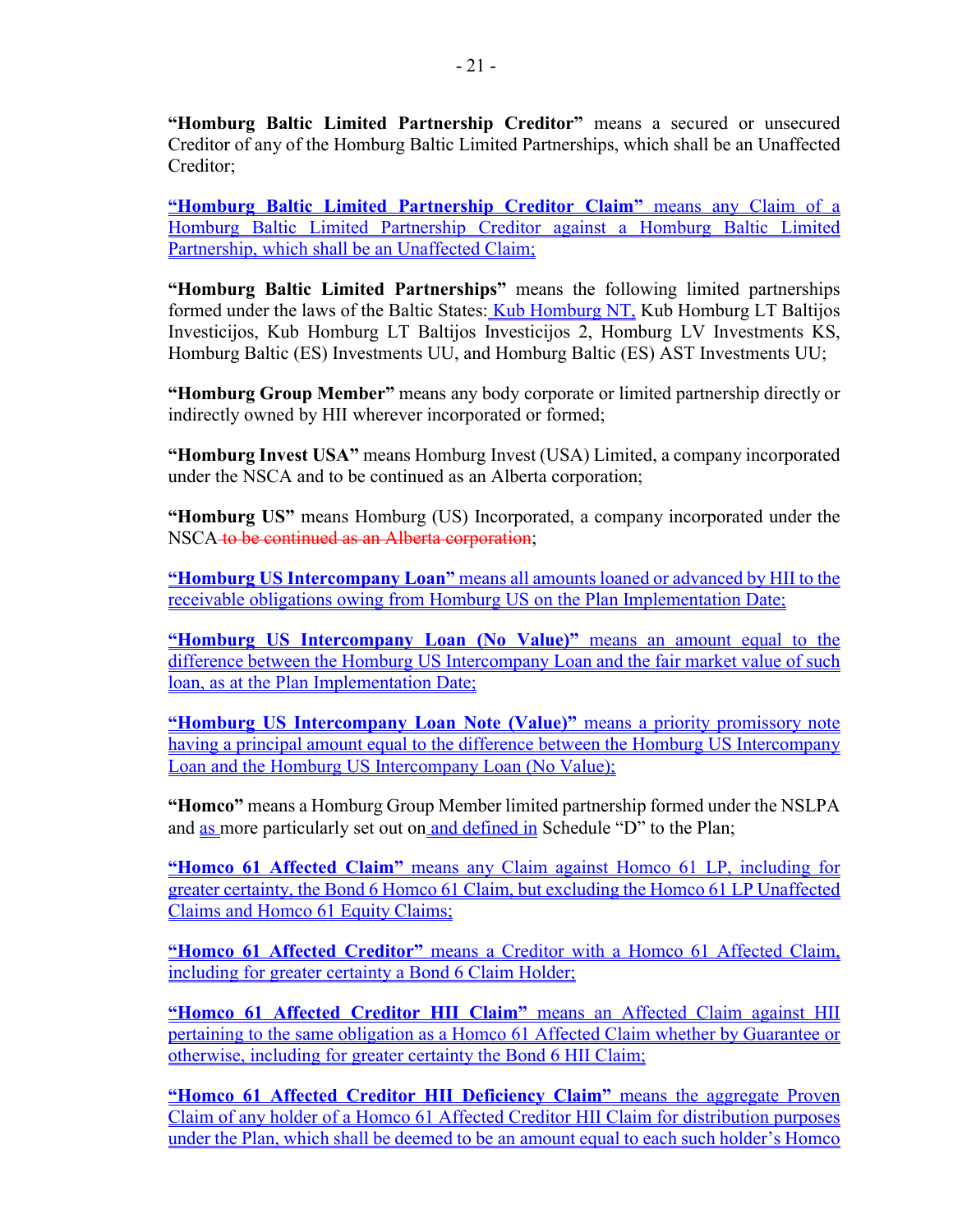**"Homco 61 Recovered Amount"** means the *pro rata* share of the HII Homco 61 Distribution recovered by a holder of a Homco 61 Affected Creditor HII Claim under the Homco 61 Plan on account of its Homco 61 Proven Claim, including for greater certainty the Bond 6 Homco 61 Recovered Amount;

**"Homco 61 Creditors' Meeting"** means the meeting or meetings of Homco 61 Affected Creditors (as defined under the Homco 61 Plan) to be called and held concurrently with the HII/Shareco Creditors' Meeting pursuant to the Homco 61 Meeting Order for the purpose of considering and voting upon the Homco 61 Plan, and includes any adjournment, postponement or rescheduling of such meeting or meetings;

**"Homco 61 Guarantee"** means the guarantee of Shareco's obligations under the Bond 6 Indenture granted by Homco 61 LP in favour of Stichting Homburg Bonds dated July 1, 2005;

**"Homco 61 Intercompany Claim"** means the aggregate gross amount owing by HII to Homco 61 LP as reflected in the books and records of HII in the amount of Cdn\$127,593,683 as at the HII Filing Date;

**"Homco 61 LP"** means Homco Realty Fund (61) Limited Partnership, a limited partnership formed under the NSLPA;

**"Homco 61 Net Intercompany Claim"** means the amount of Cdn\$62,396,506 being the amount of the Homco 61 Intercompany Claim, after reduction pursuant to set-off effected under the Plan by the amount of the HII Loan, and which amount shall be Homco 61 LP's deemed Proven Claim against HII under the Plan;

**"Homco 61 Note"** means the demand promissory note dated July 4, 2005 evidencing the HII Loan, issued by Homco 61 LP to HII and pledged by HII to Shareco as security for the Shareco Loan and subsequently assigned by Shareco to Stichting Homburg Bonds;

**"Homco 69 LP Valbonne 2 BV Intercompany Loan"** means all amounts loaned or advanced by Valbonne 2 BV to Homco 69 LP as at the HII Filing Date;

**"Homco 61 Original Plan"** has the meaning ascribed thereto in the Recitals;

**"Homco 61 Plan"** means the Homco 61 Original Plan, as amended by the Homco 61 Restated Plan, and as may be amended, restated, modified and/or supplemented from time to time in accordance with its terms;

**"Homco 61 Restated Plan"** means the restated plan of compromise of Homco 61 LP filed by Homco 61 LP under the CCAA dated April 26, 2013;

**"Homco 70 LP Coët BV Intercompany Loan"** means all amounts loaned or advanced by Coët BV to Homco 70 LP as at the HII Filing Date;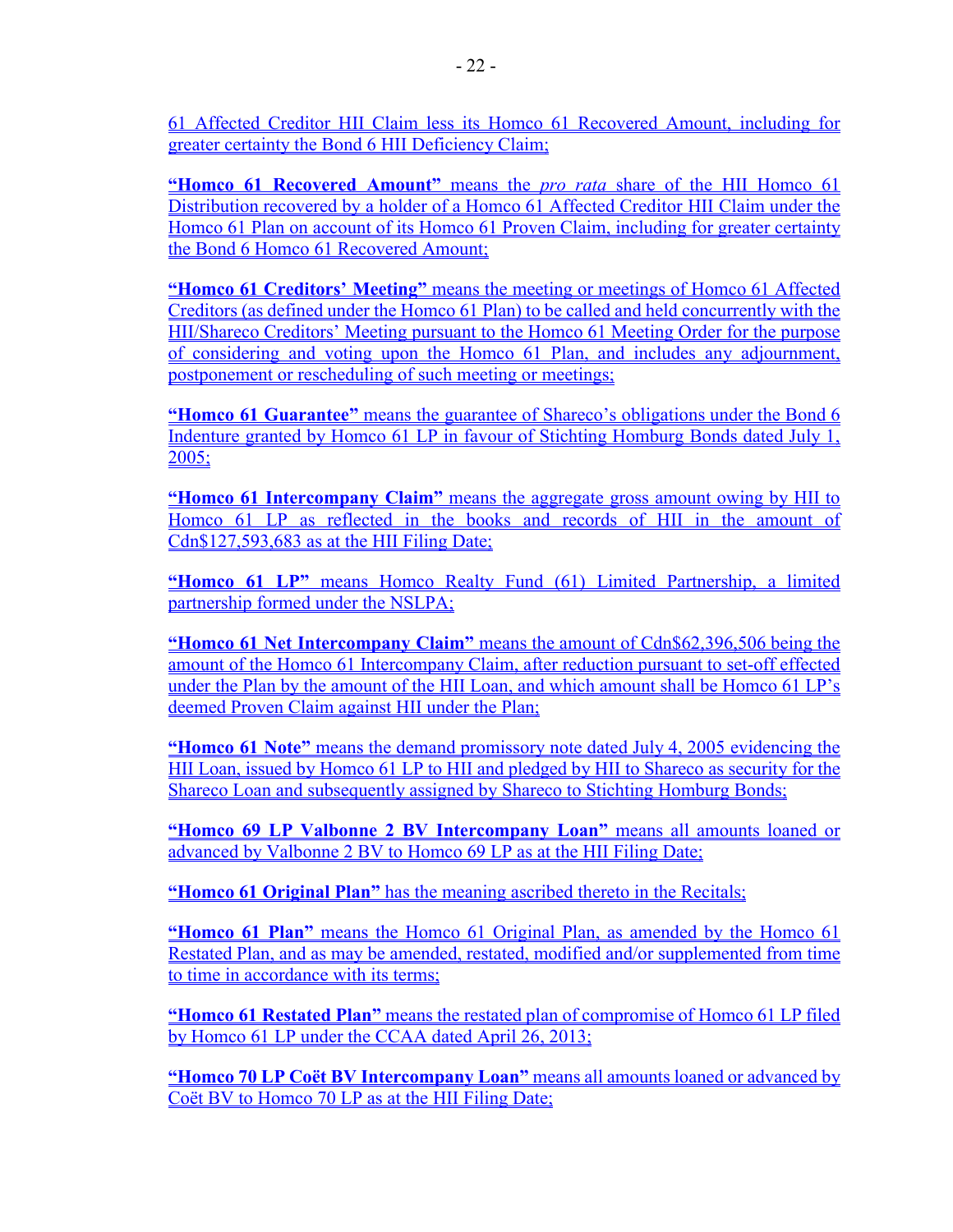**"Homco 86 LP HII Intercompany Loan"** means all amounts loaned or advanced by HII to Homco 86 LP as at the HII Filing Date;

**"Homco 86 LP Homco 86 BV Intercompany Loan"** means all amounts loaned or advanced by Homco 86 BV to Homco 86 LP as at the Plan Implementation Date;

**"Homco 87 LP HII Intercompany Loan"** means all amounts loaned or advanced by HII to Homco 87 LP as at the HII Filing Date;

**"Homco 87 LP Homco 87 BV Intercompany Loan"** means all amounts loaned or advanced by Homco 87 BV to Homco 87 LP as at the Plan Implementation Date;

**"Homco 110 LP HII Intercompany Loan"** means all amounts loaned or advanced by HII to Homco 110 LP as at the HII Filing Date;

**"Homco 110 LP Valbonne 5 BV Intercompany Loan"** means all amounts loaned or advanced by Valbonne 5 BV to Homco 110 LP as at the HII Filing Date;

**"Homco 190 Loan"** means the intercompany loan from Homco 190 LP to Homco 199 LP as evidenced by the Homco 190 Loan Promissory Note;

**"Homco 190 Loan Promissory Note"** means the promissory note dated May 25, 2010, delivered by Homco 199 LP to Homco 190 LP;

**"Homco 190 LP"** means Homco Realty Fund (190) Limited Partnership, a limited partnership formed under the NSLPA;

**"Homco 191 Loan"** means the intercompany loan from Homco 191 LP to Homco 199 LP as evidenced by the Homco 191 Loan Promissory Note;

**"Homco 191 Loan Promissory Note"** means the promissory note dated May 25, 2010, delivered by Homco 199 LP to Homco 191 LP;

**"Homco 191 LP"** means Homco Realty Fund (191) Limited Partnership, a limited partnership formed under the NSLPA;

**"Homco 199 Cash Amount"** means the amount of Cash held by Homco 199 LP on the Plan Implementation Date;

**"Homco 199 Loan"** means all amounts loaned or advanced by Homco 199 LP to HII and outstanding as at the Plan Implementation Date;

**"Homco 199 LP"** means Homco Realty Fund (199) Limited Partnership, a limited partnership formed under the NSLPA;

**"Homco GP"** means the corporate general partner of a Homco other than a Core Homco and for greater certainty excluding HLPM;

**"HSBC"** means HSBC Bank Canada;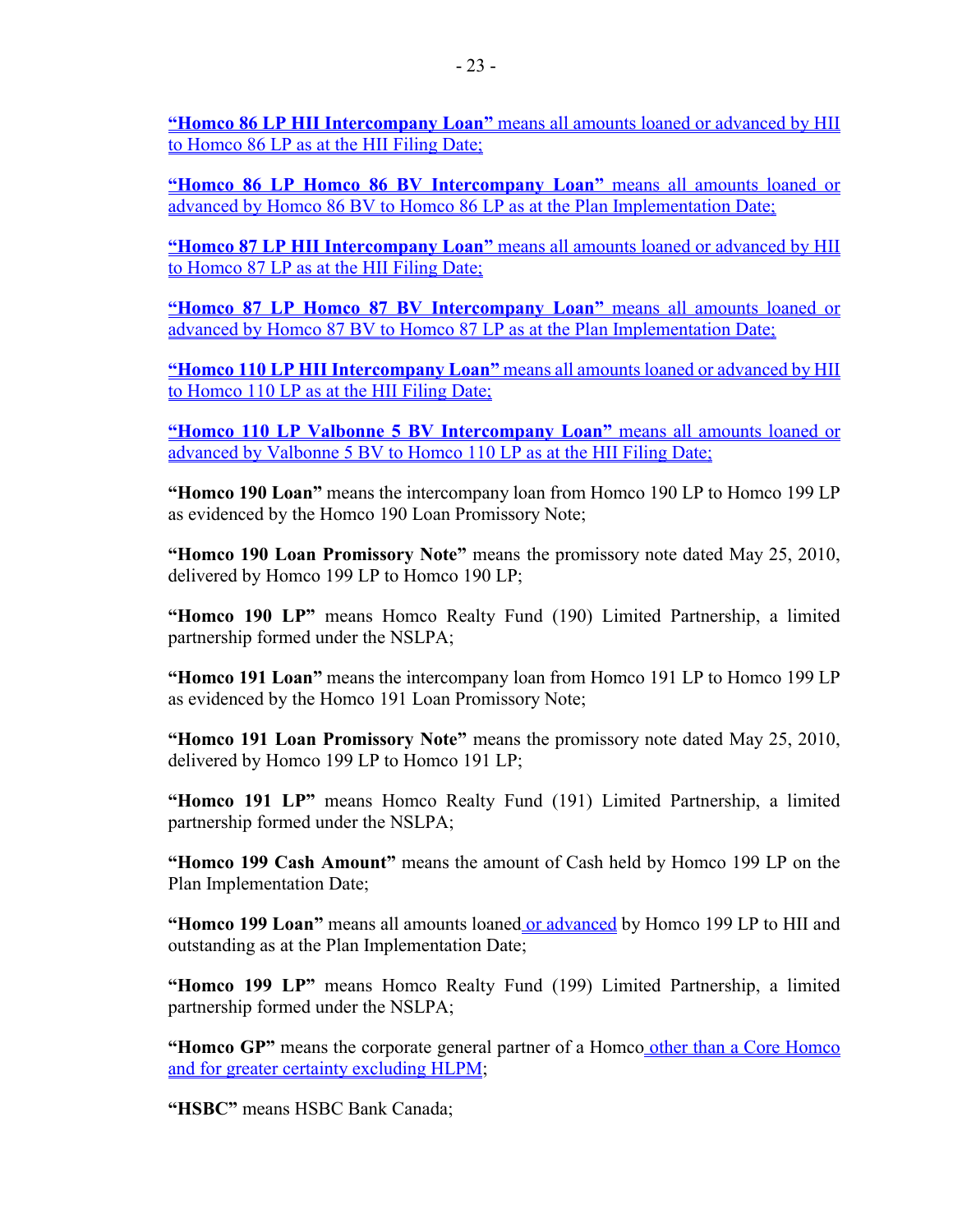**"HSBC Secured Claim"** means the claim of HSBC against HII secured by HII's personal and movable property pursuant to a general security agreement dated July 5, 2001 and a hypothec on movable property dated December 16, 2010, to the extent of the amount of such security, subject to such security being valid and enforceable;

**"Incorporation Foundation"** means Stichting Oprichting PhenixGeneba Properties, a Dutch foundation (*Stichting*) incorporated solely for the purposes of incorporating Newco and acting as initial shareholder of Newco preference shares in accordance with the Pre-Plan Implementation Date Transactions;

"**Indebtedness**" of a Person means, without duplication:

- (a) all debts and liabilities of that Person for borrowed money;
- (b) all debts and liabilities of that Person representing the deferred acquisition cost of property and services; and
- (c) all Guarantees given by that Person;

**"Information Circular"** means the information circular prepared by HII on behalf of HII, Shareco and Homco 61 LP and any schedules or appendices thereto *(including the Plan and* the Homco 61 Plan), as may be amended, restated or varied from time to time, together with any other documents required by the Court in connection with the calling and holding of the HII/Shareco Creditors' Meeting and the Homco 61 Creditors' Meeting to consider and approve the Plan and the Homco 61 Plan respectively;

**"Initial Distribution Date"** means a date on or after the Plan Implementation Date as the Monitor shall have determined in its sole discretion, or such other date as specified in the HII/Shareco Sanction and Vesting Order;

**"Initial Order"** means the Order of the Court under the CCAA obtained by the Petitioners on September 9, 2011 and as same may be amended, restated or varied from time to time;

**"Insolvent Person"** means a Person the aggregate of whose property is not, at a fair valuation, sufficient, or, if disposed of at a fairly conducted sale under legal process, would not be sufficient, to enable payment of all its obligations, due and accruing due, or who is unable to meet its obligations generally as they become due;

**"Intercompany Claims"** means any Claim of HII or any Homburg Group Member against **HII or** any other Homburg Group Member, whether or not recorded in the usual and ordinary course in the books and records of the applicable Person;

**"Inverness"** means Inverness Estates Development Ltd., a corporation incorporated under the ABCA and a Petitioner;

**"Investment Proposal Process"** means the process approved by Order of the Court made on March 1, 2013, as amended by further Order of the Court made on March 14, 2013, providing for standard terms and conditions governing the delivery of investment proposals to HII and the Monitor;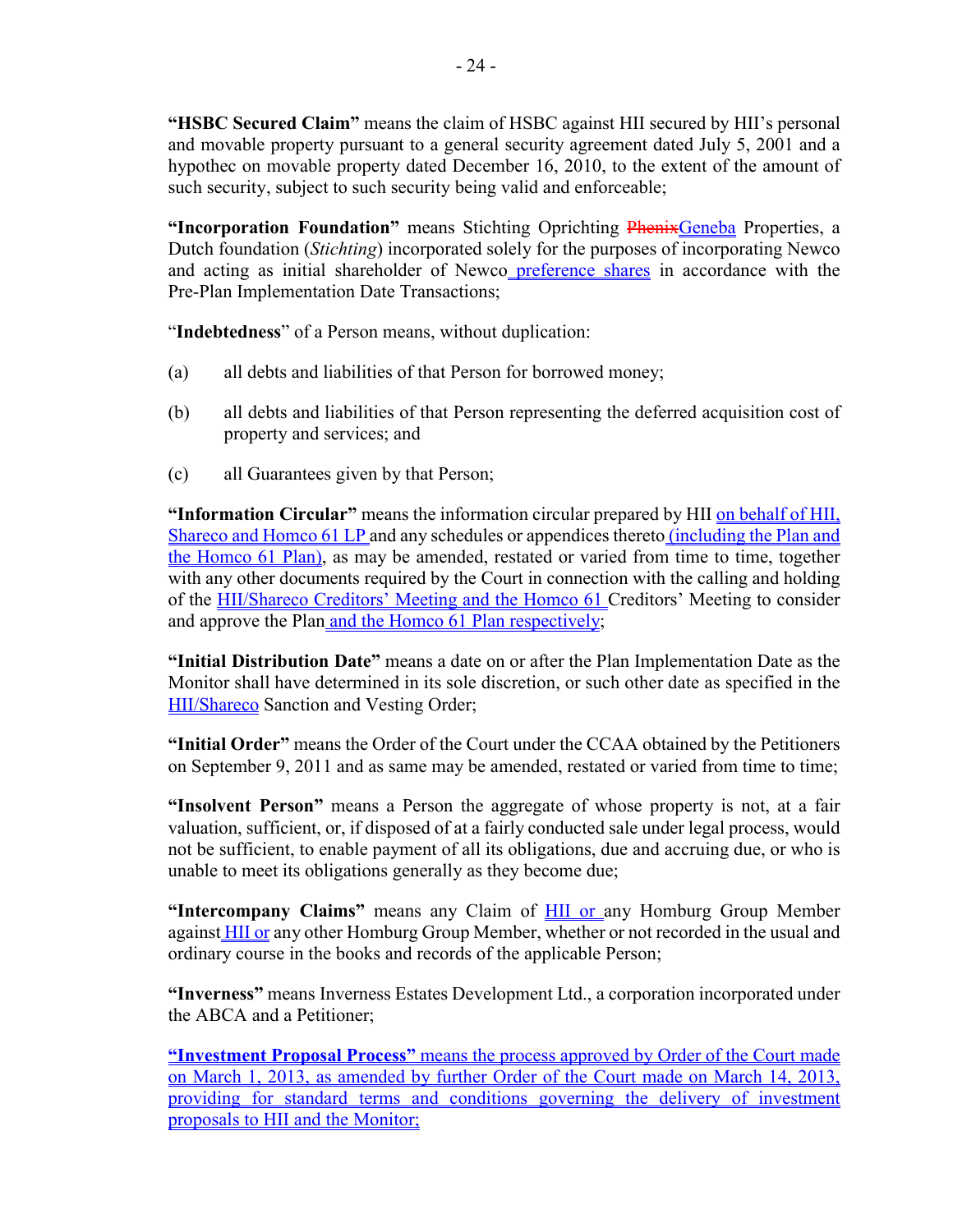"ITA" means the *Income Tax Act* (Canada), R.S.C. 1985, c. 1 ( $5<sup>th</sup>$  Supp.), as amended and any regulations thereunder;

**"KERP Claim"** means a claim of any Person under the KERPS;

**"KERP Fund"** means the monies held by the Monitor to pay the KERP Claims;

**"KERPS"** means the Key Employee Retention Plans approved by paragraph 32 of the Initial Order as amended and extended from time to time;

**"Letter of Instruction"** means a form to be completed by Affected Creditors (other than Convenience Class Creditors) that is to be delivered by such Affected Creditors to the Monitor in accordance with the Plan, which form shall set out (i) the registration details for the issuance of the Newco Common Shares to such Affected Creditors required for the Trading Platform; (ii) the address to which such Affected Creditors' DRS Transaction AdviceAdvices (or similar notices for the Trading Platform) and other notices are to be mailed, and (if applicable) to which cash distributions in cheque form are to be delivered; and (iii) the IBAN number and other details for the account of such Affected Creditors to which cash distributions in wire transfer form are to be delivered;

**"Liabilities"** of a Person means all Indebtedness, obligations and other liabilities of that Person whether absolute, accrued, contingent, fixed or otherwise, or whether due or to become due;

**"Limited Partnership Agreement"** means an agreement between HII, as sole limited partner, and the relevant general partner or general partners of a Homco;

**"Liquidation Advisory Committee"** means the committee to be created under the HII/Shareco Sanction and Vesting Order, comprised of three individual members, twoone of whom shall be nominated by Stichting Homburg Bonds and the third to, one of whom shall be nominated by Catalyst, and one of whom shall be nominated by HII, with the powers, entitlements and duties set out therein and in the Plan;

**"Liquidation Charge"** means a prior ranking Charge created pursuant to the HII/Shareco Sanction and Vesting Order against the Non-Core Business Assets in favour of the Monitor as security for the Liquidation Costs;

**"Liquidation Costs"** means the costs of liquidation or realization of the Non-Core Business Assets, including professional fees and disbursements;

**"Litigation Claim"** means any and all claims, actions, causes of action, demands, suits, rights, entitlements, litigation, arbitration, proceeding, hearing or complaint, whether known or unknown, reduced to judgment or not reduced to judgment, liquidated or unliquidated, contingent or non-contingent, matured or unmatured, disputed or undisputed, secured or unsecured, assertable directly or derivatively, in law, equity or otherwise, based in whole or in part on any act or omission or other event occurring at any time, whether before, on or after the HII Filing Date which may be asserted by or on behalf of (i) HII, Shareco, Homco 190 LP, Homco 191 LP and Homco 199 LP against any and all third parties; or (ii) the Monitor, pursuant to Section 36.1 of the CCAA, or Sections 95 to 101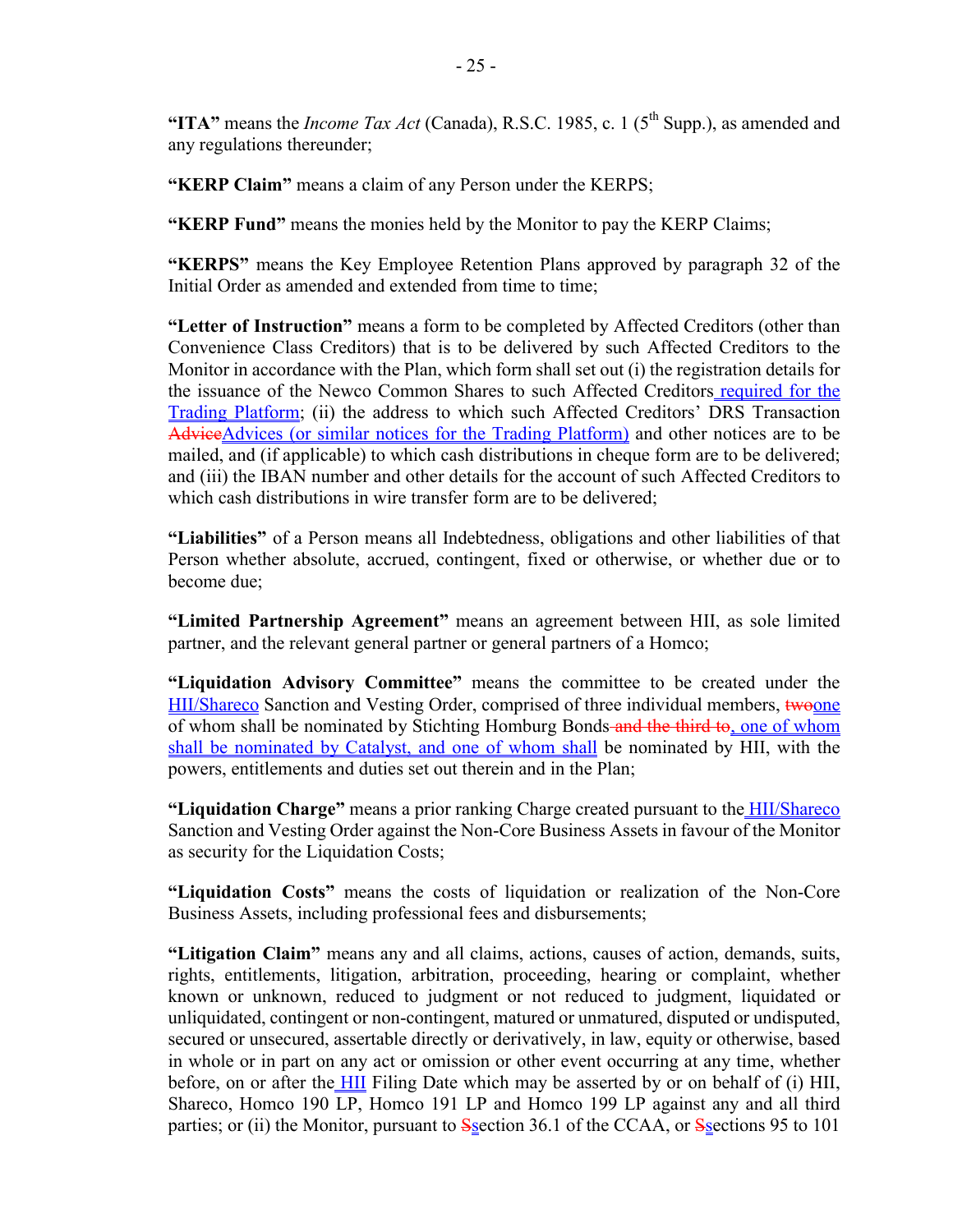of the BIA; provided however that in no event shall a Litigation Claim be a Claim being released by the Plan;

**"Litigation Proceeds"** any proceeds or settlement or judgment arising from the Litigation Claims, net of any Litigation Reserve Costs;

**"Litigation Reserve"** means a Cash reserve in the amount of Five Hundred Thousand (\$500,000) dollars, approved by the Court in the HII/Shareco Sanction and Vesting Order, which reserve shall be established and deposited by the Monitor into the Litigation Reserve Account for the purpose of paying the Litigation Reserve Costs;

**"Litigation Reserve Account"** means a segregated interest bearing trust account established by the Monitor to hold the Litigation Reserve;

**"Litigation Reserve Costs"** means professional fees, disbursements, judicial or extrajudicial costs or solicitor client costs of the Monitor (including of its legal counsel and other advisors) relating to the investigation and assessment of Creditor Causes of Action or Litigation Claims and the litigation or settlement of Litigation Claims;

**"\*Meeting Order"** means the Order, substantially in the form set out in Schedule "C" to the Plan, to be made by the Court under the CCAA that, among other things, sets the date for the **\***Creditors' Meeting\*, as same may be amended, restated or varied from time to time\*;**Material Adverse Change"** means any event, circumstance, occurrence, fact, condition, change or effect that would be materially adverse to the Core Business Assets, the Non-Core Business Assets, the security affecting the Core Business Assets and Non-Core Business Assets or any third party secured claims affecting same, or the results of operations or conditions (financial or otherwise) of the Core Business Entities (taken as a whole), provided however, that any event, circumstances, occurrence, fact, condition, change or effect:

- (a) relating to, or arising from, general economic conditions;
- (b) relating to, or arising from, any change in the global, national or regional political conditions (including the outbreak of hostilities or acts of terrorism) or any change in Applicable Laws;
- (c) relating to, or arising from, any emergency in the geographic area where the HII Group Entities operate (including a power outage);
- (d) relating to fluctuations in the earnings or liabilities of the HII Group Entities, taken as a whole, during the period commencing on January 1, 2013 and ending on the Plan Implementation Date; and

(e) relating to, or arising from, any litigation matters relating to Disputed Claims;

shall be deemed not to constitute a "Material Adverse Change" and shall not be considered in determining whether a "Material Adverse Change" has occurred;

**"Monitor"** means Deloitte in its capacity as Court-appointed Monitor pursuant to the Initial Order;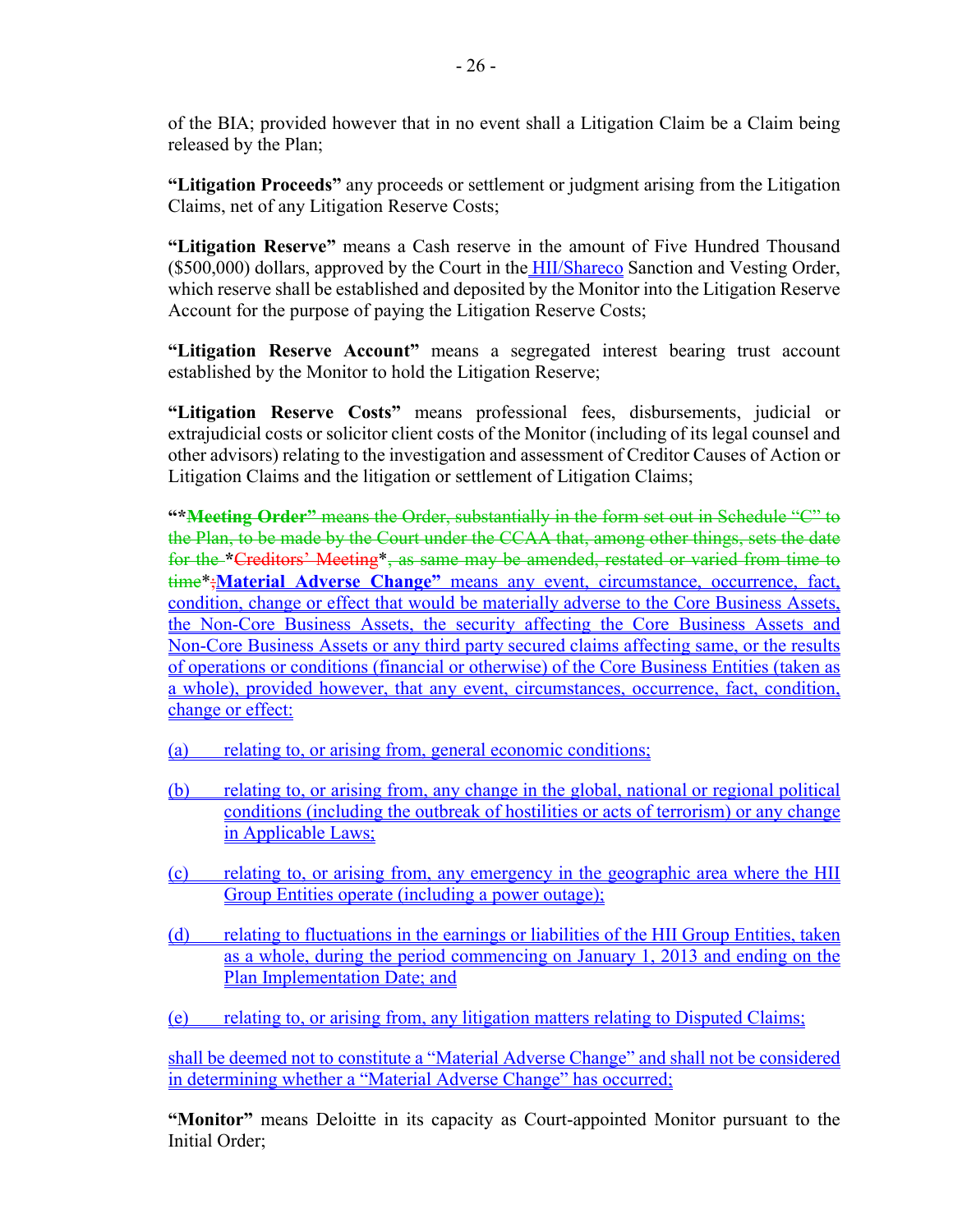**"Monitor's Plan Completion Certificate"** means the certificate substantially in the form attached as Schedule "D" to the **HII/Shareco** Sanction and Vesting Order to be filed by the Monitor with the Court;

**"Monitor's Plan Implementation Date Certificate"** means a certificate substantially in the form appended as Schedule "A" to the **HII/Shareco** Sanction and Vesting Order to be filed by the Monitor with the Court and declaring that all of the  $e$ Conditions  $p$ Precedent to implementation of the Plan have been satisfied or waived and that all right, title and interest in and to the Core Business Assets (other than the Core GP Assets) and the Core GP Assets have vested absolutely in Newco and the Newco Subsidiaries respectively, free and clear of all Encumbrances, other than Core Business Creditor Claims, in accordance with the HII/Shareco Sanction and Vesting Order;

**"Mortgage Bond Claim"** means any Claim of a debenture holder or Stichting Homburg Bonds arising under or in connection with the debentures issued under the Mortgage Bond Trust Indenture;

**"Mortgage Bond Proven Claim"** means a Mortgage Bond Claim that is a Proven Claim;

**"Mortgage Bond Trust Indenture"** means, collectively, a Trust Indenture dated as of December 15, 2002, between Shareco and Stichting Homburg Bonds, a Second Supplemental Indenture dated as of November 30, 2004, between Shareco and Stichting Homburg Bonds, a Third Supplemental Indenture dated as of December 31, 2004, between Shareco and Stichting Homburg Bonds, a Fourth Supplemental Indenture dated as of July 4, 2005, between Shareco and Stichting Homburg Bonds, a Fifth Supplemental Indenture dated as of July 1, 2005, between Shareco and Stichting Homburg Bonds, a Special Supplemental Indenture to the Second Supplement dated as of November 5, 2012, between Shareco and Stichting Homburg Bonds, a Special Supplemental Indenture to the Third Supplement dated as of August, 2005, between Shareco and Stichting Homburg Bonds, a Special Supplemental Indenture to the Third Supplement dated as of November 5, 2012, between Shareco and Stichting Homburg Bonds, a Special Supplemental Indenture to the Fourth Supplemental dated August, 2005, between Shareco and Stichting Homburg Bonds, a Second Special Supplemental Indenture to the Fourth Supplemental dated November 30, 2007, between Shareco and Stichting Homburg Bonds, and a Special Supplemental Indenture to the Fifth Supplement dated as of November 5, 2012, between Shareco and Stichting Homburg Bonds, all of which are governed by the laws of the Province of Nova Scotia, the obligations under which are secured by the Mortgage Bond Trust Indenture Security;

**"Mortgage Bond Trust Indenture Security"** means the security and Guarantees, if any, granted by HII, Shareco and/or Sharecoany Homburg Group Member, to the holders of notes issued under different series of the Mortgage Bond Trust Indenture, determined by the Monitor or the Court to be valid and opposable;

**"Mortgage Bond Trust Indenture Unsecured Claim"** means the aggregate amount outstanding as at the HII Filing Date in respect of each series of bonds issued under the Mortgage Bond Trust Indenture (including interest only accrued to the HII Filing Date) after realization of the Mortgage Bond Trust Indenture Security, as applicable, but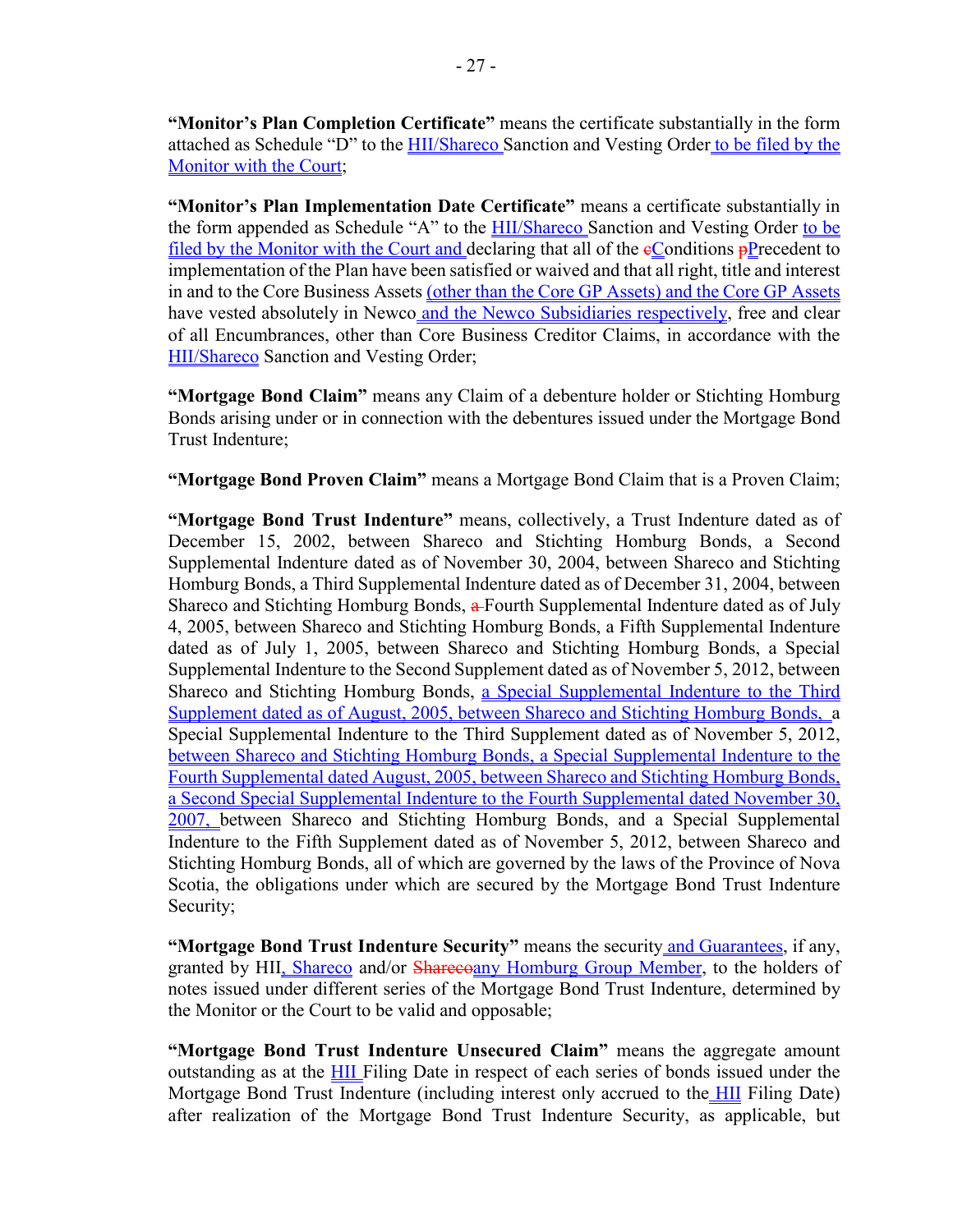excluding with respect to the Bond 5 Claim Holders and the Bond 6 Claim Holders, respectively, the Bond 5 Unsecured Claim and the Bond 6 HII Deficiency Claim;

**"Named Director"** means the following present and former directors and officers of the HII Group Entities: Jan Schöningh, James F. Miles, Walter Fitzgerald, Hartmut Fromm, Philip O'Brien, Edward Ovsenny, Jan Hielke Lamsma, Jan-Willem Wattel, Stephen Rosenhek, Jelle Martens, Peter van Jaarsveld and Rico Tel;

**"Named Officers"** means Jan Schöningh and James F. Miles;

**"Newco"** means a new public liability company (*naamloze vennootschap*) to be incorporatedclosed end property investment company without a separate manager (*beleggingsmaatschappij zonder aparte beheerder*) to be formed under the laws of the Netherlands in the Pre-Plan Implementation Date Transactions for purposes of the Plan, including its subsidiaries if the context so requires;

**"Newco Assumed Portion of Corporate Creditor Disputed Claims"** means that portion of all Corporate Creditor Disputed Claims in respect of which Newco becomes a co-obligor with HII, the amount of which shall be deemed to be that percentage of the Final Adjusted Newco Note Amount equal to the **amount that the aggregate of each Corporate** Creditor's pro rata share of the Newco Assumed Portion of Disputed Claims andis of the Newco Assumed Portion of ProvenDisputed Claims;

**"Newco Assumed Portion of Corporate Creditor Proven Claims"** means that portion of all Corporate Creditor Proven Claims in respect of which Newco becomes a co-obligor with HII, the amount of which shall be deemed to be that percentage of the Final Adjusted Newco Note Amount equal to the **amount that the aggregate of each Corporate Creditor's** pro rata share of the Newco Assumed Portion of Proven Claims andis of the Newco Assumed Portion of DisputedProven Claims;

**"Newco Assumed Portion of Disputed Claims"** means an amount equal to the Newco Assumed Portion of Non-Corporate Creditor Disputed Claims and the Newco Assumed Portion of Corporate Creditor Disputed Claims, which amount shall be subsequently adjusted to equal the finally determined value, if any, of such Creditors' Proven Claims;

**"Newco Assumed Portion of Non-Corporate Creditor Disputed Claims"** means that portion of all Non-Corporate Creditor Disputed Claims in respect of which Newco becomes a co-obligor with HII, the amount of which shall be deemed to be that percentage of the Final Adjusted Newco Note Amount equal to the amount that the aggregate of each Non-Corporate Corporate Creditor's pro rata share of the Newco Assumed Portion of Disputed Claims and is of the Newco Assumed Portion of ProvenDisputed Claims;

**"Newco Assumed Portion of Non-Corporate Creditor Proven Claims"** means that portion of all Non-Corporate Creditor Proven Claims in respect of which Newco becomes a co-obligor with HII, the amount of which shall be deemed to be that percentage of the Final Adjusted Newco Note Amount equal to the **amount that the aggregate** of each Non-Corporate Creditor's pro rata share of the Newco Assumed Portion of Proven Claims andis of the Newco Assumed Portion of Disputed Proven Claims;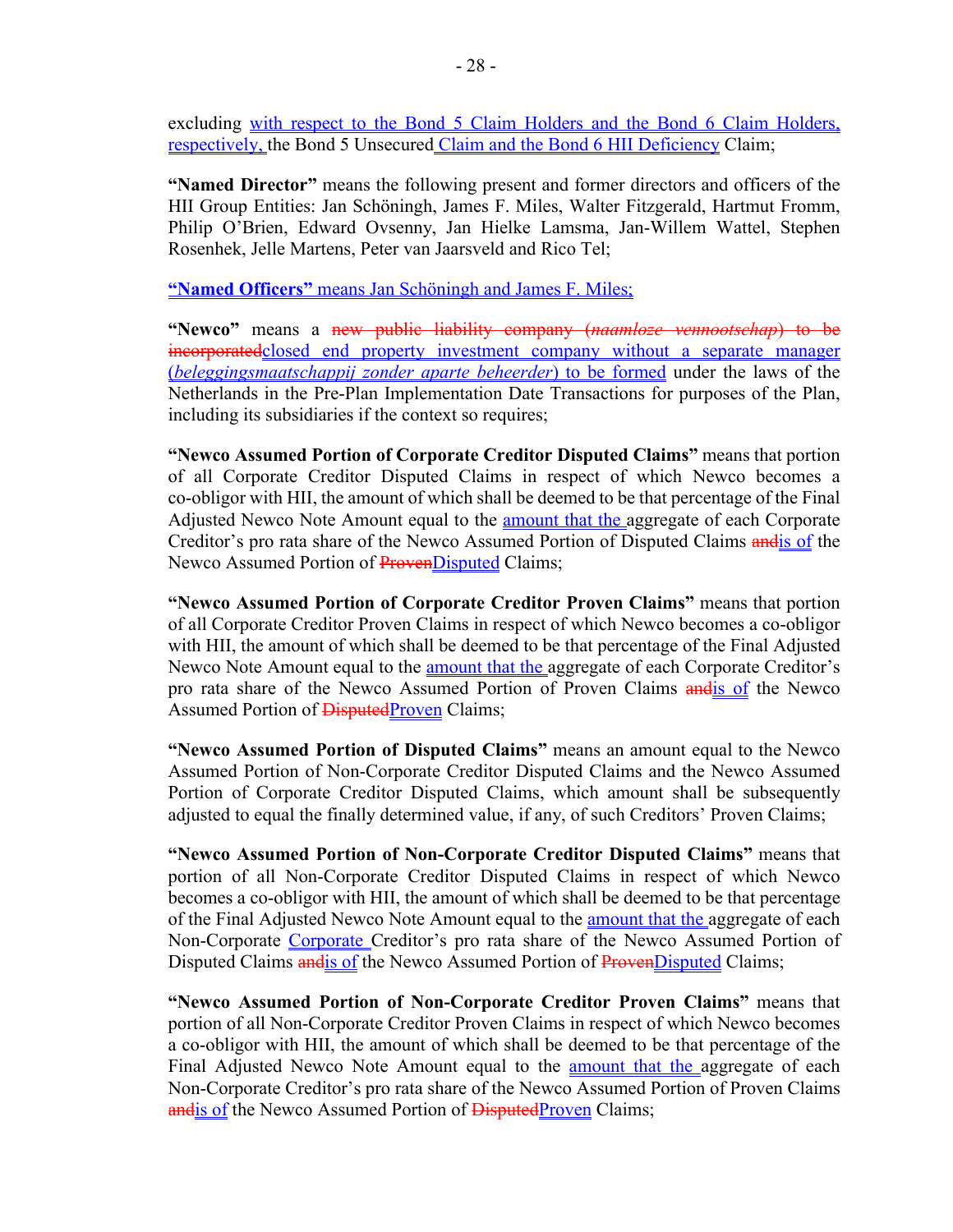**"Newco Assumed Portion of Proven Claims"** means an amount equal to the Newco Assumed Portion of Non-Corporate Creditor Proven Claims and the Newco Assumed Portion of Corporate Creditor Proven Claims;

**"Newco Bond 5 Guarantee"** means the unsecured guarantee given by HII to Stichting Homburg Bonds for the benefit of the Bond 5 Claim Holders (including Electing Creditors) guaranteeing that theall such Bond 5 Claim Holders shall receive under the Plan or otherwise, distributions of Cash (including the Bond 5 Secured Claim Cash Payment) and Newco Common Shares-with, all of which such consideration shall have an aggregate minimum value equal to 50 per cent of the Bond 5 Claim, such value to be calculated in accordance with the Bond 5 Secured Claim Settlement Agreement (including for greater certainty, all Bond 5 Claim Holders whether or not they are Electing Creditors);

**"Newco Bond 5 Guarantee Value"** means the fair market value of the Newco Bond 5 Guarantee on the Plan Implementation Date;

**"Newco Common Shares"** means the common shares issued by Newco pursuant to the Plan, which will be voting and participating rateably, the monetary value of which for distribution purposes shall be determined as at Plan Implementation Date;

**"Newco Common Shares Cash-Out Option"** means the option available for Affected Creditors (other than Convenience Class Creditors who have made a Convenience Class Claim Election) to receive, instead of all of the Newco Common Shares which would otherwise be issued to them for their Proven Claims (for distribution purposes) under the Plan, an amount equal to such Affected Creditor's *pro rata* share of the Aggregate Newco Common Shares Final Cash-Out Amount;

**"Newco Common Shares Cash-Out Option Election"** means an election pursuant to which an Affected Creditor (other than a Convenience Class Creditor who has made a Convenience Class Claim Election) has validly elected by the Election/Proxy Deadline the Newco Common Shares Cash-Out Option in respect of all of its Pro Rata Share of the Newco Common Shares pursuant to its Cash-Out Election Form and is thereby deemed to vote in favour of the Plan in respect of such Electing Creditor's Voting Claim;

**"Newco Common Shares Cash-Out Price"** means the finally determined price per Newco Common Share, for the benefit of Electing Creditors who validly make the Newco Common Shares Cash-Out Option Election (including for greater certainty Affected Creditors with Disputed Claims that become Proven Claims under the Plan who validly make such election), based on an aggregate maximum price of  $\epsilon$ 95,000,000 for 100% of the total Newco Common Shares to which Affected Creditors with Proven Claims (for distribution purposes) after final resolution of all Disputed Claims (including for greater certainty Disputed Claims of Electing Creditors) become entitled;

**"Newco Common Shares Put Right Period"** means the period from and after the date which is ninety one (91) calendar days following the Plan Implementation Date up to and including the date that is ninety (90) calendar days following such date;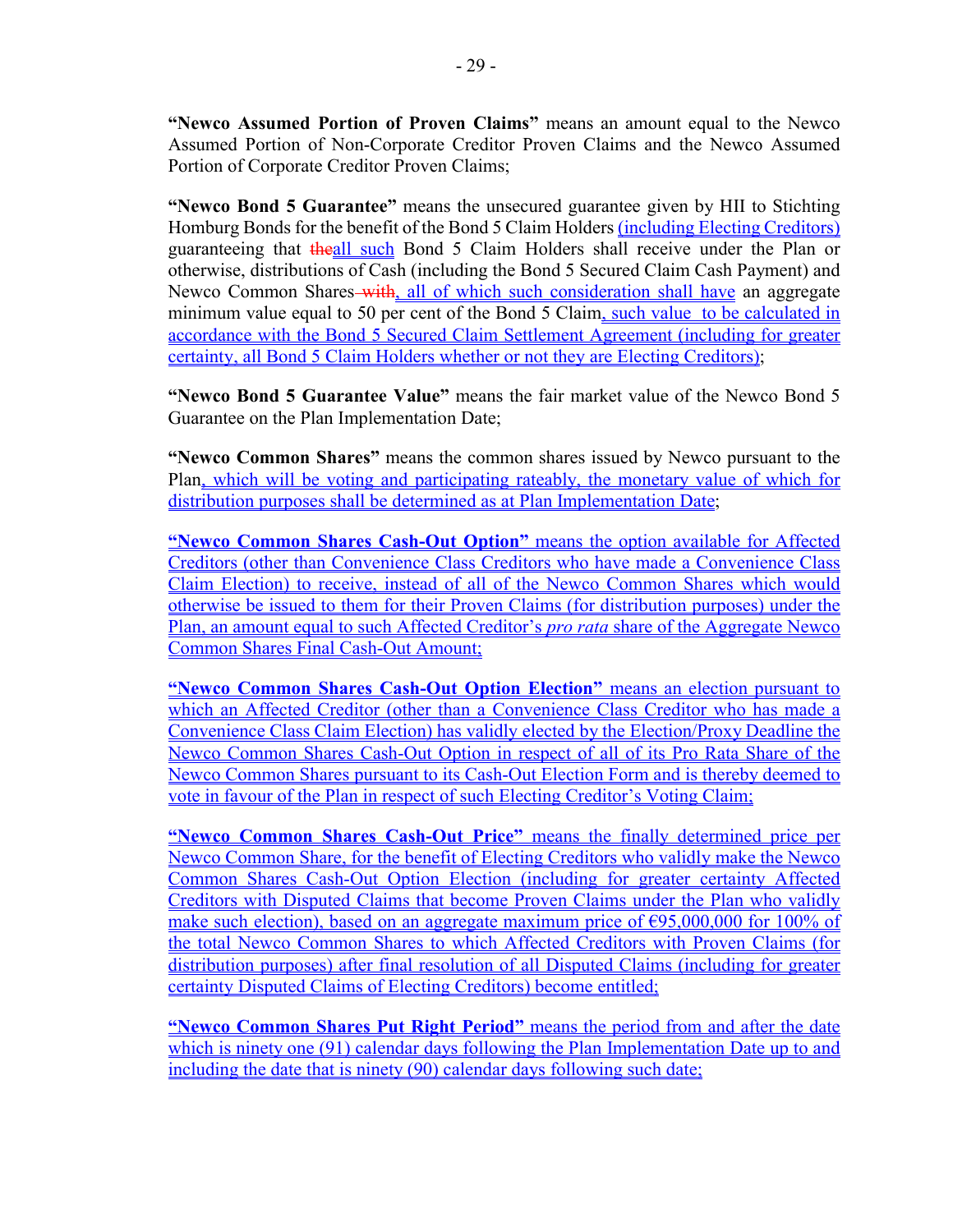**"Newco Common Shares Tag Along Period"** means the period from and after the date which is ninety-one (91) calendar days following the Plan Implementation Date up to and including the date that is one hundred and eighty (180) calendar days following such date;

**"Newco Common Shares Standstill Period"** means the period beginning on the Initial Distribution Date to and including the date that is ninety (90) calendar days following the Plan Implementation Date;

**"Newco Co-obligation Charge"** means a priority charge against **HII's shares of** the Core BVs and of Homburg BaltieBusiness Assets (other than the Core GP Assets), and any proceeds arising therefrom, which charge shall secure the obligations of HII to Newco under the HII Co-obligation Note;

"**Newco Equity Pool**" means all of the Newco Common Shares to be issued by Newco on the Plan Implementation Date pursuant to the Plan. The number of Newco Common Shares to be issued on the Plan Implementation Date shall be agreed by Newco and the Monitor prior to the Plan Implementation Date;

**"Newco Equity Pool (Final)"** means immediately following the final resolution of all Disputed Claims, the number of Newco Common Shares issued pursuant to the Plan which shall be equal to the Newco Equity Pool less the number of Cancelled Newco Common Shares as at such time;

**"Newco Equity Pool (Interim)"** means, at the time of determination, the number of Newco Common Shares issued pursuant to the Plan which shall be equal to the Newco Equity Pool less the number of Cancelled Newco Common Shares as at such time;

**"Newco Incorporation Loan"** means the non-interest-bearing loan in the amount of EUR225,000 lent by HII from its Cash to the Incorporation Foundation for the purposes of incorporating Newco **onprior** to the Plan Implementation Date pursuant to the Plan Transactions under the Plan;

**"Newco Incorporation Loan Note"** means the promissory note delivered by the Incorporation Foundation to HII to evidence the Newco Incorporation Loan;

**"Newco Initial Supervisory Board"** means the initial supervisory board of Newco, which shall be composed pursuant to the terms of the Restated Catalyst Support Agreement;

**"Newco Management Board"** means the management board of Newco, constituted in accordance with the Restated Catalyst Support Agreement by no later than May 31, 2013;

**"Newco Note"** means the demand adjustable non-interest bearing unsecured promissory note to be issued by Newco in favour of HII as partial consideration for the transfer of Core Business Assets (other than Core GP Assets) by HII to Newco, the principal amount of which shall be deemed to be equal to the Final Adjusted Newco Note Amount;

**"Newco Prospectus"** means a prospectus filed by or on behalf of Newco as required (whether by Applicable Law or by the relevant regulations of the Trading Platform) for the purposes of listing the Newco Common Shares on the Trading Platform;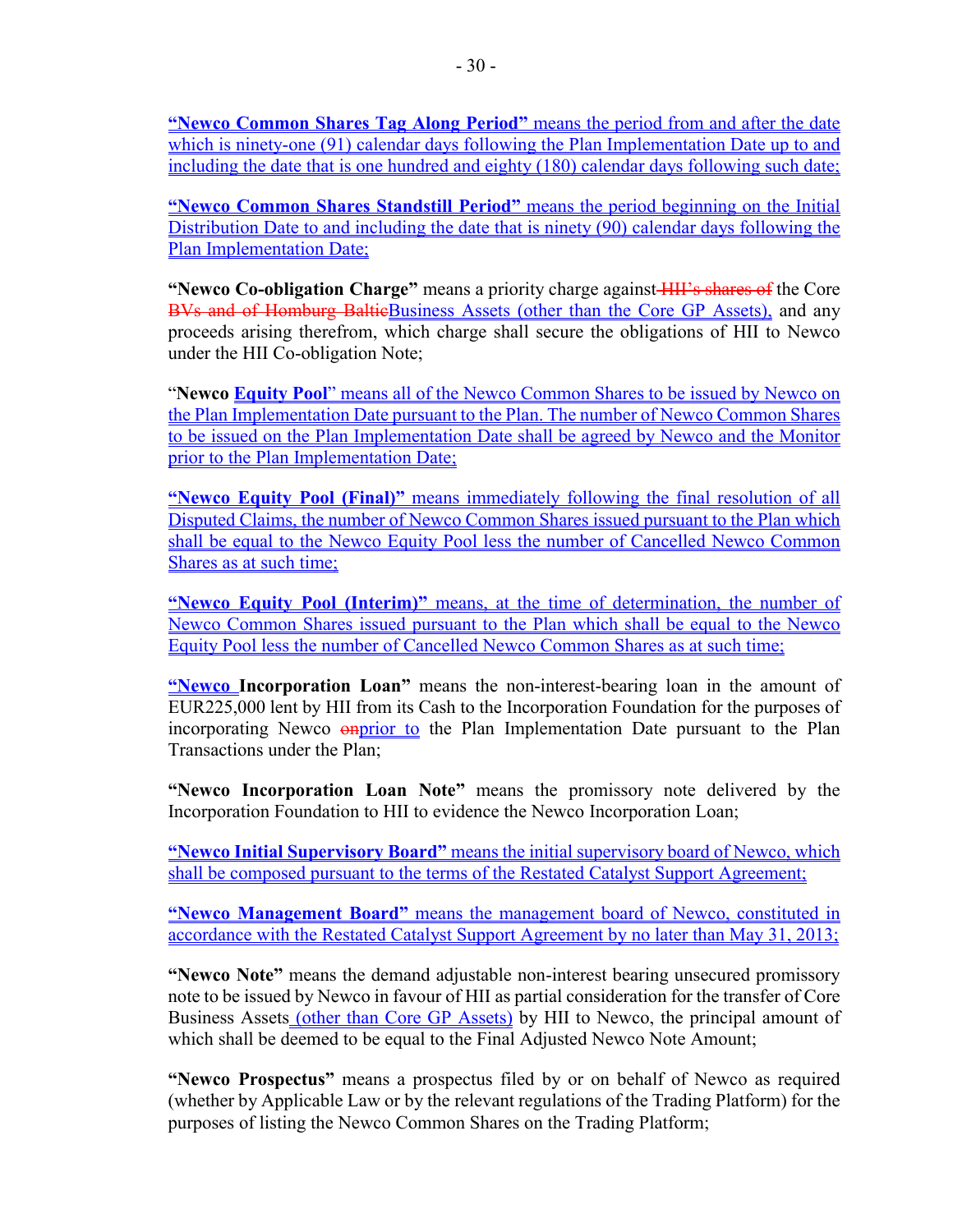**"Newco Shareholder Rights Agreement"** means an agreement between Newco on behalf of the holders of Newco Common Shares and Catalyst, implementing the Put Right and the Tag Along Right, in form satisfactory to HII, Catalyst, Stichting Homburg Bonds, acting reasonably, and the Monitor;

**"Newco Subsidiaries"** means the private limited liability companies (*besloten vennootschap met beperkte aansprakelijkheid*) incorporated under the laws of the Netherlands to receive the interests of Homco 86 GP and Homco 87 GP in each of their respective Core Homcos;

**"Newco Un-Assumed Portion of Corporate Creditor Proven Claims"** means that portion of all Corporate Creditor Proven Claims less the Newco Assumed Portion of Corporate Creditor Proven Claims;

**"Newco Un-Assumed Portion of Non-Corporate Creditor Proven Claims"** means that portion of all Non-Corporate Creditor Proven Claims less the Newco Assumed Portion of Non-Corporate Creditor Proven Claims;

**"Newco Un-Assumed Portion of Proven Claims"** means the Newco Un-Assumed Portion of Non-Corporate Creditor Proven Claims and the Newco Un-Assumed Portion of Corporate Creditor Proven Claims;

**"Non-Core Bankrupt Business Entity Creditor Claim"** means a Non-Core Business Entity Creditor Claim against a Non-Core Business Entity that has been assigned or petitioned into bankruptcy;

**"Non-Core Business Asset Gross Proceeds"** means the proceeds realized from the liquidation or realization of Non-Core Business Assets;

**"Non-Core Business Asset Net Proceeds"** means the Non-Core Business Asset Gross Proceeds, net of the Asset Realization Costs;

**"Non-Core Business Asset Notes"** means, collectively, Note A (Non-Corporate Creditor) and Note B (Corporate Creditor);

**"Non-Core Business Assets"** means the HII Assets that are not Core Business Assets, including Bankruptcy Claims and Litigation Proceeds;

**"Non-Core Business Entity"** includes (i) any Cancos, other than any Amalgamating Canco and Homburg Baltic, and (ii) any Homco other than a Core Homco;

**"Non-Core Business Entity Creditor"** means a Person having a Non-Core Business Entity Creditor Claim, which shall be an Unaffected Creditor;

**"Non-Core Business Entity Creditor Claim"** means any Claim against a Non-Core Business Entity (which for greater certainty shall not include any Claim of a Non-Core Business Entity Creditor against HII or Shareco), which shall be an Unaffected Claim;

**"Non-Corporate Creditor"** means a Person having a Non-Corporate Creditor Claim, other than a Convenience Class Creditor;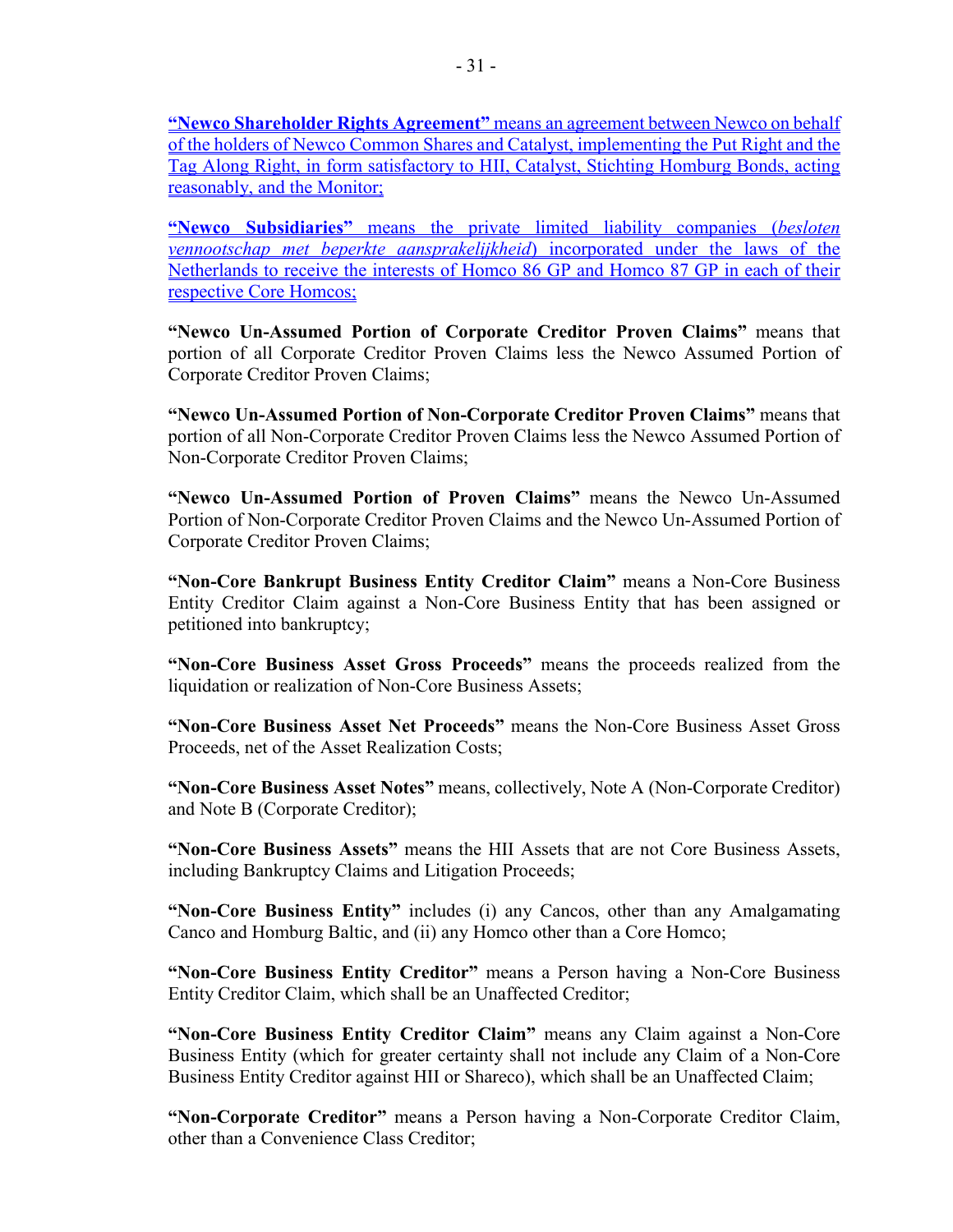**"Non-Corporate Creditor Claim"** means any unsecured Claim against HII and Shareco that is not a Corporate Creditor Claim;

**"Non-Corporate Creditor Disputed Claim"** means the face value of a Disputed Claim of a Non-Corporate Creditor;

**"Non-Corporate Creditor Proven Claim"** means a Proven Claim of a Non-Corporate Creditor;

**"North Calgary"** means North Calgary Land Ltd., a corporation incorporated under the ABCA and a Petitioner;

**"Note A (Non-Corporate Creditor)"** means the certificate of indebtedness being a global non-interest bearing variable note issued by HII and held by the Monitor on behalf of each holder of a Non-Corporate Creditor Proven Claim having a principal amount equal to the Non-Corporate Creditor's Pro Rata Share of the Asset Realization Cash Pool, which note shall be secured by the NotesAffected Creditors' Charge;

**"Note B (Corporate Creditor)"** means the certificate of indebtedness being a global non-interest bearing variable note issued by HII and held by the Monitor on behalf of each holder of a Corporate Creditor Proven Claim having a principal amount equal to the Corporate Creditor's Pro Rata Share of the Asset Realization Cash Pool, which note shall be secured by the NotesAffected Creditors' Charge;

**"Notes Charge"** means a charge ordered by the Court in the Sanction and Vesting Order over the Non-Core Business Assets in favour of the beneficiaries of the Non-Core Business Asset Notes;

**"Notice of Final Distribution"** means a notice to Affected Creditors to be published at least 30 days in advance of the Final Distribution Date in La Presse (French version), the Globe and Mail, the Calgary Herald and the Halifax Chronicle Herald (English version) and De Volkskrant,  $\frac{deDe}{c}$  Telegraaf-and, the NRC, and Het Financieele Dagblad (all published in the Netherlands) (Dutch version) notifying Affected Creditors of the Final Distribution Date, substantially in the form of Schedule "C" to the **HII/Shareco** Sanction and Vesting Order;

**"NSCA"** means the Nova Scotia *Companies Act*, R.S., c. 81, as amended;

**"NSLPA"** means Nova Scotia *Limited Partnerships Act*, R.S., c. 259, as amended;

**"Offer"** has the meaning ascribed thereto in Section 11.1(c)(ii) of the Plan;

**"Order"** means any order of the Court, or any order, directive, judgment, decree, injunction, decision, ruling, award or writ of any Governmental Authority;

**"Original Plan"** has the meaning ascribed thereto in the Recitals;

**"Person"** is to be broadly interpreted and includes an individual, a partnership, a corporation, a trust, a joint venture, any Governmental Authority, any trade union, any employee association or any incorporated or unincorporated entity or association of any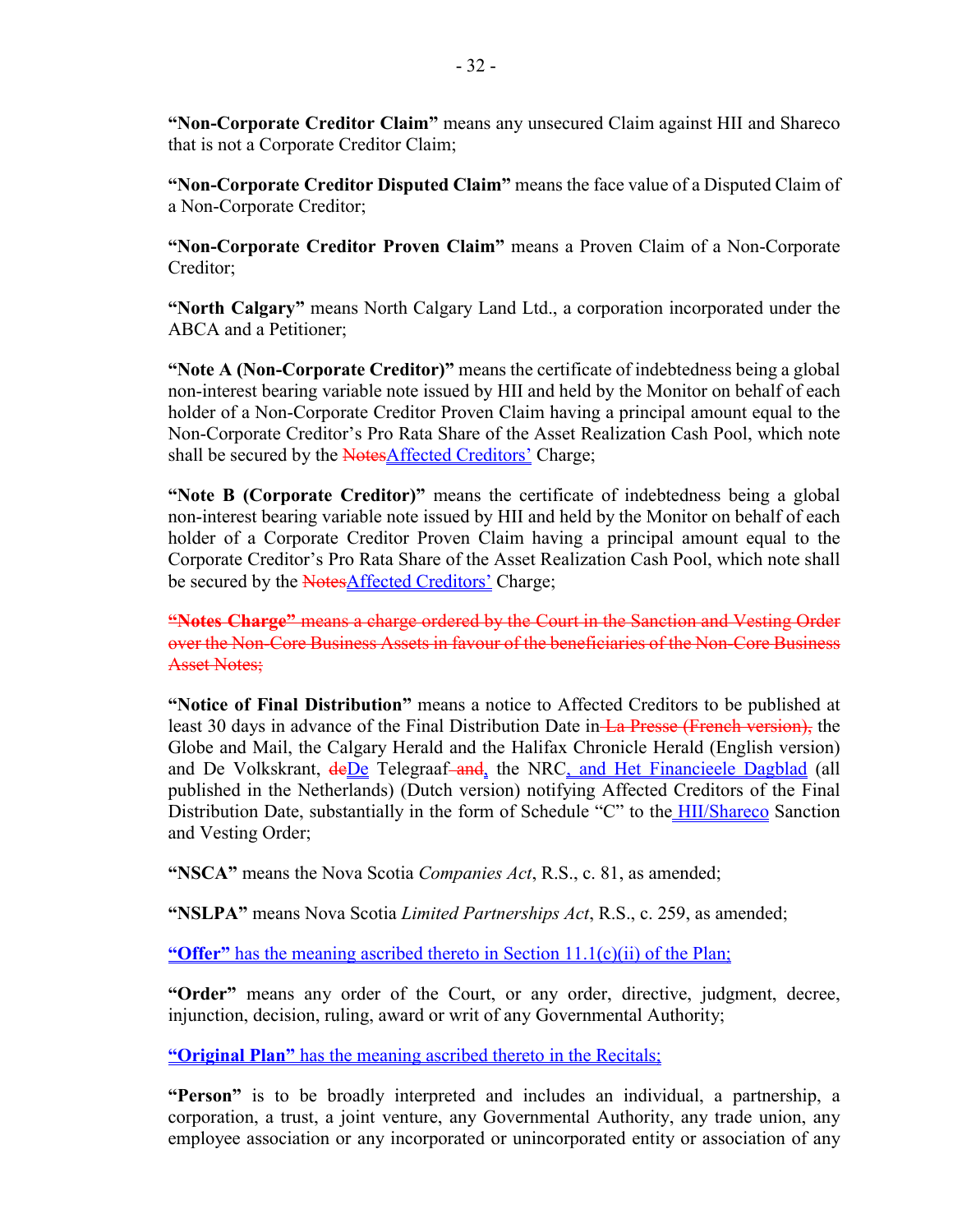nature and the executors, administrators, or other representatives of an individual in such capacity;

**"Petitioners"** means HII, Shareco, Churchill, Inverness, CP Development, North Calgary and HMCI, and each of them being a **"Petitioner"**;

**"Plan"** means the joint Original Plan, as amended by the Amended and Restated Plan, as further amended by this Second Joint Restated Plan of Compromise and Reorganization filed by HII and Shareco under the CCAA and the ABCA, dated April 25, 2013, as such Plan may be amended, varied or supplemented from time to time by HII and Shareco and Catalyst acting reasonably, as approved by the Monitor, all in accordance with the terms hereof;

"Plan Charges" means the Administration Charge, the NotesDirectors' Charge, the Affected Creditors' Charge and the Liquidation Charge as continued and amended by and created by the **HII/Shareco** Sanction and Vesting Order and which with the exception of the Directors' Charge, are intended to survive the Plan Implementation Date, but shall not include the Newco Co-obligation Charge;

**"Plan Filing Date"** means the date on which the Plan is filed with the Court;

**"Plan Implementation Date"** means the Business Day or Business Days on which all of the  $\epsilon$ Conditions  $\epsilon$ P recedent to the implementation of the Plan have been fulfilled or, to the extent permitted pursuant to the terms and conditions of the Plan, waived, as evidenced by the Monitor's Plan Implementation Date Certificate to be filed with the Court;

**"Plan Sanction Date"** means the date that the HII/Shareco Sanction and Vesting Order is made by the Court;

**"Plan Transactions"** means the steps or transactions and steps considered necessary or desirable to give effect to the transactions contemplated in the Plan, including those set out in Article 10Section 12.3 hereof, which steps and transactions may include one or more incorporations, mergers, amalgamations, consolidations, arrangements, continuations, restructurings, conversions, liquidations, winding ups, dissolutions, transfers, reorganizations, repayments, redemptions, exchanges, cancellations, offsets, compromises, releases and discharges or other transactions, and **"Plan Transaction"** means any individual transaction step;

**"Plan Transactions Notice"** means one or more notices setting out and detailing substantially all of the Plan Transactions to be posted on the Website on or before the Plan Transactions Notice Filing Date with notice of such posting in each instance forthwith provided to the Service List (as such notice may thereafter be modified, amended, varied or supplemented in accordance with the Plan) provided that a final Plan Transactions Notice will be posted on the Website no later than  $\frac{a}{b}$  and  $b$  immediately before the Plan Implementation Date with notice of such posting forthwith provided to the Service List;

**"Plan Transactions Notice Filing Date"** means the date which shall be at least ten (10) days prior to the date set forth in the **HII/Shareco** Meeting Order as the deadline for the return of proxies to the Monitor in connection with the **HII/Shareco** Creditors' Meeting,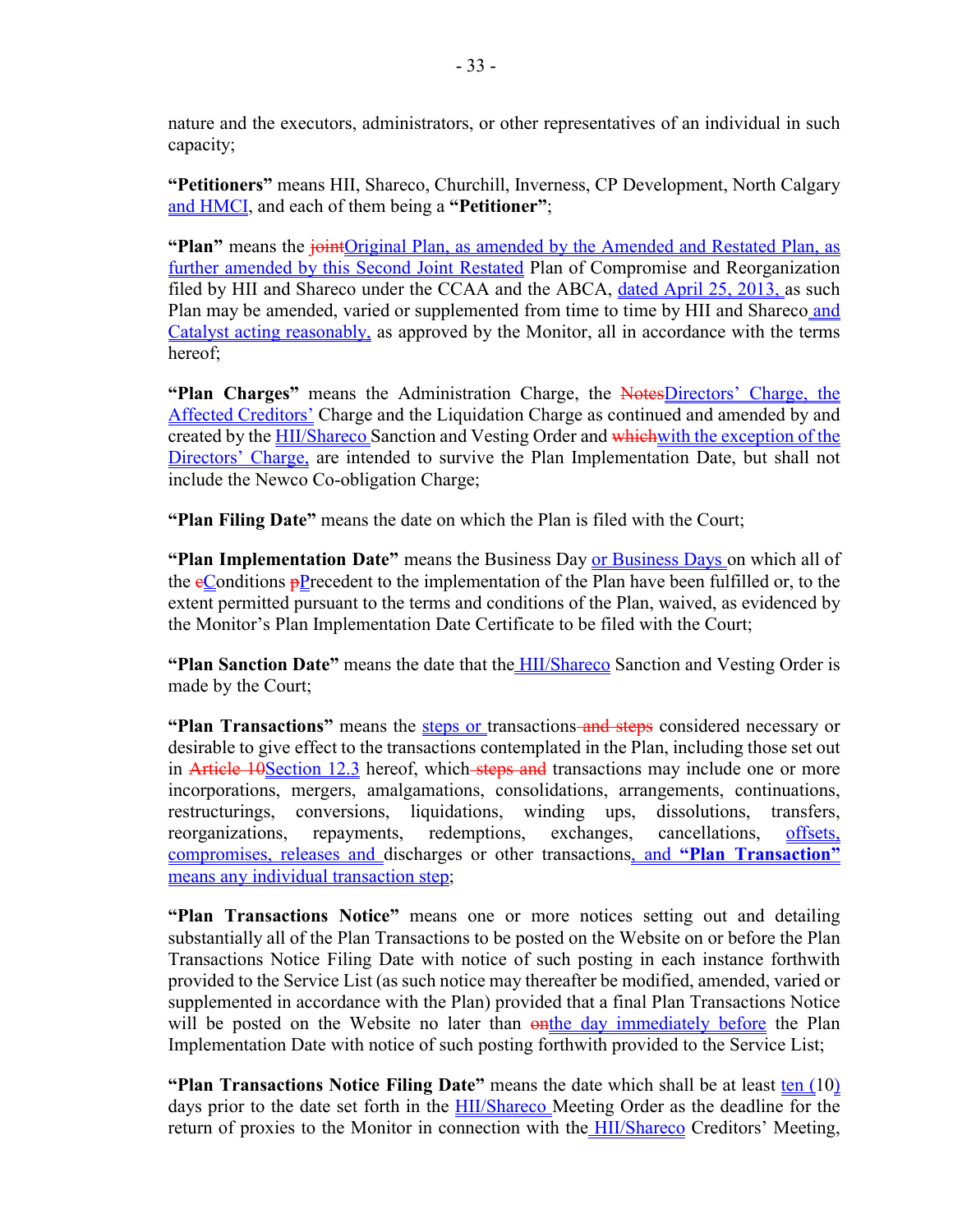which date shall be confirmed by a notice posted on the Website and forthwith provided to the Service List;

**"Post-Filing Trade Payables"** means post-HII Filing Date trade payables excluding for greater certainty any Tax Claims that were incurred by the HII Group Entities (i) after the **HII** Filing Date and before the Plan Implementation Date, (ii) in the ordinary course of business, and (iii) in compliance with the Initial Order and other Orders issued in connection with the CCAA Proceedings;

**"Pre-Plan Implementation Date Transactions"** means those transactions to be effected prior to the Plan Implementation Date, including, without limitation, the transactions that are more particularly described in Schedule "B";

**"Principal Claim"** has the meaning ascribed thereto in Section 3.10 of the Plan;

**"Proof of Claim"** means the form to be completed and filed by a Creditor, pursuant to the Claims Process Order, by the applicable Claims Bar Date setting forth its applicable Claim;

**"Property"** means all present and future assets, shares, units, rights, undertakings, and properties of any Person, whether Real Property or personal property, moveable or immovable, tangible or intangible, of any nature and kind whatsoever and wherever situated, and whether held directly or indirectly, and which for greater certainty shall include Real Property Interests, and including all proceeds thereof;

**"Pro Rata Share"** means on the Initial Distribution Date and any subsequent Distribution Date, asat the applicable time:

- (a) with respect to the Newco Common Shares, the Cash Pool and the Asset Realization Cash Pool, that number of Newco Common Shares or amount of cash from the Cash Pool or Asset Realization Cash Pool, respectively,fraction that is equal to (i) the amount of the Affected Creditor's Proven Claim (or where appropriate, the face value of the Affected Creditor's Disputed Claim), divided by (ii) the sum of: (A) the aggregate amount of all Proven Claims held by Affected Creditors (other than Convenience Class Creditors); and (B) the aggregate amount of all Disputed Claims held by Affected Creditors (other than Convenience Class Creditors); and
- (b) with respect to the Stichting Advances, that portion of the Stichting Advances that is equal to: (i) the amount of the Corporate Bond Proven Claim or the Mortgage Bond Proven Claim, divided by (ii) the aggregate of all amounts constituting Proven Claims of Affected Creditors (other than Convenience Class Creditors);

**"Proven Claim"** means a Claim of an Affected Creditor finally determined for voting and distribution purposes in accordance with the Claims Process Order, the Plan and the HII/Shareco Meeting Order;

**"Proxy"** means the proxy form enclosed with the Information Circular to be sent or otherwise made available to the Affected Creditors in accordance with the HII/Shareco Meeting Order;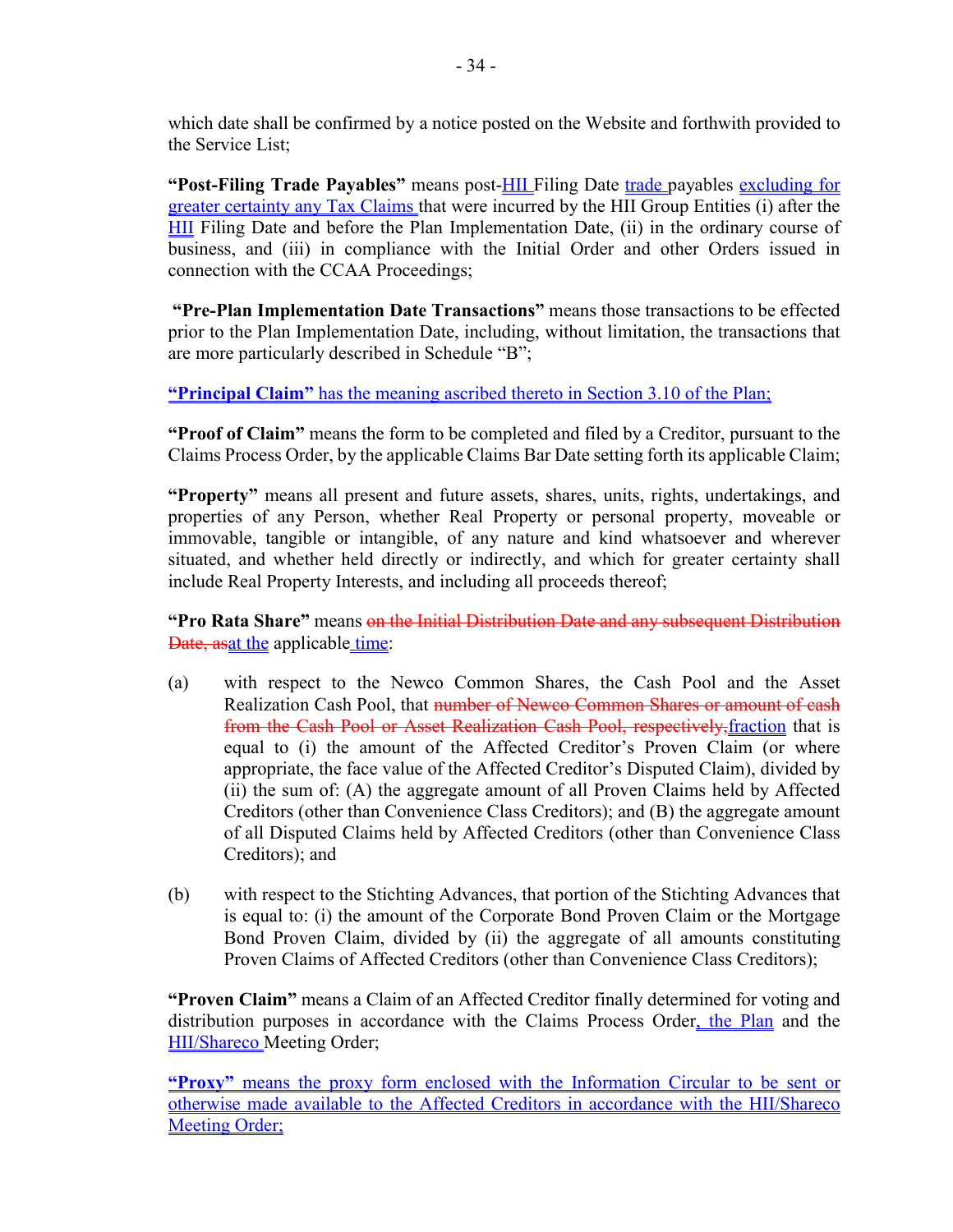**"Purchaser"** has the meaning ascribed thereto in Section 11.1(c)(i) of the Plan;

**"Put Right"** has the meaning ascribed thereto in Section 11.1(b) of the Plan;

**"Real Property"** means lands, tenements and hereditaments excluding leases;

**"Real Property Interests"** means any direct or indirect legal, beneficial or equitable interest in Real Property wherever situate;

**"Record Date"** has the meaning ascribed thereto in the Meeting Order;

**"Released Party"** means a Person who is released pursuant to Section  $\frac{11.113.1}{1.113.1}$  of the Plan, including for greater certainty an HII Released Party (as defined therein) and a non-HII Released Party (as defined therein);

**"Reorganization Transaction"** means the sequential steps to be effected on the Plan Implementation Date as set out in Section  $10.312.3$  of the Plan, as amended by any Plan Transactions Notice;

**"Required Majority"** means a majority in number of Affected Creditors who represent at least two-thirds in value of the Voting Claims of such Affected Creditors who actually vote on the Resolution (in person or by proxy) at the **HII/Shareco** Creditors' Meeting or were deemed to vote on the Resolution;

**"Reserve Adjustment"** means an increase in one or more Cash Reserves, as applicable, in such amount(s) as the Monitor may determine to be necessary or desirable, in its sole and unfettered discretion, which increase shall be funded from the Cash Pool Account on or after the Plan Implementation Date and allocated by the Monitor to the applicable Cash Reserve;

**"Reserves"** means collectively the Cash Reserves and the Disputed Claims (Newco Share) Reserve as authorized by the Sanction and Vesting Order;

**"Resolution"** means the resolution approving the Plan presented to the Affected Creditors for consideration at the HII/Shareco Creditors' Meeting;

**"Restated Catalyst Support Agreement Approval"** means the Order of the Court approving the Restated Catalyst Support Agreement, including, *inter alia*, the Catalyst Break Fee;

**"Restructuring Claim"** means any Claim arising as a result of or in connection with the disclaimer, resiliation, repudiation, termination or restructuring by any HII Group Entity of any contract, lease or other agreement or obligation, including any employment agreement, after the HII Filing Date but on or before April 30, 2012; provided that "Restructuring Claim" shall not include an Excluded Claim or Subsequent Restructuring Claim;

**"RETT"** means "real estate transfer taxes" and includes any taxes, duties, fees, premiums, assessments, imposts, levies and other charges of any kind whatsoever imposed by any Governmental Authority, including all interest, penalties, fines, additions to tax or other additional amounts imposed by any Governmental Authority in respect thereof, levied on,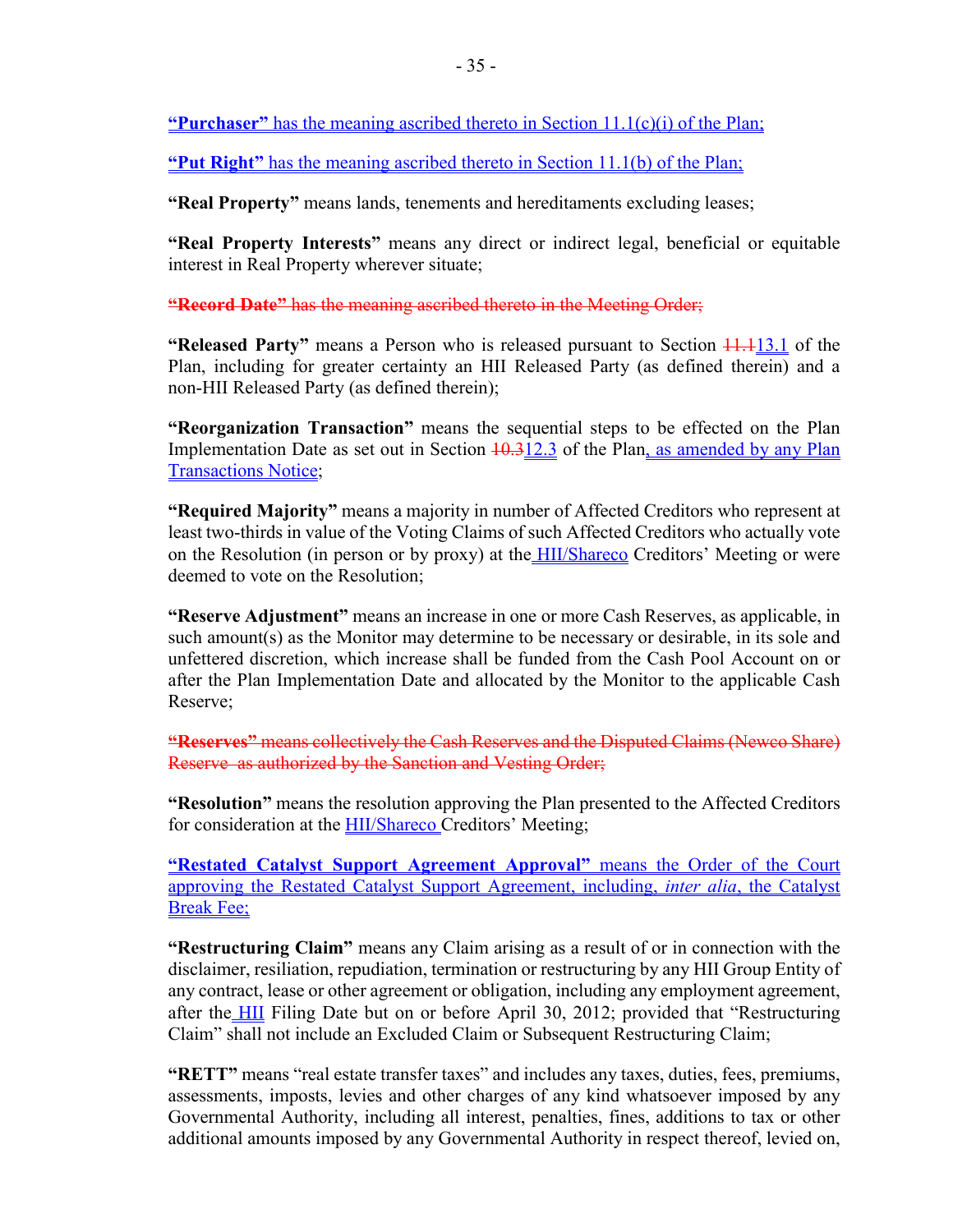or measured by, transfers of land and buildings and other structures, including component parts, as well as other property assimilated to real or immoveable property for these purposes;

**"\*Sanction and Vesting Order"** means the Order to be granted by the Court as contemplated under the Plan which, *inter alia*, approves and sanctions the Plan and the transactions contemplated thereunder, vests title in and to the Core Business Assets **\***in Newco\* free and clear of all Encumbrances other than the Core Business Asset Creditor Claims and grants the Plan Charges, which shall be a Final Order;\* **Second Joint Amended and Restated Plan of Compromise and Reorganization"** means this Plan as described in the Recitals;

**"Service List"** means the service list posted on the Website, as may be amended from time to time;

**"Shareco"** means Homburg Shareco Inc., a corporation incorporated under the NSCA and a Petitioner;

**"Shareco Creditor"** means a Person having a Shareco Creditor Claim;

**"Shareco Creditor Claim"** means any Claim against Shareco, and in the case of Stichting Homburg Bonds, means the Mortgage Bond Trust Indenture Unsecured Claim;

**"Shareco Loan"** means the loan by Shareco to HII as evidenced by the demand promissory note dated July 4, 2005 issued by HII to Shareco;

**"Stay of Proceedings"** means the stay of proceedings created by the Initial Order as amended and extended by further Orders of the Court from time to time;

**"Stichting Advances"** means all amounts advanced by the Petitioners to counsel and advisors to the Corporate Indenture Trustees (other than Stichting Homburg Capital Securities) from time to time pursuant to the Funding Order;

**"Stichting Homburg Bonds"** means the trustee under the Corporate Bond Trust Indenture and the Mortgage Bond Trust Indenture (formerly Stichting Homburg Mortgage Bond);

**"Stichting Homburg Capital Securities"** means the trustee under the Capital Securities Trust Indenture;

**"Subsequent Restructuring Claim"** means any Claim arising as a result of or in connection with the disclaimer, resiliation, repudiation, termination or restructuring by any HII Group Entity of any contract, lease or other agreement, including any employment agreement, after April 30, 2012;

**"Subsidiary"** shall have the same meaning as such term is used in the ABCA;

**"Swiss Bondco"** means Swiss Bondco Inc., a company that is incorporated under the NSCA to be continued as an Alberta corporation;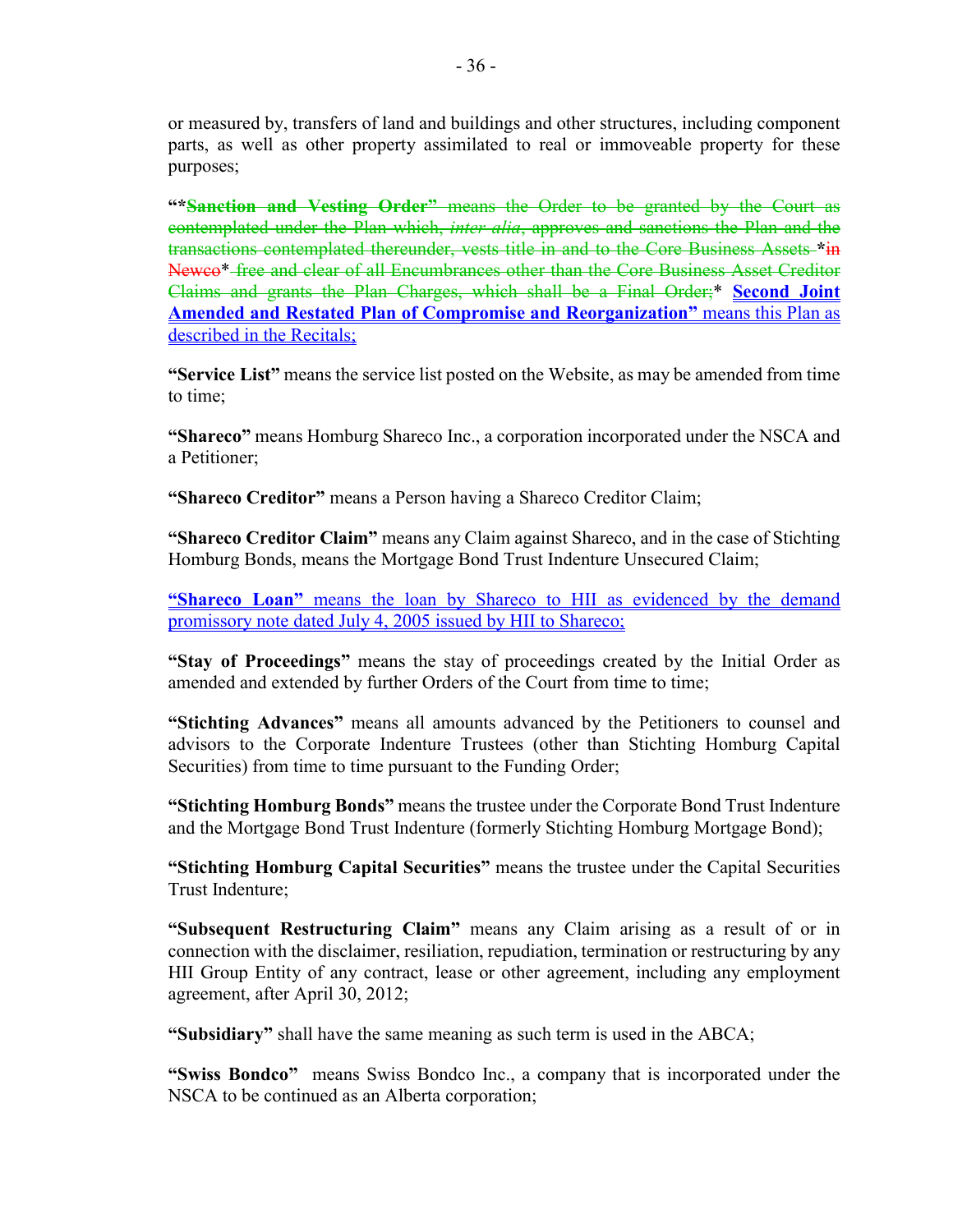**"Taberna Claim"** means the aggregate Claim as set out in the Proof of Claim filed by Wells Fargo (in respect of the Taberna Indentures) pursuant to the Claims Process Order;

**"Taberna Indentures"** means, collectively: (i) an Indenture dated July 26, 2006 for the issuance of US\$20,000,000 of notes due 2036 between HII and Wells Fargo, (ii) an Indenture dated July 26, 2006 for the issuance of EUR25,000,000 of notes due 2036 between HII and Wells Fargo, (iii) an Exchange Agreement dated February 28, 2011 among HII, Taberna Preferred Funding VIII, Ltd., Taberna Europe CDO I P.L.C and Taberna Europe CDO II P.L.C., (iv) an Amended and Restated Supplemental Indenture dated February 28, 2011 for the issuance of US\$12,000,000 due 2036 between HII and Wells Fargo on behalf of the Taberna VI noteholders; (v) an Indenture dated February 28, 2011 for the issuance of US\$8,000,000 of notes due 2036 between HII and Wells Fargo on behalf of the Taberna VIII noteholders; and (vi) an Indenture dated February 28, 2011 for the issuance of EUR25,000,000 of notes due 2036 between HII and Wells Fargo on behalf of the Taberna Europe I noteholders and the Taberna Europe II noteholders;

**"Taberna Order"** means a Final Order of the Court addressing the distribution entitlement of the holders of the Taberna Claim under the Plan in respect of the Taberna Claim and authorizing and directing HII and the Monitor to rely on such Order in connection with the Plan;

**"Tag Along Right"** means the right described in Section 11.1(c) of the Plan;

**"Tax"** means any and all taxes including all income, sales, use, goods and services, harmonized sales, value added, capital gains, RETT, alternative, net worth, transfer, profits, withholding, payroll, employer health, excise, franchise, real property, and personal property taxes and other taxes, customs, duties, fees, levies, imposts and other assessments or similar charges in the nature of a tax including Canada Pension Plan and provincial pension plan contributions, employment insurance and unemployment insurance payments and workers' compensation premiums, together with any instalments with respect thereto, and any interest, penalties, fines, fees, other charges and additions with respect thereto;

**"Tax Claims"** means claims of any Taxing Authorities against HII and Shareco arising from and after the Plan Implementation Date;

**"Tax Obligation"** means any amount of Tax owing by a Person to a Taxing Authority including RETT;

**"Tax Statutes"** shall have the meaning ascribed thereto in Subsection 12.2(s) of the Plan;means the ITA, the *Excise Tax Act* (Canada) R.S.C. c.E-15 as amended and any regulations thereunder, the *Alberta Corporate Tax Act*, and\* the *Tax Administration Act* (Quebec), and any other similar, federal, provincial or territorial tax legislation\*;

**"Taxing Authorities"** means anyone of Her Majesty the Queen, Her Majesty the Queen in right of Canada, Her Majesty the Queen in right of any province or territory of Canada, the Canada Revenue Agency, any similar revenue or taxing authority of Canada and each and every province or territory of Canada and any political subdivision thereof and any Canadian or non-Canadian government, regulatory authority, government department,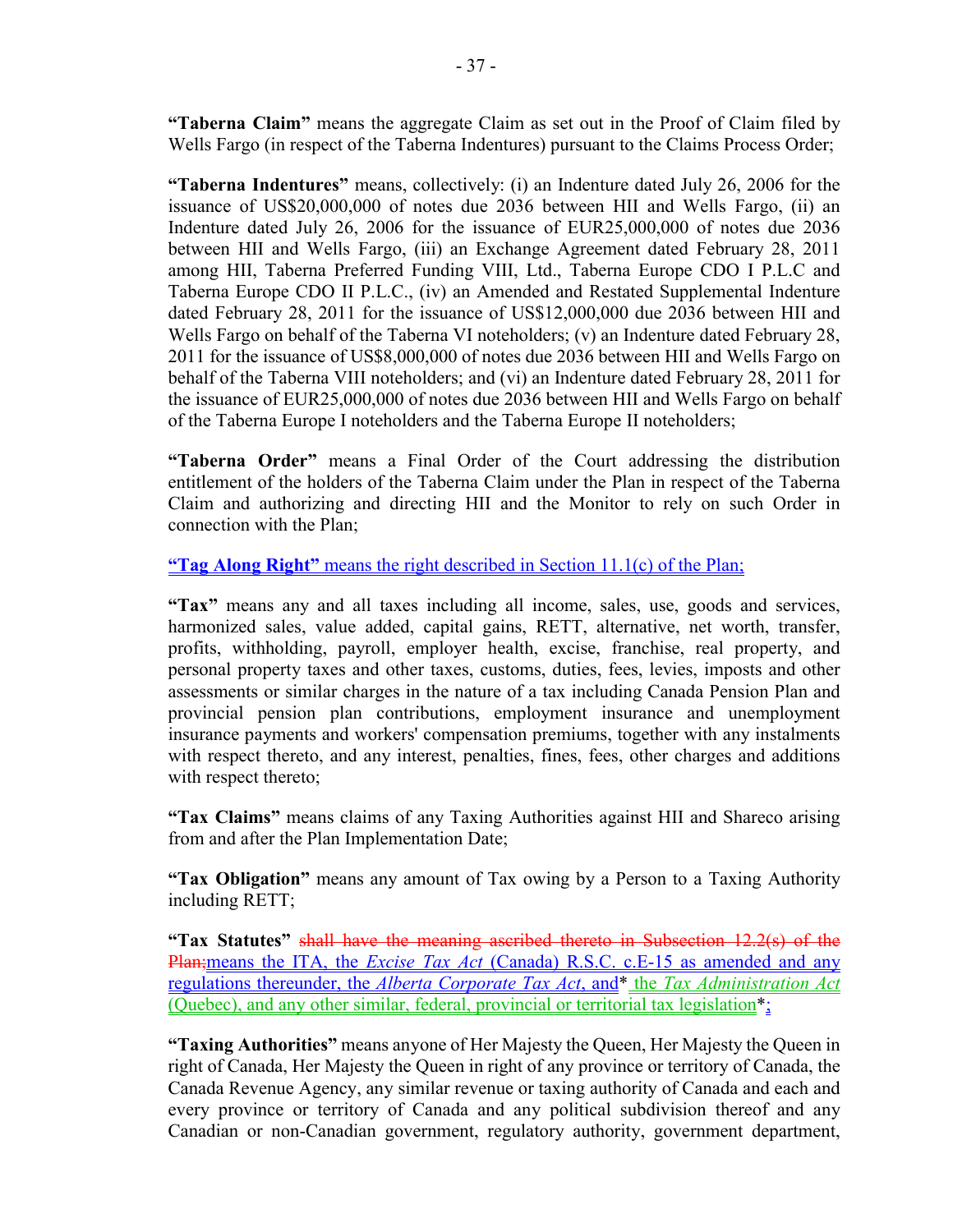agency, commission, bureau, minister, court, tribunal or body or regulation making entity exercising taxing authority or power, and **"Taxing Authority"** means any one of the Taxing Authorities, as well as any corresponding taxing authorities of a foreign jurisdiction including Valsts Ieņēmumu Dienests (Latvia), Maksu- ja Tolliamet (Estonia), Valstybinė mokesčių inspekcija prie Lietuvos Respublikos finansų ministerijos (Lithuania), the Belastingdienst (HollandNetherlands) and the Finanzamt (Germany);

**"Trading Platform"** such unilateral, multilateral, regulated or unregulatedmeans the online trading platform serviced by Nederlandsche Participatie Exchange B.V. or such other trading platform as may agreed by HII, the Monitor and Stichting Homburg Bonds. HII and Catalyst, acting reasonably, and the Monitor;

**"Transfer"** has the meaning ascribed thereto in subsection 11.1(c)(i) of the Plan;

**"Transfer Restrictions"** means any and all restrictions on the transfer of shares, limited partnership or other units or interests in Real Property including rights of first refusal, rights of first offer, shotgun rights, purchase options, change of control consent rights, puts or forced sales provisions or similar rights of shareholders or lenders in respect of such interests;

**"Trustee in Bankruptcy"** means any trustee in bankruptcy, interim receiver, receiver, receiver and manager, custodian, sequestrator, administrator, monitor or liquidator or any other Person with similar powers that is appointed in respect of any member of the HII Group Entities or of any Property;

**"Unaffected Claims"** means the Excluded Claims, the Employee Priority Claims, the Government Priority Claims, the Cash Management Lender Claims, the Bond 5 Secured Claim, the HSBC Secured Claim, the Cominar Claim, the Amalgamating Canco Creditor Claims, the Core Business Creditor Claims, the Non-Core Business Entity Creditor Claims, the Homburg Baltic Limited Partnership Creditor Claims, the Homco 190 Loan, the Homco 191 Loan, the Homco 199 Loan, and the Administrative Reserve Costs;

**"Unaffected Creditors"** means a Creditor who has an Unaffected Claim, but only in respect of and to the extent of such Unaffected Claim;

**"Un-assumed Portion of Corporate Creditor Proven Claim"** means that portion of each Corporate Creditor's Proven Claim in respect of which Newco does not become a co-obligor with HII;

**"Un-assumed Portion of Non-Corporate Creditor Proven Claim"** means that portion of each Non-Corporate Creditor's Proven Claim in respect of which Newco does not become a co-obligor with HII;

**"Un-assumed Portion of Proven Claims"** means the aggregate of the Un-assumed Portion of Non-Corporate Creditor Proven Claims and the Un-assumed Portion of Corporate Creditor Proven Claims;

**"Unsecured Creditors' Class"** means the sole class of Affected Creditors entitled to vote on the Plan at the **HII/Shareco** Creditors' Meeting;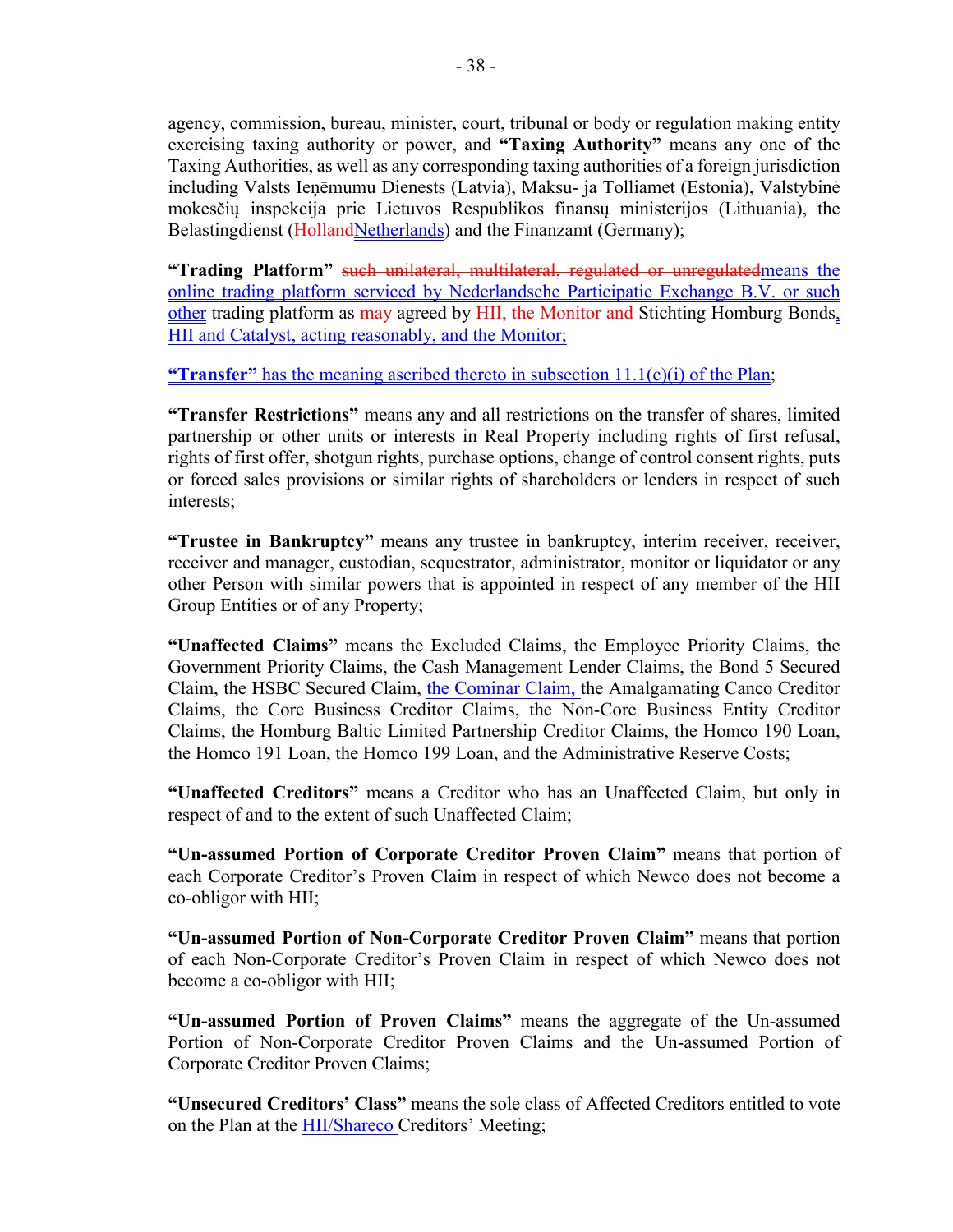**"Valbonne 2 BV"** means Valbonne Real Estate 2 BV;

**"Valbonne 5 BV"** means Valbonne Real Estate 5 BV;

**"Voting Claim"** means the amount of the Affected Claim of an Affected Creditor as finally determined for voting purposes in accordance with paragraph 30 of the Claims Process Order and the **HII/Shareco** Meeting Order entitling such Affected Creditor to vote at the HII/Shareco Creditors' Meeting in accordance with the provisions of the HII/Shareco Meeting Order, the Plan and the CCAA, and includes, for greater certainty, a Proven Claim;

**"Website"** means http://www.deloitte.com/ca/homburg-invest;

**"Wells Fargo"** means Wells Fargo Bank, N.A. the trustee under the Taberna Indentures; and

**"Withholding Obligation"** has the meaning ascribed thereto in Section 8.139.13(c) of the Plan.

# **1.2 Certain Rules of Interpretation**

For the purposes of the Plan:

- (a) any reference in the Plan to a contract, instrument, release, indenture, or other agreement or document being in a particular form or on particular terms and conditions means that such document shall be substantially in such form or substantially on such terms and conditions;
- (b) any reference in the Plan to an Order or an existing document or exhibit filed or to be filed means such Order, document or exhibit as it may have been or may be amended, modified, or supplemented;
- (c) unless otherwise specified, all references to (i) currency and to "\$" or "Cdn\$" are to Canadian dollars; and (ii) "EUR" are to Euros, except as otherwise indicated;
- (d) the division of the Plan into "Articles" and "Sections" and the insertion of a Table of Contents are for convenience of reference only and do not affect the construction or interpretation of the Plan, nor are the descriptive headings of "Articles" and "Sections" or otherwise intended as complete or accurate descriptions of the content thereof;
- (e) references in the Plan to "Articles", "Sections", "Subsections" and "Schedules" are references to Articles, Sections, Subsections and Schedules of or to the Plan;
- (f) the use of words in the singular or plural, or with a particular gender, including a definition, shall not limit the scope or exclude the application of any provision of the Plan or a Schedule hereto to such Person (or Persons) or circumstances as the context otherwise permits;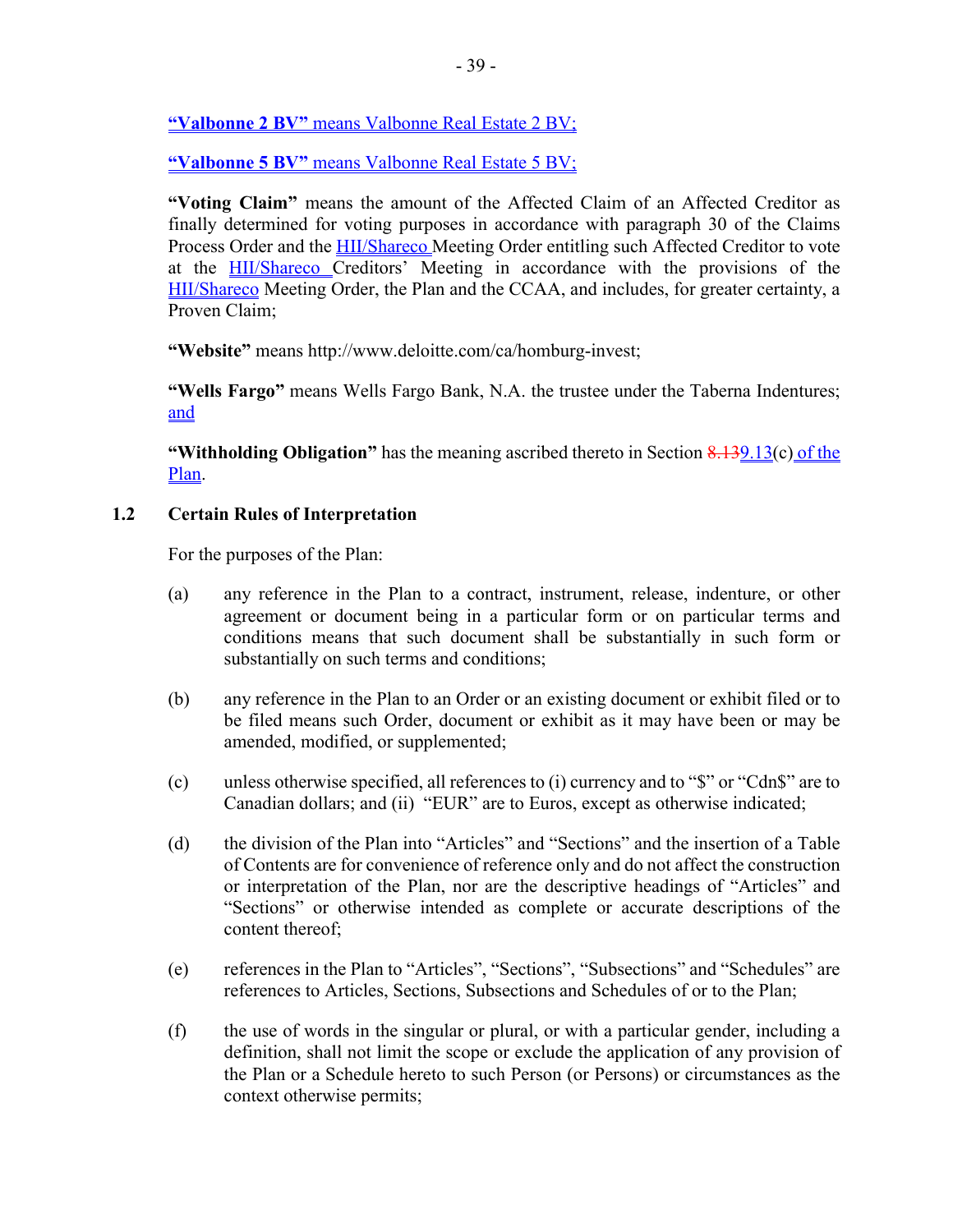- (g) the words "includes" and "including" and similar terms of inclusion shall not, unless expressly modified by the words "only" or "solely", be construed as terms of limitation, but rather shall mean "includes but is not limited to" and "including but not limited to", so that references to included matters shall be regarded as illustrative without being either characterizing or exhaustive;
- (h) unless otherwise provided, any reference to a statute or other enactment of parliament or a legislature includes all regulations made thereunder, all amendments to or re-enactments of such statute or regulations in force from time to time, and, if applicable, any statute or regulation that supplements or supersedes such statute or regulation;
- (i) the terms "the Plan", "hereof", "herein", "hereto", "hereunder" and similar expressions shall be deemed to refer generally to the Plan and not to any particular "article", "section" or other portion of the Plan and include any documents supplemental hereto; and
- (j) the word "or" is not exclusive.

# **1.3 Time**

For purposes of the Plan, unless otherwise specified, all references to time herein and in any document issued pursuant hereto mean prevailing local time in Montreal, Quebec, Canada, unless otherwise stipulated.

# **1.4 Date and Time for any Action**

For purposes of the Plan:

- (a) In the event that any date on which any action is required to be taken under the Plan by any Person is not a Business Day, that action shall be required to be taken on the next succeeding day which is a Business Day, and any reference to an event occurring on a Business Day shall mean prior to 5:00 p.m. on such Business Day; and
- (b) Unless otherwise specified, time periods within or following which any payment is to be made or act is to be done shall be calculated by excluding the day on which the period commences and including the day on which the period ends and by extending the period to the next succeeding Business Day if the last day of the period is not a Business Day.

# **1.5 Successors and Assigns**

The Plan shall be binding upon and shall enure to the benefit of the heirs, administrators, executors, legal personal representatives, liquidators, receivers and trustees in bankruptcy, successors and assigns of any Person or party named or referred to in the Plan.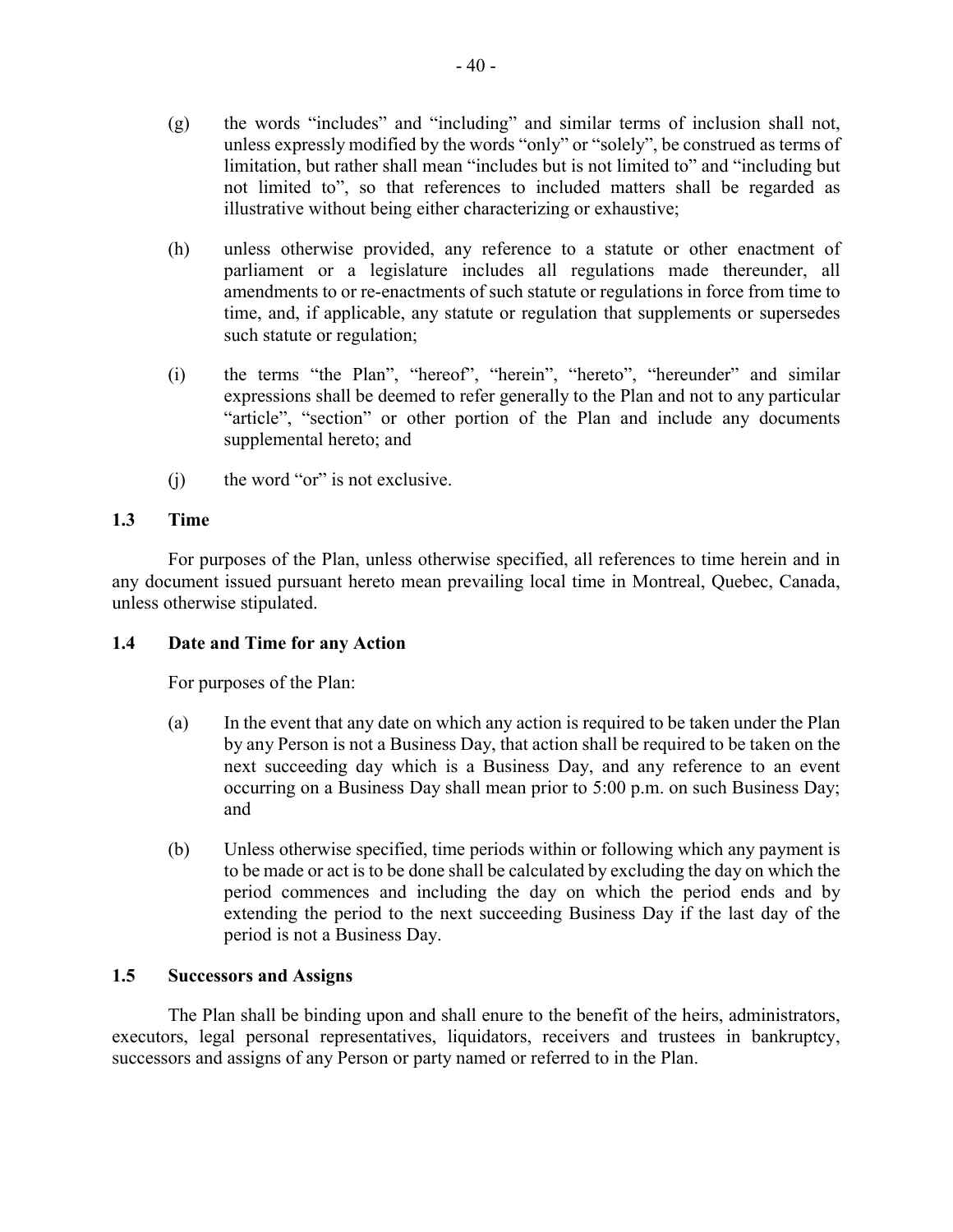### **1.6 Governing Law**

The Plan shall be governed by and construed in accordance with the laws of the Province of Quebec and the federal laws of Canada applicable therein. All questions as to the interpretation of or application of the Plan and all proceedings taken in connection with the Plan and its provisions shall be subject to the exclusive jurisdiction of the Court.

# **1.7 Governing Language**

In the event of any conflict, inconsistency, ambiguity or difference between the English version of the Plan and any translations thereof, the English version shall govern and be paramount, and the applicable provision in the translation thereof shall be deemed to be amended to the extent necessary to eliminate any such conflict, inconsistency, ambiguity or difference.

### **1.8 Identification of Core Business Assets as at Plan Filing Date**

Schedule **"E"** identifies the Core Business Assets as at the Plan Filing Date.

### **1.9 Schedules**

The following are the Schedules to the Plan, which are incorporated by reference into the Plan and form a part of it:

| Schedule "A" | Articles of Reorganization                                             |
|--------------|------------------------------------------------------------------------|
| Schedule "B" | Pre-Plan Implementation Date Transactions                              |
| Schedule "C" | <b>HII/Shareco</b> Meeting Order                                       |
| Schedule "D" | <b>Homcos</b>                                                          |
| Schedule "E" | Core Business Assets as at the Plan Filing Date                        |
| Schedule "F" | <b>Newco Articles</b>                                                  |
| Schedule "G" | Restated Catalyst Support Agreement (without the<br>schedules thereto) |

# **ARTICLE 2 PURPOSE AND EFFECT OF THE PLAN**

### **2.1 Purpose and Background**

- (a) The purpose of the Plan is to:
	- (i) effect a compromise, settlement and payment of all Affected Claims as finally determined for voting and distribution purposes pursuant to the Claims Process Order, the HII/Shareco Meeting Order and the Plan;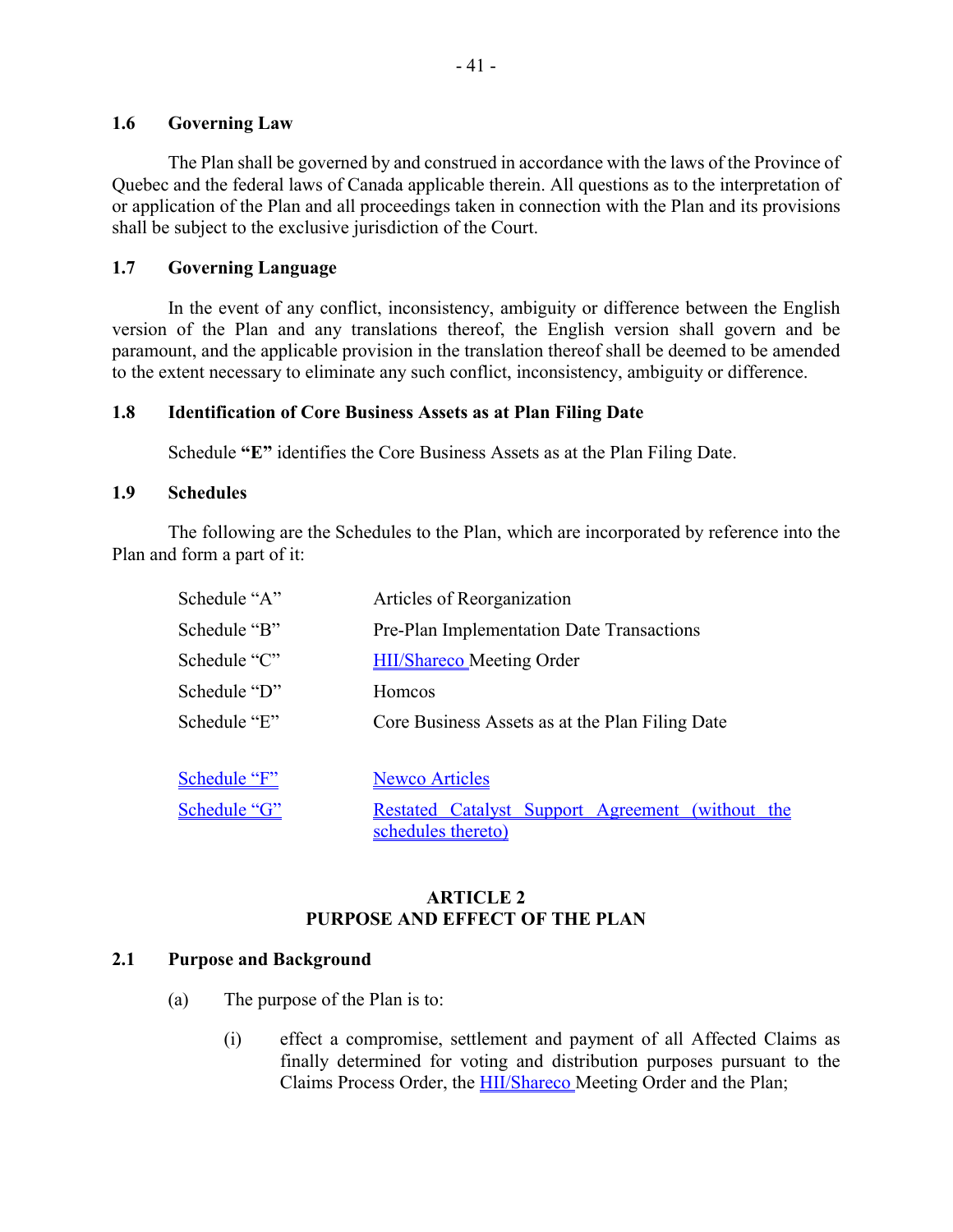- (ii) streamline the structure and operation of the Business to maintain the Core Business Assets as a core portfolio of profitable properties in Europe and to identify and assess monetization opportunities within a reasonable timeframe; and
- (iii) facilitate an orderly liquidation of Non-Core Business Assets over a reasonable period of time; and

(iv) to implement the Catalyst Investment,

all in the expectation that all Persons with an economic interest in HII's Business will derive a greater benefit from the implementation of the Plan than would result from a bankruptcy of the Business in its entirety.

(b) The circumstances and events leading up to the Plan are described in the Information Circular circulated to Affected Creditors prior to and in connection with the HII/Shareco Creditors' Meeting, in accordance with the HII/Shareco Meeting Order.

### **2.2 Persons Affected**

The Plan provides for a coordinated reorganization of the Business and a compromise of the Affected Claims. The Plan will become effective at the Effective Time on the Plan Implementation Date. On the Plan Implementation Date, each Affected Claim will be fully and finally compromised, released, settled and discharged under the Plan. The Plan shall be binding on and enure to the benefit of HII, the Homburg Group Members, the Affected Creditors, the Released Parties and all other Persons named or referred to in, or subject to, the Plan.

#### **2.3 Persons Not Affected**

For greater certainty, the Plan does not affect the Unaffected Creditors with respect to and to the extent of their Unaffected Claims. Nothing in the Plan shall affect the Homburg Group Members' rights and defences, both legal and equitable, with respect to any Unaffected Claims including, but not limited to, all rights with respect to legal and equitable defences or entitlements to set-offs or recoupments against such Unaffected Claims.

### **2.4 Equity Claims**

All Persons holding Equity Claims, including the Claims of holders of HII Class A Shares and holders of HII Class B Shares, shall not be entitled to vote at or attend the **HII/Shareco** Creditors' Meeting, and shall not receive a distribution under the Plan or otherwise receive anything in respect of their HII Class A Shares and/or HII Class B Shares. At the Effective Time on the Plan Implementation Date, all Equity Claims shall be fully, finally, irrevocably and forever compromised, released, discharged, cancelled and barred and all HII's Existing Authorized Capital shall be deemed to be surrendered for cancellation and shall be deemed to be cancelled without compensation as set forth in the Plan.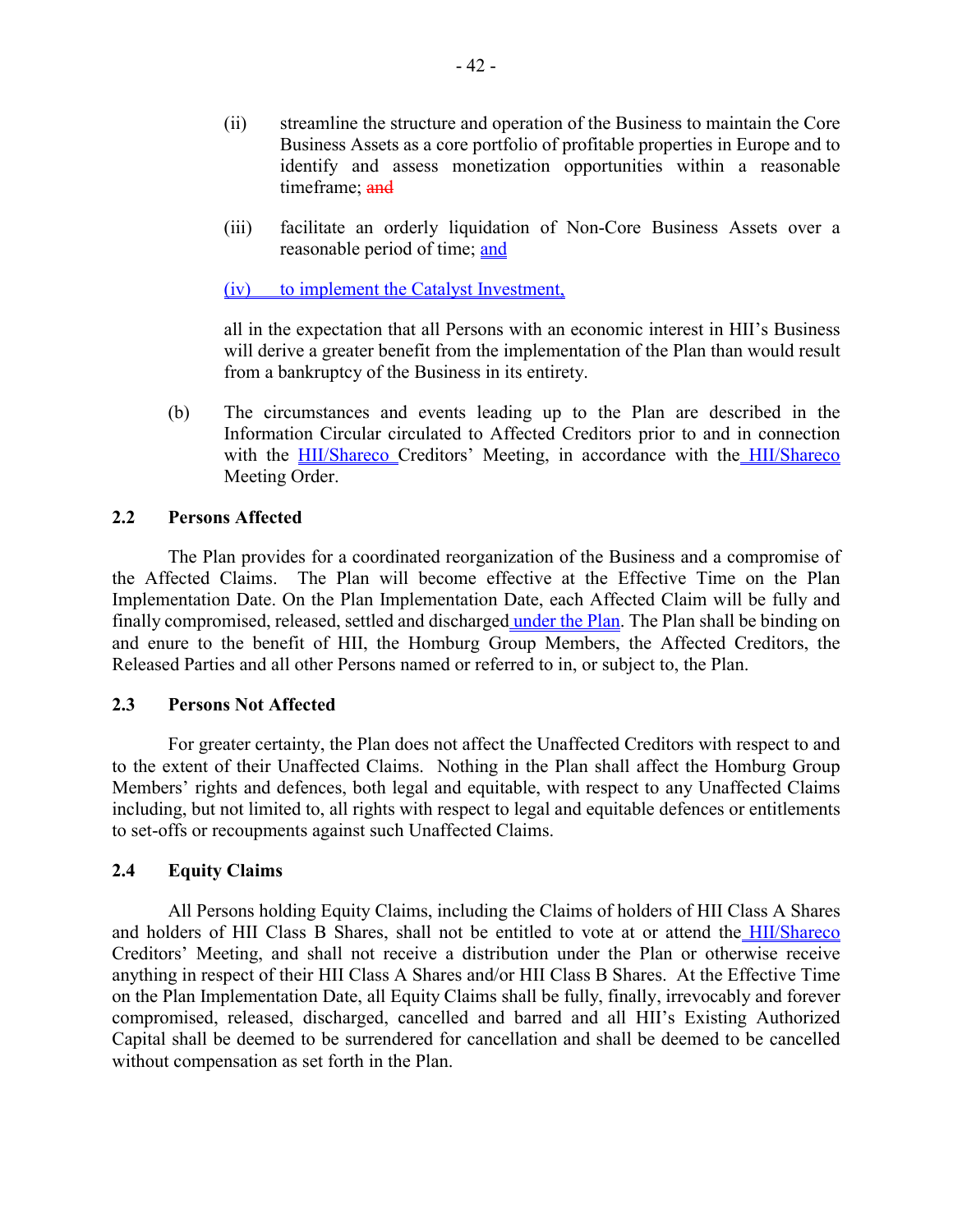# **2.5 Capital Securities Claims**

None of Stichting Homburg Capital Securities or the holders of the Capital Securities Claims shall be entitled to vote at or attend the HII/Shareco Creditors' Meeting, and shall not receive any distribution under the Plan. At the Effective Time on the Plan Implementation Date, the Capital Securities Claims shall be fully, finally, irrevocably and forever compromised, released, discharged, cancelled and barred.

# **2.6 Bond 4 Claim Holders and Bond 7 Claim Holders**

The Bond 4 Claim Holders and the Bond 7 Claim Holders are Affected Creditors under the Plan and shall be entitled to vote and to receive distributions under the Plan in respect of their respective Mortgage Bond Trust Indenture Unsecured Claims once such claims become Proven Claims. For greater certainty, the entire Mortgage Bond Claims of the Bond 4 Claim Holders and of the Bond 7 Claim Holders against HII and Shareco are being compromised, released and discharged pursuant to the Plan, but the Claims of the Bond 4 Claim Holders and the Bond 7 Claim Holders against, respectively, Homco 52 LP and Homco 88 LP, are not affected by the Plan.

# **2.7 Bond 5 Claim Holders**

The Bond 5 Claim Holders are Affected Creditors and shall be entitled to vote and to receive distributions under the Plan in respect of the Bond 5 Unsecured Claim. For greater certainty, the Bond 5 Secured Claim is an Unaffected Claim under the Plan and the Bond 5 Secured Claim Holders shall receive the Bond 5 Secured Claim Cash Payment in accordance with the Bond 5 Secured Claim Settlement Agreement.

# **2.8 Homco 61 LP and Homco 61 Affected Creditors (including Bond 6 Claim Holders)**

- (a) The treatment of Homco 61 LP and the Homco 61 Affected Creditors under the Plan is conditioned on and subject to approval of the Homco 61 Plan by the Required Majority of the Homco 61 Affected Creditors (as each such term is defined in the Homco 61 Plan) and the Court.
- (b) In the event that the Homco 61 Plan is not approved by such Required Majority of Homco 61 Affected Creditors at the Homco 61 Creditors' Meeting, and the Court, then the aggregate Proven Claim of the Homco 61 Affected Creditors and Homco 61 LP for both voting and distribution purposes under this Plan shall be determined by the Monitor and/or the Court provided however that the Bond 6 Claim for voting purposes shall not be redetermined.
- (c) In the event that both the Plan is approved by the Required Majority of the Affected Creditors and the Court, and the Homco 61 Plan is approved by the Homco 61 Affected Creditors and the Court, then the aggregate Proven Claim of the Homco 61 Affected Creditors with a Homco 61 Affected Creditor HII Claim for voting purposes under this Plan shall be the full amount of their Claim in accordance with and as provided in the HII/Shareco Meeting Order and the Homco 61 Meeting Order. The aggregate Proven Claim of Homco 61 Affected Creditor with a Homco 61 Affected Creditor HII Claim for distribution purposes under the Plan shall be the Homco 61 Affected Creditor HII Deficiency Claim. At the Effective Time on the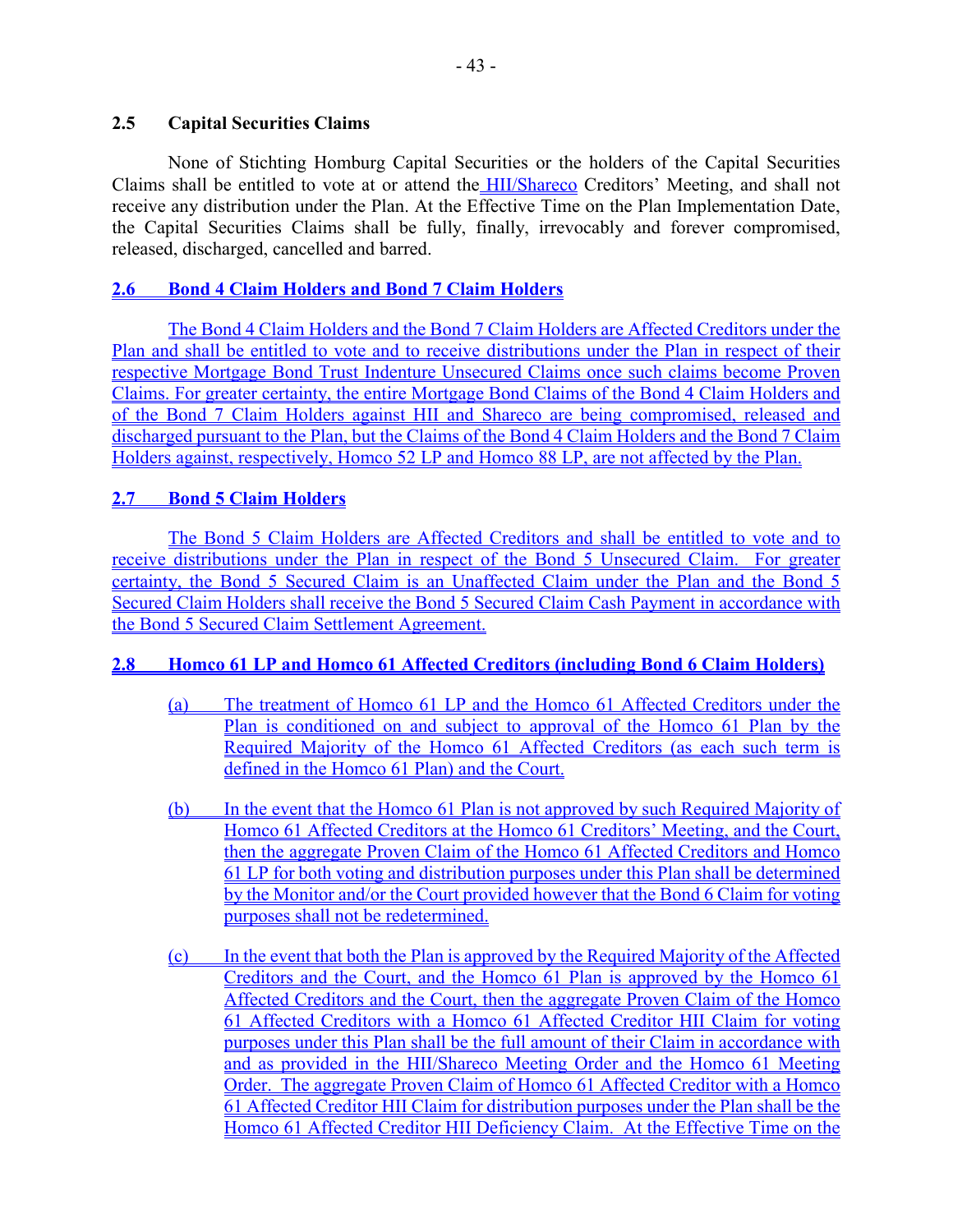Plan Implementation Date the Homco 61 Affected Creditor HII Claims shall be fully, finally, irrevocably and forever compromised, released, discharged, cancelled and barred.

# **ARTICLE 3 CLASSIFICATION OF CREDITORS, VOTING CLAIMS AND RELATED MATTERS**

# **3.1 Classification of Creditors**

For the purposes of considering, voting on and receiving distributions under the Plan, the Affected Creditors shall constitute a single class, the "**Unsecured Creditors' Class**".

# **3.2 Claims of Affected Creditors**

- (a) Affected Creditors with Affected Claims that were less than or equal to Cdn\$10,000 in the aggregate as at the Claims Bar Date shall file a Convenience Class Claim Declaration with the Monitor on or before the deadline set out in the HII/Shareco Meeting Order. If any such Affected Creditor:
	- (i) makes a valid Convenience Class Claim Election in its Convenience Class Claim Declaration by the Election/Proxy Deadline, or does not return a Convenience Class Claim Declaration to the Monitor by the deadline set out in the Meeting Order Election/Proxy Deadline, such Affected Creditor shall be deemed to vote in favour of the Plan and shall be entitled to receive only the Cash Elected Amount and no other entitlementAffected Creditors' Entitlement under the Plan; or
	- (ii) \*does not make a Convenience Class Claim Election in its Convenience Class Claim Declaration, such Affected Creditor shall be entitled to\*:
		- (A) make a valid Newco Common Shares Cash-Out Option Election on or before the Election/Proxy Deadline and thereby shall be an Electing Creditor under the Plan and shall be deemed to vote in favour of the Plan and shall be entitled to receive (i) such Electing Creditor's *pro rata* share of the Aggregate Newco Common Shares Final Cash-Out Amount, and (ii) such Electing Creditor's Pro Rata Share of the Cash Pool and the Asset Realization Cash Pool; or
		- (B) (ii) \*does not make a Convenience Class Claim Election in its Convenience Class Claim Declaration, such Affected Creditor shall be entitled to\*-vote theirvote its Voting Claims at the **HII/Shareco** Creditors' Meeting in respect of the Plan and shall be entitled to receive the rights and distributionsits respective Affected Creditors' Entitlement as provided for under and pursuant to the Plan;
- (b) Affected Creditors with Affected Claims that were greater than Cdn\$10,000 in the aggregate as at the Claims Bar Date (including Affected Creditors with Disputed Claims which have become Proven Claims) shall: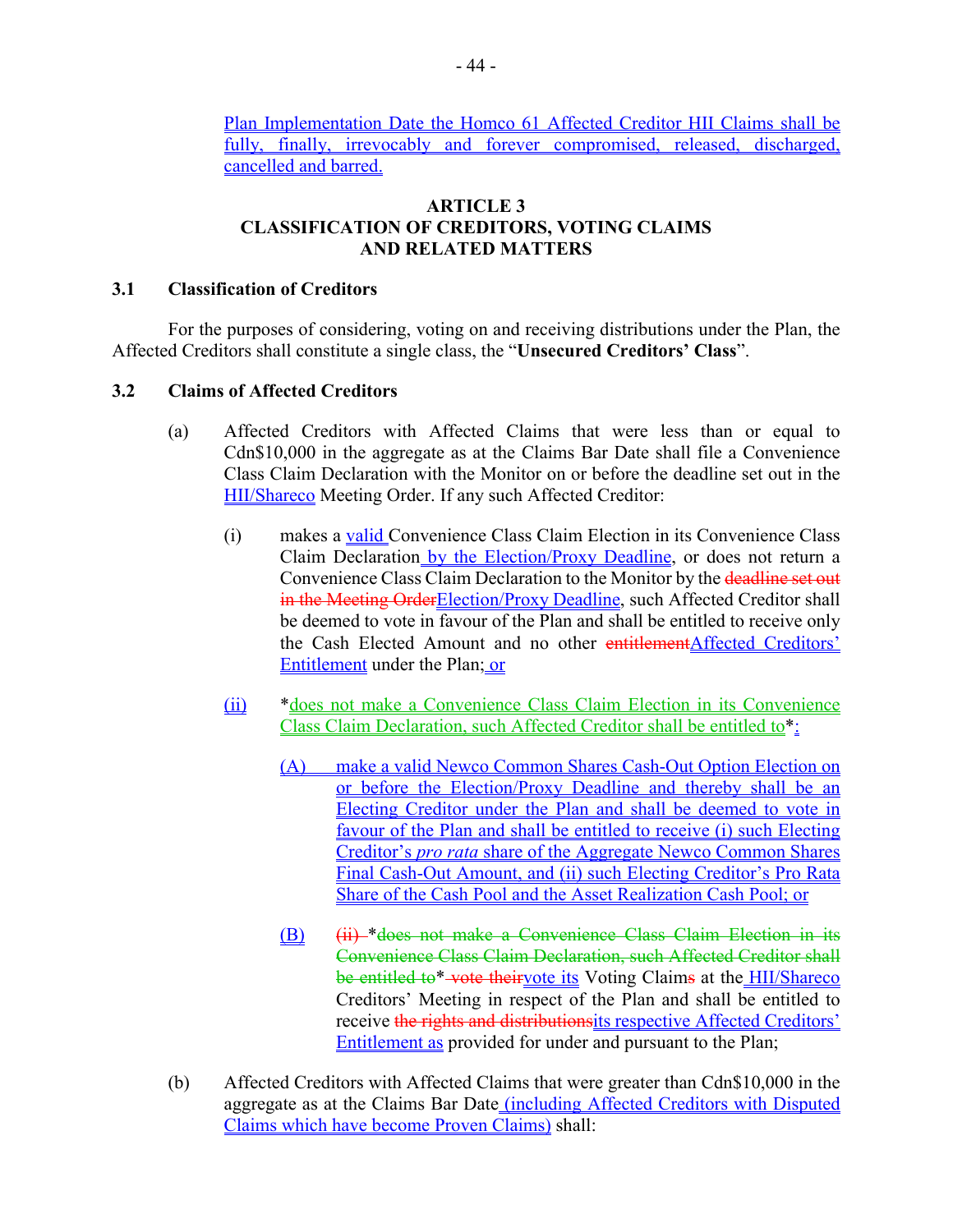- (i) not be entitled to make a Convenience Class Claim Election;
- (ii) be entitled to vote their Voting Claims at the\* Creditors' Meeting in respect of the Plan<sup>\*</sup>; and:
	- (A) make a valid Newco Common Shares Cash-Out Option Election on or before the Election Proxy Deadline and thereby shall be an Electing Creditor and shall be deemed to vote in favour of the Plan and shall be entitled to receive (i) such Electing Creditor's *pro rata* share of the Aggregate Newco Common Shares Final Cash-Out Amount, (ii) its Pro Rata Share of the Cash Pool and the Asset Realization Cash Pool; or
	- (B) vote its Voting Claim at the HII/Shareco<sup>\*</sup> Creditors' Meeting in respect of the Plan\* and shall be entitled to receive its respective Affected Creditor's Entitlement provided for under and pursuant to the Plan.

# **3.3 Electing Creditors**

- (a) For greater certainty the Newco Common Shares Cash-Out Option Election may only be made in respect of all of the Electing Creditor's entitlement to receive Newco Common Shares under the Plan.
- (b) Where an Electing Creditor validly makes a Newco Common Shares Cash-Out Option Election:
	- (i) Catalyst shall not and shall be deemed never to have acquired or held any right, title or interest in the Affected Claim of such Electing Creditor;
	- (ii) Such Electing Creditor shall be deemed to have received its Affected Creditors' Entitlement, and to have assigned, transferred and sold its entitlement to receive any Newco Common Shares to be issued to such Affected Creditor under and pursuant to the Plan to Catalyst in consideration for its *pro rata* share of the Aggregate Newco Common Shares Final Cash-Out Amount;
	- (iii) be entitled to receive the rights and distributions provided for under and pursuant to the Plan.Such Electing Creditor shall be deemed to agree to waive that portion of its Disputed Claim if any relating to post-Filing Date interest accruing on its Affected Claim as and from April 26, 2013; and
	- (iv) Such Electing Creditor shall be deemed to agree that the face amount of any Disputed Claim of such Electing Creditor shall be deemed to be no greater than the face amount of such Claim as set out in such Electing Creditor's Proof of Claim on April 26, 2013 for purposes of determining such Electing Creditor's respective Affected Creditors' Entitlement;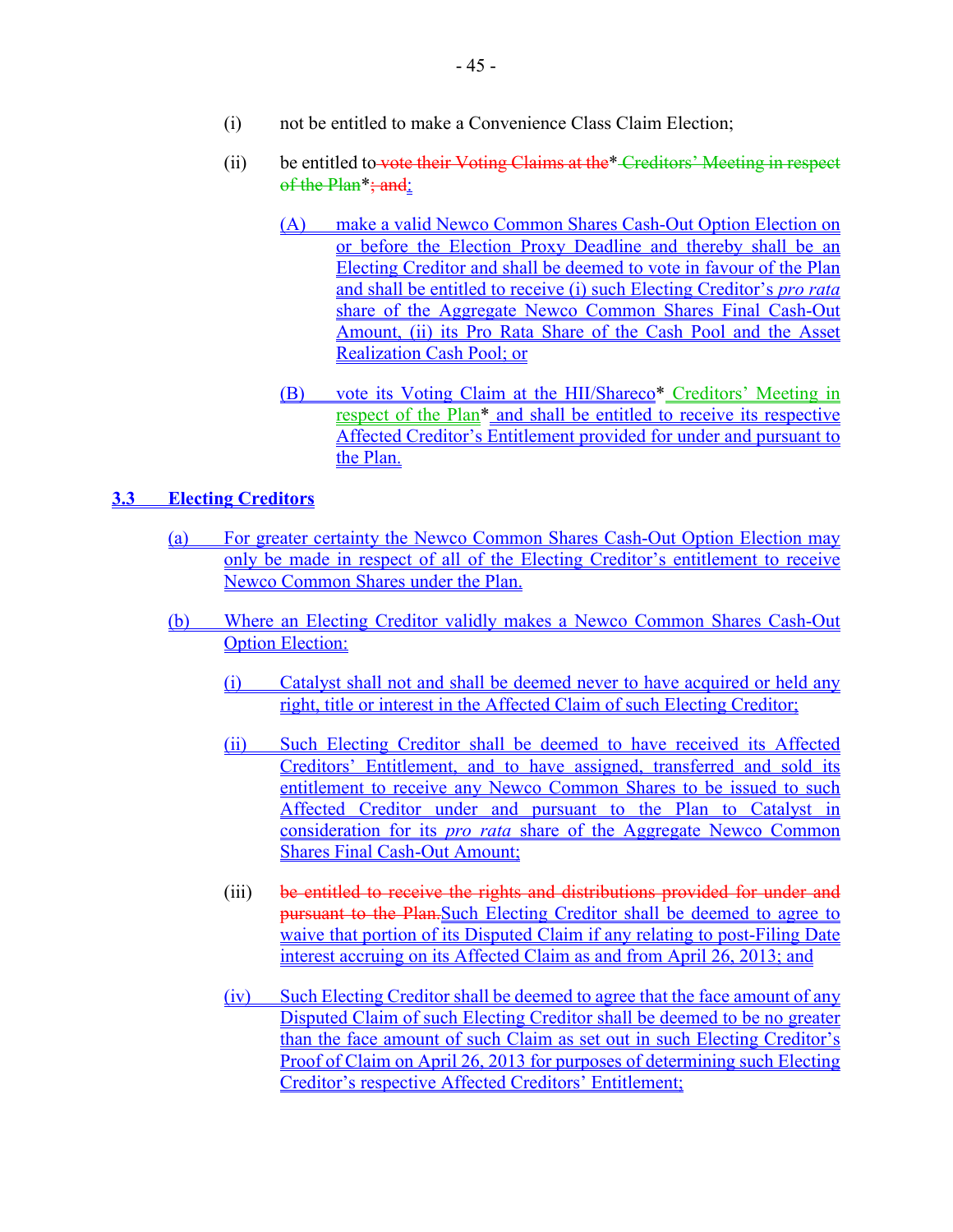(c) For greater certainty, Catalyst shall not be entitled to make a Newco Common Shares Cash-Out Option Election in respect of its Catalyst Affected Claims.

# **3.4 3.3 Unaffected Claims**

Unaffected Claims shall not be compromised under the Plan. No holder of an Unaffected Claim shall:

- (a) be entitled to make a Convenience Class Claim Election or a Newco Common Shares Cash-Out Option Election;
- (b) be entitled to vote on the Plan or attend at any HII/Shareco Creditors' Meeting; or
- (c) (b) be entitled to or receive distributionsany Affected Creditors' Entitlement in respect of such Unaffected Claims, unless specifically provided for under and pursuant to the Plan.

# **3.5 3.4 Priority Claims**

The Employee Priority Claims and the Government Priority Claims, if any, shall be paid on or after the Plan Implementation Date from the Administrative Reserve pursuant to and in accordance with Section  $\frac{10.312.3}{\text{e}t}$  of the Plan, the HII/Shareco Sanction and Vesting Order and the CCAA.

### **3.6 3.5 HII/Shareco Creditors' Meeting**

The HII/Shareco Creditors' Meeting shall be held in accordance with the Plan, the Claims Process Order, the **HII/Shareco** Meeting Order and any further Order of the Court. The only Persons entitled to attend the HII/Shareco Creditors' Meeting are representatives of the Homburg Group Members and Catalyst and their respective legal counsel and advisors, the Monitor and its legal counsel, the Corporate Indenture Trustees (other than Stichting Homburg Capital Securities) and their respective legal counsel and advisors, and all other Persons, including the other holders of proxies, entitled to vote at the HII/Shareco Creditors' Meeting and their legal counsel and advisors.

### **3.7 3.6 Voting**

(a) Each Affected Creditor in the Unsecured Creditors' Class who is entitled to vote at the HII/Shareco Creditors' Meeting, pursuant to and in accordance with the Claims Process Order, the HII/Shareco Meeting Order, the Plan and the CCAA, shall be entitled to one vote equal to the dollar value of its Affected Claim determined as a Voting Claim. Corporate Creditors under the Corporate Indentures who have beneficial ownership of a Voting Claim as of the HII/Shareco Record Date (other than holders of a Capital Securities Claim) shall be entitled to vote on the Plan at the HII/Shareco Creditors' Meeting pursuant to and in accordance with the HII/Shareco Meeting Order. Holders of Intercompany Claims shall not be entitled to vote on the Plan.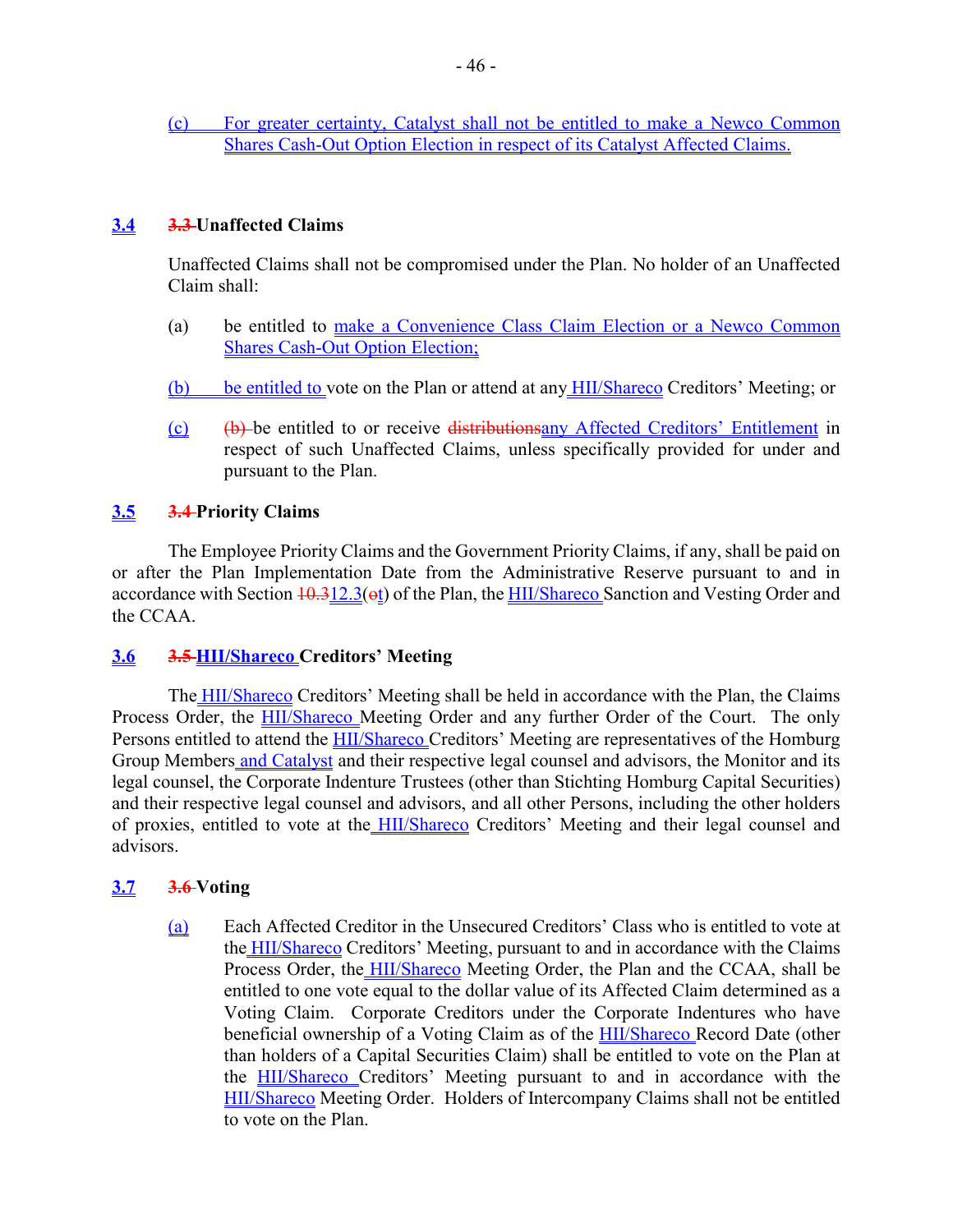- (b) Convenience Class Creditors and Electing Creditors shall be deemed to vote in favour of the Plan.
- (c) In the case of the Homco 61 Affected Creditors including Bond 6 Claim Holders:
	- (i) if a Homco 61 Affected Creditor elects the Newco Common Shares Cash-Out Option under the Plan, Homco 61 LP will be deemed to make a corresponding election in respect of such Homco 61 Affected Creditor's *pro rata* share of the HII Homco 61 Distribution;
	- (ii) for avoidance of doubt, all Homco 61 Affected Creditors with Proven Claims will be entitled to elect the Newco Common Shares Cash-Out Option in respect of their *pro rata* share of the HII Homco 61 Distribution; and
	- (iii) in the event that a Bond 6 Claim Holder becomes an Electing Creditor, such Bond 6 Claim Holder shall be deemed to vote in favour the Plan.

# **3.8 3.7 Procedure for Valuing Voting Claims**

The procedure for valuing Voting Claims and resolving disputes and entitlements to voting is set forth in the Claims Process Order, the HII/Shareco Meeting Order, the Plan and the CCAA. HII and the Monitor shall have the right to seek the assistance of the Court in valuing any Voting Claim in accordance with the Claims Process Order, the HII/Shareco Meeting Order and the Plan, if required, and to ascertain the result of any vote on the Plan.

# **3.9 3.8 Approval by Creditors**

In order to be approved, the Plan must receive the affirmative vote in the Required Majority of the Unsecured Creditors' Class.

### **3.10 3.9 Guarantees and Similar Covenants**

No Person who has a Claim under a Guarantee, surety, indemnity or similar covenant in respect of any Claim which is compromised under the Plan (such compromised Claim being the **"Principal Claim"**), or who has any right to claim over in respect of or to be subrogated to the rights of any Person in respect of a Principal Claim shall:

- (a) be entitled to any greater rights as against HII than the Person holding the Principal Claim;
- (b) be entitled to vote on the Plan to the extent that the Person holding the Principal Claim is voting on the Plan; or
- (c) be entitled to receive any distribution under the Plan to the extent that the Person holding the Principal Claim is receiving a distribution.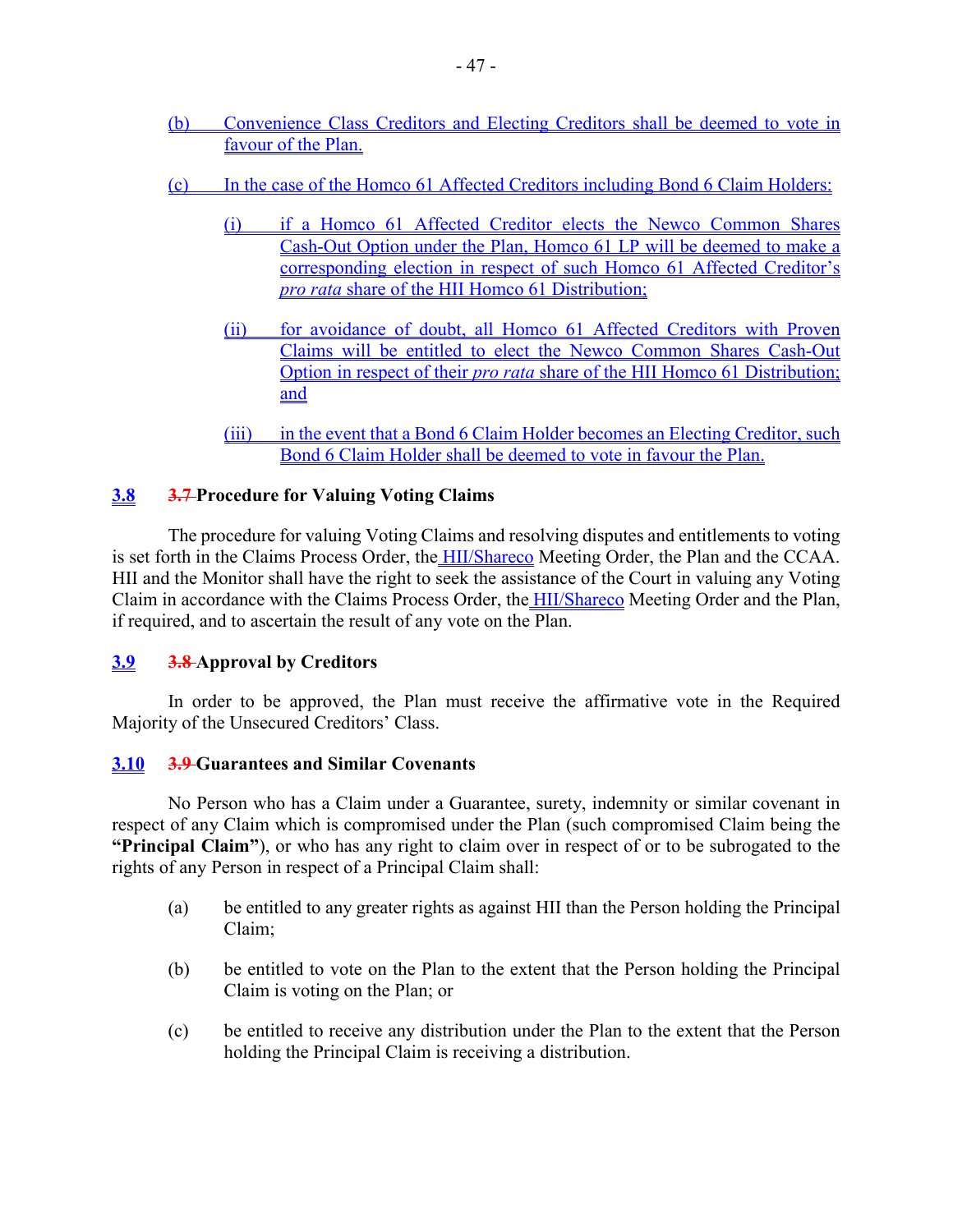#### **ARTICLE 4 CASH POOL, CASH RESERVES AND KERP FUNDS**

#### **4.1 Creation of the Cash Pool**

On the Plan Implementation Date, HII and Shareco shall deliver to the Monitor by way of wire transfer(s) (in accordance with wire transfer instructions provided by the Monitor at least three (3) Business Days prior to the Plan Implementation Date) the aggregate of all their Cash net of the Cash Reserves pursuant to Section  $\frac{10.312.3(\text{kg})(\text{ii})}{100}$  of the Plan, which Cash shall be held by the Monitor as the Cash Pool. The Monitor shall hold the Cash Pool in the Cash Pool Account for distribution to Affected Creditors with Proven Claims and Disputed Claims (to the extent such Disputed Claims subsequently become Proven Claims) pursuant to and in accordance with the Plan.

#### **4.2 The Administrative Reserve**

- (a) On the Plan Implementation Date, HII and Shareco shall deliver to the Monitor by way of wire transfer(s) (in accordance with wire transfer instructions provided by the Monitor at least three (3) Business Days prior to the Plan Implementation Date) the amount of the Administrative Reserve. The Monitor shall hold the Administrative Reserve in the Administrative Reserve Account for the purpose of paying the Administrative Reserve Costs in accordance with the Plan, with any remaining balance to be contributed to the Cash Pool for distribution to the Affected Creditors with Proven Claims and Disputed Claims (to the extent such Disputed Claims subsequently become Proven Claims) pursuant to and in accordance with the Plan.
- (b) The Monitor shall pay the Administrative Reserve Costs from the Administrative Reserve Account as same become due from and after the Plan Implementation **Date**

### **4.3 The Disputed Claims (Cash) Reserve**

On the Plan Implementation Date, HII and Shareco shall deliver to the Monitor by way of wire transfer(s) (in accordance with wire transfer instructions provided by the Monitor at least three (3) Business Days prior to the Plan Implementation Date) the amount of the Disputed Claims (Cash) Reserve. The Monitor shall hold the Disputed Claims (Cash) Reserve in the Disputed Claims Reserve Account for the purpose of paying amounts to Affected Creditors in respect of their Disputed Claims which have become Proven Claims in accordance with the Plan, the Claims Process Order and the HII/Shareco Meeting Order, with any remaining balance (once all Disputed Claims have been finally determined) to be contributed by the Monitor to the Cash Pool for distribution to the Affected Creditors with Proven Claims *under and* in accordance with the Plan.

#### **4.4 The Litigation Reserve**

On the Plan Implementation Date, HII and Shareco shall deliver to the Monitor by way of wire transfer(s) (in accordance with wire transfer instructions provided by the Monitor at least three (3) Business Days prior to the Plan Implementation Date) the amount of the Litigation Reserve. The Monitor shall hold the Litigation Reserve in the Litigation Reserve Account for the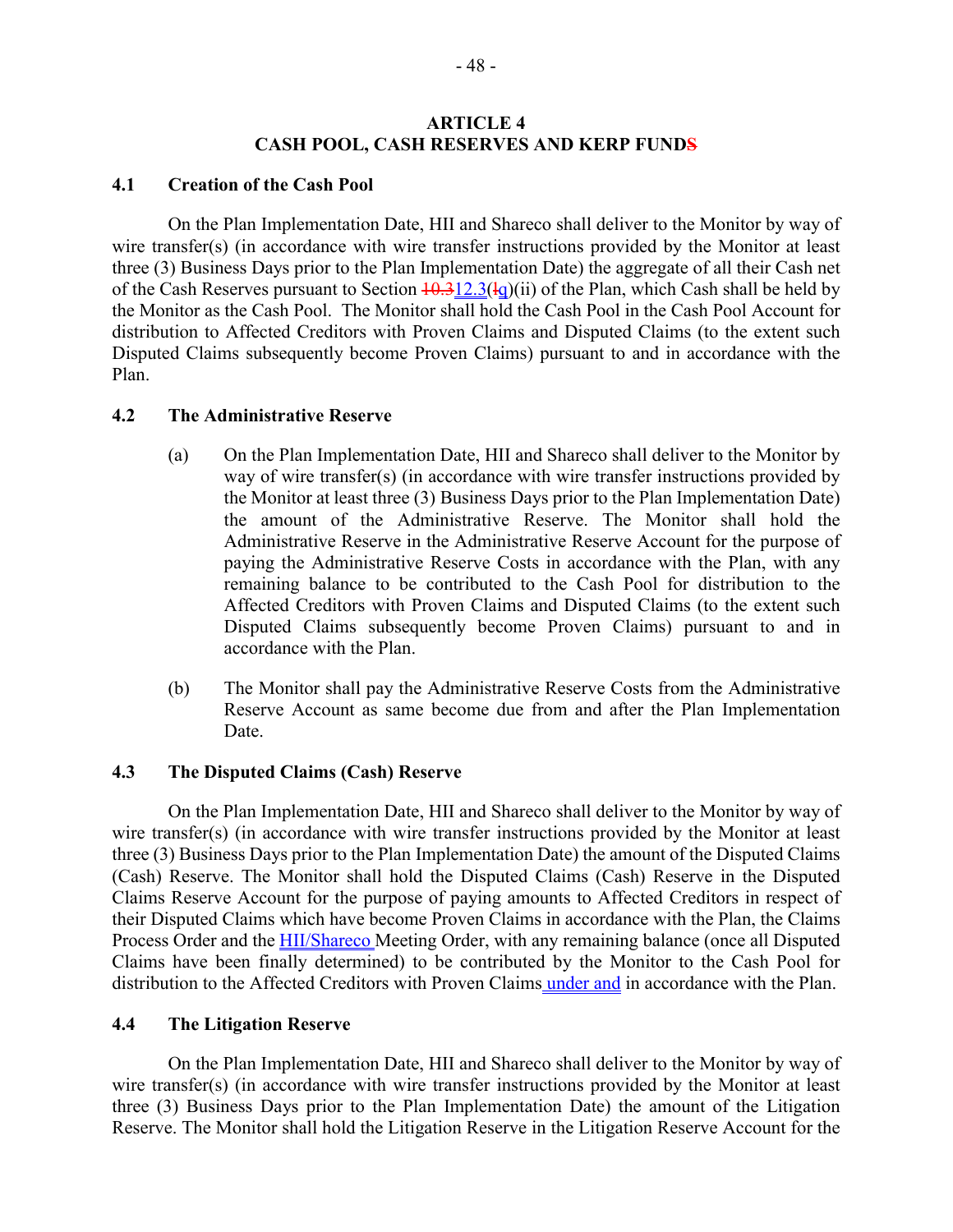purpose of paying and shall pay the Litigation Reserve Costs, with any remaining balance to be contributed by the Monitor with the approval of the Liquidation Advisory Committee to the Cash Pool for distribution to the Affected Creditors with Proven Claims and Disputed Claims (to the extent that such Disputed Claims subsequently become Proven Claims) in accordance with the Plan.

# **4.5 The KERP Funds**

On the Plan Implementation Date, the Monitor shall continue to hold the KERP Funds for payment in accordance with the KERPS, and the Monitor shall pay the KERPS to the holders of proven KERP Claims in accordance with their entitlements.

# **ARTICLE 5 CASH-OUT POOL, DISPUTED CLAIMS (CASH-OUT) RESERVE**

# **5.1 Creation of the Cash-Out Pool**

- (a) Within two (2) Business Days following the Election/Proxy Deadline, HII and the Monitor shall advise Catalyst of the aggregate of (i) the amount of Proven Claims of Electing Creditors who have validly elected the Newco Common Shares Cash-Out Option, and (ii) the amount of Disputed Claims of Electing Creditors who have validly elected the Newco Common Shares Cash-Out Option, and (iii) the total Proven Claims of all Affected Creditors, and shall provide to Catalyst all information reasonably required to verify such amounts.
- (b) On the fifth  $(5<sup>th</sup>)$  Business Day prior to the Plan Implementation Date, Catalyst shall deliver the Catalyst Investment Initial Funding Amount (net of the Catalyst Deposit) to the Monitor by way of wire transfer(s) in accordance with wire transfer instructions provided by the Monitor at least three (3) Business Days before such date.
- (c) The Catalyst Investment Initial Funding Amount so delivered in (b) and the Catalyst Deposit, net of the Disputed Claims (Cash-Out) Reserve which shall be segregated in accordance with Section 5.2 below, shall be held in trust by the Monitor until the Plan Implementation Date, whereupon such funds shall form the Cash-Out Pool. The Monitor shall hold the Cash-Out Pool in the Cash-Out Pool Account for distribution to Electing Creditors with Proven Claims and Disputed Claims (to the extent such Disputed Claims subsequently become Proven Claims) pursuant to and in accordance with Article 9 of the Plan.

# **5.2 The Disputed Claims (Cash-Out) Reserve**

(a) On the Plan Implementation Date, the Monitor shall segregate the Disputed Claims (Cash-Out) Reserve and shall hold the Disputed Claims (Cash-Out) Reserve in the Disputed Claims (Cash-Out) Reserve Account for the purpose of paying amounts to Electing Creditors in respect of the portion of their Disputed Claims, if any, which have become Proven Claims within twelve (12) months following the Plan Implementation Date in accordance with the Plan, the Claims Process Order and the HII/Shareco Meeting Order.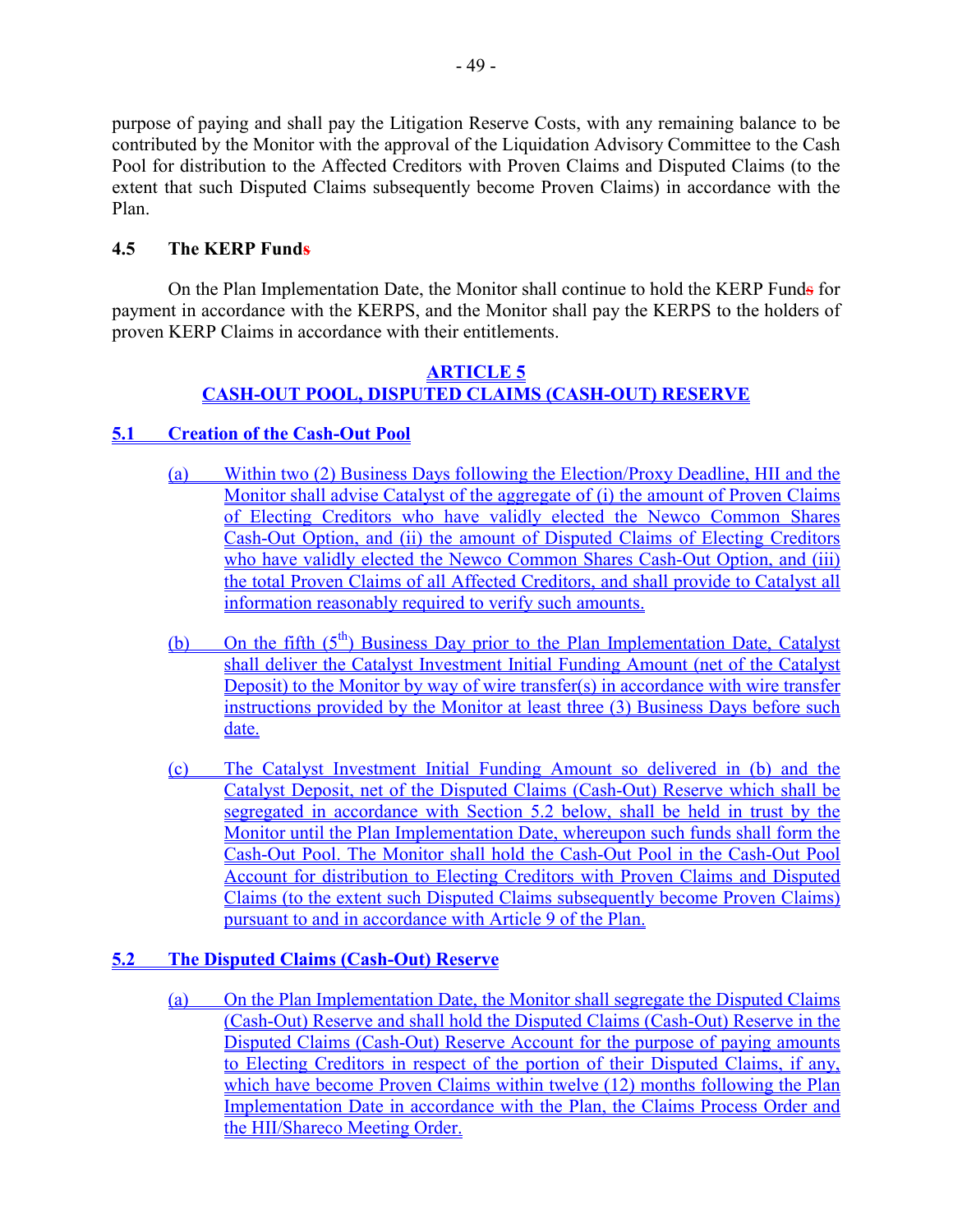- (b) If a Disputed Claim of an Electing Creditor for which a Newco Common Shares Cash-Out Option Election has been made does not become a Proven Claim in whole or in part within the twelve (12) month period following the Plan Implementation Date, any such election shall be null and void under the Plan and such Affected Creditor shall not be treated as an Electing Creditor under the Plan. The Monitor and Catalyst will make any appropriate adjustments to the Newco Common Shares Cash-Out Price.
- (c) Within thirty (30) days following final determination by the Monitor of the Aggregate Newco Common Shares Final Cash-out Amount, the Monitor shall pay to Catalyst the Catalyst Investment Adjustment Amount, if any.

### **ARTICLE 6ARTICLE 5 DISPUTED CLAIMS (NEWCO SHARES) RESERVE**

# **6.1 5.1 Disputed Claims (Newco Shares) Reserve**

On the Plan Implementation Date, the Disputed Claims (Newco Shares) Reserve shall be established by the Monitor from the Newco Common Shares issued to the Monitor or its designate which Disputed Claims (Newco Shares) Reserve shall be held by the Monitor or its designate on behalf of and for the purposes of distributing such Newco Common Shares to Affected Creditors (other than Convenience Class Creditors or Electing Creditors) in respect of their Disputed Claims which have become Proven Claims in accordance with the Plan, the Claims Process Order and the HII/Shareco Meeting Order, with any remaining Newco Common Shares in respect of all or part of a Disputed Claim that is determined to not be a Proven Claim to be transferred at that time by the Monitor or its designate to Newco for cancellation for no consideration (such cancelled shares, the "**Cancelled Newco Common Shares**").

# **6.2 5.2 No Liability**

The Monitor or its designate shall hold the Newco Common Shares issued to it on the Initial Distribution Date in respect of an Affected Creditor's Disputed Claim pursuant to Section 8.210.2 of the Plan until the earlier of:

- (a) a transfer of such Newco Common Shares to such Affected Creditor on a Distribution Date in respect of **its**such Affected Creditor's Proven Claim, in the event such Affected Creditor's Disputed Claim becomes a Proven Claim, in whole or in part, in accordance with Section  $9.210.2(a)$  of the Plan; or
- (b) the Final Distribution Date, in the event such Affected Creditor's Disputed Claim, in whole or in part, is finally determined to be invalid, in which case the portion of such Newco Common Shares relating to such invalid Disputed Claim shall be donated to Newco for cancellation for no consideration in accordance with Section 9.310.3 of the Plan.

The Monitor or its designate shall have no authority to transfer Newco Common Shares to any Person other than in accordance with the Plan. The Monitor or its designate shall have no personal liability relating to holding the Newco Common Shares in the Disputed Claims (Newco Shares) Reserve, or in relation to Newco Common Shares being held in escrow pursuant to Section 9.2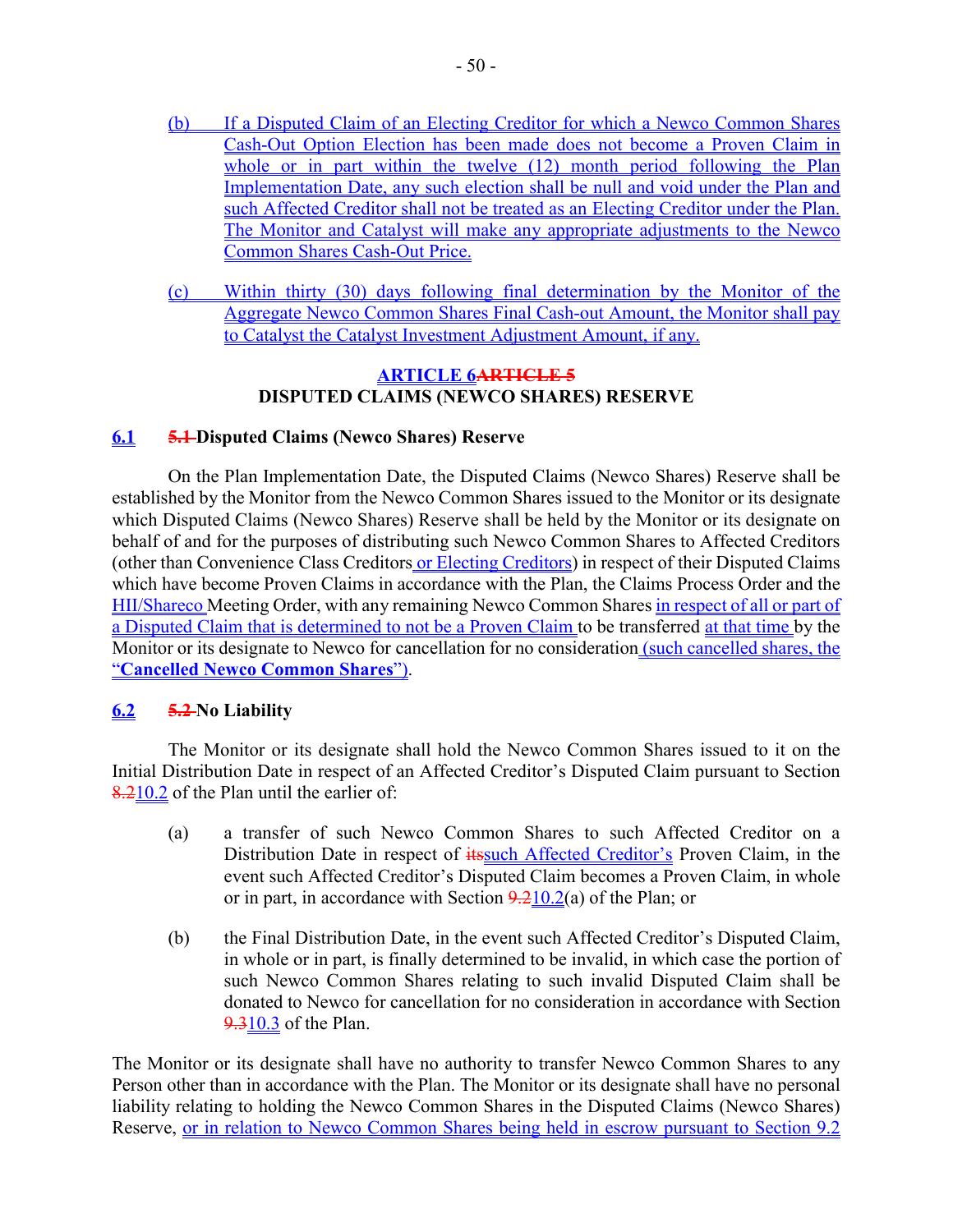including without limitation for any loss arising out of fluctuations in the market value of the Newco Common Shares while held in the Disputed Claims (Newco Shares) Reserve, other than its obligation to transfer shares from the Disputed Claims (Newco Shares) Reserve pursuant to and in accordance with the Plan. The Monitor or its designate shall not exercise any voting rights in respect of the Newco Common Shares.

# **ARTICLE 7ARTICLE 6 REALIZATION OF NON-CORE BUSINESS ASSETS**

#### **7.1 6.1 Realization of Non-Core Business Assets**

Pursuant to the Plan and the **HII/Shareco** Sanction and Vesting Order, from and after the Plan Implementation Date, the Monitor:

- (a) shall take control and manage any bank accounts of any of the Non-Core Business Entities;
- (b) shall pay any ongoing Administrative Reserve Costs;
- (c) shall liquidate or realize any of the Non-Core Business Assets with the prior approval of the Liquidation Advisory Committee; ;
- (d) shall be entitled to forgive on behalf of HII after the disposition of the Non-Core Business Assets, any of the loans from HII to any Non-Core Business Entity;
- $(e)$  (e) shall pay the Asset Realization Costs from the Non-Core Business Asset Gross Proceeds;
- (f) (d) shall contribute any Non-Core Business Asset Net Proceeds to the Asset Realization Cash Pool for payment to Affected Creditors (other than Convenience Class Creditors) with Proven Claims and Disputed Claims (to the extent such Disputed Claims subsequently become Proven Claims) pursuant to and in accordance with the Plan;
- $(g)$  (e) shall determine whether any Non-Core Business Entity is in fact or has become an Insolvent Person and should be assigned into bankruptcy with the prior approval of the Liquidation Advisory Committee;
- $(h)$  (f) may assign or cause to be assigned  $HII$ , or any Non-Core Business Entity which is not yet in bankruptcy proceedings into bankruptcy, and, to the extent that **HII** and any such Non-Core Business Entity is incorporated or formed under Canadian federal or provincial law, the Monitor shall be entitled but not obligated to act as Trustee in Bankruptcy thereof;
- (i) shall be considered an "interested person" pursuant to section 206.1 of the ABCA and the Monitor shall be entitled but not obligated to apply to the Court for a dissolution or a liquidation and dissolution of HII or any Non-Core Business Entity formed under the ABCA or any other applicable corporate law;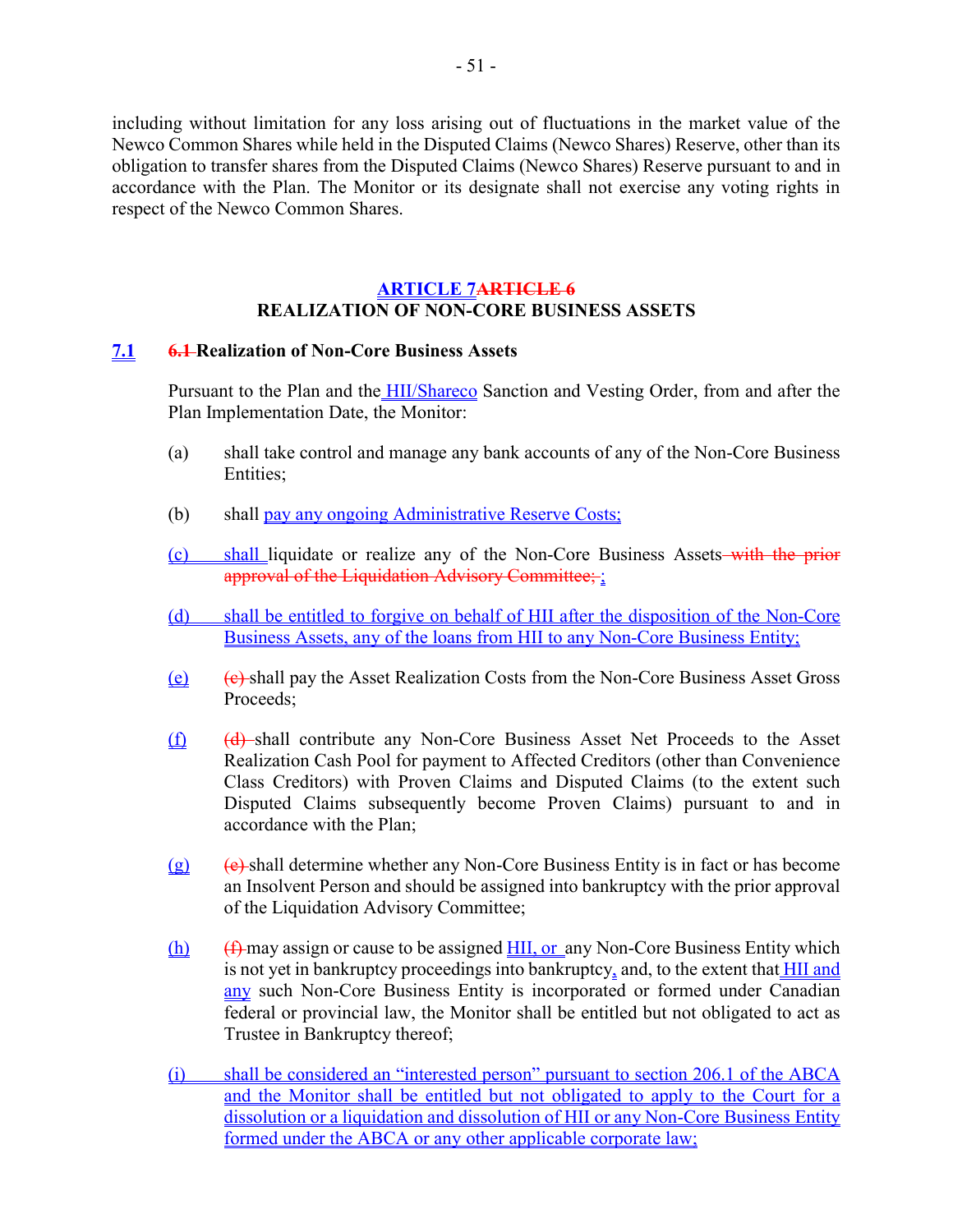- $(i)$  (g) may on behalf of HII or any Homburg Group Member, prepare, file, negotiate and if necessary litigate any Bankruptcy Claim in any bankruptcy estate of a Non-Core Business Entity, whether or not the Monitor is also acting as Trustee in Bankruptcy of such Non-Core Business Entity; and
- $(k)$  (h) shall receive distributions in respect of any Bankruptcy Claim and contribute any such distributions to the Asset Realization Cash Pool for distribution to Affected Creditors (other than Convenience Class Creditors) with Proven Claims and Disputed Claims (to the extent such Disputed Claims subsequently become Proven Claims) pursuant to and in accordance with the Plan.

# **7.2 6.2 Litigation Claims**

On the Plan Implementation Date, pursuant to the HII/Shareco Sanction and Vesting Order:

- (a) all Litigation Claims shall be administered by the Monitor on behalf and for the benefit of the Affected Creditors;
- (b) the Monitor, upon direction of the Liquidation Advisory Committee, and the exercise of their collective reasonable business judgment, shall in an efficient and responsible manner take all advisable steps to investigate and assess any Litigation Claim or Creditor Cause of Action and the Monitor shall report to the Liquidation Advisory Committee in respect of such Litigation Claim or Creditor Cause of Action, it being understood that the Monitor shall not bear any liability in respect of Litigation Claims and Creditor Causes of Action, whether or not asserted;
- (c) the Monitor shall be authorized but not obligated to prosecute and/or settle any Litigation Claim on prior consultation with and the approval of the Liquidation Advisory Committee;
- (d) any Litigation Proceeds shall be contributed by the Monitor to the Asset Realization Cash Pool and deposited to the Cash Pool Account for distribution to Affected Creditors (other than Convenience Class Creditors) with Proven Claims and Disputed Claims (to the extent such Disputed Claims subsequently become Proven Claims) pursuant to and in accordance with the Plan;
- (e) the Litigation Reserve Costs shall be reimbursed from the Litigation Reserve; and
- (f) prior to the Final Distribution Date, upon determination by the Liquidation Advisory Committee that no Litigation Claims or Creditor Causes of Action remain to be investigated or that no Litigation Claims remain to be prosecuted by the Monitor, any amounts remaining in the Litigation Reserve shall be contributed by the Monitor to the Cash Pool for distribution to Affected Creditors with Proven Claims pursuant to and in accordance with the Plan.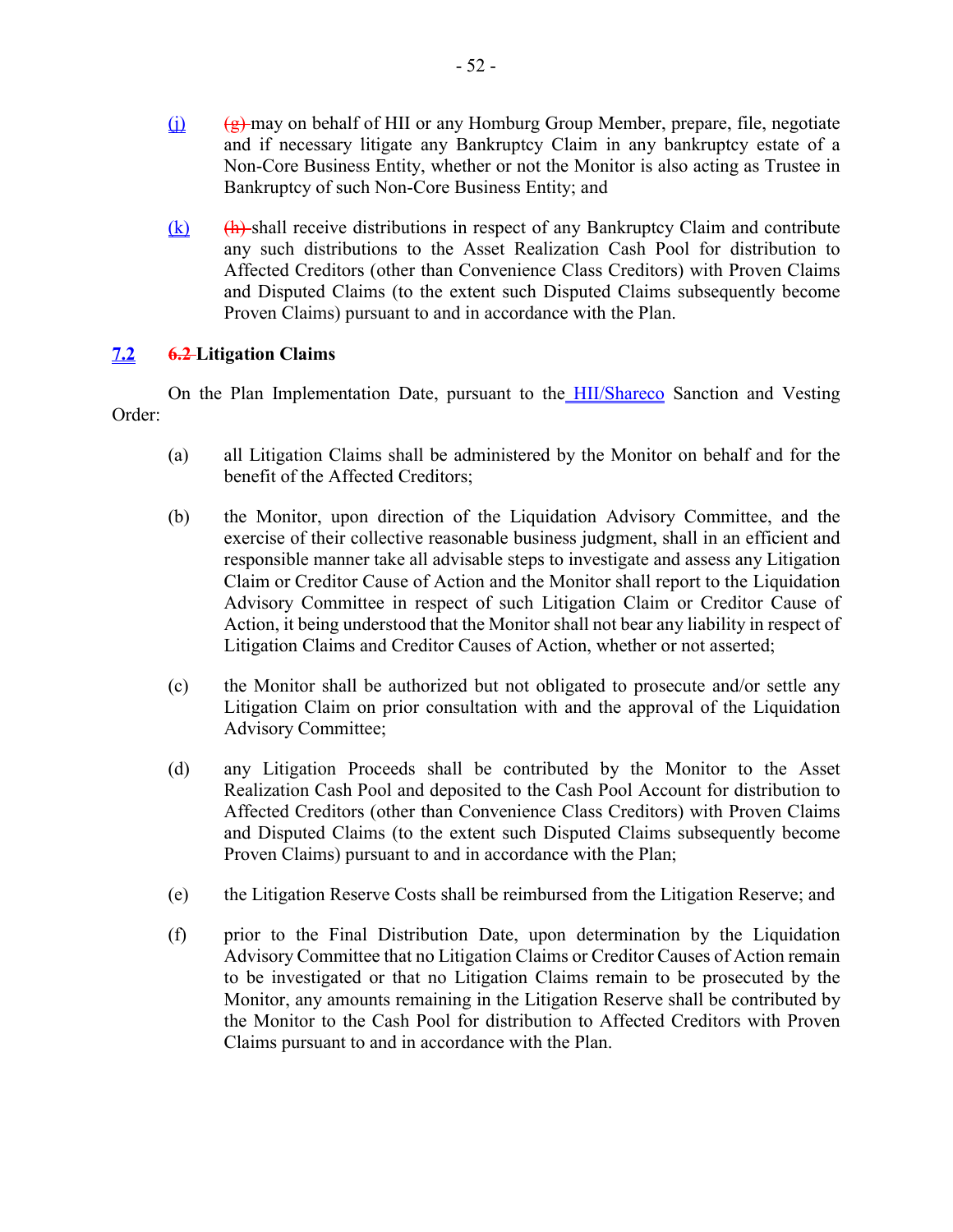#### **7.3 6.3 Non-Core Business Entity Creditors**

For greater certainty, Non-Core Business Entity Creditors shall be Unaffected Creditors under the Plan. Any liquidation or realization of Non-Core Business Assets, including for greater certainty of any Real Property Interests, shall be subject to Non-Core Business Entity Creditor Claims, which Non-Core Business Entity Creditor Claims shall be satisfied by the relevant Non-Core Business Entity in full or otherwise provided for as agreed to by the Monitor to the satisfaction of such the relevant Non-Core Business Entity Creditors or in the event of a bankruptcy otherwise dealt with in accordance with Applicable Laws.

### **7.4 6.4 Creation of Asset Realization Cash Pool**

From and after the Plan Implementation Date, the Monitor shall establish the Asset Realization Cash Pool from the Non-Core Business Asset Net Proceeds, which shall be net of the Disputed Claims (Asset Realization) Reserve, and such Asset Realization Cash Pool shall be deposited to the Cash Pool Account.

### **7.5 6.5 The Disputed Claims (Asset Realization) Reserve**

After the Plan Implementation Date, as authorized and directed by the HII/Shareco Sanction and Vesting Order, the Monitor shall establish the Disputed Claims (Asset Realization) Reserve from the Non-Core Business Asset Net Proceeds. The Disputed Claims (Asset Realization) Reserve shall be held by the Monitor in the Disputed Claims Reserve Account, from which the Monitor shall pay amounts to Affected Creditors (other than Convenience Class Creditors) in respect of their Disputed Claims which have become Proven Claims in accordance with the Plan, the Claims Process Order and the **HII/Shareco** Meeting Order.

#### **7.6 6.6 The Administration Charge**

The Administration Charge shall continue to and shall secure the Bankruptcy Trustee Fees in connection with the bankruptcy of any Non-Core Business Entity to the extent that there is insufficient value in such bankruptcy estate to satisfy such Bankruptcy Trustee Fees.

# **ARTICLE 8ARTICLE 7**

### **LIQUIDATION ADVISORY COMMITTEE**

#### **8.1 7.1 Constitution of Liquidation Advisory Committee**

The Liquidation Advisory Committee shall be constituted on the Plan Implementation Date pursuant to the HII/Shareco Sanction and Vesting Order and the Plan. The Monitor shall meet with the Liquidation Advisory Committee at least quarterly or more frequently as the Liquidation Advisory Committee deems necessary or prudent. The members of the Liquidation Advisory Committee shall be entitled to reasonable compensation for their fees and disbursements relating to their service on the Liquidation Advisory Committee in an amount to be agreed upon by such members and the Monitor, which fees and disbursements shall form part of the Administrative Reserve Costs to be funded from the Administrative Reserve Account.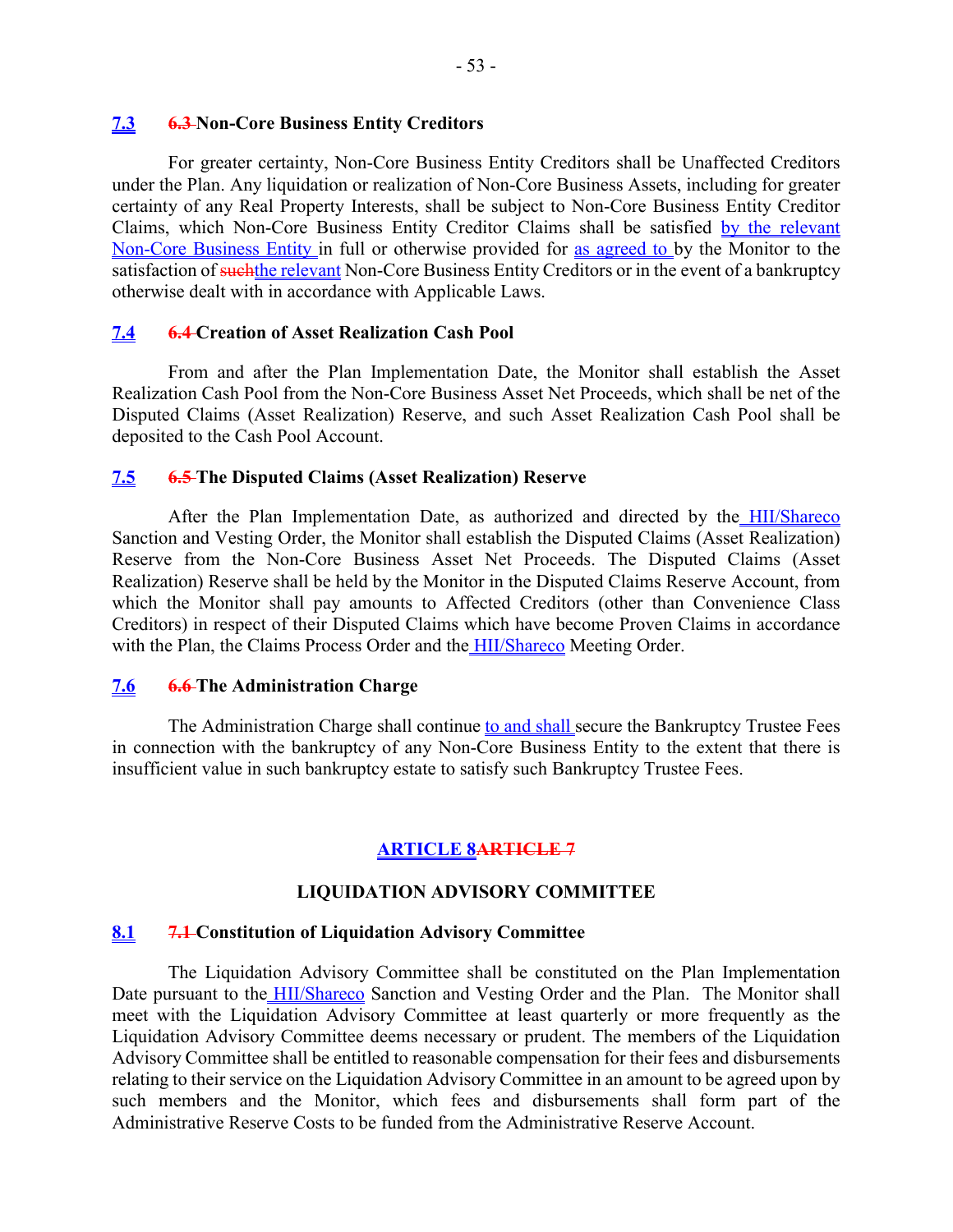### **8.2 7.2 Liquidation or Realization of Non-Core Business Assets**

The Monitor shall consult with the Liquidation Advisory Committee and keep it apprised regarding the liquidation or realization of the Non-Core Business Assets. In particular, the Monitor shall advise the Liquidation Advisory Committee of the terms of any proposed sale of any Non-Core Business Asset and shall require the approval of the Liquidation Advisory Committee to complete such sale. In the event that the approval of the Liquidation Advisory Committee is not forthcoming, the Monitor shall so advise the Court and seek instructions thereon.

# **8.3 7.3 Bankruptcy of Non-Core Business Entities**

The Monitor shall apprise the Liquidation Advisory Committee of the assignment into bankruptcy of any Non-Core Business Entity.

# **8.4 7.4 Litigation Claims**

Pursuant to Section  $6.27.2$  of the Plan, the Monitor shall consult with and require the approval of the Liquidation Advisory Committee with respect to the commencement, prosecution or settlement of any Litigation Claim.

# **ARTICLE 9ARTICLE 8 PROVISIONS REGARDING DISTRIBUTIONS AND PAYMENTS**

### **9.1 8.1 Distributions to Affected Creditors**

The Affected Creditors with Proven Claims shall receive the distributions provided herein in full satisfaction of such Proven Claims in accordance with the terms of the Plan, and on the Plan Implementation Date, all Affected Claims will be affected and compromised, settled, released and discharged in accordance with the terms of the Plan, the HII/Shareco Sanction-Order and Vesting Order and the CCAA. From and after the Plan Implementation Date, the Convenience Class Creditors with Proven Claims shall receive\* the Cash Elected Amount in respect of \*their Convenience Class Claims and the remaining Affected Creditors with Proven Claims shall receive their<sup>\*</sup>-respective Pro Rata Share of the following:\*subject to the Newco Common Shares Standstill Period provided for Article 11:

- (a) Each Convenience Class Creditor with a Proven Claim for distribution purposes who has validly made a Convenience Class Claim Election shall receive, from the Cash Pool,\* the Cash Elected Amount in respect of \*its Convenience Class Claim;
- (b) Each Affected Creditor with a Proven Claim for distribution purposes who has validly made a Newco Common Shares Cash-Out Option Election shall be treated as an Electing Creditor and shall receive:
	- (i) for such Electing Creditor's entitlement to Newco Common Shares, an amount equal to the Newco Common Shares Cash-Out Price multiplied by that number of Newco Common Shares which would have otherwise been issued to such Electing Creditor under the Plan (which number of shares would have been its Pro Rata Share of the Newco Equity Pool); and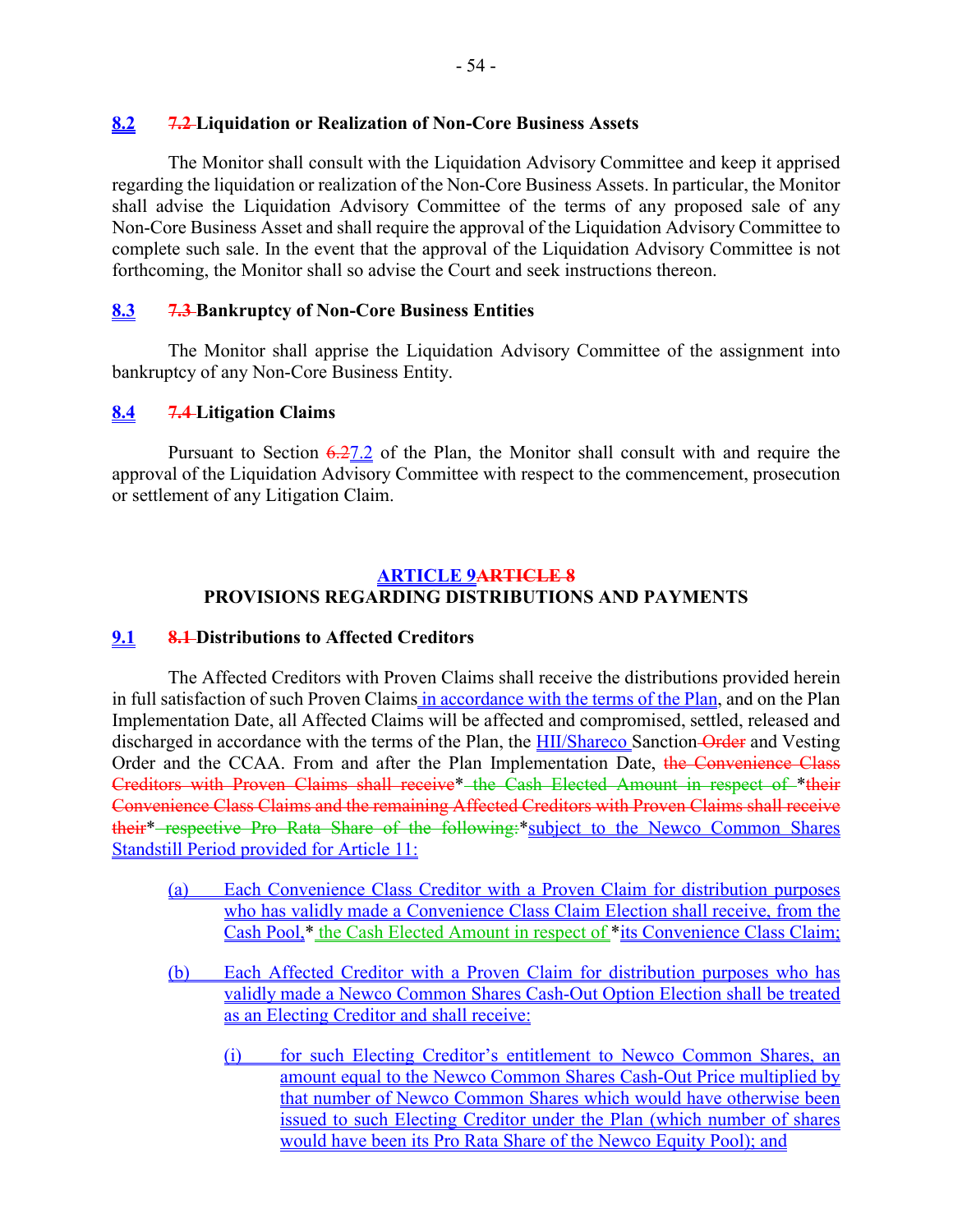- (ii) such Electing Creditor's respective Pro Rata Share of the Cash Pool and the Asset Realization Cash Pool;
- (c) Each Affected Creditor with a Proven Claim who is not an Electing Creditor (including for greater certainty Catalyst in respect of Catalyst Affected Claims) shall receive its\* respective Pro Rata Share of the following:\*
	- $(i)$  (a) The Newco Common Shares Equity Pool;
	- $(ii)$  (b) The Cash Pool; and
	- (iii)  $\left( e\right)$  The Asset Realization Cash Pool.; and
- (d) Catalyst shall receive the Newco Common Shares of the Electing Creditors with Proven Claims who have made a Newco Common Shares Cash-Out Option Election (which number of shares would have been such Electing Creditors' Pro Rata Share of the Newco Equity Pool), and those provisions of the Plan that apply to Affected Creditors (other than the Convenience Class Creditors) shall apply to Catalyst in respect of the foregoing distributions *mutatis mutandis* except as otherwise provided for herein.

### **9.2 8.2 Distribution Mechanics – Newco Common Shares**

In order to effect the distribution of Newco Common Shares on the Initial Distribution Date to Affected Creditors (other than Convenience Class Creditors) with Proven Claims and to the Monitor in respect of Disputed Claims, the following steps will be taken from and after the Plan Implementation Date (and where reference is made to the Monitor holding Newco Common Shares, it is holding same on behalf of Affected Creditors (other than Convenience Class Creditors) with Disputed Claims that are finally determined to be Proven Claims):

- (a) On or before the Distribution Materials Record Date, the Monitor shall send a blank Letter of Instruction by prepaid first class mail, courier, email or facsimile to each Affected Creditor (other than a Convenience Class Creditor) who has a Proven Claim (and at the same time to anand who is not an Electing Creditor, and to each Affected Creditor (other than a Convenience Class Creditor) with a Disputed Claim (whether or not such Affected Creditor is an Electing Creditor) in order that the Distribution Materials Record Date take effect), to the address for such Affected Creditor specified in such Affected Creditor's Proof of Claim, or as evidenced by any assignment or transfer in accordance with Sections 8.119.11 and 8.129.12 of the Plan; provided however, that in the case of the Corporate Creditors having Corporate Creditor Claims under the Corporate Indentures, the Monitor shall send by email, facsimile, and/or courier a blank Letter of Instruction to each Corporate Indenture Trustee for completion on behalf of such Corporate Creditors;
- (b) Each Affected Creditor (other than a Convenience Class Creditor or Electing Creditor), including each Corporate Indenture Trustee on behalf of its respective Corporate Creditors, shall deliver to the Monitor a duly completed and executed Letter of Instruction that must be received by the Monitor at least seven (7) days before the Plan Implementation Date or such other date as the Monitor may agree;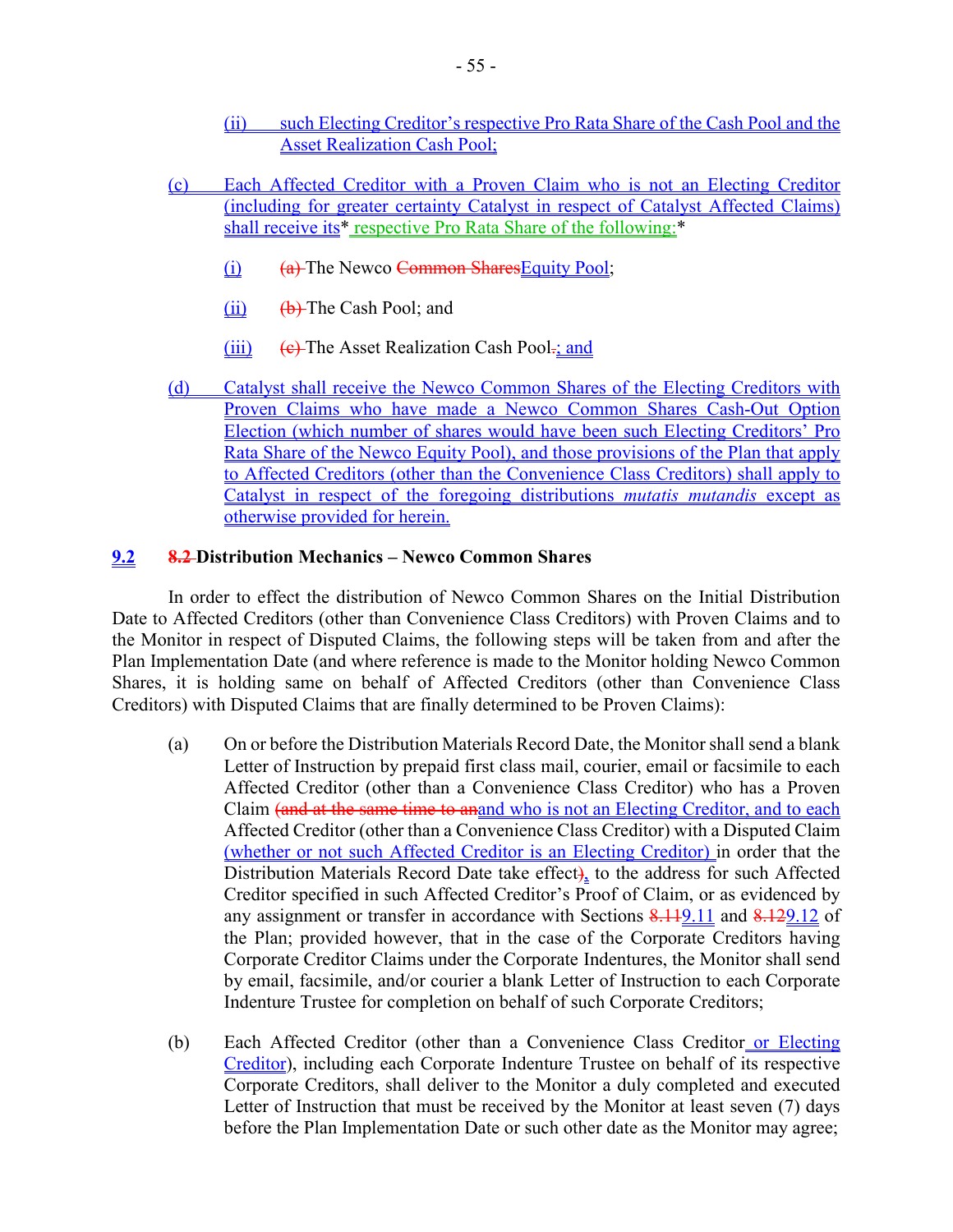- (c) Catalyst shall deliver to the Monitor a duly completed Letter of Instruction in respect of its Catalyst Affected Claims, as well as in respect of the Affected Creditors' Entitlements to which it is entitled under the Plan, which must be received by the Monitor at least seven (7) days before the Plan Implementation Date or such other date as the Monitor and Catalyst may agree;
- (d) \*The Monitor shall deliver a direction to Newco or its agent, as applicable, directing Newco or its agent, as applicable, to issue Newco Common Shares to\*:
	- (i) \*Affected Creditors (other than Convenience Class Creditors) with Proven Claims\* who are not Electing Creditors;
	- (ii) Catalyst;
	- (iii) \*the Monitor or its designate in respect of Affected Creditors (other than Convenience Class Creditors) with Disputed Claims\* whether or not such Affected Creditors with Disputed Claims are Electing Creditors; or
	- (iv) the Monitor or its designate in respect of Affected Creditors who have provided a Letter of Instruction that is incomplete such that it does not allow Newco Common Shares to be recorded in accordance with the rules of the Trading Platform;
- (e) (c) \*The Monitor shall deliver a direction to Newco or its agent, as applicable, directing Newco or its agent, as applicable, to issue Newco Common Shares to\* (A) \*Affected Creditors (other than Convenience Class Creditors) with Proven Claims\*, or (B) \*the Monitor or its designate in respect of Affected Creditors (other than Convenience Class Creditors) with Disputed Claims\*. The Monitor's direction shall be based on information received by the Monitor in accordance with paragraphsthis Section 9.2 (a) and (b) and (c) above and Newco and the Monitor shall be entitled to rely on such information as is without verifying same. The Monitor's direction to be delivered shall include the following information:
	- (i) registration and delivery details of each such Affected Creditor listed therein entitled to receive Newco Common Shares on such Distribution Date(including Catalyst) as required in connection with the Trading Platform; and
	- (ii) the number of Newco Common Shares to be issued by Newco to each such Affected Creditor, Catalyst and the Monitor listed therein on such Distribution Date;
- $(f)$  (d) Newco or its agent, as applicable (at the expense of HII) shall cause the Trading Platform -or its connected clearing system, to record in its book entry systemto make the required entries recording the total number of Newco Common Shares that are to be issued to all Affected Creditors (other than Convenience Class Creditors but including Catalyst in respect of Catalyst Affected Claims) with Proven Claims pursuant to and in accordance with the Plan and to Catalyst (in respect of the Newco Common Shares in respect of which an Electing Creditor with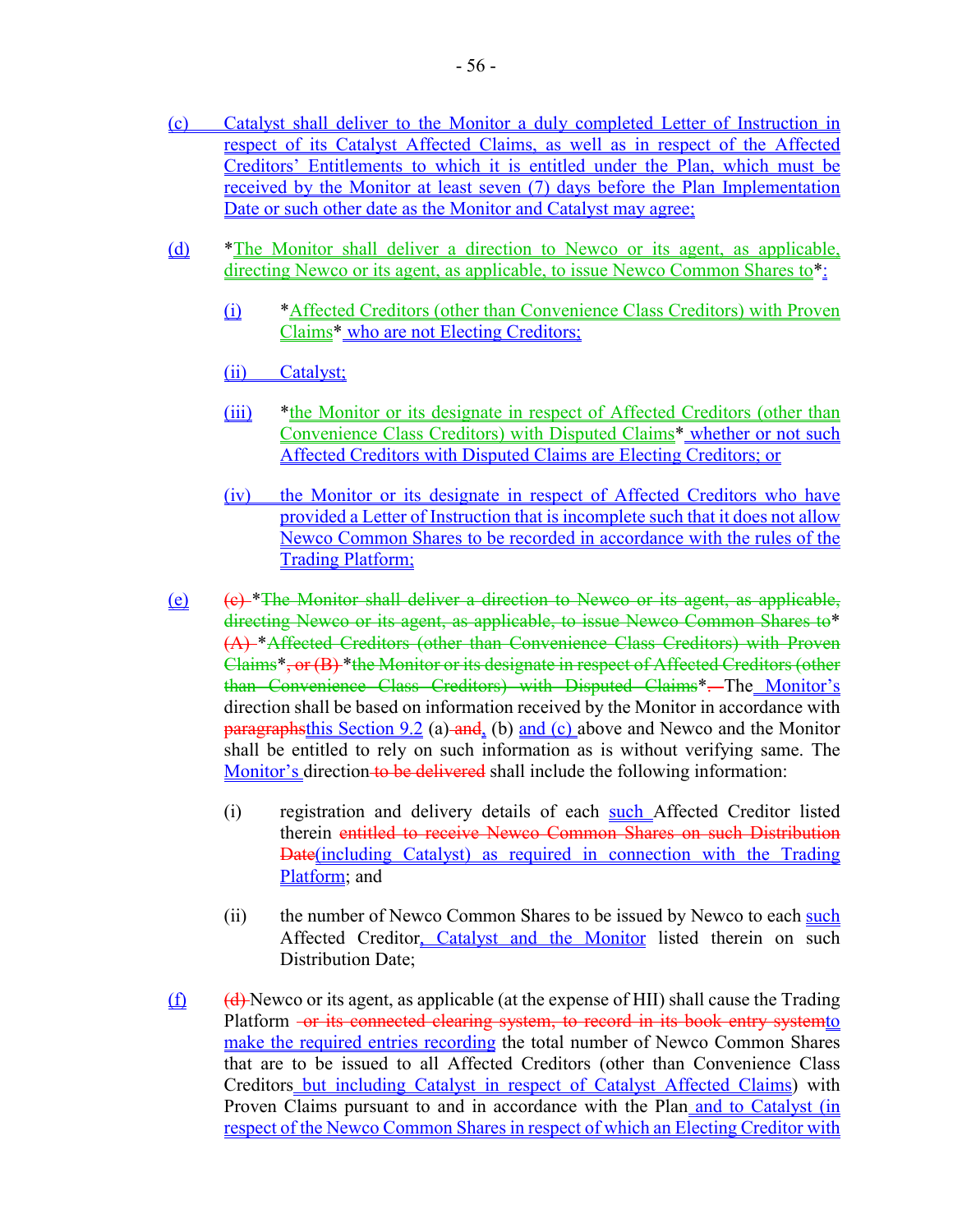a Proven Claim made a Newco Common Shares Cash-Out Option Election), and shall send to such Affected Creditor and Catalyst a DRS Transaction Advice or similar notice appropriate to the Trading Platform to the address forof such Affected Creditor specified in such Affected Creditor's Letter of Instruction;

- (g) (e) Newco, or its agent, as applicable (at the expense of HII), shall cause the Trading Platform or its connected clearing system to record in its book entry system to make the required entries recording the total number of Newco Common Shares that are to be issued to the Monitor or its designate in respect of the Disputed Claims of Affected Creditors whether or not they are Electing Creditors and to be deposited to the Disputed Claims (Newco Shares) Reserve, and held by the Monitor or its designate for distribution pursuant to and accordance with the Plan, and shall deliver to the Monitor a DRS Transaction Advice;
- $(h)$  ( $f$ ) If a Homburg Group Member is an Affected Creditor with a Proven Claim and entitled to receive Newco Common Shares on the Initial Distribution Date and such Claim is classified as a Corporate Creditor Claim, Newco shall issue such Newco Common Shares to the Incorporation Foundation which shall have given an irrevocable power of attorney to its Dutch notary to immediately thereafter transfer such Newco Common Shares to such Homburg Group Member;
- (i)  $\left(\frac{g}{g}\right)$ -With respect to the distributions to be made to Affected Creditors (other than Convenience Class Creditors) with Proven Claims pursuant to the Plan, no fractional Newco Common Shares will be issued. Recipients of Newco Common Shares will have their share entitlements adjusted downwards to the nearest whole number of Newco Common Shares to eliminate any such fractions and no compensation will be given for the fractional interest. On the Final Distribution Date, to the extent any Newco Common Shares remain with the Monitor or its designate as a result of the downward adjustments to eliminate fractions made in connection with the issuance of Newco Common Shares on such day, those remaining Newco Common Shares shall be transferred to Newco for no consideration and will subsequently be cancelled; and
- (j) (h) An Affected Creditor (other than a Convenience Class Creditor or an Electing Creditor) with a Proven Claim that does not return a Letter of Instruction to the Monitor shall be deemed to direct the Monitor to cause such Affected Creditor's Newco Common Shares to be recorded (to the extent possible) in the book entry system of the Trading Platform in accordance with the information set out in such Affected Creditor's Proof of Claim and otherwise in Newco's shareholders register.shareholder register. In the event that such information set out in the Affected Creditor's Proof of Claim or a Letter of Instruction is incomplete such that it does not allow the Monitor to cause such Affected Creditor's Newco Common Shares to be recorded in accordance with the rules of the Trading Platform, such Newco Common Shares, once issued, shall be held in escrow by the Monitor and be distributed by the Monitor once the Letter of Instruction is received with appropriate information after the Newco Common Shares Standstill Period. The Monitor shall be entitled to exercise reasonable steps in its discretion to obtain any missing Letter of Instruction or to determine any missing information contained therein ; and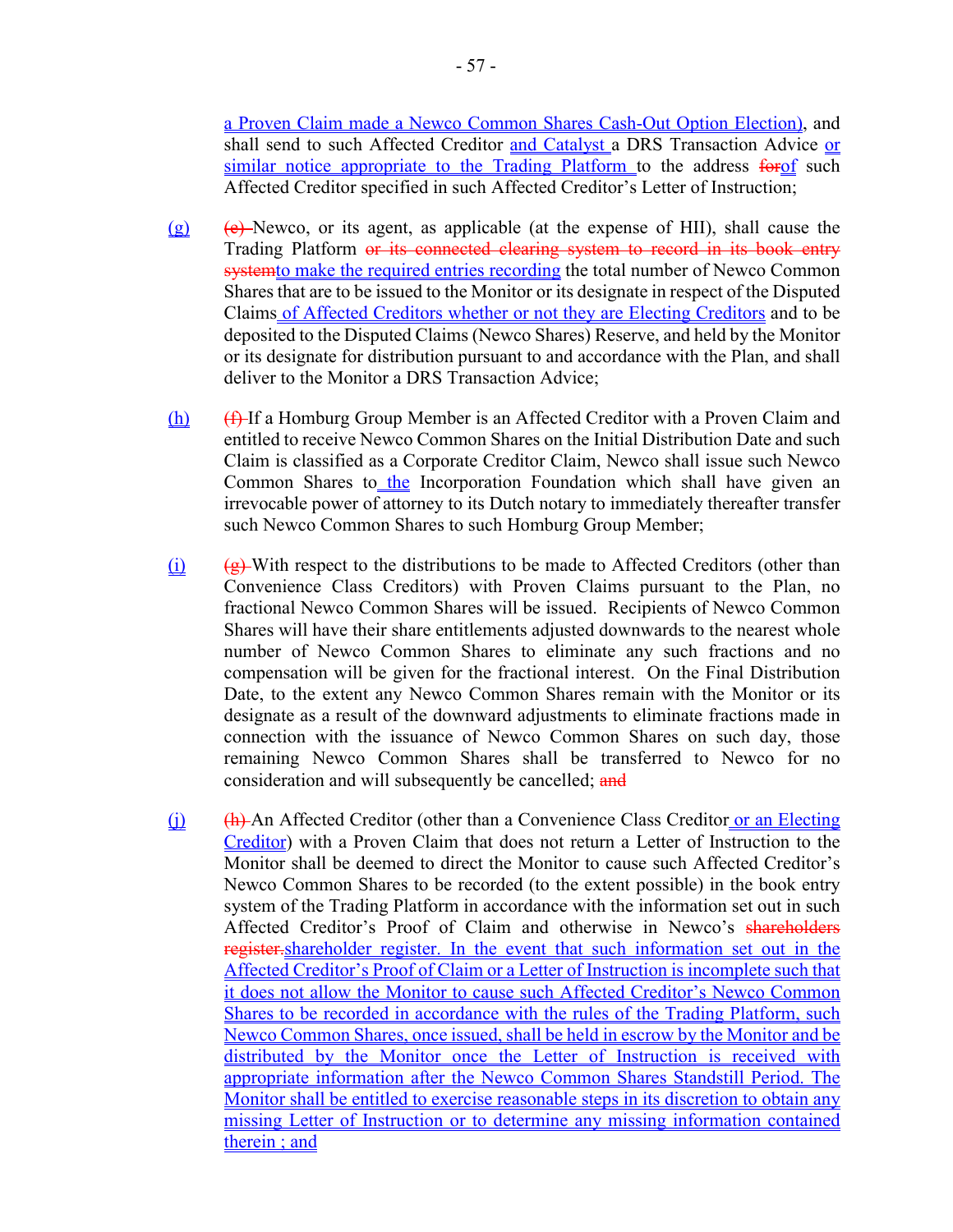(k) Notwithstanding the foregoing, all Newco Common Shares shall in fact be held in the manner appropriate to the Trading Platform to give effect to the Newco Common Shares Standstill Period, such manner of holding to be agreed to by HII, Stichting Homburg Bonds and Catalyst, acting reasonably, and the Monitor. Such Newco Common Shares shall be delivered to the proper recipients thereof upon the expiration of the Newco Common Shares Standstill Period in accordance with the Plan.

### **9.3 Distribution Mechanics – Cash-Out Pool**

- (a) From and after the Plan Implementation Date, and in any event no later than ten (10) Business Days following the Plan Implementation Date, the Monitor shall act as a disbursing agent and shall disburse to each Electing Creditor with a Proven Claim as at the Plan Implementation Date who has validly exercised the Newco Common Shares Cash-Out Option Election, an initial amount in the Monitor's sole discretion in partial satisfaction of each such Electing Creditor's respective *pro rata* share of the Aggregate Newco Common Shares Final Cash-Out Amount.
- (b) The Monitor shall not make the disbursements in Section 9.3(a) above to each Electing Creditor but shall hold such amounts in escrow until the Newco Common Shares in respect of such Aggregate Newco Common Shares Cash-Out Price is to be paid have been issued and delivered to the Monitor in trust for the benefit of Catalyst (subject only to the expiry of the Newco Common Shares Standstill Period), and for greater certainty, upon actual delivery of such Newco Common Shares to the Monitor, the Monitor shall make the disbursements in (a) above to each such Electing Creditor.
- (c) From and after the date of the initial disbursements referenced in Section 9.3(a) above, the Monitor will make, pursuant to the Plan, further partial contributions from time to time from the Disputed Claims (Cash-Out) Reserve to the Cash-Out Pool as Disputed Claims of Electing Creditors who have validly exercised the Newco Common Shares Cash-Out Option Election are resolved.
- (d) If a Disputed Claim of an Electing Creditor is finally determined in accordance with the Claims Process Order, the Plan, and the HII/Shareco Meeting Order prior to the expiry of such twelve (12) months period following the Plan Implementation Date, then:
	- (i) the Monitor shall make the appropriate adjustment to the Cash-Out Pool and to the Disputed (Cash-Out) Reserve, on prior written notice to Catalyst; and
	- (ii) the Monitor shall make a disbursement from the Cash-Out Pool to such Electing Creditor in respect of its Proven Claim in accordance with this Section 9.3, and Catalyst shall become entitled to receive and the Monitor shall distribute to Catalyst (i) those Newco Common Shares in respect of which such Electing Creditor was otherwise entitled in accordance with Section 9.2, (which number of Newco Common Shares would have been such Electing Creditor's Pro Rata Share of the Newco Equity Pool (Interim)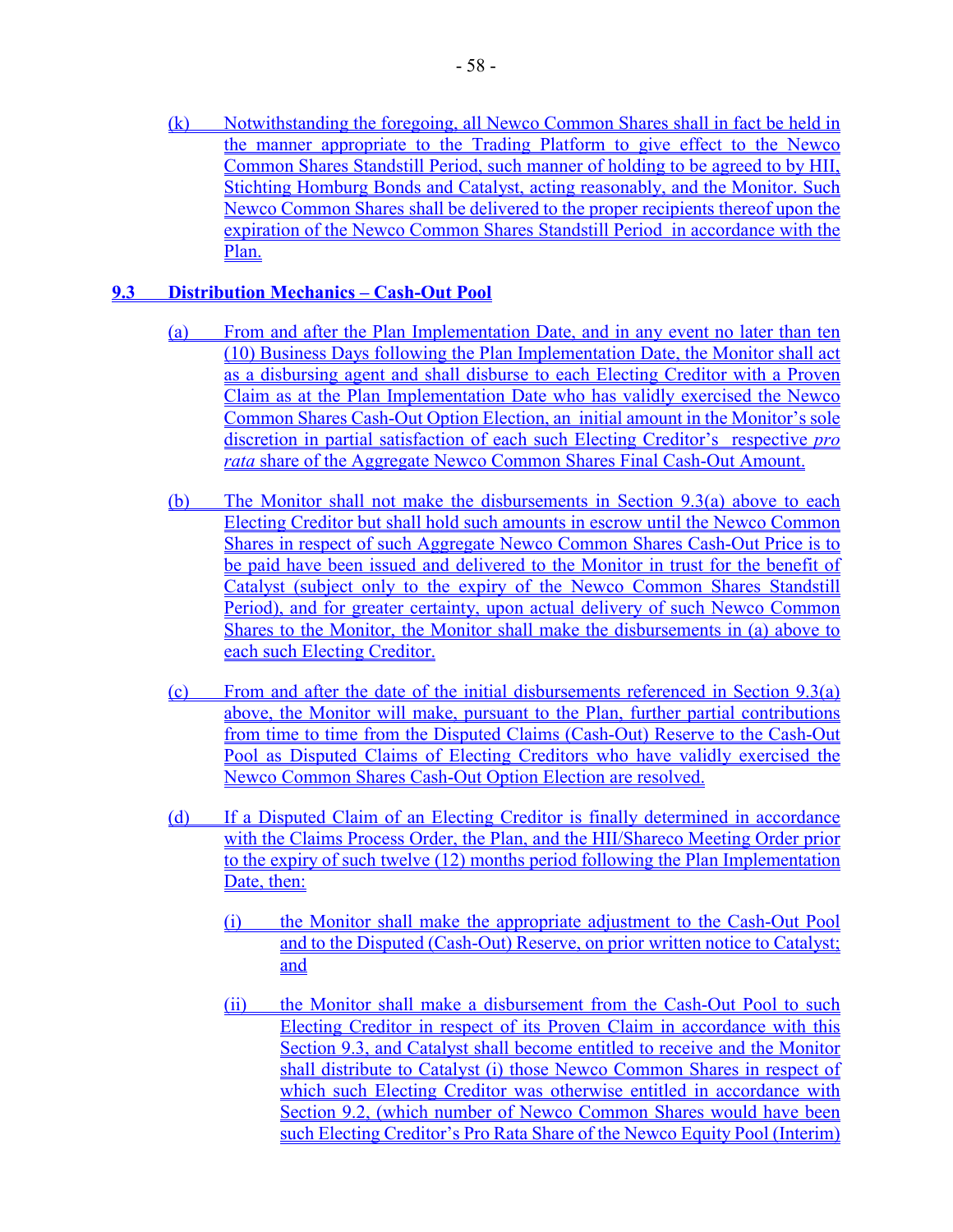at such time), and Sections 9.2 and 10.2(a) shall apply *mutatis mutandis* to Catalyst, and (ii) any corresponding payment as a result of the adjustment made in Section 9.3(d)(i);

- (e) From time to time, the Monitor shall make further disbursements from the Cash-Out Pool in its sole discretion to the Electing Creditors with Proven Claims in respect of and to be credited towards their *pro rata* share of the Aggregate Newco Common Shares Final Cash-Out Amount**.**
- (f) Once the Disputed Claims of all Affected Creditors (including the Disputed Claims of the Electing Creditors) have been finally resolved, and any funds in the Disputed Claims Cash-Out Reserve contributed to the Cash-Out Pool pursuant to Section 9.3(c) above, the Newco Common Shares Cash-Out Price shall be determined. The Monitor shall act as disbursing agent and shall make final disbursements from the Cash-Out Pool in such amount as is required to satisfy each Electing Creditors' entitlement to receive its respective *pro rata* share of the Aggregate Newco Common Share Final Cash-Out Amount. Following the satisfaction in full of all such Electing Creditors' entitlements,
	- (i) the Monitor shall remit any balance remaining in the Cash-Out Pool to Catalyst; and
	- (ii) Catalyst shall thereafter receive a distribution of the Newco Common Shares which would otherwise have been issued to an Affected Creditor with a Proven Claim who has validly made a Newco Common Shares Cash-Out Option Election, (which number of shares would have been such Affected Creditor's Pro Rata Share of the Newco Equity Pool (Final)), and Sections 9.2 and 10.2(a) shall apply *mutatis mutandis* to Catalyst. The Newco Common Shares issued by Newco to Catalyst shall be held by the Monitor or its designate in escrow for the benefit of Catalyst and shall not be delivered to Catalyst until the expiry of the Newco Common Shares Standstill Period.
- (g) Any interest accrued on funds in the Cash-Out Pool and the Disputed Claims Cash-Out Reserve shall be for the account of Catalyst.

# **9.4 8.3 Distribution Mechanics – Cash Pool**

- (a) From and after the Initial Distribution Date and each subsequent Distribution Date, the Cash Pool shall be distributed by the Monitor, on behalf and for the account of HII and Shareco, as follows:
	- (i) each Convenience Class Creditor with a Proven Claim shall receive a distribution from the Cash Pool in an amount equal to the Cash Elected Amount in accordance with the Convenience Class Claim Declaration filed by or on behalf of such Affected Creditor (or in the absence of a Convenience Class Claim Declaration in accordance with such Affected Creditors' Proof of Claim); and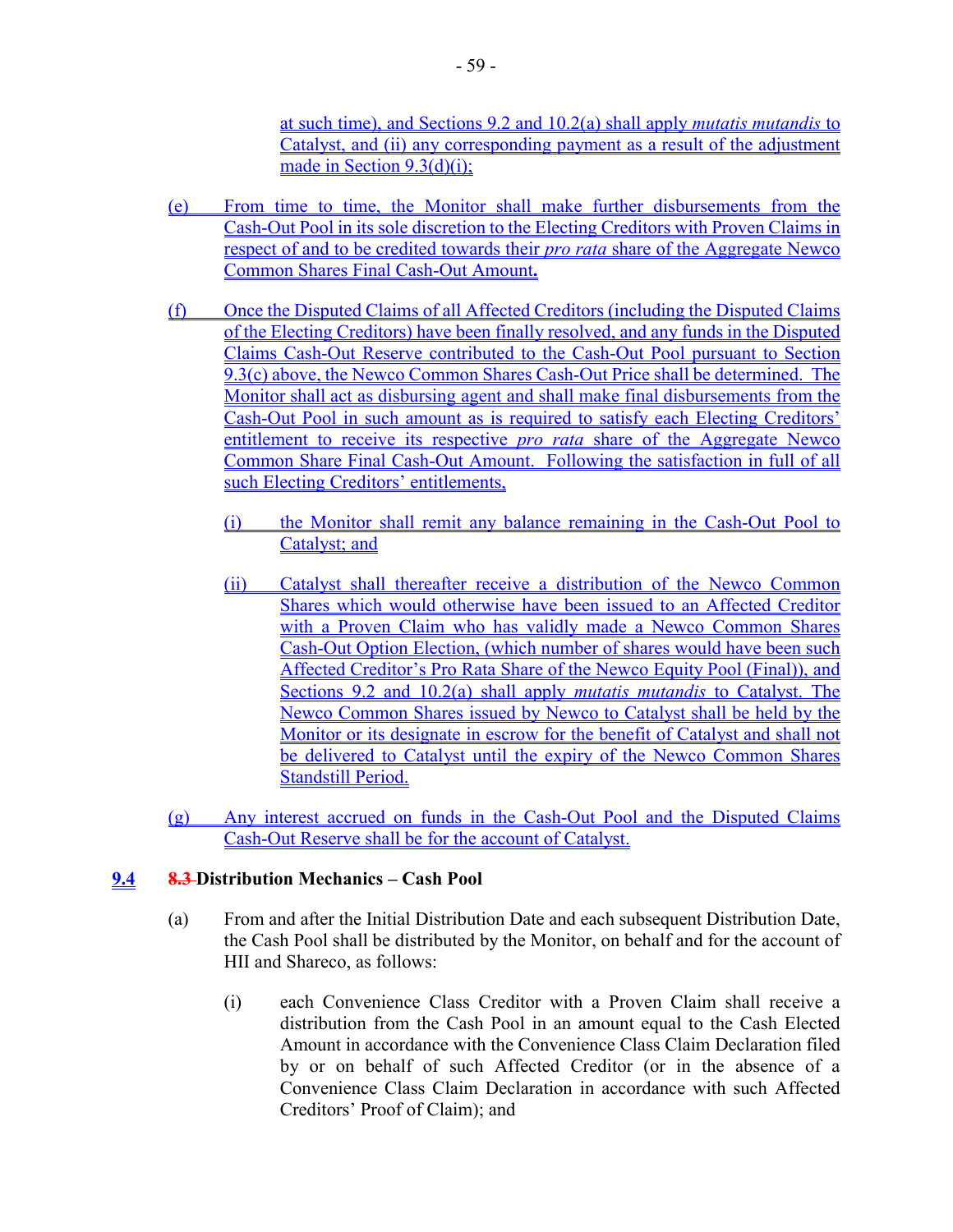- (ii) after the payments in Section  $\frac{8.39.4}{(a)}$  above, each Affected Creditor (other than a Convenience Class Creditor) with a Proven Claim shall receive a distribution from the remaining Cash Pool in an amount equal to its Pro Rata Share of such Cash Pool in accordance with the Letter of Instruction or Proxy filed by or on behalf of such Affected Creditor (or in the absence of a Letter of Instructionthereof in accordance with such Affected Creditor's Proof of Claim).
- (b) Notwithstanding any other provision in the Plan, each holder of a Proven Claim that is a Corporate Bond Claim or a Mortgage Bond Claim shall receive on the Initial Distribution Date a distribution from the Cash Pool in the amount of its Pro Rata Share of the Cash Pool (after distributions to Convenience Class Creditors with Proven Claims) that is net of an amount equal to each such holder's Pro Rata Share of the Stichting Advances, and the obligation of the Petitioners to pay such Stichting Advances shall be deemed to have been satisfied in full.

# **9.5 8.4 Distribution Mechanics –Asset Realization Cash Pool and Non-Core Business Asset Notes**

- (a) The Monitor shall hold the Non-Core Business Asset Notes on behalf of the Affected Creditors (other than Convenience Class Creditors) with Proven Claims until such time as the Asset Realization Cash Pool has been distributed in full by the Monitor.
- (b) The Asset Realization Cash Pool shall be distributed by the Monitor, on behalf of and for the account of HII, on a Distribution Date as follows:
	- (i) Each Affected Creditor (other than a Convenience Class Creditor) with a Proven Claim shall receive a distribution by the Monitor from the Asset Realization Cash Pool in the amount of its Pro Rata Share of such Asset Realization Cash Pool in accordance with the Letter of Instruction or Proxy filed by or on behalf of such Affected Creditor (or in the absence of a Letter of Instruction thereof in accordance with such Affected Creditor's Proof of Claim); and
	- (ii) Upon each distribution on a Distribution Date, the amounts evidenced under each of the Non-Core Business Asset Notes shall be reduced by the amounts of such distributions to such Affected Creditors.

### **9.6 8.5 The Capital Securities Claims and the Taberna Claim**

- (a) Notwithstanding any other provision in the Plan, the holders of the Capital Securities Claims shall not be entitled to receive any distribution on account of the Capital Securities Claims under the Plan, but for greater certainty the Capital Securities Claims shall be affected, compromised, settled, released, discharged, cancelled and barred under the Plan.
- (b) Notwithstanding any other provision in the Plan, HII and the Monitor shall comply with the Taberna Order in making any distributions on account of the Taberna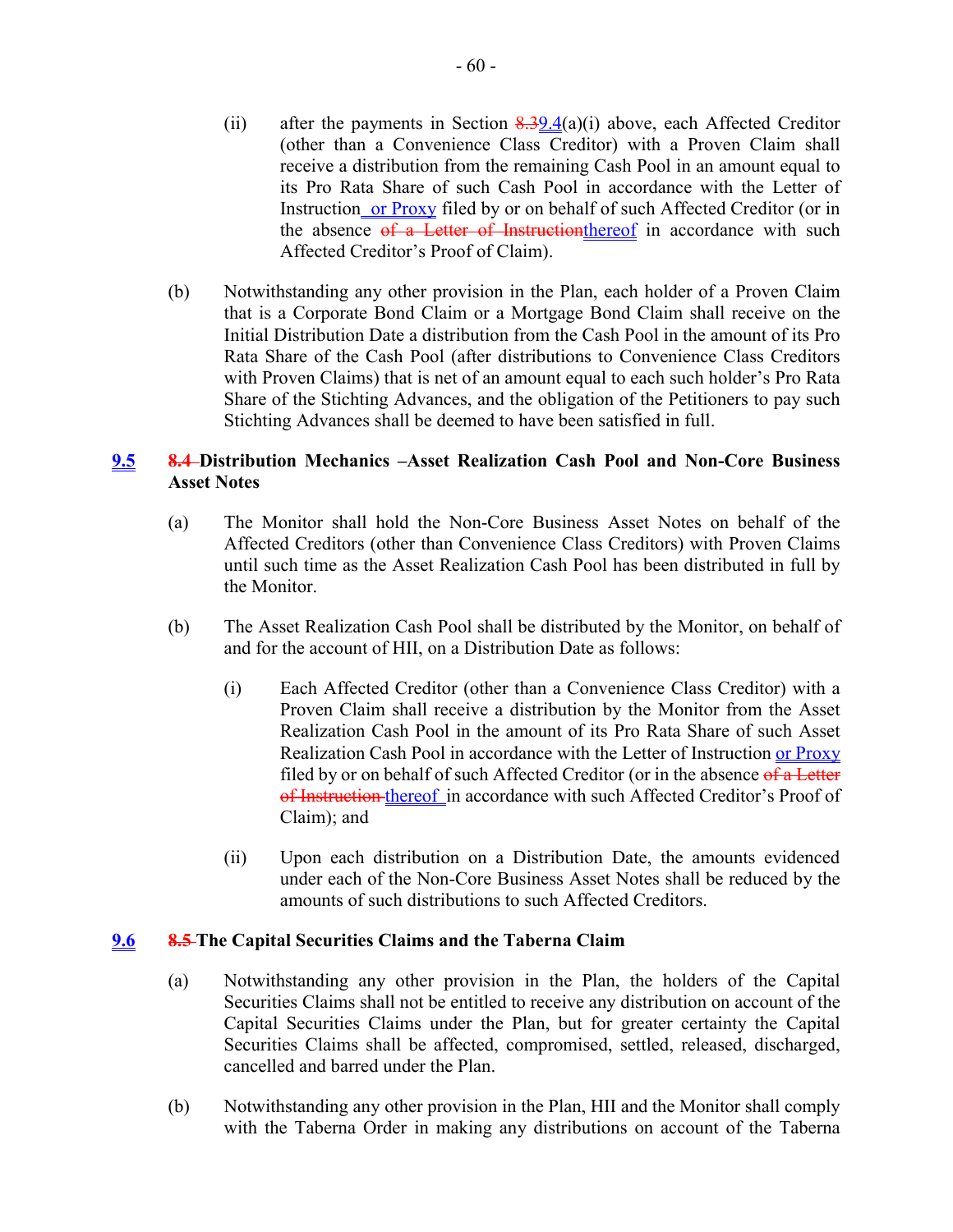Claim under the Plan. To the extent that the Taberna Order directs that the distribution entitlement under the Plan in respect of the Taberna Claim shall be remitted to any Person or Persons other than the holders of the Taberna Claim, any Newco Common Shares Cash-Out Election made by any holders of the Taberna Claim shall be null and void.

### **9.7 8.6 Administrative Reserve Costs**

On the Plan Implementation Date, the Administrative Reserve Account will be funded in accordance with Section 4.2(a) of the Plan and the HII/Shareco Sanction and Vesting Order and the Monitor shall pay the Administrative Reserve Costs from and after the Plan Implementation Date in accordance with the Plan.

### **9.8 8.7 Currency**

Unless specifically provided for in the Plan or the HII/Shareco Sanction and Vesting Order, for the purposes of voting or distribution under the Plan, a Claim shall be denominated in Canadian dollars and all payments and distributions to the Affected Creditors on account of their Proven Claims shall be made in Canadian dollars. Any Claim in a currency other than Canadian dollars must be converted to Canadian dollars, and such amount shall be regarded as having been converted at the noon spot rate of exchange quoted by the Bank of Canada for exchanging such currency to Canadian dollars as at the HII Filing Date, which rate is Cdn\$1.3626: EUR1.0000, and Cdn\$0.9971: US\$1.

# **9.9 8.8 Interest and Fees**

Interest shall not accrue or be paid on Affected Claims after the HII Filing Date, and no holder of an Affected Claim shall be entitled to interest accruing nor to fees and expenses incurred in respect of an Affected Claim on or after the HII Filing Date and any Claims in respect of interest accruing or fees and expenses incurred on or after the HII Filing Date shall be deemed to be forever extinguished and released.

# **9.10 8.9 Treatment of Undeliverable Distributions**

(a) If any Affected Creditor's distribution by way of cheque or wire transfer is returned as undeliverable or is not cashed, no further distributions to such Affected Creditor shall be made unless and until the Monitor is notified by such Affected Creditor of such Affected Creditor's current address or wire particulars, at which time all such distributions shall be made to such Affected Creditor without interest. All claims for undeliverable or un-cashed distributions in respect of Proven Claims must be made on or before the deadline specified in the Monitor's Notice of Final Distribution, after which date the Proven Claims of any Affected Creditor or successor of such Affected Creditor with respect to such unclaimed or un-cashed distributions shall be forever discharged and forever barred, without any compensation therefor, notwithstanding any Applicable Laws to the contrary, at which time the Cash amount held by the Monitor in relation to such Proven Claim shall be returned to the Cash Pool or the Asset Realization Cash Pool as the case may be. Nothing contained in the Plan shall require the Monitor to attempt to locate any holder of a Proven Claim.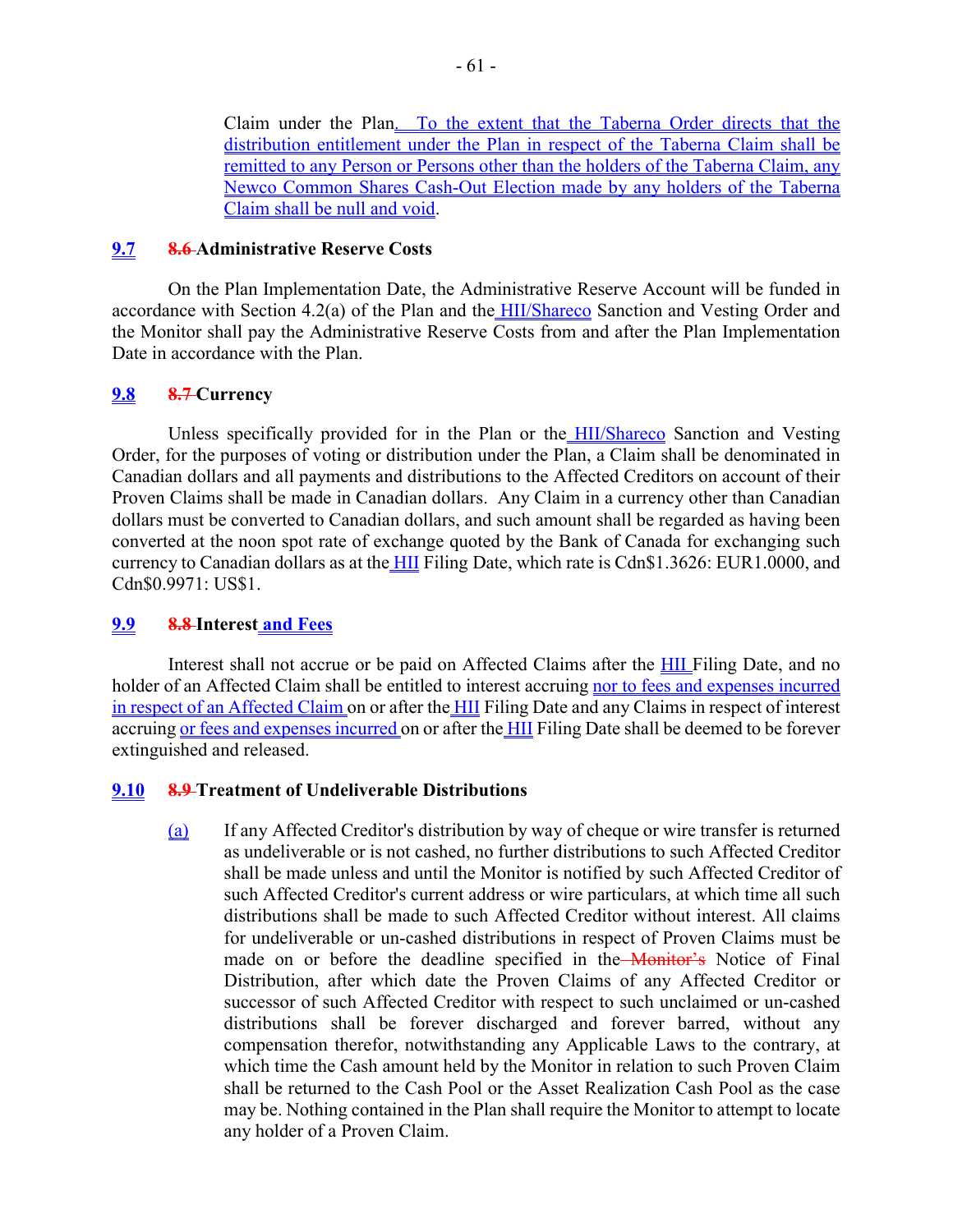(b) If any Affected Creditor's Newco Common Shares are still held in escrow by the Monitor pursuant to Section 9.2 at the time of the Notice of Final Distribution, the applicable Letter of Instruction or missing information in relation thereto must be made on or before the deadline specified in the Notice of Final Distribution, after which date the Proven Claim of any Affected Creditor or successor of such Affected Creditor with respect to such Newco Common Shares shall be forever discharged and barred without any compensation therefor notwithstanding any applicable laws to the contrary, at which time the Newco Common Shares shall be transferred to Newco by the Monitor for cancellation for no consideration.

# **9.11 8.10 Assignment of Claims for Voting and Distribution Purposes – Prior to the HII/Shareco Creditors' Meeting**

Subject to any restrictions contained in Applicable Laws, an Affected Creditor (other than a Convenience Class Creditor) may transfer or assign the whole of its Claim prior to the HII/Shareco Creditors' Meeting provided that HII shall not be obliged to deal with any such transferee or assignee as an Affected Creditor in respect thereof, including allowing such transferee or assignee to vote at the HII/Shareco Creditors' Meeting, unless and until (i) actual notice of the transfer or assignment, together with satisfactory evidence of such transfer or assignment, has been received by HII and the Monitor on or prior to  $\frac{5:00 \text{ p.m.}}{2}$  on the day that is at least three (3) Business Days prior to the Record Datethe HII/Shareco Record Date or (ii) the name of such transferee or assignee appears as of the HII/Shareco Record Date as the holder of such transferred or assigned Voting Claim in accordance with the HII/Shareco Meeting Order. Thereafter, such transferee or assignee shall, for all purposes in accordance with the Claims Process Order and the **HII/Shareco** Meeting Order constitute an Affected Creditor and shall be bound by any and all notices previously given to the transferor or assignor in respect of such Claim. For greater certainty, partial transfers or assignments of Claims shall not be recognized by HII or the Monitor.

### **9.12 8.11 Assignment of Claims for Distribution Purposes After the HII/Shareco Creditors' Meeting – Non-Corporate Creditors**

Subject to any restrictions contained in Applicable Laws, an Affected Creditor (other than a Corporate Creditor or a Convenience Class Creditor or Electing Creditors) may transfer or assign the whole of its Claim after the **HII/Shareco** Creditors' Meeting provided that the Monitor shall not be obliged to make distributions to any such transferee or assignee or otherwise deal with such transferee or assignee as an Affected Creditor in respect thereof unless and until actual notice of the transfer or assignment, together with satisfactory evidence of such transfer or assignment and a duly completed and executed Letter of Instruction has been received by HII and the Monitor; thereafter, such transferee or assignee shall, for all purposes in accordance with the Claims Process Order, the Meeting Order and the Plan constitute an Affected Creditor and shall be bound by notices given and steps taken in respect of such Claim. For greater certainty, partial transfers or assignments of Claims shall not be recognized by HII or the Monitor.

**8.12 Assignment of Claims for Distribution Purposes After the Creditors' Meeting – Corporate Creditors**Subject to any restrictions contained in Applicable Laws, notwithstanding anything to the contrary herein, those Corporate Creditors who have a beneficial ownership of a Claim shall not be restricted from transferring or assigning the whole of their respective Claims at any time, provided that neither HII nor the Monitor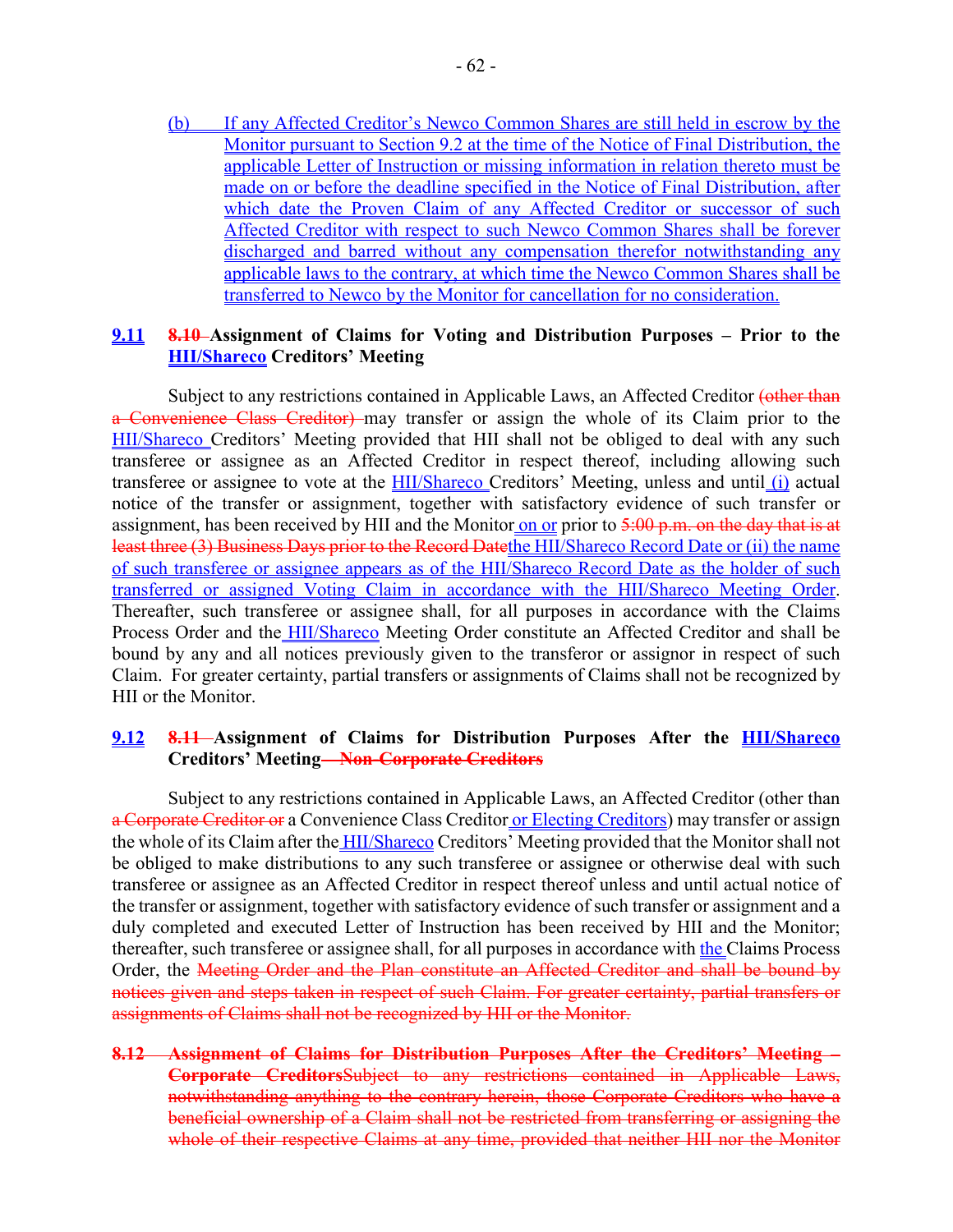shall be obliged to make distributions, if any, in respect of a Corporate Creditor's Proven Claim to any such transferee or assignee or otherwise deal with such transferee or assignee as an Affected Creditor with a Proven Claim in respect thereof, unless and until actual notice of the transfer or assignment, together with satisfactory evidence of such transfer or assignment, has been received by HII and the Monitor together with a Letter of Instruction; thereafter, such transferee or assignee shall, for all purposes in accordance with Claims Process Order, theHII/Shareco Meeting Order and the Plan constitute an Affected Creditor and shall be bound by notices given and steps taken in respect of such Claim. For greater certainty, partial transfers or assignments of Claims shall not be recognized by HII or the Monitor.

# **9.13 8.13 Tax Matters**

- (a) Any terms and conditions of any Affected Claims which purport to deal with the ordering of or grant priority of payment of principal, interest, penalties or other amounts shall be deemed to be void and ineffective (for greater certainty without any impact on any inter-lender arrangements).
- (b) All distributions made by the Monitor pursuant to this Plan shall be first in consideration for the outstanding principal amount of such Affected Claims and secondly in consideration for accrued and unpaid interest and penalties, if any, which form part of such Claims. Notwithstanding any provisions of the Plan, each Affected Creditor that is to receive a distribution pursuant to the Plan shall have sole and exclusive responsibility for the satisfaction and payment of any Tax Obligations imposed by any Taxing Authority on account of such distribution.
- (c) The Monitor shall be entitled to deduct and withhold from any distribution, payment or consideration otherwise payable to any Affected Creditor or to any Person on behalf of any Affected Creditor such amounts (a "**Withholding Obligation**") as if the Monitor is required to deduct and withhold with respect to such payment under the ITA, or any provision of federal, provincial, territorial, state, local or foreign tax law, in each case, as amended or succeeded.
- (d) To the extent that amounts are so withheld or deducted and paid over to the applicable Taxing Authority, such withheld or deducted amounts shall be treated for all purposes of the Plan as having been paid to such Person as the remainder of the payment in respect of which such withholding and deduction were made. For greater certainty, no distribution, payment or other consideration shall be made to or on behalf of a holder of a Proven Claim pursuant to the Plan unless and until such holder has made arrangements satisfactory to the Monitor for the payment and satisfaction of any Withholding Obligations imposed on the Monitor by any Taxing Authority.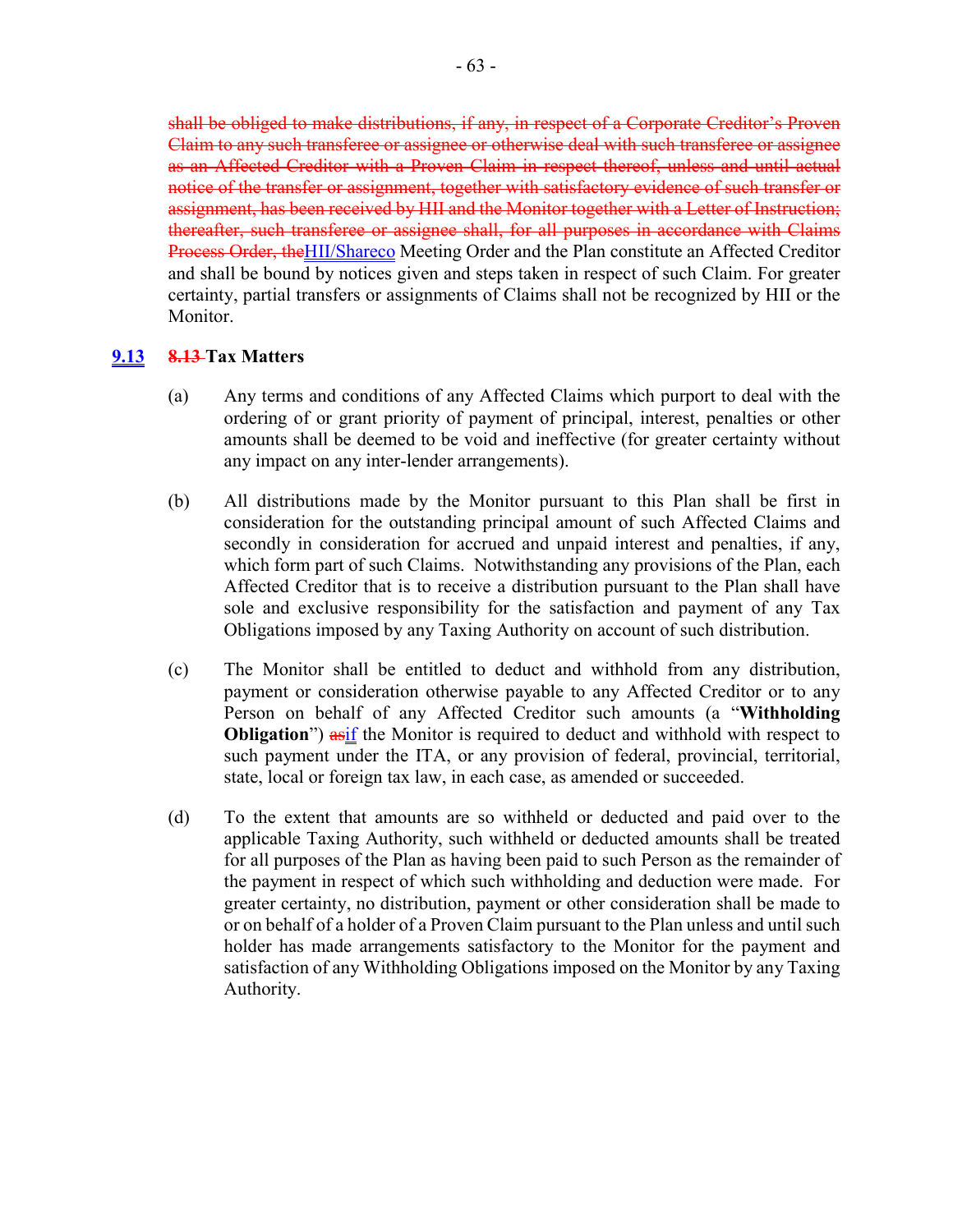#### **ARTICLE 10ARTICLE 9**

# **PROCEDURE FOR DISTRIBUTIONS REGARDING DISPUTED CLAIMS AND FINAL DISTRIBUTIONS**

#### **10.1 9.1 No Distribution Pending Allowance**

Notwithstanding any other provision of the Plan, no issuance of Newco Common Shares shall be made by Newco to Affected Creditors with Disputed Claims, and no payments, distributions or transfers of Cash or Newco Common Shares shall be made by the Monitor or its designate with respect to all or any portion of a Disputed Claim unless and to the extent such Disputed Claim has become a Proven Claim, in whole or in part (and for greater certainty a Convenience Class Creditor shall not be entitled to receive Newco Common Shares).

#### **10.2 9.2 Distributions After Disputed Claims Resolved – Interim Distribution Dates**

- (a) From and after the Plan Implementation Date, on the last Business Day of every month (or more or less frequently as the Monitor may determine in its sole and unfettered discretion), the Monitor or its designate shall transfer that number of Newco Common Shares corresponding to the finally determined amount of each Disputed Claim (other than a Convenience Class Claim) that has become a Proven Claim in whole or in part, on or before the third Business Day prior to a Distribution Date (other than the Final Distribution Date), from the Disputed Claims (Newco Share) Reserve, to such each Affected Creditor (other than a Convenience Class Creditor) or Catalyst as the case may be whose Disputed Claim has been finally resolved and has become a Proven Claim  $(i)$  \*whereby such Affected Creditor shall be deemed to make a share premium contribution on the Newco Common Shares it receives equal to the amount of its pro rata share of the Newco Assumed Portion of Disputed Claims that has been finally resolved and has become a Proven Claim, which then is satisfied in full by setting off such obligation against such pro rata share of the Newco Assumed Portion of Disputed Claims that has been finally resolved and has become a Proven Claim\*, and (ii) \*such that after giving effect to that distribution and any prior distributions, each such Affected Creditor shall have received its Pro Rata Share of \*Newco Common Shares\* as at such Distribution Date<sup>\*</sup>, whereby:
	- (i) \*whereby such Affected Creditor shall be deemed to make a share premium contribution on the Newco Common Shares it receives equal to the amount of its *pro rata* share of the Newco Assumed Portion of Disputed Claims that has been finally resolved and has become a Proven Claim, which then is satisfied in full by setting off such obligation against such *pro rata* share of the Newco Assumed Portion of Disputed Claims that has been finally resolved and has become a Proven Claim\*; and
	- (ii) \*such that after giving effect to that distribution and any prior distributions, each such Affected Creditor shall have received its Pro Rata Share of \*the Newco Equity Pool (Interim)\* as at such Distribution Date\*.
- (b) From and after the Plan Implementation Date, on the last Business Day of every month (or more or less frequently as the Monitor may determine in its sole and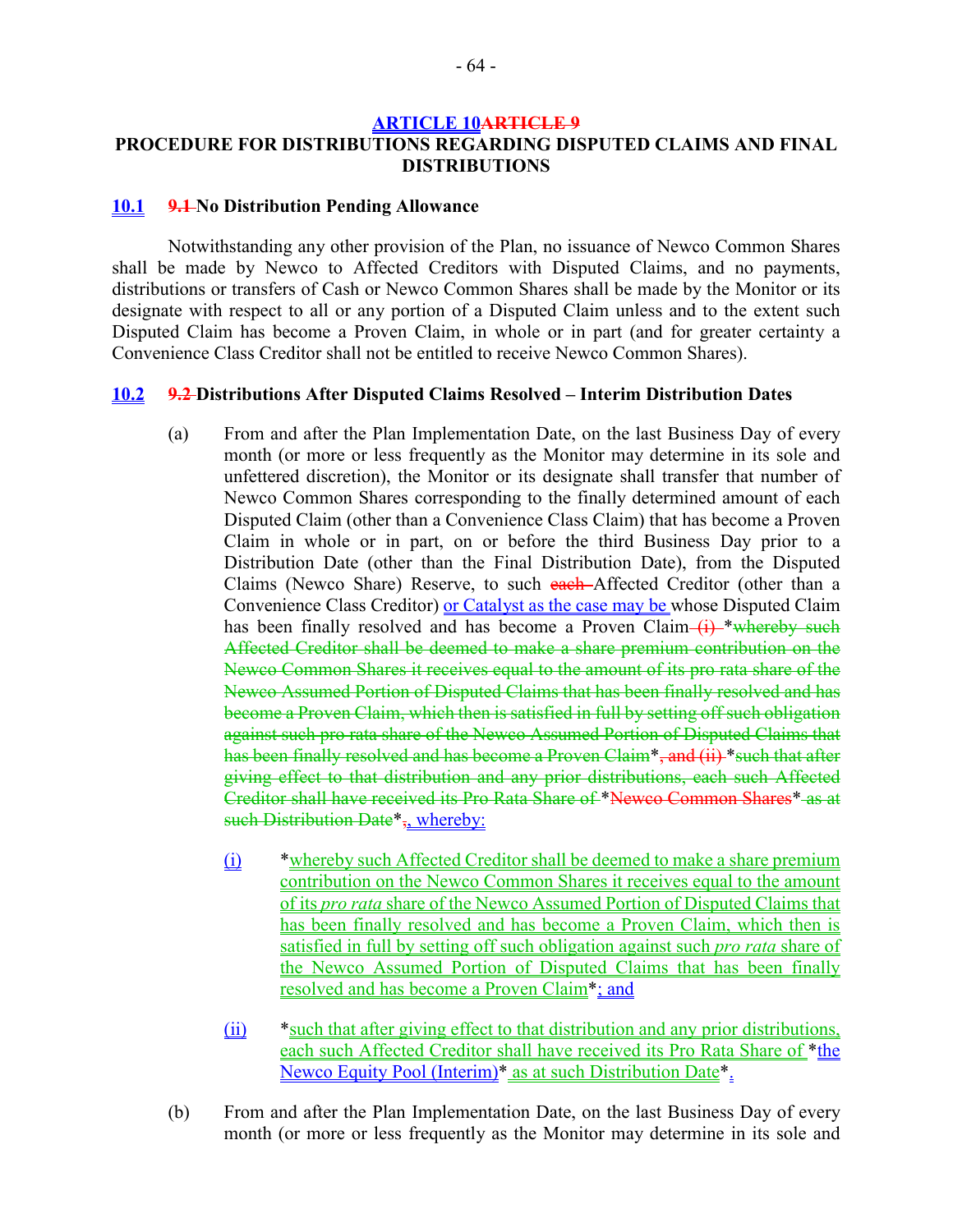unfettered discretion), the Monitor on behalf of HII shall distribute to each Affected Creditor with a Disputed Claim that has become a Proven Claim in whole or in part, on or before the third Business Day prior to a Distribution Date (other than the Final Distribution Date), in the case of all Affected Creditors, the appropriate amount of Cash from the Disputed Claims (Cash) Reserve, and in addition, in the case of all Affected Creditors (other than the Convenience Class Creditors), the appropriate amount of Cash from the Disputed Claims (Asset Realization) Reserve, in respect of such Proven Claim, such that after giving effect to that distribution and any prior distributions, each such Affected Creditor, on such Distribution Date shall have received its Pro Rata Share of the Cash Pool and the Asset Realization Cash Pool, as applicable, as at such Distribution Date.

# **10.3 9.3 Distributions After Disputed Claims Resolved – Final Distribution Date**

On the Final Distribution Date:

- (a) Any remaining Newco Common Shares held by the Monitor (i) in the Disputed Claims (Newco Shares) Reserve or  $(i)$  in escrow pursuant to Section 9.2, that are not to be distributed to Affected Creditors, shall be transferred to Newco by the Monitor for cancellation for no consideration;
- (b) The Monitor shall pay any final Administrative Reserve Costs;
- (c) The Monitor shall contribute and aggregate the following amounts to the Cash Pool:
	- (i) any balance remaining in the Cash Reserves; and
	- (ii) any balance remaining in the Asset Realization Cash Pool;
- (d) Thereafter, any Cash in the Cash Pool shall be paid to the Affected Creditors (other than the Convenience Class Creditors) with Proven Claims, on a pro rata basis such that after giving effect to that distribution and any prior distributions, each such Affected Creditor on such Final Distribution Date shall have received its Pro Rata Share of the Cash Pool; and
- (e) Any Disputed Claims to the extent that they are finally determined in accordance with the Claims Process Order or the Court to be invalid such that they have not become Proven Claims on or before the Final Distribution Date shall be forever compromised, released, discharged, cancelled and barred, without any compensation therefor.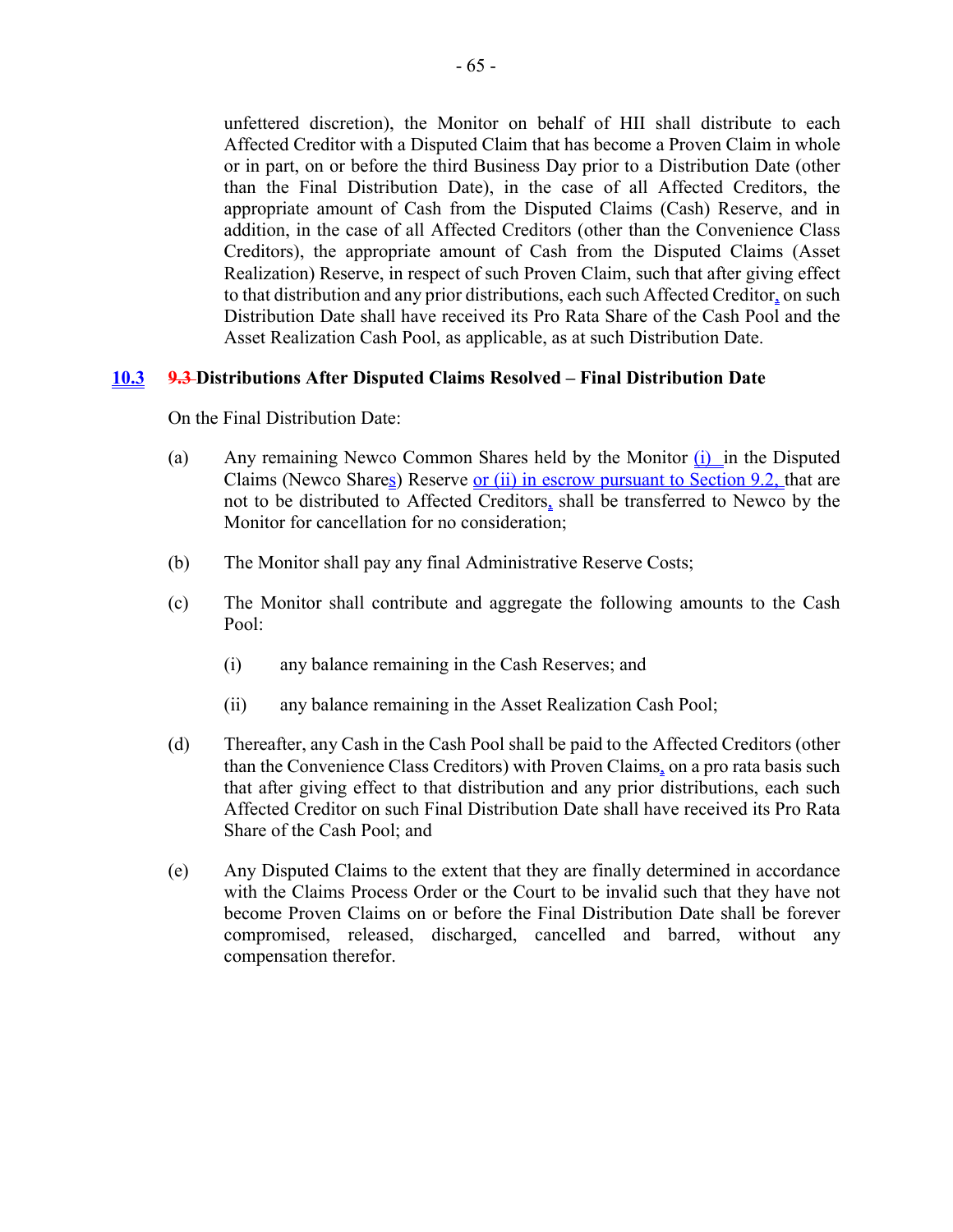### **ARTICLE 11ARTICLE 10 HII GROUP ENTITIES' REORGANIZATION CATALYST INVESTMENT: STANDSTILL, PUT RIGHTS, TAG ALONG RIGHTS, TERMINATION OF CATALYST INVESTMENT**

### **11.1 Newco Common Shares Rights and Restrictions:**

Newco Common Shares issued to Affected Creditors including Catalyst under the Plan are subject to the rights and restrictions set forth in this Article 11 as more fully set forth in the Newco Shareholder Rights Agreement:

- (a) Newco Common Shares Standstill: During the Newco Common Shares Standstill Period, no holder of Newco Common Shares shall, directly or indirectly:
	- (i) sell, transfer, gift, assign, pledge, hypothecate, encumber, convert or otherwise dispose of any of its Newco Common Shares or any interest or entitlement therein, or endorse any security, enter into any agreement, arrangement, or understanding in connection therewith, except that Catalyst may transfer its rights to the Newco Common Shares held in escrow with the Monitor to the extent Catalyst is managing the Newco Common Shares on behalf of a fund, to another fund managed by Catalyst, if the Catalyst Representations and Warranties remain true and correct in all respects after such transfer, and provided however that such transfer shall not release Catalyst from any of its obligations under the Restated Catalyst Support Agreement; and
	- (ii) deposit any of its Newco Common Shares into a voting trust (except a voting trust approved by the Newco Initial Supervisory Board or prior to the constitution of such board, by HII and the Monitor acting reasonably, or grant (or permit to be granted) any proxies, or powers of attorney or attorney in fact, or enter into a voting agreement, understanding or arrangement with respect to the voting of its Newco Common Shares; or
	- (iii) list or seek approval for the listing of the Newco Common Shares on any stock exchange (other than the Trading Platform) to the extent such listing is effective during the Newco Common Shares Standstill Period;
- (b) Newco Common Shares Put Right: During the Newco Common Shares Put Right Period, each holder of Newco Common Shares shall have the right (the **"Put Right"**) to sell to Catalyst all or part of its Newco Common Shares and Catalyst shall purchase such Newco Common Shares for an amount equal to 66 2/3% of the Newco Common Shares Cash-Out Price, as determined by the Newco Initial Supervisory Board and the Monitor solely for the purposes of this Section 11.1(b) at the beginning of the Newco Common Shares Put Right Period based on then available information, for each Newco Common Share purchased by Catalyst; provided that:
	- (i) Catalyst shall not have any obligation to purchase any Newco Common Shares following the Newco Common Shares Put Right Period or if Newco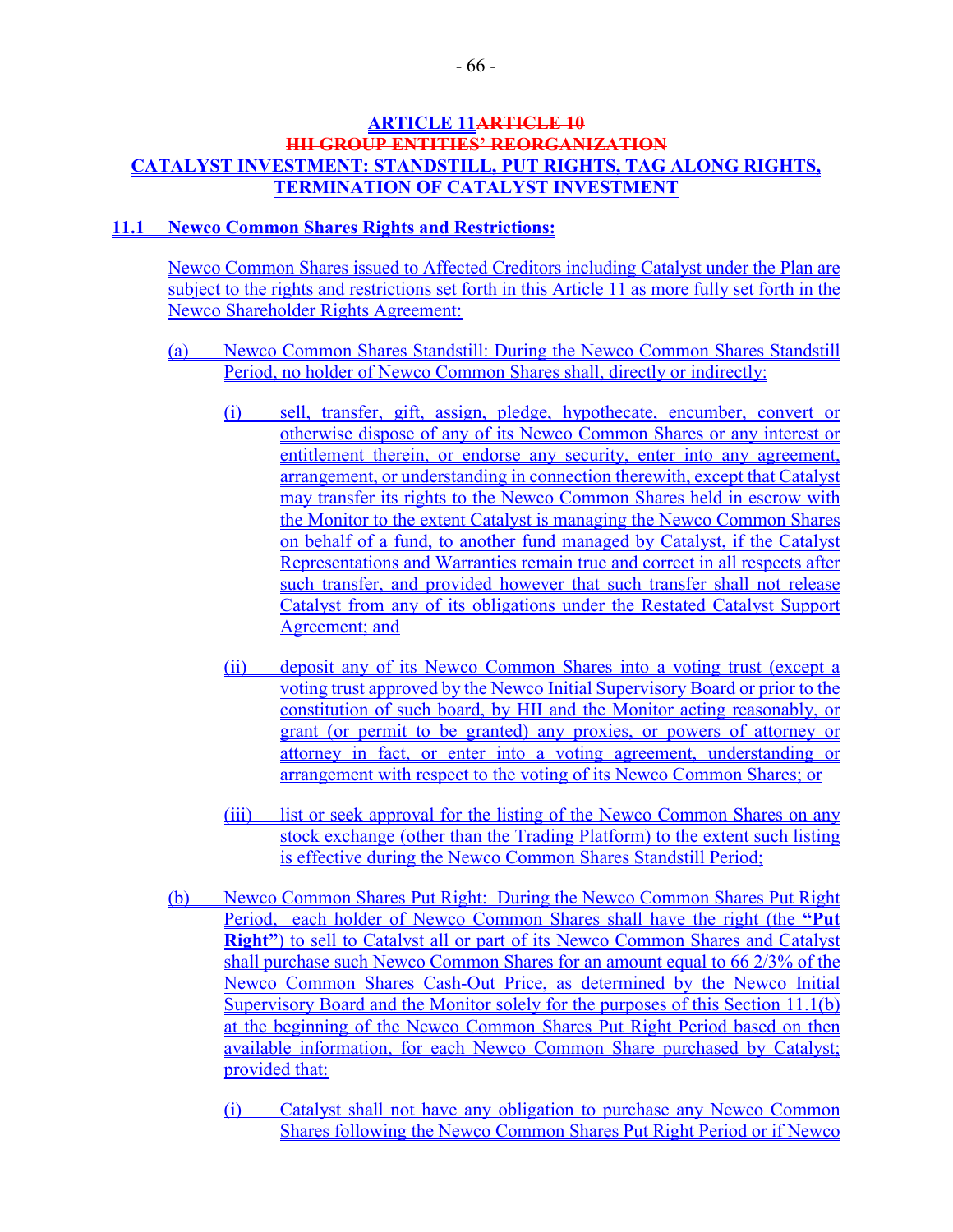is unable to pay its debts as such debts become due, or is, or is adjudged or declared to be, or admits to being, bankrupt or insolvent, or suspends the conduct of, or ceases to carry on, its business or operations; and

(ii) such Put Right may not be exercised by any holder of Newco Common Shares unless counsel to Newco has provided Catalyst with Canadian and Dutch legal opinions satisfactory to Catalyst acting reasonably that such Put Right is in compliance with applicable securities laws or Catalyst has obtained, at HII's expense, exemptive relief from the applicable securities regulators with respect to the Put Right;

### (c) Newco Common Shares Tag Along Right:

- (i) During the Newco Common Shares Tag Along Period, subject to Section 11.1(c)(ii),(iii), and (iv) below, Catalyst shall not directly or indirectly sell, trade, transfer or otherwise dispose of Newco Common Shares ("**Transfer**") if as a result of such Transfer, a Person individually or together with its affiliates and Persons acting jointly or in concert therewith (a "**Purchaser**"), would acquire from Catalyst Newco Common Shares which, together with any other Newco Common Shares, held by such Person, constitutes in the aggregate thirty (30%) per cent or more of the outstanding Newco Common Shares as of the effective date of the Transfer (a "**Control Transfer**");
- (ii) Catalyst may effect a Control Transfer to the Purchaser within five (5) Business Days following the Expiry Date (as defined below) strictly in accordance with the terms set out in the Disposition Notice (as defined below) if: (A) at least twenty-one (21) Business Days prior to the date specified for completion of the Control Transfer, it gives notice in writing (a "**Disposition Notice**") to the Newco Initial Supervisory Board of the number of Newco Common Shares to be subject to the Control Transfer, the name and address of the Purchaser, the consideration per Newco Common Share, and any other material terms and conditions pursuant to which the Control Transfer is to be effected, and (B) the Purchaser shall have made an Offer (as defined below) to each other registered holder of Newco Common Shares. An "**Offer**" means an offer to purchase Newco Common Shares by the Purchaser that (I) is made in compliance with applicable corporate and securities legislation and the requirements of any stock exchange on which the Newco Common Shares are then listed; (II) is in writing; (III) provides for a date by which Newco Common Shares tendered to the Offer will be accepted and purchased in accordance with the terms and conditions of the Offer, provided that such date shall not be less than twenty (20) Business Days following the mailing of such written offer, (the "**Expiry Date**"); and (IV) is identical to the offer to purchase Newco Common Shares set out in the Disposition Notice, including with respect to price per Newco Common Share, form of consideration, and the percentage of Newco Common Shares held by each other shareholder of Newco to be acquired by the Purchaser. For greater certainty, if the Offer is for less than all the outstanding Newco Common Shares and a greater number of Newco Common Shares are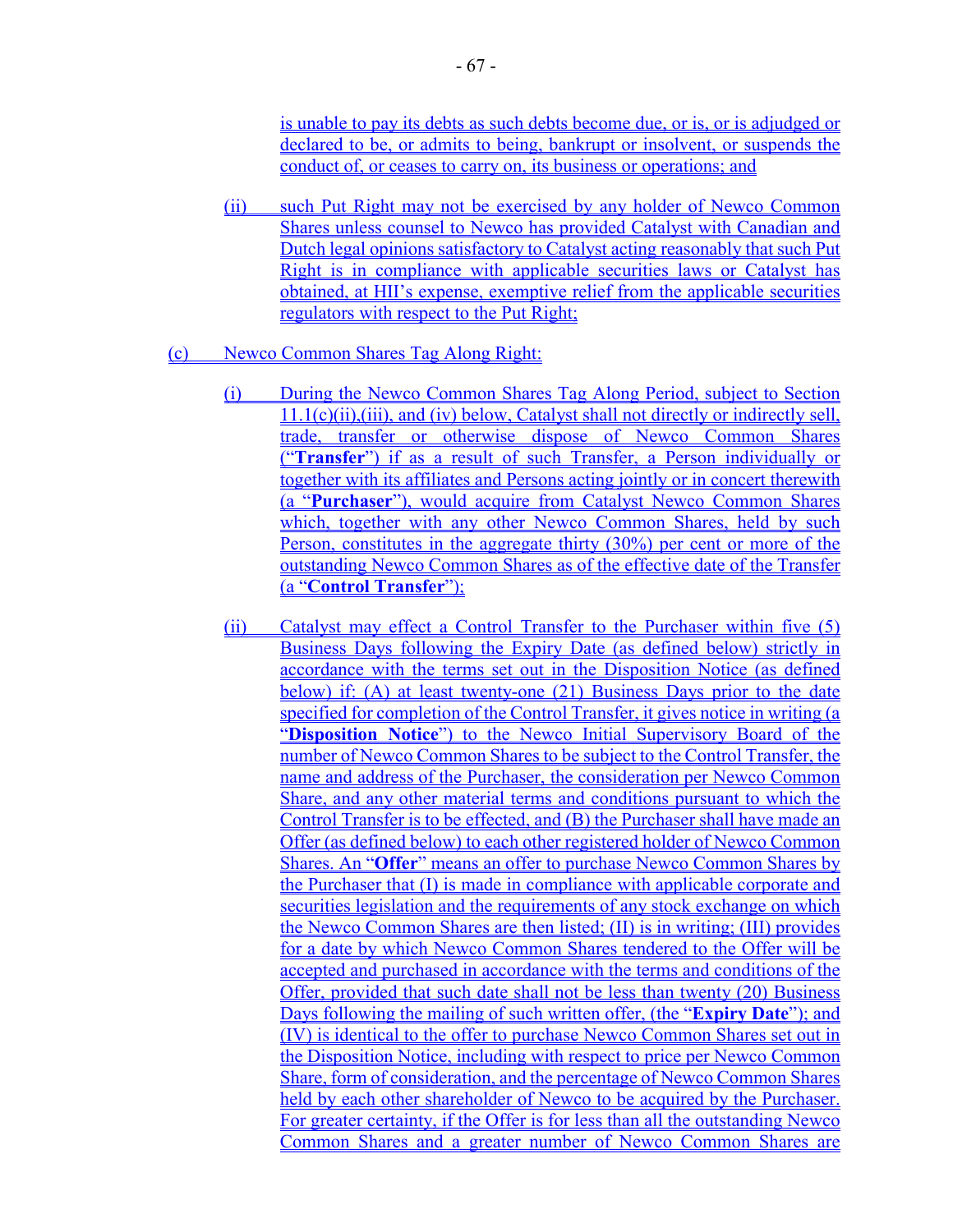tendered to the Offer then the Purchaser is bound to acquire under the Offer (and for this purpose all of the Newco Common Shares of Catalyst subject to the Control Transfer shall be included), the Purchaser shall take up and pay for Newco Common Shares proportionately according to the number of Newco Common Shares deposited by each shareholder (including Catalyst).

- (iii) Catalyst may Transfer Newco Common Shares to or between its wholly owned subsidiaries or affiliates (provided that such subsidiary or affiliate is, or agrees to be, bound by the terms of this Section 11.1(c) and that such Transfer does not relieve Catalyst of any of its obligations under this Section 11.1(c)).
- (iv) Notwithstanding any other provision in this Section 11.1(c) the provisions set out in this Section 11.1(c) shall be effective during the Newco Common Shares Tag Along Period, following which the provisions set out in this Section 11.1(c) shall expire and be of no force or effect

# **11.2 Termination of Catalyst Investment**

The completion of the Catalyst Investment is not a condition precedent to implementation of the Plan. If the Restated Catalyst Support Agreement is validly terminated in accordance with its terms prior to the Plan Implementation Date then:

- (a) Any election of the Newco Common Shares Cash-Out Option will be deemed to be null and void, and such Electing Creditors will receive their Affected Creditors' Entitlement as if no election was made;
- (b) Catalyst shall have no obligation to pay the Newco Common Shares Cash-Out Price and shall have no entitlement to receive any Affected Creditors' Entitlement (other than in respect of the Catalyst Affected Claims);
- (c) Any Catalyst Funds held by the Monitor in accordance with the Plan shall be returned to Catalyst pursuant to the Restated Catalyst Support Agreement without set-off or deduction, provided however that Catalyst shall have no entitlement to a return of the Catalyst Deposit in the event of a termination of the Restated Catalyst Support Agreement resulting from a breach or default of Catalyst;
- (d) In the event that the Restated Catalyst Support Agreement terminates prior to the HII/Shareco Creditors Meeting and the Homco 61 Creditors Meeting, HII, Shareco and Homco 61 LP shall be entitled to rely on all Proxies received for the HII/Shareco Creditors Meeting and the Homco 61 Creditors Meeting respectively notwithstanding the termination of the Restated Catalyst Support Agreement and in no event will HII, Shareco or Homco 61 LP be required to re-solicit Proxies;
- (e) In the event that the Restated Catalyst Support Agreement terminates after the HII/Shareco Creditors Meeting and the Homco 61 Creditors Meeting, HII, Shareco and Homco 61 LP respectively shall be entitled to rely on the voting results at each such meeting; and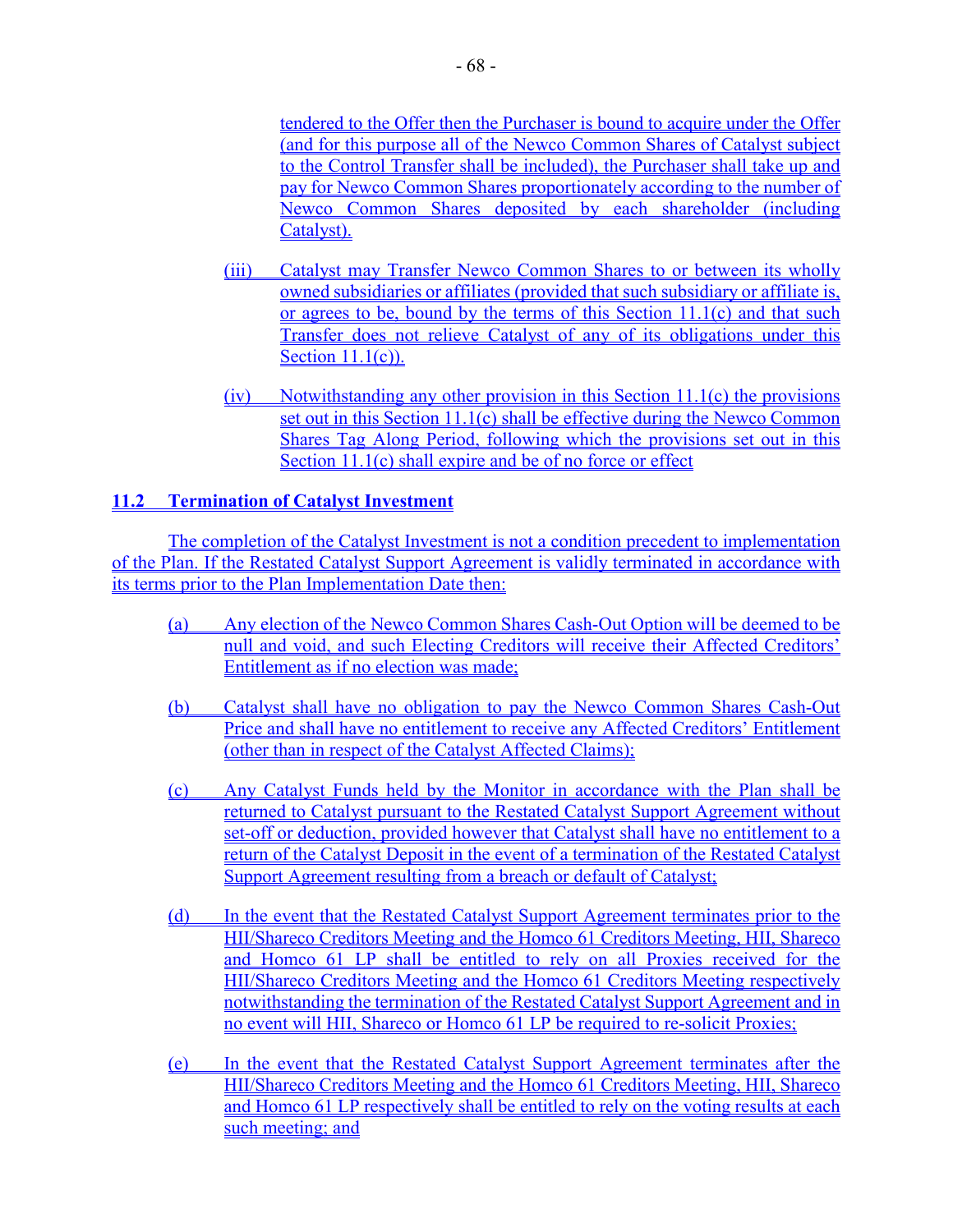(f) All provisions of the Plan will remain in full force and effect other than the provisions relating to the Catalyst Investment and to or for the benefit of or an obligation of Catalyst (and without limiting the generality of the foregoing to the requirement for any consent of Catalyst but excluding, for greater certainty, any provisions relating to rights and entitlements of Catalyst as an Affected Creditor) which provisions shall be of no further force or effect and shall be deemed to be severed from the Plan in their entirety, and for greater certainty, any Electing Creditor shall be deemed to have voted in favour of the Plan and any entitlement of Catalyst to representation on the Newco Initial Supervisory Board, the Newco Management Board or the Liquidation Advisory Committee shall be terminated with such vacancies to be designated by the remaining members of the Newco Initial Supervisory Board, the Newco Management Board and the Liquidation Advisory Committee.

### **ARTICLE 12 HII GROUP ENTITIES' REORGANIZATION**

### **12.1 10.1 Corporate Authorizations**

The adoption, execution, delivery, implementation and consummation of all matters contemplated under the Plan involving corporate action of any of the Homburg Group Members will occur and be effective as of the Plan Implementation Date, and will be authorized and approved under the Plan and by the Court, where appropriate, as part of the HII/Shareco Sanction and Vesting Order, in all respects and for all purposes without any requirement of further action by shareholders, directors or officers of such Homburg Group Member. All necessary approvals to take actions shall be deemed to have been obtained from the directors or the shareholders of the Homburg Group Member, as applicable, including the deemed passing by any class of shareholders of any resolution or special resolution and no shareholders' agreement or agreement between a shareholder and another Person limiting in any way the right to vote shares held by such shareholder or shareholders with respect to any of the steps contemplated by the Plan shall be effective and shall be deemed to have no force and effect.

### **12.2 10.2 Pre-Plan Implementation Date Transactions**

HII and Shareco shall implement or cause to be implemented the Pre-Plan Implementation Date Transactions prior to the Plan Implementation Date.

### **12.3 10.3 Plan Implementation Date Transactions**

Subject to Section  $\frac{10.412.4}{10.412.4}$  and any Plan Transactions Notice, the following steps, transactions, steps, offsets, compromises, releases and discharges to be effected in the implementation of the Plan (the **"Plan Transactions**") shall occur, and be deemed to have occurred sequentially in the following order without any further act or formality, on the Plan Implementation Date beginning at the Effective Time: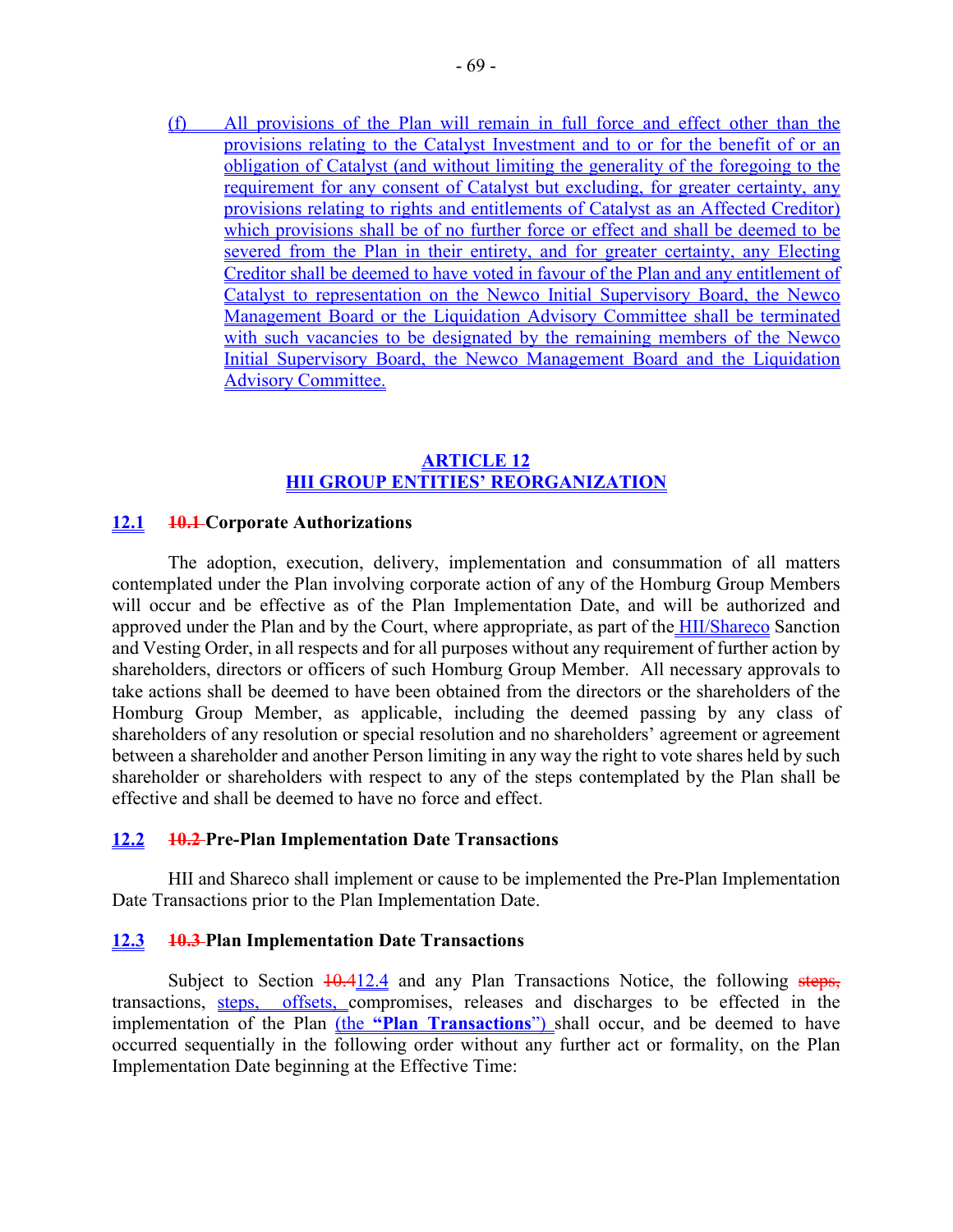A. Phase One

During Phase One the following Plan Transactions shall and shall be deemed to occur sequentially in the following order:

- (a) Homco 69 LP and Homco 70 LP: BV Preferred Share Structure
	- (i) HII and the Monitor shall determine prior to Plan Implementation Date that the Plan Transactions Steps will include one or both of the following two transactions, which shall be deemed to occur in the sequence herein provided:
		- (A) Amendment of BV Preferred Shares
			- (1) HII (69) GP Inc. on behalf of Homco 69 LP will agree with Stichting Coeval to amend article 28.4 of the articles of association of Valbonne 2 pursuant to which the aggregate liquidation entitlement of the 1,200 preferred shares of Valbonne 2 held by Stichting Coeval will be increased to an amount up to but not exceeding EUR50,000, in consideration for which Stichting Coeval will pay to Homco 69 LP a cash amount up to but not exceeding EUR50,000;
			- (2) As approved by shareholders' resolution, the articles of association of Valbonne 2 will be amended to reflect the increased liquidation entitlement of the preferred shares;
			- (3) In satisfaction of the cash consideration payable as described in Section 12.3(a)(i)(A)(1), Stichting Coeval will issue an interest-bearing promissory note payable to Homco 69 LP in the principal amount of such cash consideration ("**Homco 69 Note A**");
			- (4) HII (70) GP Inc. on behalf of Homco 70 LP will agree with Stichting Coeval to amend article 28.4 of the articles of association of Coët BV pursuant to which the aggregate liquidation entitlement of the 1,080 preferred shares of Coët BV held by Stichting Coeval will be increased to an amount up to but not exceeding EUR50,000, in consideration for which Stichting Coeval will pay to Homco 70 LP a cash amount up to but not exceeding EUR50,000;
			- (5) As approved by shareholders' resolution, the articles of association of Coët BV will be amended to reflect the increased liquidation entitlement of the preferred shares; and
			- (6) In satisfaction of the cash consideration payable as described in Section 12.3(a)(i)(A)(4), Stichting Coeval will issue an interest-bearing promissory note payable to Homco 70 LP in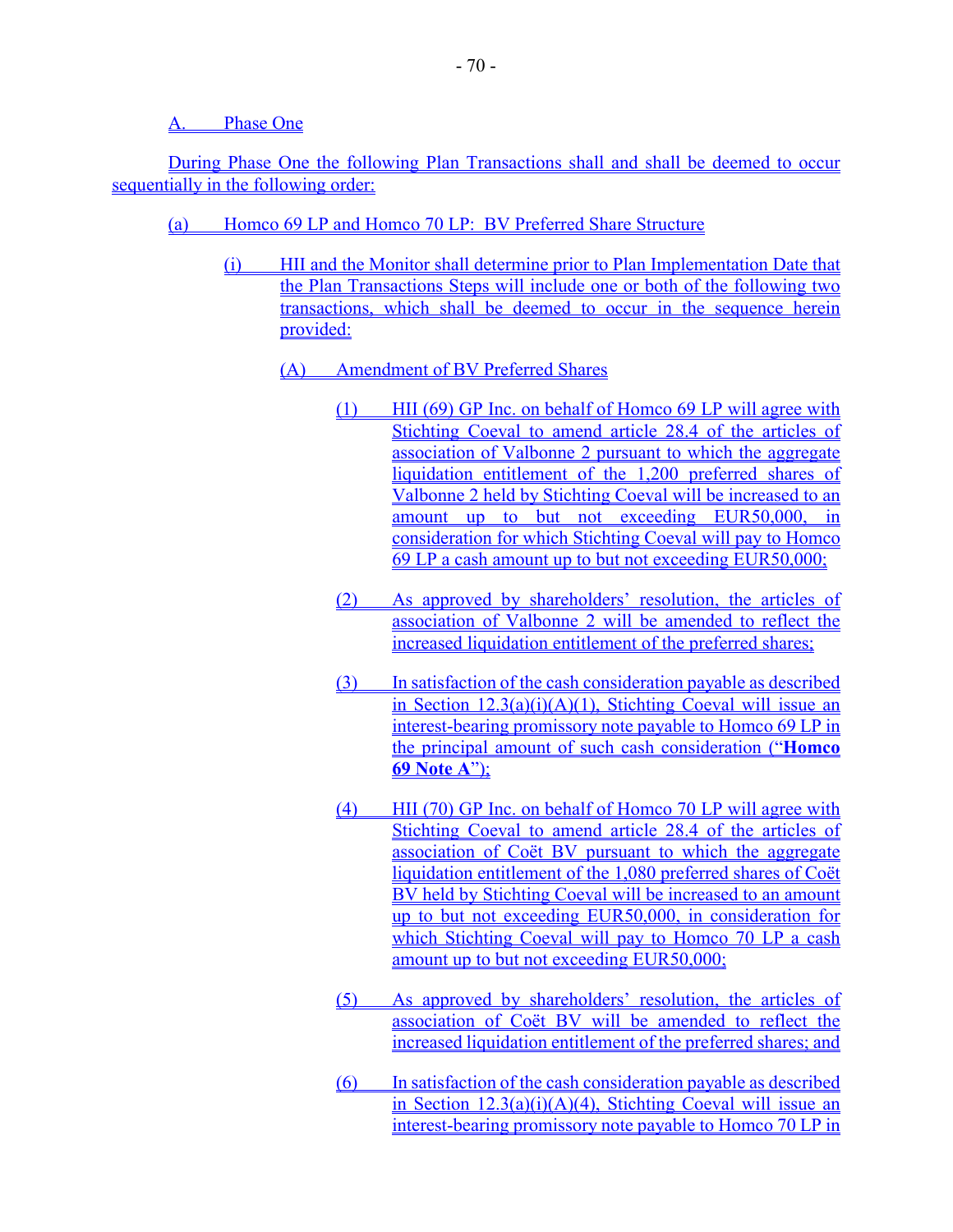the principal amount of such cash consideration ("**Homco 70 Note A**");

- (B) Sale of BV Ordinary Shares
	- (1) HII (69) GP Inc. on behalf of Homco 69 LP will sell and transfer 956 of the 18,800 issued and outstanding ordinary shares of Valbonne 2 to Stichting Coeval for fair market value consideration;
	- (2) In satisfaction of the fair market value consideration payable in Section  $12.3(a)(i)(B)(1)$ ), Stichting Coeval will issue to Homco 69 LP an interest-bearing promissory note in the principal amount equal to the sale price (the "**Homco 69 Note B**");
	- (3) As approved by shareholders' resolution, all of the 1,260 issued and outstanding preferred shares of Valbonne 2 held by Stichting Coeval will be cancelled;
	- (4) HII (70) GP Inc. on behalf of Homco 70 LP will sell and transfer 860 of the 16,920 issued and outstanding ordinary shares of Coët BV to Stichting Coeval for fair market value consideration;
	- (5) In satisfaction of the fair market value consideration in Section  $12.3(A)(i)(B)(4)$ , Stichting Coeval will issue to Homco 70 LP an interest-bearing promissory note in the principal amount equal to the sale price (the "**Homco 70 Note B**"); and
	- (6) As approved by shareholders' resolution, all of the issued and outstanding preferred shares of Coët BV held by Stichting Coeval will be cancelled;
- $(b)$   $(a)$  Homburg **BaltieUS** Transactions:
	- (i) HII incorporates HII BaltieUS Subco under the NSCA and HII subscribes for ten (10) common shares of HII BaltieUS Subco for Cdn\$10;
	- (ii) Homburg US shall issue to HII the Homburg US Intercompany Loan Note (Value) as partial payment of the Homburg US Intercompany Loan (the balance of such loan being the Homburg US Intercompany Loan (No Value);
	- (iii) HII transfers the Homburg US Intercompany Loan (No Value) to HII US Subco for that number of additional common shares of HII US Subco equal to the fair market value of the Homburg US Intercompany Loan (No Value);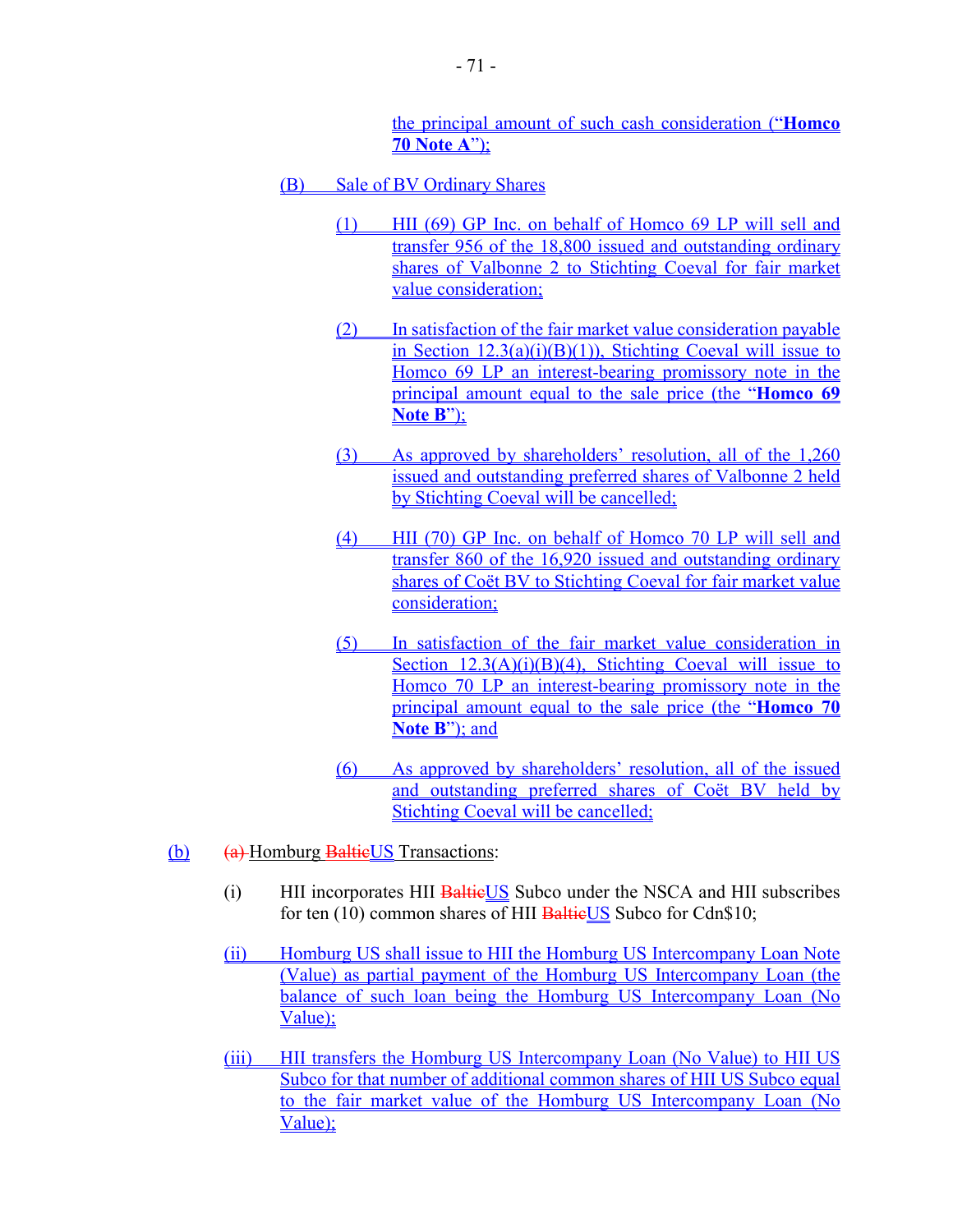- (iv) (ii) HII assigns the Homburg Baltic Intercompany Loan to HII Baltic Subcotransfers its common shares of HII US Subco to Homburg US in consideration for that number of additional shares of Homburg US equal to the fair market value of such transferred common shares of HII Baltic Subco; and
- $(v)$  (iii) HII BaltieUS Subco is wound up into  $HH$  HII Homburg US pursuant to Ssection 137 of the NSCA, and the Homburg **BaltieUS** Intercompany Loan (No Value) shall be deemed to be extinguished; and
- (vi) For greater certainty, the Homburg US Intercompany Loan Note (Value) shall remain owing by Homburg US to HII.
- (c)  $\left(\theta\right)$  Intercompany Amalgamations Shareco and Amalgamating Cancos:
	- (i) Each of Shareco, Homburg Invest USA<del>, Homburg US</del> and Swiss Bondco shall be exported from the NSCA and imported to Alberta under the ABCA; and
	- (ii) The stated capital accounts for Shareco and each Amalgamating Canco shall be and shall be deemed to be reduced to zero for no consideration;
	- $(iii)$   $(ii)$  Shareco and each Amalgamating Canco shall collectively undertake a short form vertical amalgamation pursuant to Ssection 184 of the ABCA with HII and shall continue as **HHamalgamated HII**, and the Continuing Directors shall be deemed to be the Directors of amalgamated HII, and the Shareco Creditor Claims and the Amalgamating Canco Creditor Claims shall be assumed by amalgamated HII, and only the Amalgamating Canco Creditor Claims shall be Unaffected Claims; and
- (c) Dissolution of Core Homcos and Transfer of Core Homco Assets to HII:
	- (iv) HII shall file Articles of Amalgamation to give effect to the\* short form vertical amalgamation of Shareco and each Amalgamating Canco with HII as more particularly set out above, with the name of the amalgamated entity to be a corporate number assigned under the ABCA;\*
	- (v) \*The Continuing Directors shall have and be deemed to have the benefit of the Directors' Charge in connection with their serving as Directors of amalgamated HII and the Directors' Charge shall be deemed to attach to the property of amalgamated HII; and
- (d) \*Homburg Baltic Luxemburg Continuance: \*

\*Homburg Baltic shall be exported from the NSCA and imported to Luxembourg under Luxembourg's Commercial Companies Act, 1915; and\*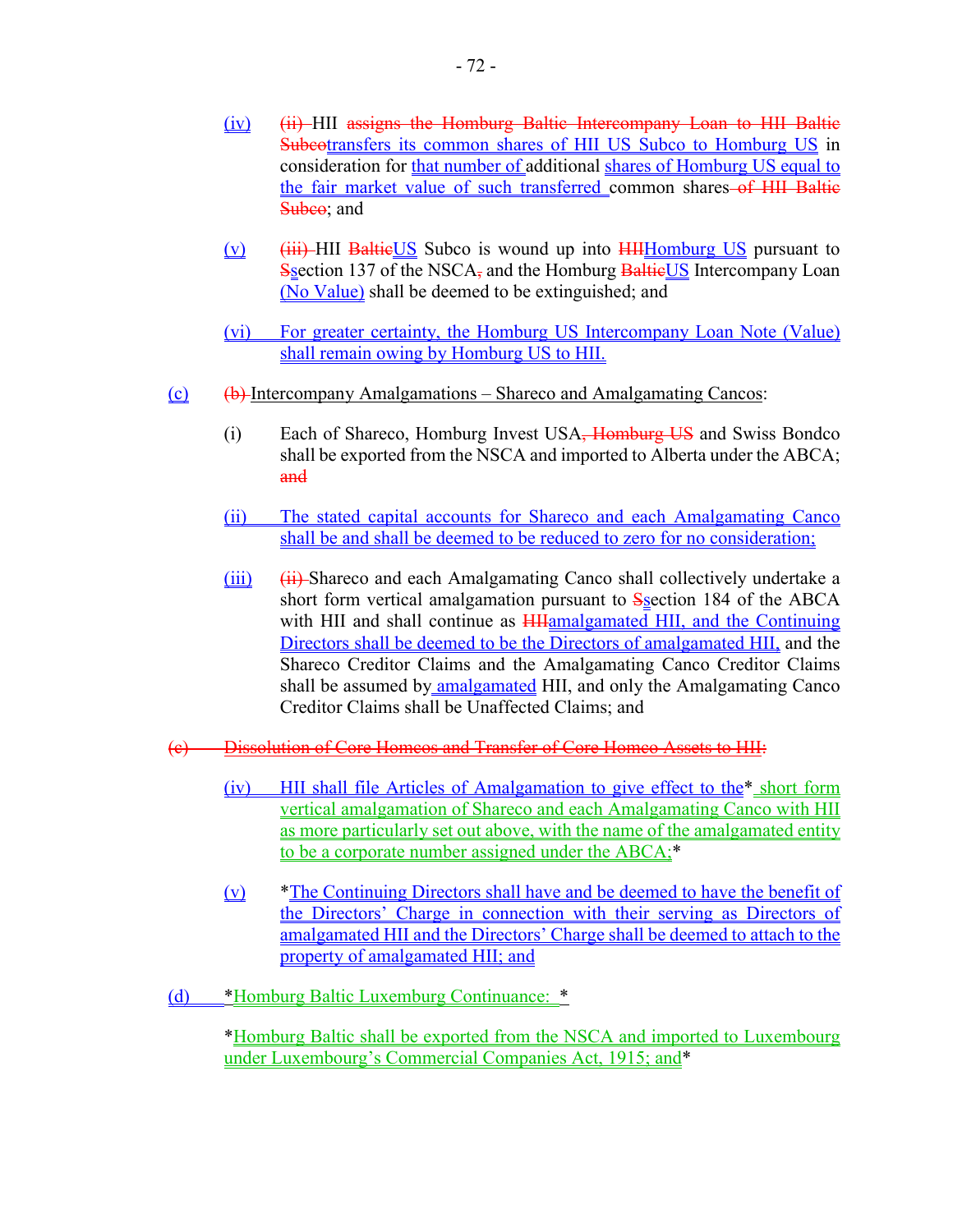#### (e) \*BV Intercompany Loans:

- (i) Each Core Homco\* shall be deemed to be dissolved in accordance with its applicable Limited Partnership Agreement and the NSLPA and its respective Notice to Cancel the Certificate of Limited Partnership shall be filed and recorded in the office of the Registrar of Joint Stock Companies\*;Homco 69 LP shall be deemed to repay the principal amount of the Homco 69 LP Valbonne 2 BV Intercompany Loan as follows:
	- (A) Valbonne 2 BV shall declare to Homco 69 LP a dividend in an amount equal to the principal amount of the Homco 69 LP Valbonne 2 BV Intercompany Loan, such dividend to be paid by a demand promissory note in like amount;
	- (B) Homco 69 LP and Valbonne 2 BV shall be deemed to set off the amount of the above demand promissory note against the principal amount of the Homco 69 LP Valbonne 2 BV Intercompany Loan and both obligations shall be deemed to be and shall be extinguished; and
	- (C) Valbonne 2 BV shall forgive the accrued and unpaid interest owing by Homco 69 LP on the Homco 69 LP Valbonne 2 BV Intercompany Loan; and
- (ii) Each Core-Homco  $GP/0 LP$  shall be deemed to be dissolved and its Certificate of Dissolution filed and recorded in accordance with the NSCA; repay the principal amount of Homco 70 LP Coët BV Intercompany Loan as follows:
	- (A) Coët BV shall declare to Homco 70 LP a dividend in an amount equal to the principal amount of the Homco 70 LP Coët BV Intercompany Loan, such dividend to be paid by a demand promissory note in like amount;
	- (B) Homco 70 LP and Coët BV shall be deemed to set off the amount of the above demand promissory note against the principal amount of the Homco 70 LP Coët BV Intercompany Loan and both obligations shall be deemed to be and shall be extinguished; and
	- (C) Coët BV shall forgive the accrued and unpaid interest owing by Homco 70 LP on the Homco 70 LP Coët BV Intercompany Loan; and
- (iii) \*Upon such deemed dissolution, each Core Homco's Core Homco Assets\*\* shall be deemed to be transferred to and vested in HII free and clear of all Encumbrances except the Core Homco Creditor Claims, and its respective Core Homco Liabilities shall be deemed to be assumed by HII and the Core Homco Creditor Claims shall be Unaffected Claims;\*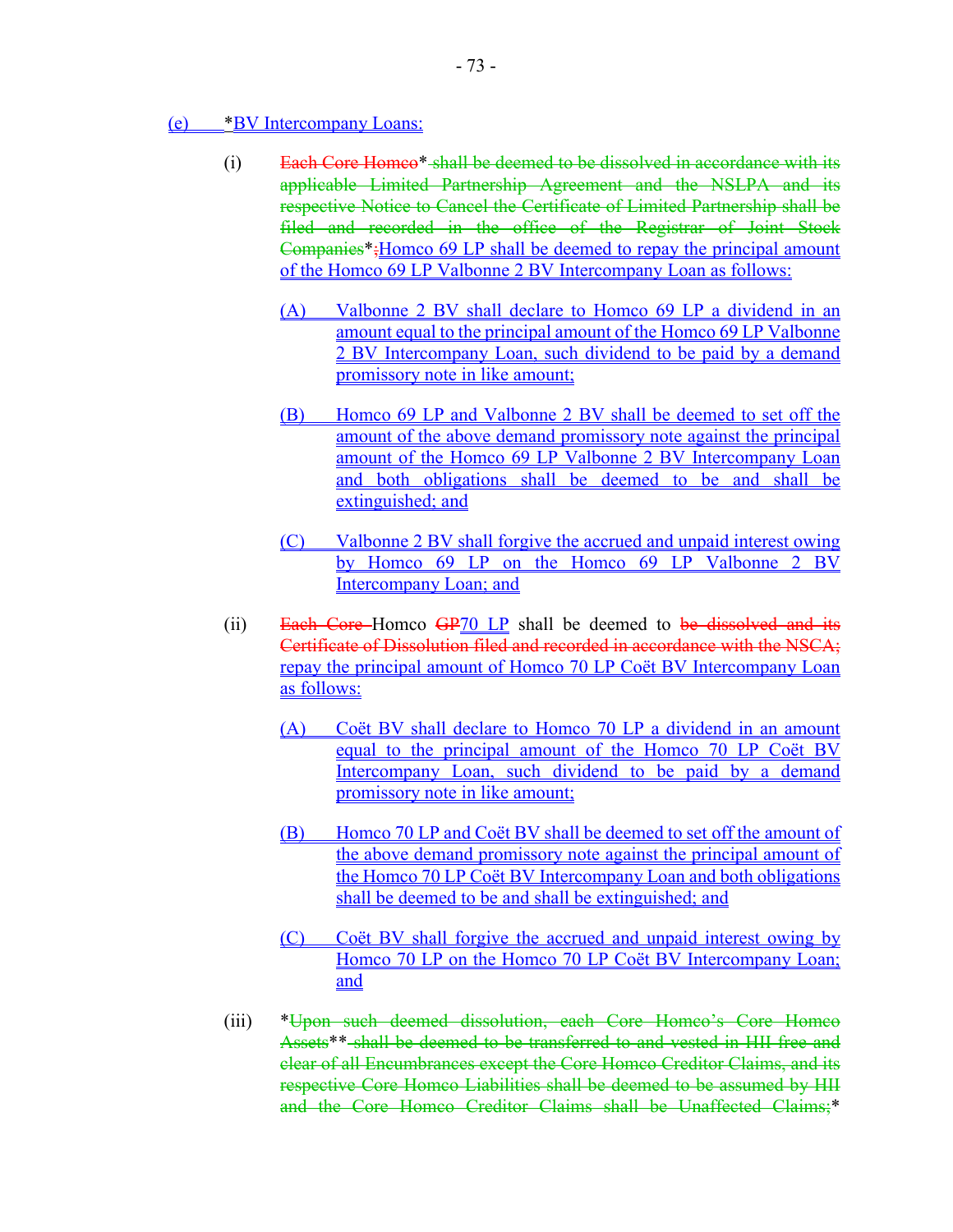andHomco 86 LP shall be deemed to repay the principal amount of the Homco 86 LP Homco 86 BV Intercompany Loan as follows:

- (A) Homco 86 BV shall convert its share premium into legal stated capital;
- (B) Homco 86 BV shall make a return of capital to Homco 86 LP in an amount equal to the principal amount of the Homco 86 LP Homco 86 BV Intercompany Loan, such return of capital to be paid by a demand promissory note in like amount;
- (C) Homco 86 LP and Homco 86 BV shall be deemed to set off the amount of the above demand promissory note against the principal amount of the Homco 86 LP Homco 86 BV Intercompany Loan and both obligations shall be deemed to be and shall be extinguished; and
- (D) Homco 86 BV shall forgive the accrued and unpaid interest owing by Homco 86 LP on the Homco 86 LP Homco 86 BV Intercompany Loan; and
- (iv) Homco 87 LP shall be deemed to repay the principal amount of the Homco 87 LP Homco 87 BV Intercompany Loan as follows:
	- (A) Homco 87 BV shall convert its share premium into legal stated capital;
	- (B) Homco 87 BV shall make a return of capital to Homco 87 LP in an amount equal to the principal amount of the Homco 87 LP Homco 87 BV Intercompany Loan, such return of capital to be paid by a demand promissory note in like amount;
	- (C) Homco 87 LP and Homco 87 BV shall be deemed to set off the amount of the above demand promissory note against the principal amount of the Homco 87 LP Homco 87 BV Intercompany Loan and both obligations shall be deemed to be and shall be extinguished; and
	- (D) Homco 87 BV shall forgive the accrued and unpaid interest owing by Homco 87 LP on the Homco 87 LP Homco 87 BV Intercompany Loan; and
- (v) Homco 110 LP shall be deemed to repay the principal amount of the Homco 110 LP Valbonne 5 BV Intercompany Loan as follows:
	- (A) Valbonne 5 BV shall convert its share premium into legal stated capital;
	- (B) Valbonne 5 BV shall make a return of capital to Homco 110 LP in an amount equal to the principal amount of the Homco 110 LP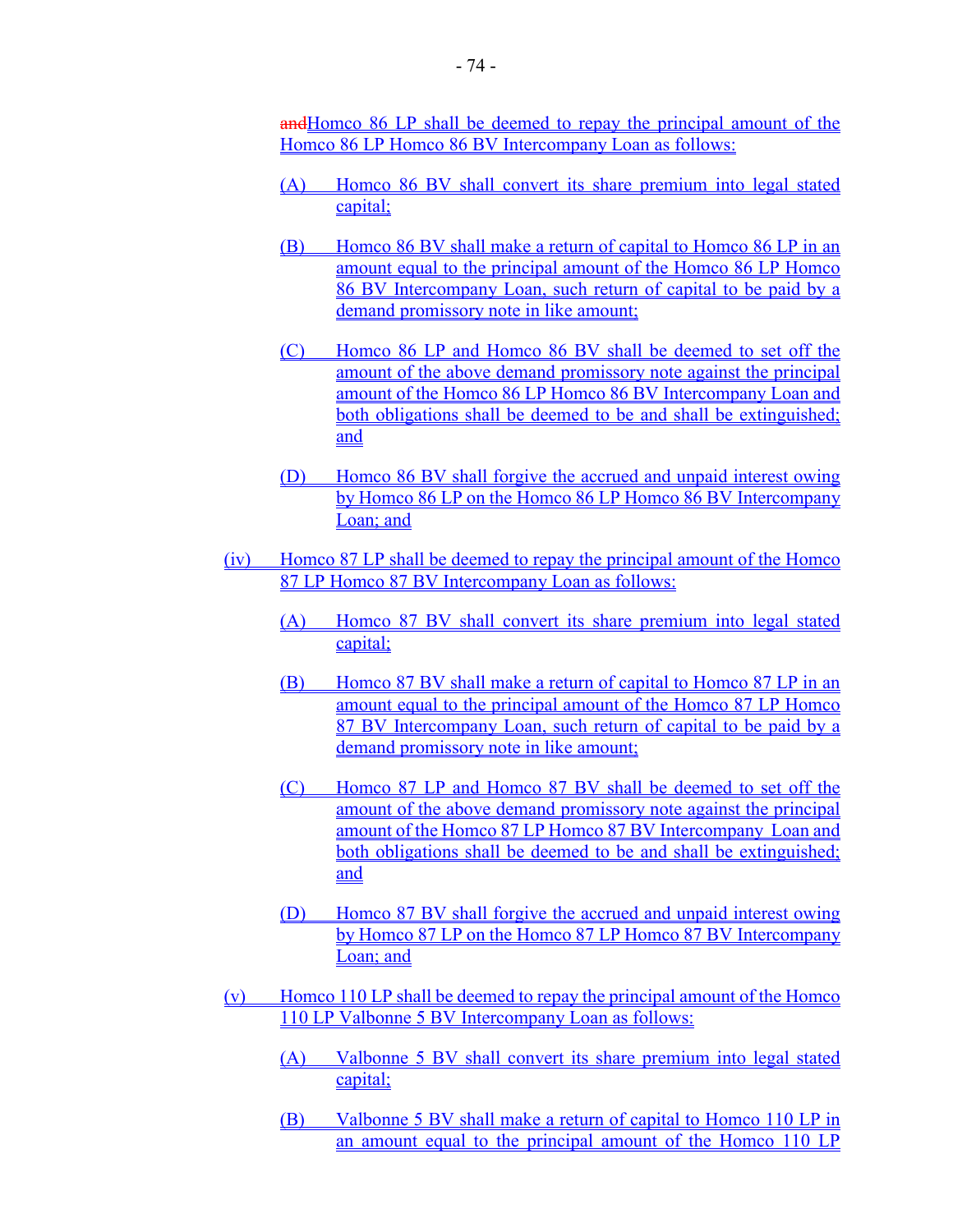Valbonne 5 BV Intercompany Loan, such return of capital to be paid by a demand promissory note in like amount;

- (C) Homco 110 LP and Valbonne 5 BV shall be deemed to set off the amount of the above demand promissory note against the principal amount of the Homco 110 LP Valbonne 5 BV Intercompany Loan and both obligations shall be deemed to be and shall be extinguished; and
- (D) Valbonne 5 BV shall forgive the accrued and unpaid interest owing by Homco 110 LP on the Homco 110 LP Valbonne 5 BV Intercompany Loan; and

(f) Newco Bond 5 Guarantee:

- (iv) HII shall issue the Newco Bond 5 Guarantee to Stichting Homburg Bonds; and
- (g) (d) Newco becomes Co-Obligor:
	- (i) Newco enters into the Assumption Agreement and thereunder becomes co-obligor with HII for the Newco Assumed Portion of Proven Claims and the Newco Assumed Portion of Disputed Claims, and waives any rights of or entitlement to contribution, indemnity or subrogation against HII in respect of the original obligations of HII so assumed by Newco, but for greater certainty such waiver shall not affect the principal amount of the HII Co-Obligation Note;
	- (ii) In consideration for Newco entering into the Assumption Agreement, HII shall issue the HII Co-obligation Note in favour of Newco which shall be deemed to be secured by the Newco Co-obligation Charge; and
	- (iii) The aggregate amount of the Newco Assumed Portion of Proven Claims plus the Newco Assumed Portion of Disputed Claims and the amount outstanding under the HII Co-obligation Note shall each be deemed to be equal to the Final Adjusted Newco Note Amount; and
- (h) (e) Dissolution of Homco 190 LP, Homco 191 LP and Homco 199 LP:
	- (i) The following steps shall be taken prior to the dissolution of Homco 190 LP, Homco 191 LP and Homco 199 LP:
		- (A) Homco 199 LP shall be deemed to pay to Homco 191 LP the amount of the Homco 199 Cash Amount in a first partial repayment of the Homco 191 Loan and the Homco 191 Loan Promissory Note shall be deemed to be reduced accordingly;
		- (B) Homco 191 LP shall be deemed to make a return of capital to its sole limited partner, HII, in an amount equal to the Homco 199 Cash Amount;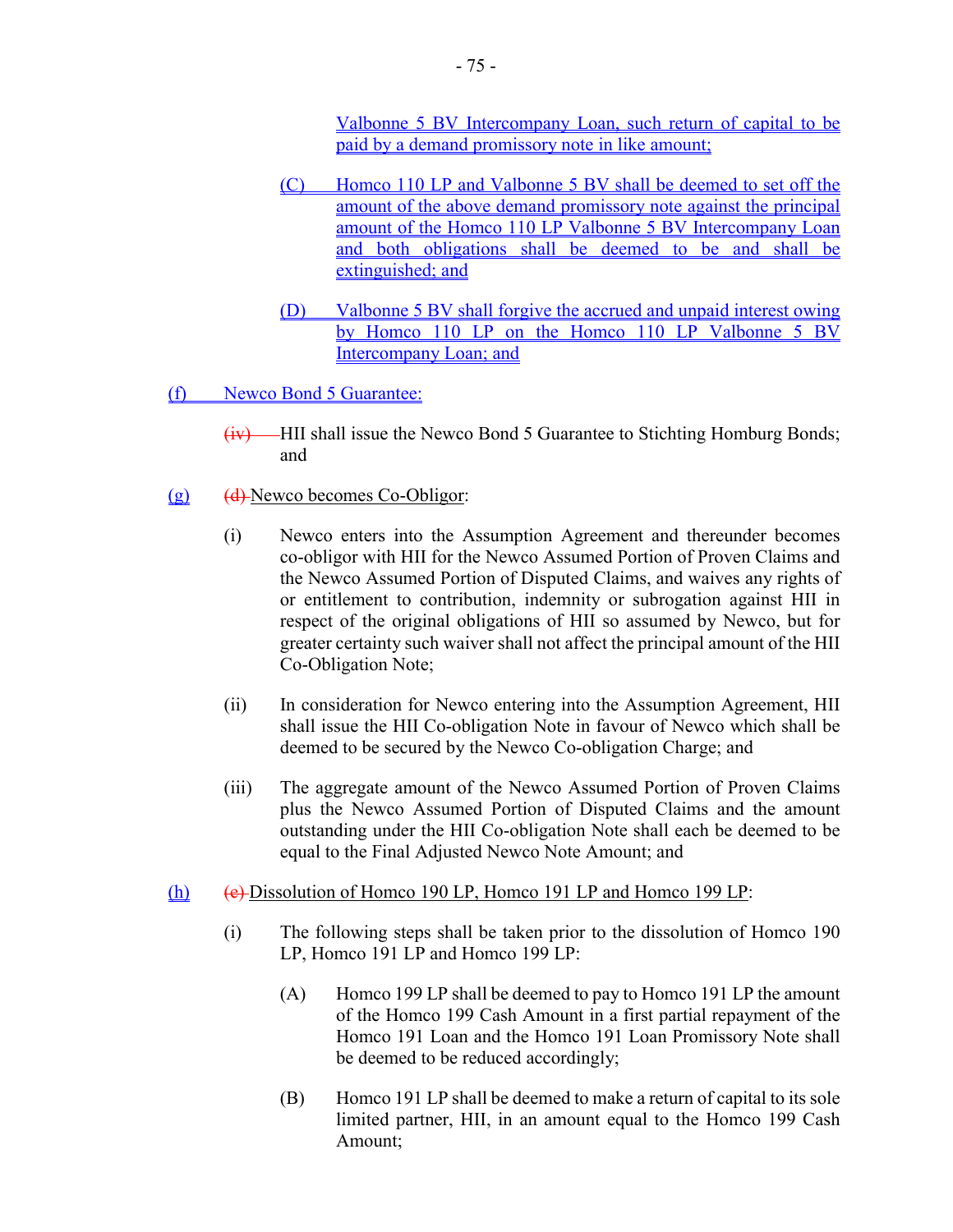- (C) HII shall be deemed to pay to Homco 199 LP an amount equal to the Homco 199 Cash Amount in a first partial repayment of the Homco 199 Loan and the Homco 199 Loan shall be deemed to be reduced accordingly;
- (D) Homco 199 LP shall be deemed to pay to Homco 191 LP an amount equal to the remaining balance of the Homco 191 Loan, in a second and final repayment of the Homco 191 Loan and the Homco 191 Loan Promissory Note shall be deemed to be satisfied in its entirety and such note shall be deemed to be cancelled;
- (E) Homco 199 LP shall be deemed to pay to Homco 190 LP an amount equal to the Homco 199 Cash Amount less the amount of the final payment in D above, in a first partial repayment of the Homco 190 Loan and the Homco 190 Loan Promissory Note shall be deemed to be reduced accordingly;
- (F) Homco 190 LP shall be deemed to make a return of capital to its sole limited partner, Homco 191 LP, in the amount equal to the partial repayment paid in E above;
- (G) Homco 191 LP shall be deemed to make a return of capital to its sole limited partner, HII, in an amount equal to the Homco 199 Cash Amount (being the aggregate of the amounts paid in D and E above);
- (H) HII shall be deemed to pay to Homco 199 LP the amount equal to the Homco 199 Cash Amount (and being the aggregate of the amounts paid in D and F above), in a second partial repayment of the Homco 199 Loan and the Homco 199 Loan shall be deemed to be reduced accordingly;
- (I) Homco 199 LP shall be deemed to pay to Homco 190 LP an amount equal to the remaining balance of the Homco 190 Loan, in a second and final repayment of the Homco 190 Loan, and the Homco 190 Loan Promissory Note shall be deemed to be deemed to be satisfied in its entirety and such note shall be deemed to be cancelled;
- (J) Homco 190 LP shall be deemed to make a return of capital to its sole limited partner, Homco 191 LP, in an amount equal to the amount paid in I above;
- (K) Homco 191 LP shall be deemed to make a return of capital to its sole limited partner, HII, in an amount equal to the amount paid in I above;
- (L) HII shall be deemed to pay to Homco 199 LP an amount equal to the amount paid in I above, in a third partial repayment of the Homco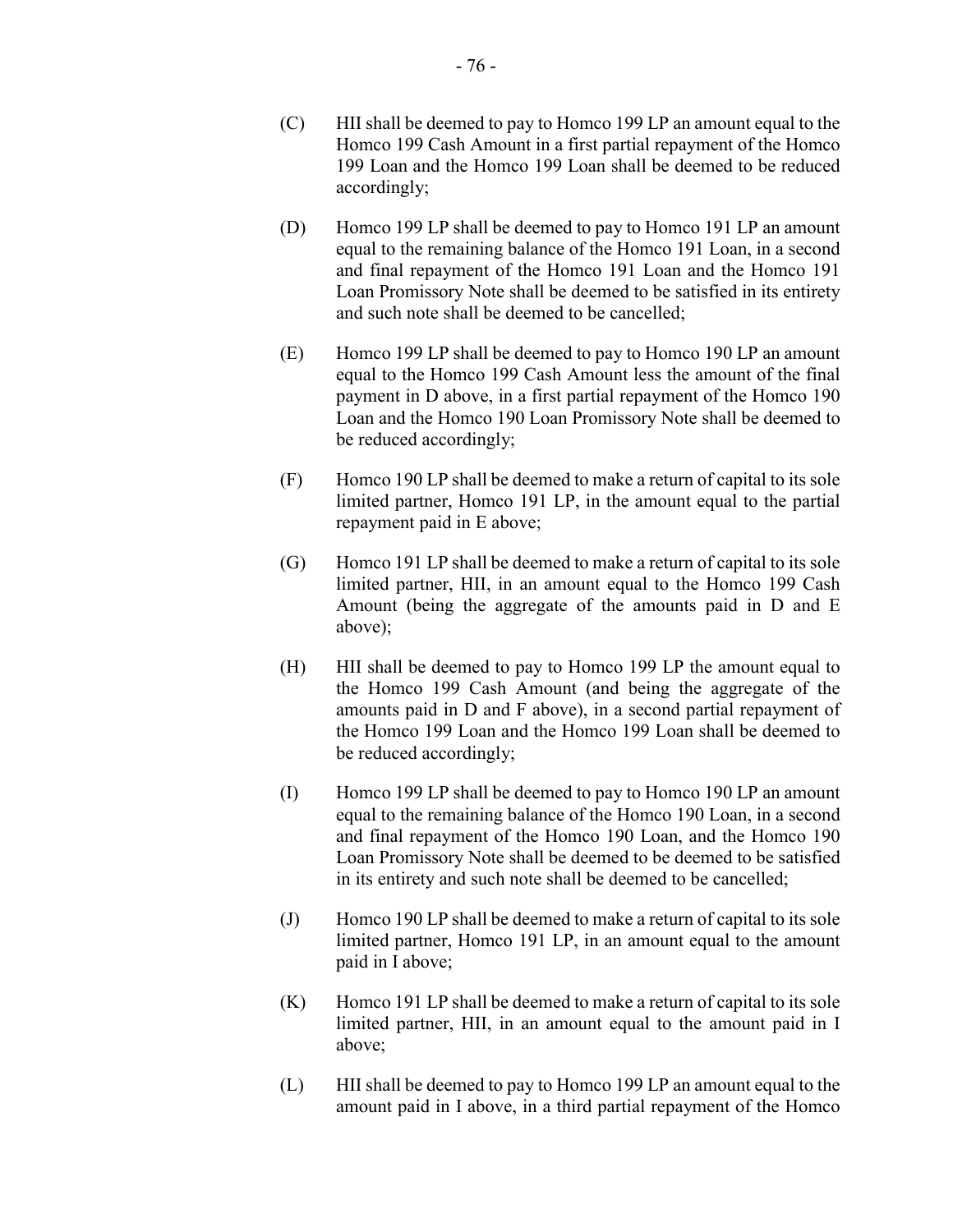199 Loan and the Homco 199 Loan shall be deemed to be reduced accordingly;

- (M) Homco 199 LP shall be deemed to make a return of capital to its sole limited partner, HII, in an amount equal to the Homco 199 Cash Amount; and
- (N) HII shall be deemed to pay Homco 199 LP an amount equal to the Homco 199 Cash Amount (as paid in M above), as a fourth and final payment made in full satisfaction of the Homco 199 Loan, and the Homco 199 Loan shall be deemed to be satisfied in its entirety; and
- (ii) The steps in A through N above shall be deemed to be executed or repeated (with as many conforming changes as may be necessary) as many times as is necessary based upon the amount of the Homco 199 Cash Amount, in order to repay the Homco 191 Loan, the Homco 190 Loan and the Homco 199 Loan in their entireties;
- (iii) Each of Homco 190 LP, Homco 191 LP and Homco 199 LP shall be deemed to be dissolved in accordance with its respective Limited Partnership Agreement and the NSLPA and its respective Notice to Cancel the Certificate of Limited Partnership shall be filed and recorded in the office of the Registrar of Joint Stock Companies;
- (iv) \*Each Homco GP of Homco 190 LP, Homco 191 LP and Homco 199 LP shall be deemed to be dissolved and its Certificate of Dissolution filed and recorded in accordance with the NSCA; and\*
- $(iv)$  (v) Upon the deemed dissolution of each of Homco 190 LP, Homco 191 LP and Homco 199 LP, their respective assets including all Cash shall be deemed to be transferred to and vested in HII free and clear of Encumbrances and their respective liabilities which shall be deemed to be assumed by HII, and such liabilities shall be compromised under the Plan; and
- (v) \*Each Homco GP of Homco 190 LP, Homco 191 LP and Homco 199 LP shall be deemed to be dissolved and its Certificate of Dissolution filed and recorded in accordance with the NSCA; and\*
- (i) \*Treatment of Homco 61 Intercompany Claim:

HII shall set off the amount of the HII Loan against the amount of the Homco 61 Intercompany Claim. The unpaid balance owing on the Homco 61 Intercompany Claim shall be the Homco 61 Net Intercompany Claim, which shall constitute the sole Proven Claim of Homco 61 LP entitling Homco 61 LP to the HII Homco 61 Distribution and for greater certainty Homco 61 LP shall have no other claim against HII including by subrogation or otherwise; for greater certainty, this particular Plan Transaction may be deemed to occur at such later time in the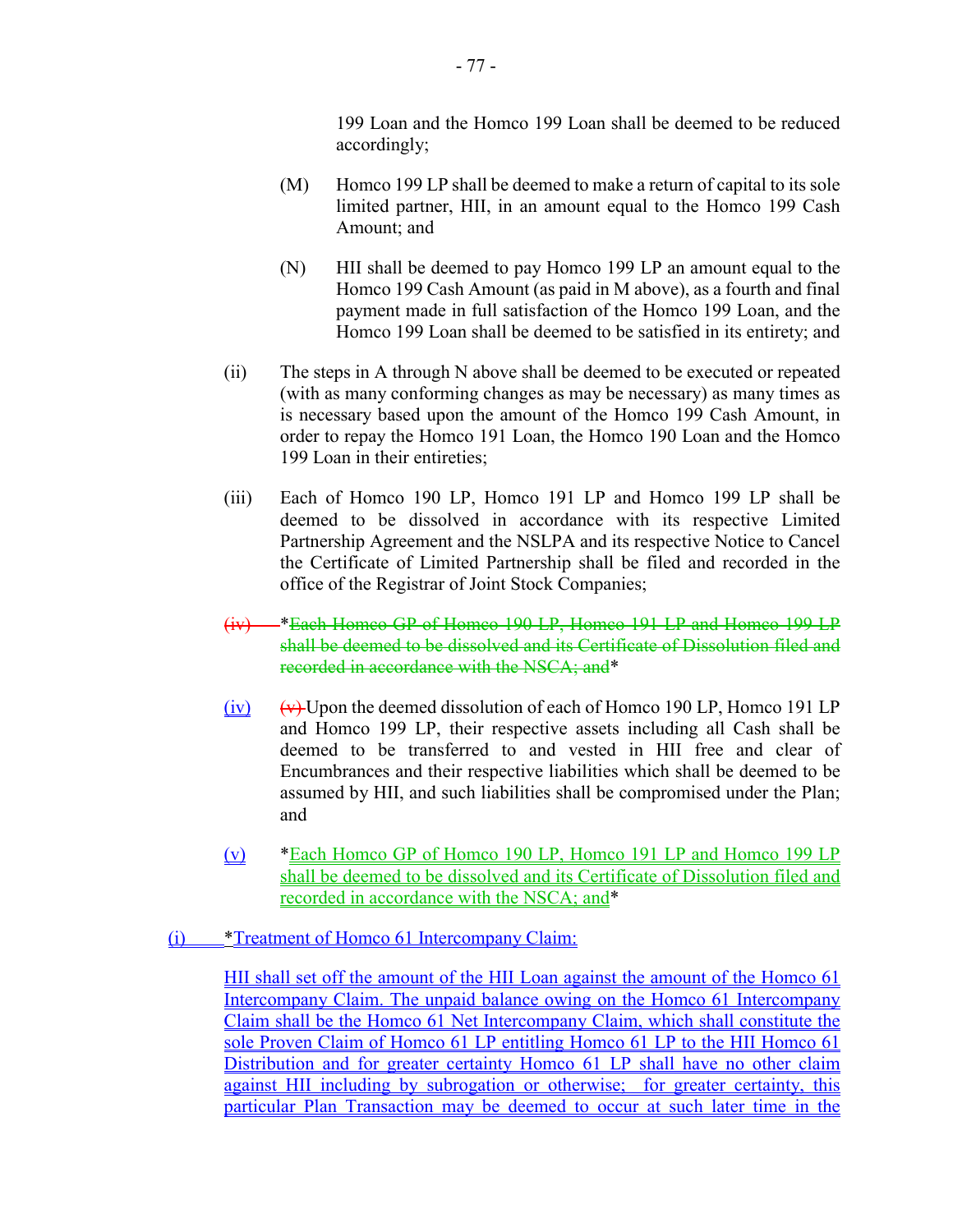sequence of Plan Transactions contained in Section 12.3 as may be determined by HII and Shareco in accordance with Section 12.4;

(j) (f) Treatment of Non-Corporate Creditors:

In the following Subparagraph  $10.3$  (fSection 12.3(j), where reference is made to the Monitor holding Newco Common Shares, it is holding same on behalf of Affected Creditors (other than Convenience Class Creditors) with Disputed Claims that are finally determined to be Proven Claims:

- (i) TheEach Non-Corporate Creditors with Proven ClaimsCreditor with a Non-Corporate Creditor Proven Claim (including for greater certainty, Electing Creditors) shall be deemed to subscribe for each such Non-Corporate Creditor's Pro Rata Share of Newco Common Shares, the entire subscription price for which shall be deemed to be an amount equal to the Newco Assumed Portion of Non-Corporate Creditor Proven Claims;
- (ii) The Monitor or its designate in respect of the Non-Corporate Creditors with Disputed Claims (including for greater certainty, Electing Creditors), based on the face value of such Disputed Claims or such lesser amount as shall be determined by the Monitor), shall be deemed to subscribe for each such Non-Corporate Creditor's Pro Rata Share of Newco Common Shares, the subscription price for which shall be equal to the nominal amount of such Newco Common Shares;
- (iii) The Non-Corporate Creditors with Proven ClaimsNon-Corporate Creditor Proven Claims (including for greater certainty Electing Creditors) who are deemed to have subscribed for Newco Common Shares in Subparagraph  $12.3(i)(i)$  above, will be and will be deemed to be obligated to pay the subscription price for the Newco Common Shares subscribed for in Subparagraph  $\frac{10.3(f12.3(i)}{i)}$  above;
- (iv) The Monitor or its designate shall hold the Newco Common Shares subscribed for in Subparagraph  $10.3$ (fSection  $12.3$ (j)(ii) above in the Disputed Claims (Newco Shares) Reserve;
- (v) The obligation to pay the subscription price in Section  $12.3(j)(iii)$  above by the Non-Corporate Creditors with Non-Corporate Creditor Proven Claims (including for greater certainty Electing Creditors) shall be deemed to be satisfied in full by setting off such obligation against the Newco Assumed Portion of Non-Corporate Creditor Proven Claims, and such Newco Assumed Portion of Non-Corporate Creditor Proven Claims shall be deemed to be paid in full and each Non-Corporate Creditor's Pro Rata Share of Newco Common Shares shall become issuable to such Non-Corporate Creditors with Proven Claims in accordance with the Plan;
- $(vi)$   $(vi)$  Newco shall be obligated to issue the Newco Common Shares subscribed for in Subparagraph  $10.3$ (fSection  $12.3$ (j)(i)] above by the Non-Corporate Creditors with Proven Claims to such Non-Corporate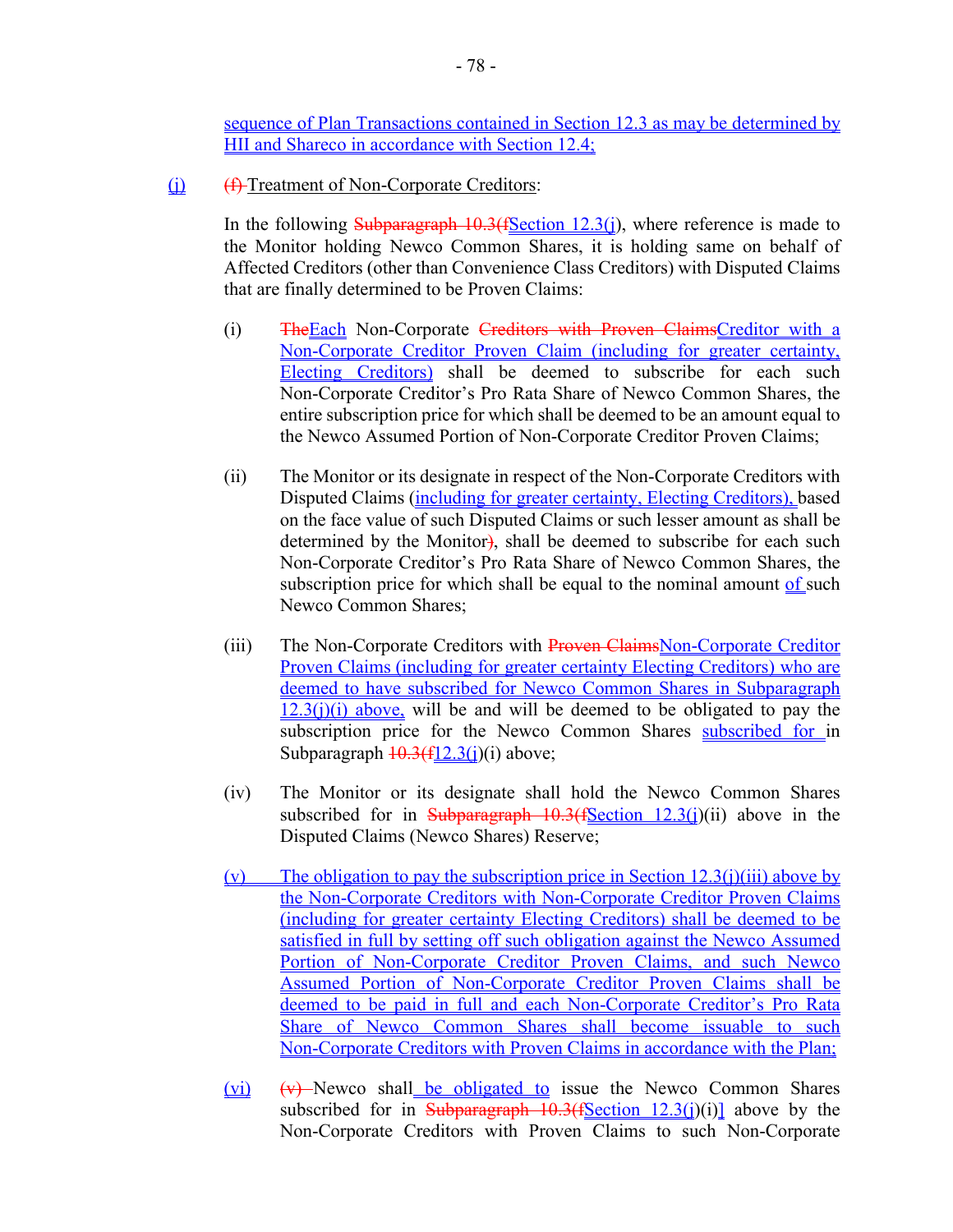Creditors and their obligation to pay the subscription price in Subparagraph  $10.3(fSection 12.3(j))$  above shall be deemed to be satisfied in full by setting off both such obligations against the Newco Assumed Portion of Non-Corporate Creditor Proven Claims and such Newco Assumed Portion of Non-Corporate Creditor Proven Claims shall be deemed to be paid in full in accordance with the Plan;

- (vii)  $(vii)$  Newco shall issue the Newco Common Shares subscribed for in Subparagraph  $10.3$  (fSection 12.3(j)(ii) above by the Monitor or its designate to the Monitor and the subscription price shall be paid up out of the share premium reserve of Newco; and
- (viii) (vii) The Newco Un-assumed Portion of Non-Corporate Creditor Proven Claims shall be deemed to be settled in accordance with the Plan, in consideration for which such Non-Corporate Creditors (including Electing Creditors) shall be entitled to receive in respect of such Newco Un-assumed Portion of Non-Corporate Creditor Proven Claims, (i) their Pro Rata Share of the Cash Pool and (ii) their Pro Rata Share of the Asset Realization Cash Pool, on repayment of the Note A (Non-Corporate Creditor) principal amount; and
- (ix) Newco shall issue the Newco Common Shares subscribed for above by Non-Corporate Creditors other than Electing Creditors to such Non-Corporate Creditors; and
- (x) Each Non-Corporate Creditor with a Non-Corporate Creditor Proven Claim who has elected the Newco Common Shares Cash-Out Option shall and shall be deemed to assign, transfer and sell its entitlement to its Pro Rata Share of the Newco Common Shares to which it is entitled under Section 12.3(j) above to Catalyst in consideration for its *pro rata* share of the Aggregate Newco Common Shares Cash-Out Price and such Electing Creditors shall direct Newco to issue and Newco shall issue, such Newco Common Shares to Catalyst in accordance with the Plan.

**B.** Phase Two

During Phase Two the following Plan Transactions shall and shall be deemed to occur sequentially in the following order:

- $(k)$  (g) Acquisition of Control of HII:
	- (i) HII shall file Articles of Reorganization under the ABCA and such Articles of Reorganization shall be deemed to give effect to the following steps or transactions:
		- (A) HII's articles of amalgamation shall be amended under the ABCA to create a new class of authorized HII New Common Shares; and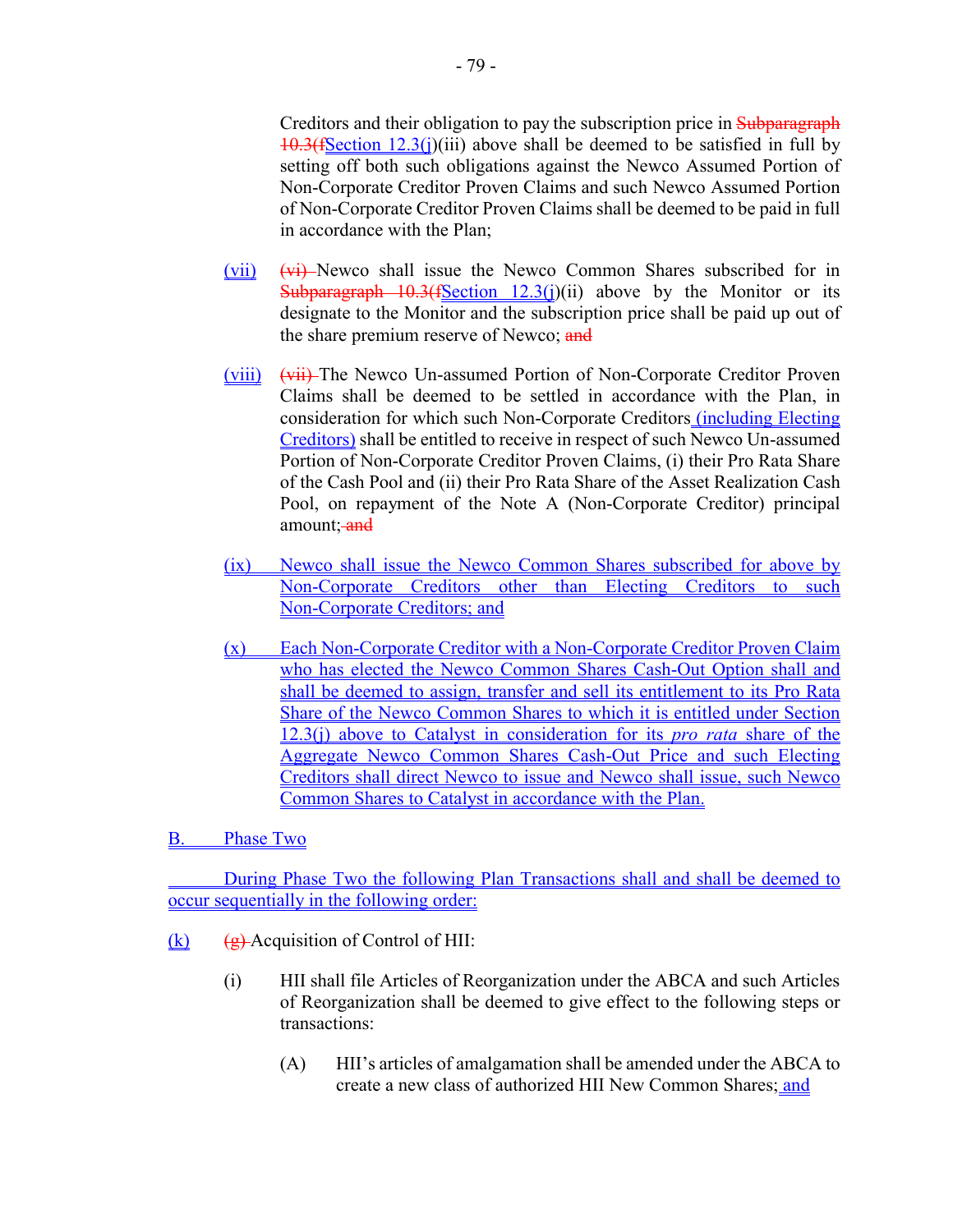- (B) To give effect to  $12.3(k)(iii)$  below, HII's articles of amalgamation shall be amended under the ABCA to cancel the authorized HII Class A Shares, the authorized HII Class B Shares, the authorized HII Class A Preferred Shares and the authorized HII Class B Preferred Shares;
- (C) The\* short form vertical amalgamation of Shareco and each Amalgamating Canco with HII as more particularly set out above, with the name of the amalgamated entity to be a corporate number assigned under the ABCA;\* and
- (ii) Newco shall subscribe for and HII shall issue 100 HII New Common Shares to Newco, for the subscription purchase price of Cdn\$100. Such shares shall be deemed to be validly issued and outstanding as fully paid and non-assessable on the Plan Implementation Date and an\* amount of Cdn\$100 shall be deemed to be added to the stated capital account for the HII New Common Shares\*;
- (iii) The outstanding HII Class A Shares and outstanding HII Class B Shares and all other outstanding equity securities of HII other than the HII New Common Shares are deemed to be surrendered for cancellation and shall be deemed to be cancelled without compensation, such deemed cancellation being deemed to have occurred immediately prior to the effectiveness of the amendment in Section  $\frac{10.312.3(gk)}{i}$ (i)(B);
- (iv) An\* amount of Cdn\$100 shall be deemed to be added to the stated capital account for the HII New Common Shares\*; and
- $(iv)$  (v) The stated capital account for HII's Existing Authorized Capital shall be deemed to be reduced to zero for no consideration; and
- (l) Dissolution of Core Homcos and Transfer of Core Homco Assets to HII (other than Homco 86 LP and Homco 87 LP):
	- (i) Homco 110 LP shall be deemed to repay the principal amount of the Homco 110 LP HII Intercompany Loan as follows:
		- (A) Homco 110 LP shall satisfy the Homco 110 LP HII Intercompany Loan by transferring shares of Valbonne 5 BV with a value equal to the principal amount and accrued interest of the Homco 110 LP HII Intercompany Loan to HII, in full satisfaction of the Homco LP HII Intercompany Loan;
	- (ii) Each Core Homco except for Homco 86 LP and Homco 87 LP\* shall be deemed to be dissolved in accordance with its applicable Limited Partnership Agreement and the NSLPA and its respective Notice to Cancel the Certificate of Limited Partnership shall be filed and recorded in the office of the Registrar of Joint Stock Companies\* shall and shall be deemed to cease to exist;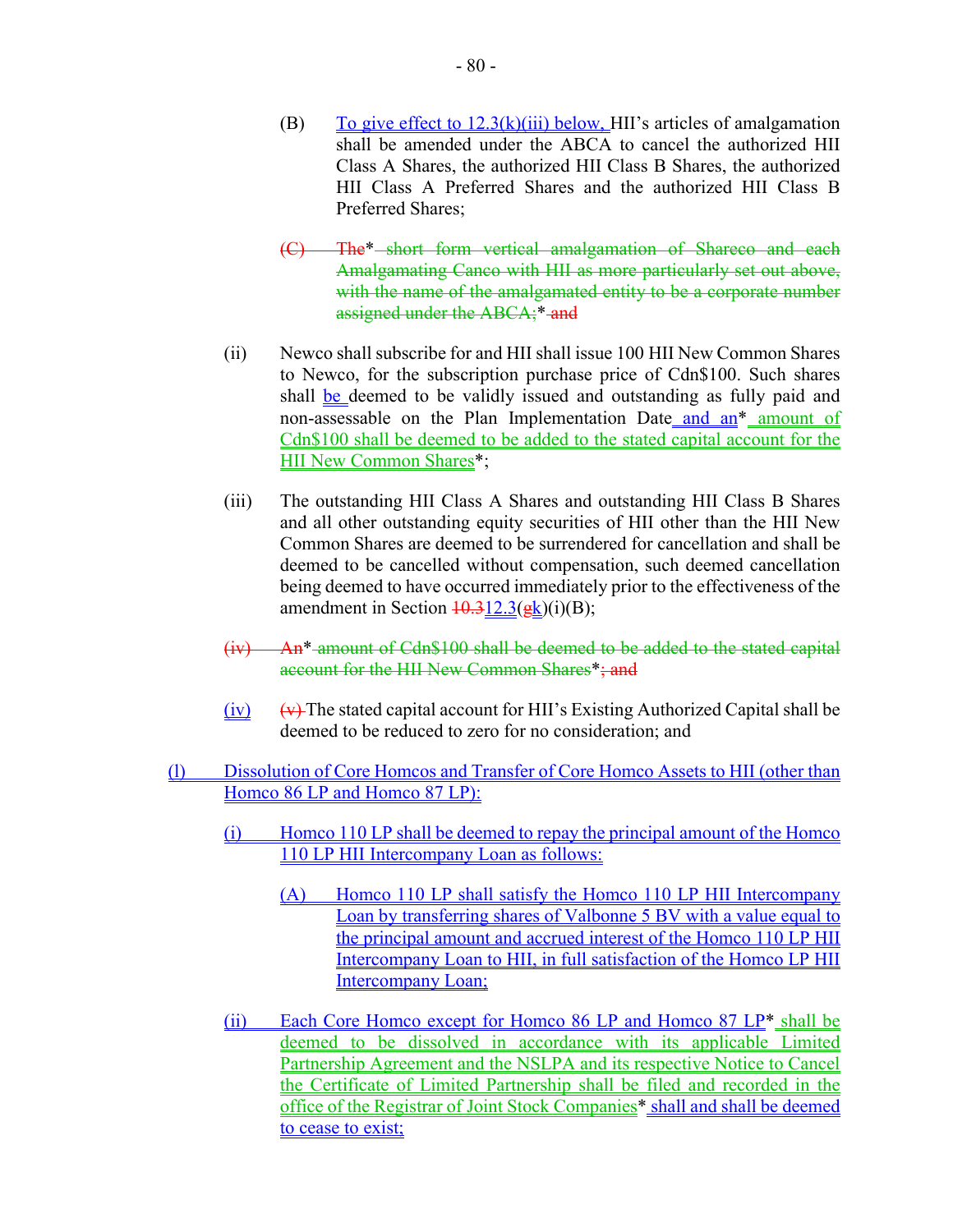- (iii) \*Upon such deemed dissolution, each Core Homco's Core Homco Assets\* (including the Homco 69 Note A, the Homco 70 Note A, the Homco 69 Note B and the Homco 70 Note B, as applicable)\* shall be deemed to be transferred to and vested in HII free and clear of all Encumbrances except the Core Homco Creditor Claims, and its respective Core Homco Liabilities shall be deemed to be assumed by HII and the Core Homco Creditor Claims shall be Unaffected Claims;\*
- (iv) Each Core Homco GP except for HII 86 GP and HII 87 GP shall be deemed to be dissolved and its respective Certificate of Dissolution filed and recorded in accordance with the NSCA;
- (m) (h) Treatment of Corporate Creditors:

In the following Subparagraph  $10.3$ (hSection 12.3(m), where reference is made to the Monitor holding Newco Common Shares, it is holding same on behalf of Affected Creditors (other than Convenience Class Creditors) with Disputed Claims that are finally determined to be Proven Claims:

- (i) TheEach Corporate Creditors with Proven ClaimsCreditor with a Corporate Creditor Proven Claim (including for greater certainty, Electing Creditors) shall be deemed to subscribe for each such Corporate Creditor's Pro Rata Share of Newco Common Shares, the entire subscription price for which shall be deemed to be an amount equal to the Newco Assumed Portion of Corporate Creditor Proven Claims;
- (ii) The Monitor or its designate in respect of the Corporate Creditors with Disputed Claims (including for greater certainty Electing Creditors), based on the face value of such Disputed Claims or such lesser amount as shall be determined by the Monitor), shall be deemed to subscribe for each such Corporate Creditor's Pro Rata Share of Newco Common Shares, the subscription price for which shall be equal to the nominal amount of such Newco Common Shares;
- (iii) The Corporate Creditors with Proven ClaimsCorporate Creditor Proven Claims (including for greater certainty Electing Creditors) who are deemed to have subscribed for Newco Common Shares in Section 12.3(m)(i) will be and will be deemed to be obligated to pay to Newco the subscription price for the Newco Common Shares in Subparagraph  $10.3$ (hSection  $12.3$ (m)(i) above;
- (iv) The Monitor or its designate shall hold the Newco Common Shares subscribed for in Subparagraph  $10.3(hSection 12.3(m)(ii)$  above in the Disputed Claims (Newco Shares) Reserve;
- (v) The obligation to pay the subscription price in Section  $12.3(m)(iii)$  above by the Corporate Creditors with Corporate Creditor Proven Claims (including for greater certainty Electing Creditors) shall be deemed to be satisfied in full by setting off such obligation against the Newco Assumed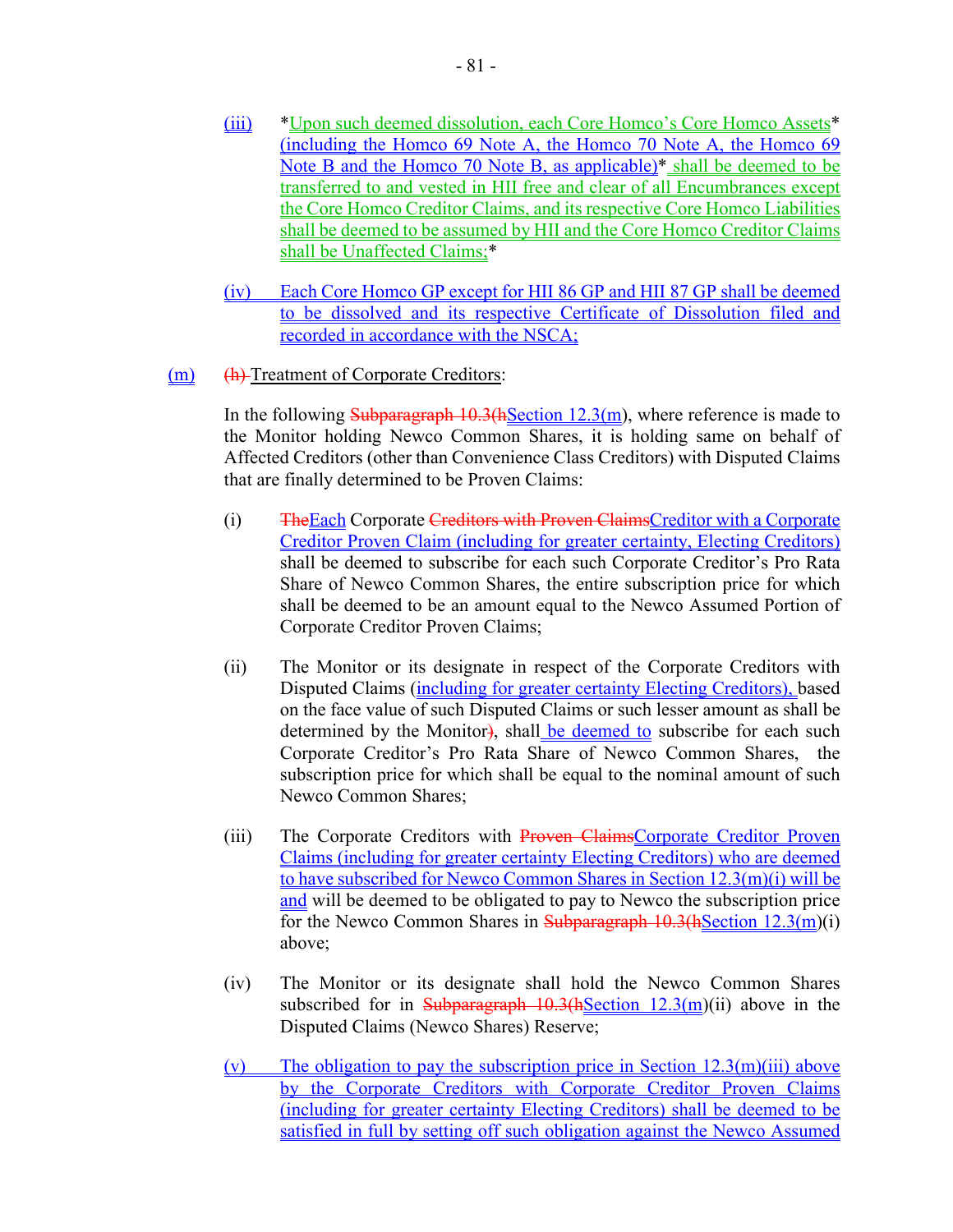Portion of Corporate Creditor Proven Claims, and such Newco Assumed Portion of Corporate Creditor Proven Claims shall be deemed to be paid in full and each Corporate Creditor's Pro Rata Share of Newco Common Shares shall become issuable to such Corporate Creditors with Proven Claims in accordance with the Plan;

- $(vi)$   $(vi)$  Newco shall be obligated to issue the Newco Common Shares subscribed for by the Corporate Creditors with Proven Claims in Subparagraph  $10.3(hSection 12.3(m)(i))$  above to such Corporate Creditors with Proven Claims, and the obligation of such Corporate Creditors to pay the subscription price in Subparagraph  $10.3$  (hSection  $12.3$  (m)(iii) shall be deemed to be satisfied in full by setting off both such obligations against the Newco Assumed Portion of Corporate Creditor Proven Claims, and such Newco Assumed Portion of Corporate Creditor Proven Claims shall be deemed to be paid in full in accordance with the Plan;
- (vii) (vi) Newco shall issue the Newco Common Shares subscribed for in Subparagraph  $10.3$ (hSection  $12.3$ (m)(ii) above by the Monitor to the Monitor or its designate and the subscription price shall be paid up out of the share premium reserve of Newco; and
- (viii) (vii) The Newco Un-assumed Portion of Corporate Creditor Proven Claims shall be deemed to be settled in accordance with the Plan, in consideration for which such Corporate Creditors shall be entitled to receive in respect of such Newco Un-assumed Portion of Corporate Creditor Proven Claims, (i) their Pro Rata Share of the Cash Pool and (ii) their Pro Rata Share of the Asset Realization Cash Pool, on repayment of the Note B (Corporate Creditor) principal amount;
- (ix) Newco shall issue the Newco Common Shares subscribed for above by the Corporate Creditors other than Electing Creditors to such Corporate Creditors;
- (x) Each Corporate Creditor with a Corporate Creditor Proven Claim who has elected the Newco Common Shares Cash-Out Option shall and shall be deemed to assign, transfer and sell its entitlement to its Pro Rata Share of the Newco Common Shares to which it is entitled under Section 12.3(m)(i) above to Catalyst in consideration for its *pro rata* share of the Aggregate Newco Common Shares Cash- Out Price and such Electing Creditors shall direct Newco to issue, and Newco shall issue, such Newco Common Shares to Catalyst in accordance with the Plan; and

### $(n)$  (i) Repayment of Newco Incorporation Loan:

Upon the issuance of Newco Common Shares to Affected Creditors with Proven Claims in accordance with the Plan, Newco shall repurchase the preference shares held by the Incorporation Foundation for the sum of EUR225,000 and the Incorporation Foundation shall direct Newco to pay such amount to HII to repay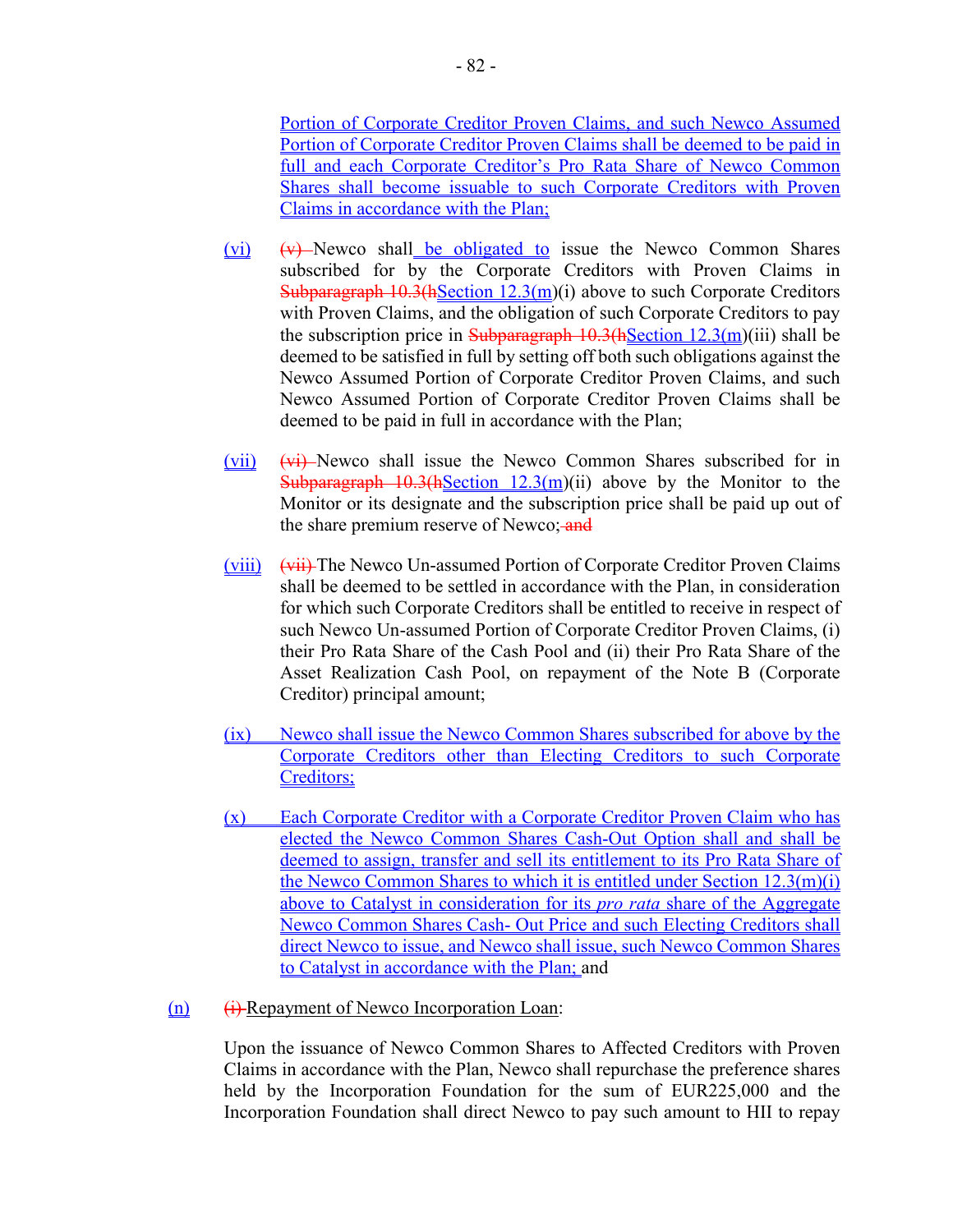the Newco Incorporation Loan on the Incorporation Foundation's behalf, following which payment the Newco Incorporation Loan Note shall be cancelled; and

(j) \*Homburg Baltic Luxemburg Continuance: \*

\*Homburg Baltic shall be exported from the NSCA and imported to Luxembourg under Luxembourg's Commercial Companies Act, 1915; and\*

- (o) (k) Transfer of Core Business Assets to Newco and Core GP Assets to Newco Subsidiaries:
	- (i) HII shall contribute the Homco 86 LP HII Intercompany Loan to Homco 86 LP in exchange for additional limited partnership interests equal to the value of such loan;
	- (ii) HII shall contribute the Homco 87 LP HII Intercompany Loan to Homco 87 LP in exchange for additional limited partnership interests equal to the value of such loan;
	- (iii) HII 86 GP and HII 87 GP shall transfer their respective Core GP Assets to the Newco Subsidiaries for Cdn\$1,000 respectively and such interests shall be deemed to be transferred to and shall vest in the Newco Subsidiaries, free and clear of all Encumbrances other than the Core Business Creditor Claims, and the Newco Subsidiaries shall assume and shall be deemed to assume the HII 86 GP Liabilities and the HII 87 GP Liabilities (and for greater certainty, HII 86 GP and HII 87 GP shall be deemed to have no liability in respect of such HII 86 GP Liabilities and HII 87 Liabilities, respectively);
	- $(iv)$  (i) Pursuant to and in accordance with the HII/Shareco Sanction and Vesting Order, HII shall be deemed to transfer all of its right, title and interest in and to the Core Business Assets (other than the Core GP Assets) that it owns to Newco, and such Core Business Assets shall be deemed to be transferred to and shall vest in Newco, free and clear of all Encumbrances other than the Core Business Creditor Claims, and where any Real Property Interest is being vested directly in Newco, Newco shall assume and is deemed to assume the Core Homco Liabilities (and for greater certainty HII shall be deemed to have no liability in respect of such Core Homco Liabilities);
	- $(v)$  (ii) As consideration for such transfer by HII to Newco in Subparagraph  $(10.3)(k)(iSubsection 12.3(o)(ii))$  above, Newco shall issue the Newco Note to HII and assume HII's obligations under the Newco Bond 5 Guarantee and HII shall be released from such obligations and the security relating to the Bond 5 Secured Claim shall be deemed to be released and extinguished (and for greater certainty, the Bond 5 Unsecured Claim shall remain as an obligation of HII to be compromised as an Affected Claim under the Plan); and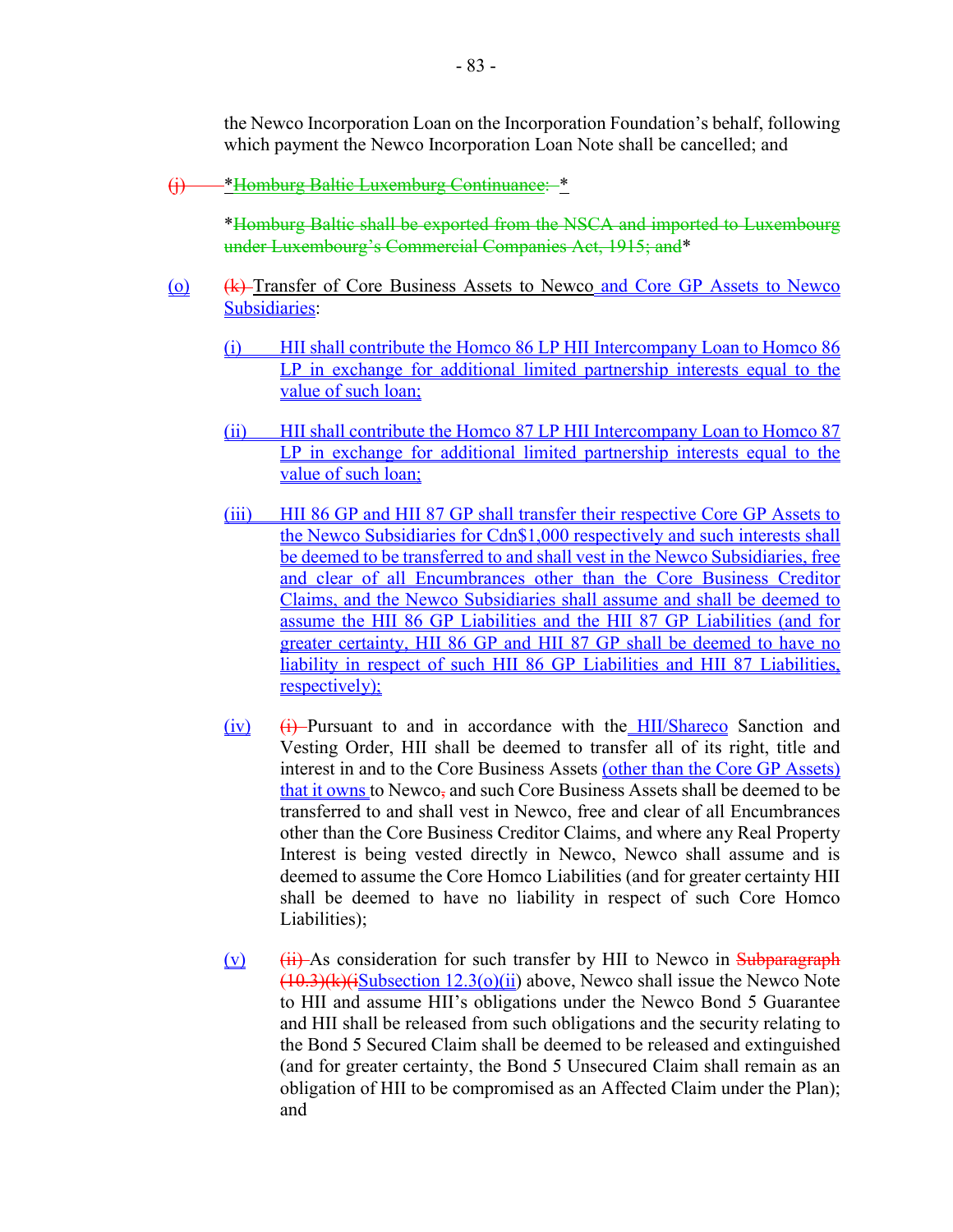$(vi)$  (iii) The amounts owing under the HII Co-obligation Note and the Newco Note shall be deemed to be set off and the obligations thereunder shall be deemed to be satisfied in full and the HII Co-obligation Note and the Newco Note shall be deemed to be cancelled and the Newco Co-obligation Charge shall be deemed to be discharged; and

# (p) Dissolution of HII 86 GP and HII 87 GP:

(i) HII 86 GP and HII 87 GP shall be deemed to be dissolved and their respective Certificates of Dissolution shall be filed and recorded in accordance with the NSCA;

### (q) (a) (a) Receipt of Newco Common Shares and Cash by Monitor:

- (i) Newco shall issue to the Monitor or its designate to be held on behalf of the Affected Creditors (other than Convenience Class Creditors) with Disputed Claims that are finally determined to be Proven Claims, that number of Newco Common Shares needed to establish the Disputed Claims (Newco Shares) Reserve;
- (ii) HII-**and Shareco** shall deliver to the Monitor the aggregate of all their Cash, together with the Cash Reserves;
- (iii) The Monitor shall receive from HII and Shareco:
	- (A) the Administrative Reserve and shall deposit same into the Administrative Reserve Account;
	- (B) the Disputed Claims (Cash) Reserve and shall deposit same into the Disputed Claims Reserve Account;
	- (C) the Litigation Reserve and shall deposit same into the Litigation Reserve Account; and
- (iv) The Monitor shall receive the Cash Pool from HII and Shareco and shall deposit same into the Cash Pool Account; and
- (r) (m) Non-Core Business Asset Notes and Liquidation/Realization of Non-Core Business Assets:
	- (i) HII shall issue Note A (Non-Corporate Creditor) to the Monitor to hold on behalf of each of the Non-Corporate Creditors evidencing each Non-Corporate Creditor's Pro Rata Share of the Asset Realization Cash Pool and which shall be repaid in full with the Asset Realization Cash Pool;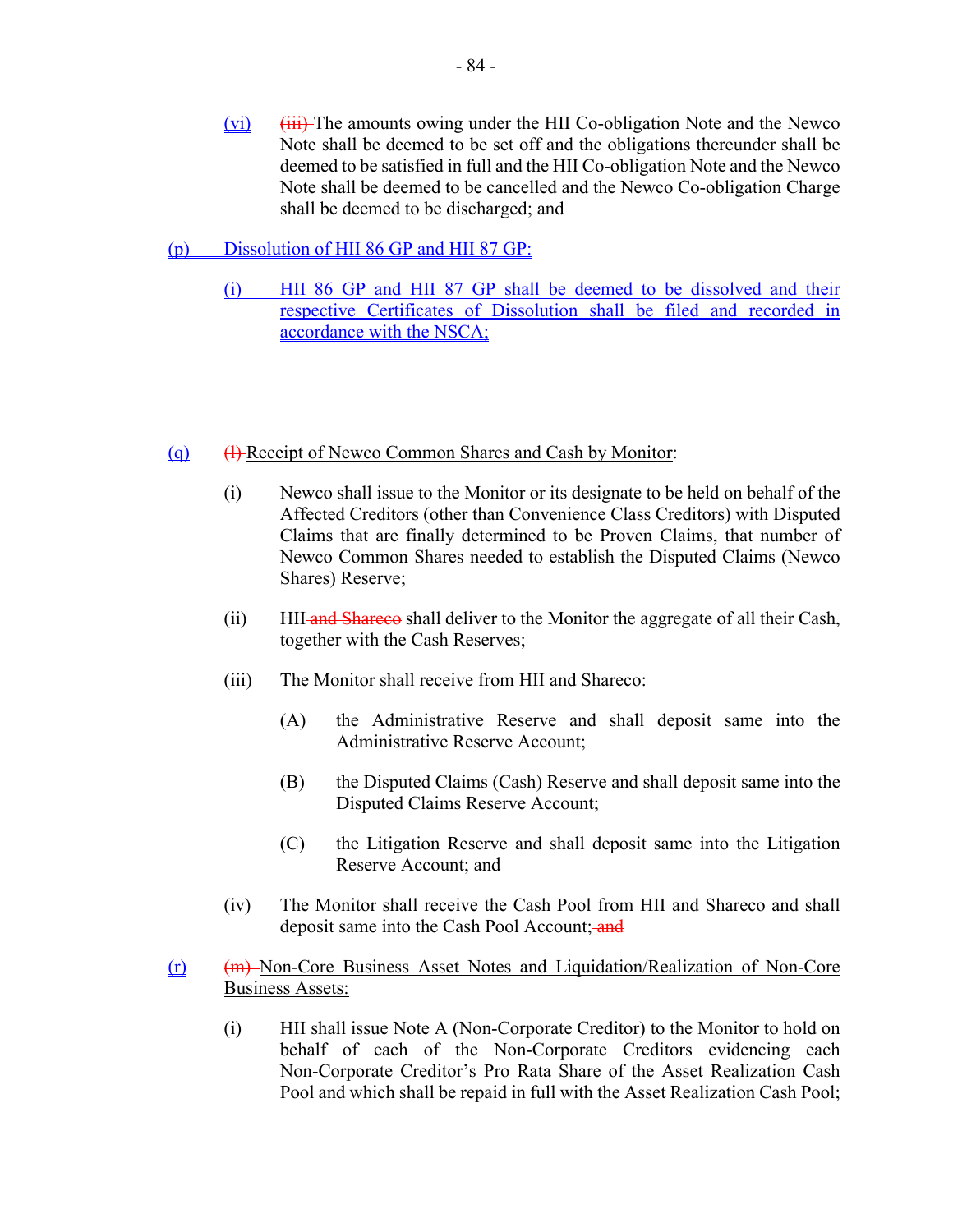- (ii) HII shall issue Note B (Corporate Creditor) to the Monitor to hold on behalf of each of the Corporate Creditors evidencing each Corporate Creditor's Pro Rata Share of the Asset Realization Cash Pool;
- (iii) Pursuant to the HII/Shareco Sanction and Vesting Order, the NotesAffected Creditors' Charge shall be created and deemed to secure, *inter alia*, HII's obligations to the Non-Corporate Creditors under Note A (Non-Corporate Creditor) and to the Corporate Creditors under the Note B (Corporate Creditor); and
- (iv) HII shall be deemed to enter into sole shareholder declarations assuming the management of the business and affairs of the Non-Core Business Entities that are corporations and the corporate general partners of the Non-Core Business Entities that are Homcos; and
- $(n)$  (s)  $(n)$  Directors and Officers: The Continuing Directors shall and shall be deemed to resign as Directors of amalgamated HII and without requirement of further action on the part of such Continuing Directors. The Directors of the HII Group Entities, the Core Business Entities and the Non-Core Business Entities shall and shall be deemed to resign without any replacement and without requirement of further action on the part of such Directors; and
- (t)  $\theta$  Payments by Monitor: The Monitor shall pay:
	- (i) the following Administrative Reserve Costs from the Administrative Reserve on or after the Plan Implementation Date pursuant to the HII/Shareco Sanction and Vesting Order and the CCAA:
		- (A) all fees and disbursements owing as at the Plan Implementation Date to counsel to the HII Group Entities, the Monitor, and counsel to the Monitor;
		- (B) all amounts on account of Employee Priority Claims;
		- (C) all amounts on account of Government Priority Claims;
		- (D) all amounts on account of Cash Management Lender Claims;
		- (E) all amounts on account of the Post-Filing Trade Payables;
		- (F) the Bond 5 Secured Claim Cash Payment;
		- (G) the HSBC Secured Claim; and
		- (H) Newco's costs incurred in respect of the issuance of the Newco Common Shares, including all financial advisory fees and expenses, legal fees and expenses, and fees and expenses paid to rating agencies;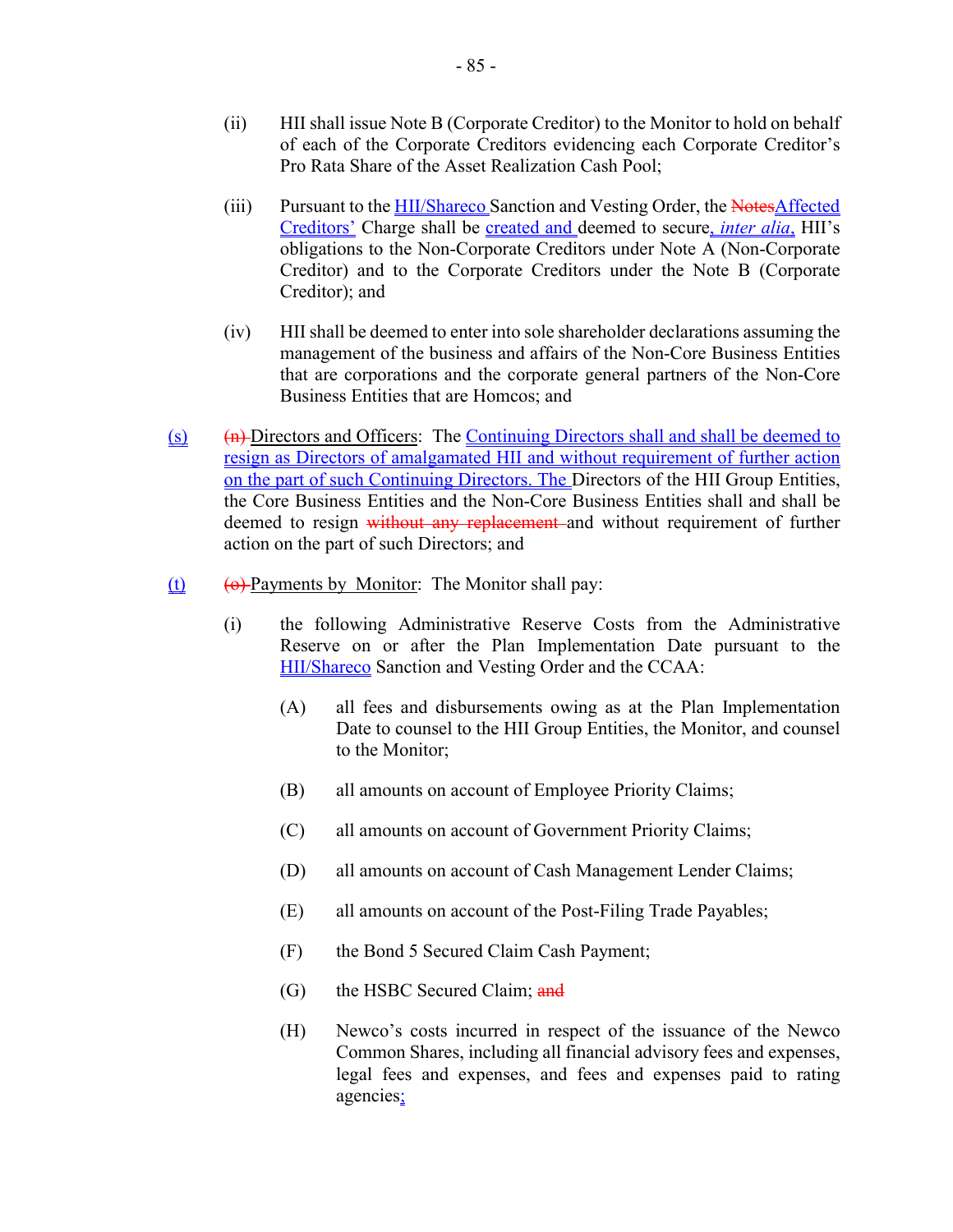- (I) all amounts to be paid to Core Business Creditors in connection with the transfer of Core Business Assets, such amounts not to exceed in the aggregate EUR15,000,000; and
- (J) the costs of administration of the Homco 61 Plan;
- (K) Bankruptcy Trustee Fees;
- (L) The reasonable fees and disbursements of members of the Liquidation Advisory Committee, in an amount to be agreed upon by such members and the Monitor;
- (M) The reasonable fees and disbursements of the Continuing Directors, if any, appointed following Plan Implementation Date in an amount to be agreed upon by such Continuing Directors and the Monitor;
- (N) The reasonable winding-up costs and expenses of Stichting Homburg Bonds, such amounts not to exceed Cdn\$35,000; and
- (ii) from the KERP Fund, all amounts owing to Persons on account of their KERP Claims; and
- $(u)$   $(h)$ -Distributions:

The Monitor shall on behalf of HII-and Shareco hold, maintain and administer:

- (i) the Cash Pool, the Asset Realization Cash Pool and the Cash Reserves, and shall hold same in escrow for the benefit of the Affected Creditors with Proven Claims, for distribution in accordance with the Plan;
- (ii) the Non-Core Business Asset Notes; and
- (iii) the Disputed Claims (Newco Shares) Reserve in accordance with the Plan, which shall be held by the Monitor or its designate for the benefit of the Affected Creditors (other than Convenience Class Creditors) with Disputed Claims, to the extent that their Disputed Claims become Proven Claims, for distribution in accordance with the Plan; and
- (v) Directors Charge:
	- (i) The Continuing Directors shall have and be deemed to have the benefit of the Directors' Charge in connection with their serving as Directors of amalgamated HII, and the Directors' Charge shall be deemed to attach to the property, assets and undertaking of amalgamated HII under and in accordance with the Plan (but for greater certainty shall not attach to the Core Business Assets vested in Newco);
	- (ii) The Directors' Charge shall be and shall be deemed to be discharged immediately following the resignation of the last Continuing Director and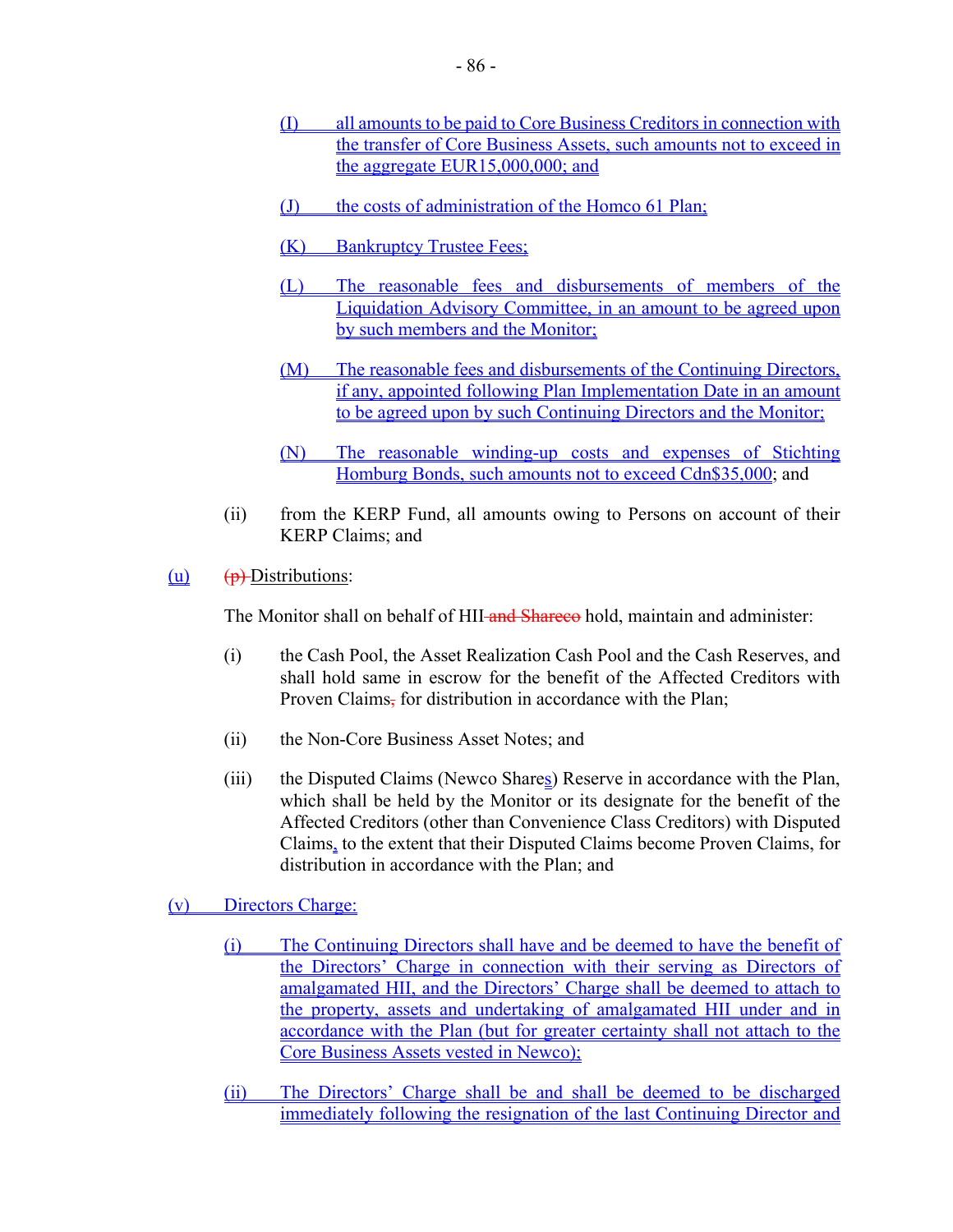for greater certainty the Directors' Charge shall survive the Plan Implementation Date until such last resignation;

 $(w)$  (q) Plan Charges:

The HII/Shareco Sanction and Vesting Order shall provide for the following Plan Charges to be created on and to survive the Plan Implementation Date in the following order of priority:

- (i) The Directors' Charge shall be terminated, discharged and released as against the Charged Property and the Cash Pool Account;
- $(i)$  (ii) The Administration Charge shall continue and shall attach against the Cash Pool, the Asset Realization Cash Pool, the Cash Reserves, and the Non-Core Business Assets<del>, and to no other assets of the Homburg Group</del> Members (but for greater certainty shall not attach to the Core Business Assets vested in Newco);
- $(iii)$   $(iii)$  The Liquidation Charge shall attach against the Asset Realization Cash Pool, the Asset Realization Cost Reserve and the Disputed Claims (Asset Realization) Reserve, which Liquidation Charge shall rank behind the Administration Charge (but for greater certainty shall not attach to the Core Business Assets vested in Newco); and
- (iii) (iv) The NotesAffected Creditors' Charge shall attach against the Cash Pool, the Asset Realization Cash Pool, the Cash Reserves and the Non-Core Business Assets, which Affected Creditors' Charge and shall rank behind the Administration Charge, the Directors' Charge and the Liquidation Charge (but for greater certainty shall not attach to the Core Business Assets vested in Newco) : and
- $(x)$  (**r**) Compromise and Release: The compromises with the Affected Creditors and the Release of the Released Parties referred to in Article  $\frac{11}{3}$  shall become effective in accordance with the Plan.

#### **12.4 10.4 Plan Transactions**

HII and Shareco shall take actions as may be necessary or appropriate to effect the Plan Transactions as set forth in the Plan and as modified by any Plan Transactions Notice, including the transactions necessary or appropriate to simplify HII's and Shareco's structure and to effect a restructuring of the Business. Such actions may include, without limitation: (i) the execution and delivery of appropriate articles, agreements or other documents of incorporation, merger, amalgamation, consolidation, arrangement, continuation, restructuring, exchange, conversion, liquidation, winding-up, dissolution, transfer, reorganization, repayments, cancellations, discharges, or other transactions containing terms that are consistent with the terms of the Plan; (ii) the execution and delivery of appropriate instruments of transfer, assignment, assumption, including, where applicable, with respect to the assumption of liabilities upon the transfer or assignment of assets or liquidation or winding-up of any Homburg Group Member, Guarantee, or delegation of any property, right, privilege, liability, duty, or obligation on terms consistent with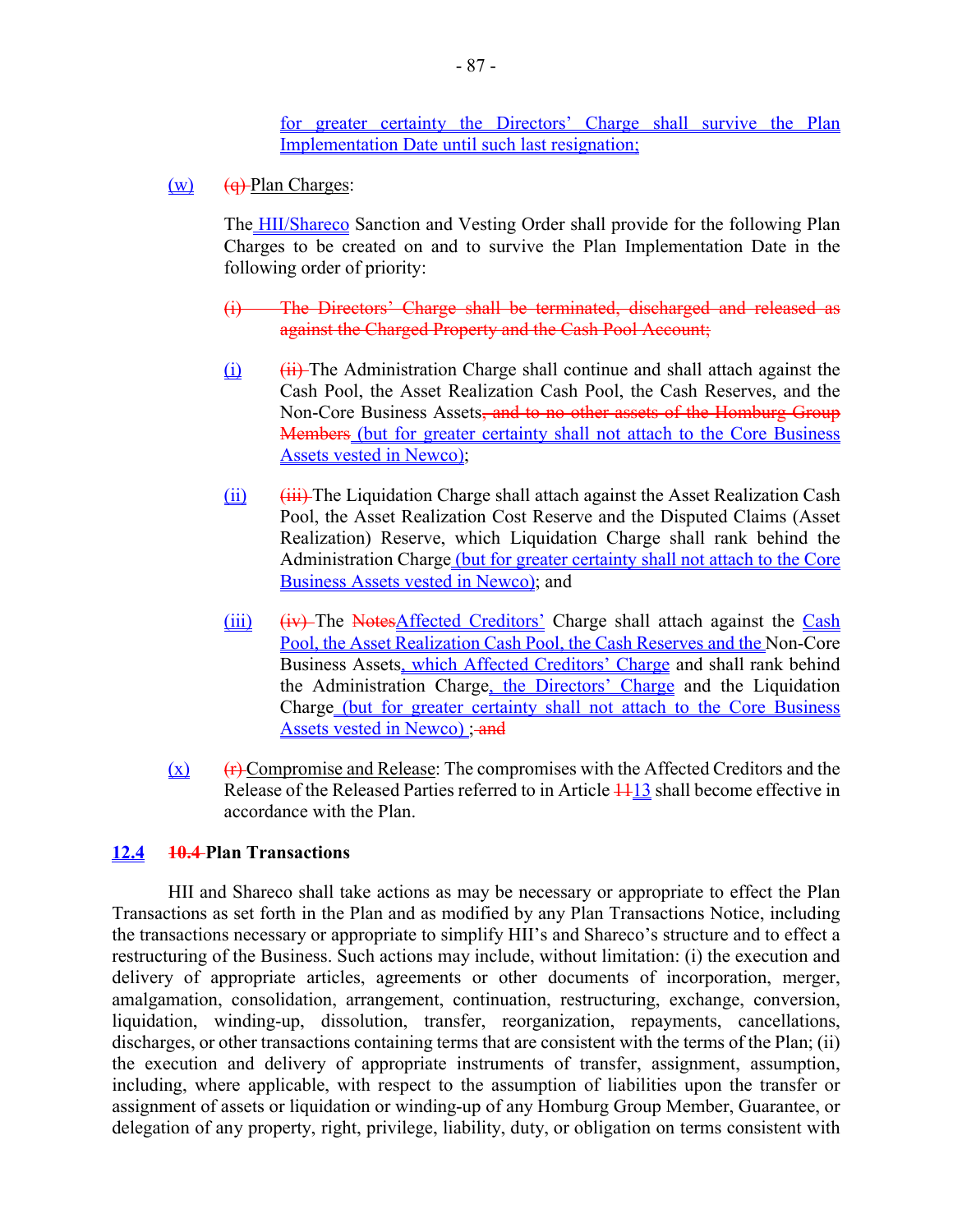the terms of the Plan, in each case without the need to obtain any consent by any Person; (iii) the filing of appropriate articles, agreements, or other documents of incorporation, merger, amalgamation, consolidation, arrangement, continuation, restructuring, exchange, conversion, liquidation, winding-up, dissolution, transfer, reorganization, repayments, cancellations, discharges, or other transactions with the appropriate Governmental Authorities under Applicable Law; (iv) determining the determination of the manner and the sequence in which the Affected Claims are settled, compromised, or otherwise dealt with;  $-\frac{1}{2}$  (v) the modification of any Plan Transaction or the determination of the manner, timing and/or sequence in which such Plan Transactions will be effected or deemed to be effected; and (vi) all other actions that HII or Shareco may determine are necessary or appropriate to give effect to the Plan Transactions, including the making of filings or recordings in connection with the relevant Plan Transactions. HII and Shareco shall be permitted to implement certain of the Plan Transactions after the Plan Implementation Date as contemplated in the Plan and as modified by any Plan Transactions Notice. as the case may be. The form of each Plan Transaction shall, where applicable, be determined by HII and Shareco and their successors party to any Plan Transaction, and shall be approved by the Monitor; provided, however, that HII and Shareco reserve the right to undertake transactions in lieu of or in addition to such Plan Transactions as HII and Shareco may deem necessary or appropriate under the circumstances and as approved by the Monitor. Notwithstanding the foregoing or any other provision of the Plan, the implementation of any of the Plan Transactions or other transactions undertaken in accordance with this Section shall not affect the distributions under the Plan and any such Plan Transactions or other transactions that are material shall be filed with the Court for approval.

# **ARTICLE 13ARTICLE 11 RELEASES**

### **13.1 11.1 Plan Releases**

(a) On the Plan Implementation Date, HII, Shareco, Homco 190 LP, Homco 191 LP and Homco 199 LP, and their respective employees (including the Named Officers serving as a legal representative of HLPM at the request of HII), legal counsel and agents, and the Named Directors (being herein referred to individually as an "**HII Released Party**") shall be released and discharged from any and all demands, claims, actions, causes of action, counterclaims, suits, debts, sums of money, accounts, covenants, damages, judgments, orders, including for injunctive relief or specific performance and compliance orders, expenses, executions, Encumbrances and other recoveries on account of any liability, obligation, demand or cause of action of whatever nature which any Creditor, Affected Creditor or other Person may be entitled to assert, including any and all Claims in respect of the payment and receipt of proceeds and statutory liabilities of the Named Directors and employees of the HII Released Parties and any alleged fiduciary or other duty (whether such employees are acting as a Director, member or employee), whether known or unknown, matured or unmatured, foreseen or unforeseen, existing or hereafter arising, based in whole or in part on any omission, transaction, duty, responsibility, indebtedness, liability, obligation, dealing or other occurrence existing or taking place on or prior to the later of the Plan Implementation Date and the date on which actions are taken to implement the Plan that are in any way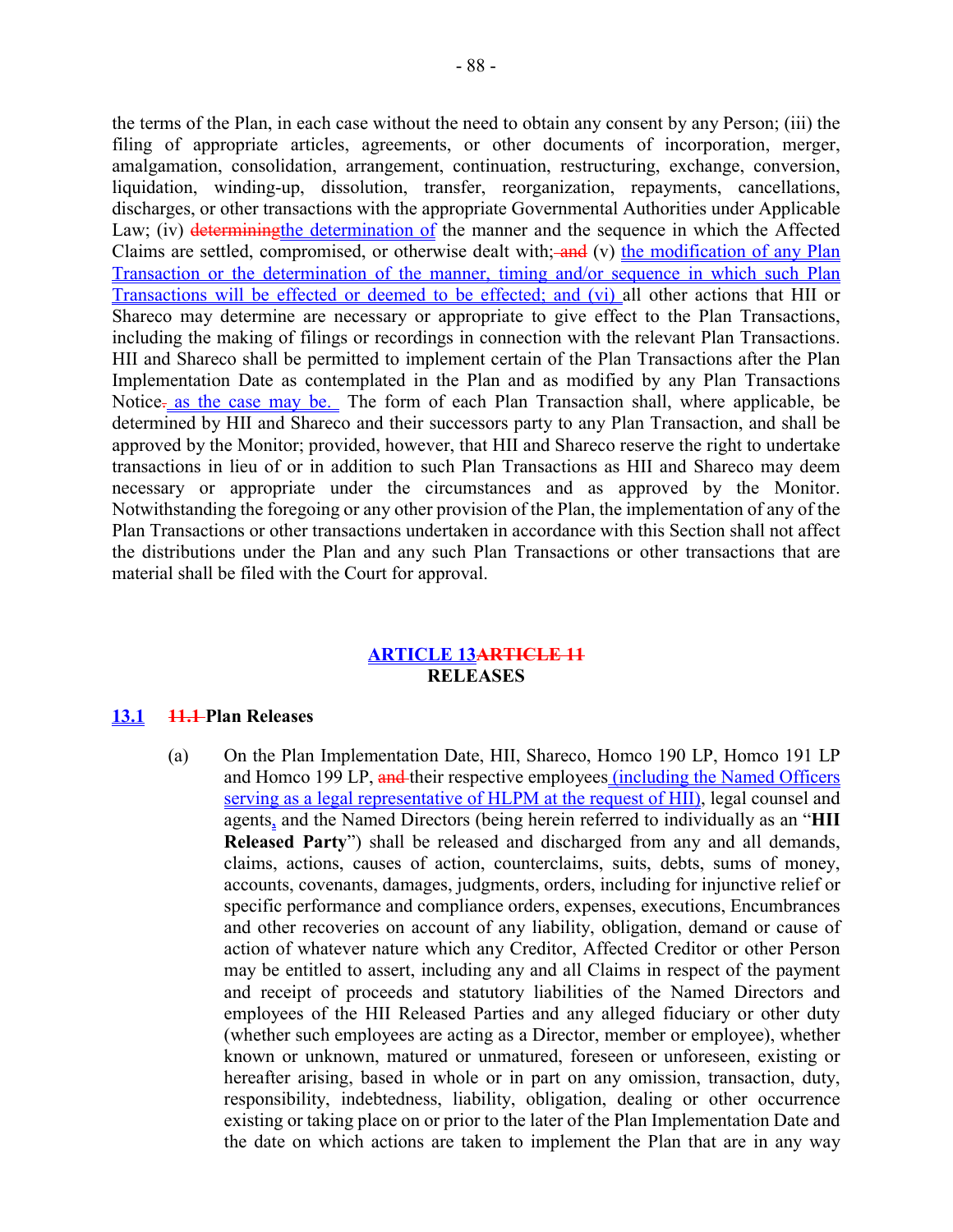relating to, arising out of or in connection with the Claims, the Business whenever or however conducted, the Plan, the CCAA Proceedings, or any Claim that has been barred or extinguished by the Claims Process Order and all Claims arising out of such actions or omissions shall be forever waived and released (other than the right to enforce the HII Entities' obligations under the Plan or any related document), all to the full extent permitted by Applicable Law, provided that nothing herein shall release or discharge (A) any HII Released Party if such HII Released Party is judged by the expressed terms of a judgment rendered on a final determination on the merits to have committed criminal, fraudulent or other wilful misconduct or  $(B)$  the Named Directors with respect to matters set out in  $S<sub>s</sub>$  ection 5.1(2) of the CCAA.

- (b) On the Plan Implementation Date, Catalyst (solely in its capacity as an investor under the Restated Support Agreement), Stichting Homburg Bonds, Stichting Homburg Capital Securities, Stichting CanTrust and 1028167 Alberta Ltd. (collectively, the "**Foundation Entities**"), the Monitor, and Deloitte, and their respective directors (including current directors), officers, employees, advisors, legal counsel and agents (being herein referred to individually as a "**Non-HII Released Party**", and together with the HII Released Parties, the "**Released Parties**") shall be released and discharged from any and all demands, claims, actions, causes of action, counterclaims, suits, debts, sums of money, accounts, covenants, damages, judgments, orders, including for injunctive relief or specific performance and compliance orders, expenses, executions, Encumbrances and other recoveries on account of any liability, obligation, demand or cause of action of whatever nature which any Creditor, Affected Creditor or other Person may be entitled to assert, whether known or unknown, matured or unmatured, foreseen or unforeseen, existing or hereafter arising, based in whole or in part on any omission, transaction, duty, responsibility, indebtedness, liability, obligation, dealing or other occurrence existing or taking place on or prior to the later of the Plan Implementation Date and the date on which actions are taken to implement the Plan that are in any way relating to, arising out of or in connection with the Claims, the Business whenever or however conducted, the Plan, the CCAA Proceedings, or any Claim that has been barred or extinguished by the Claims Process Order and all Claims arising out of such actions or omissions shall be forever waived and released (other than the right to enforce the HII Entities' obligations under the Plan or any related document), all to the full extent permitted by Applicable Law, provided that nothing herein shall release or discharge (A) any Non-HII Released Party if such Non-HII Released Party is judged by the expressed terms of a judgment rendered on a final determination on the merits to have committed criminal, fraudulent or other wilful misconduct or (B) any of the Foundation Entities or their respective directors or officers (other than the Named Directors and for greater certainty, current directors), employees, advisors, legal counsel and agents retained or employed prior to the HII Filing Date for any Claims in existence or relating to any period prior to the HII Filing Date.
- (c) The HII/Shareco Sanction and Vesting Order will enjoin the prosecution, whether directly, derivatively or otherwise, of any Claim, obligation, suit judgment,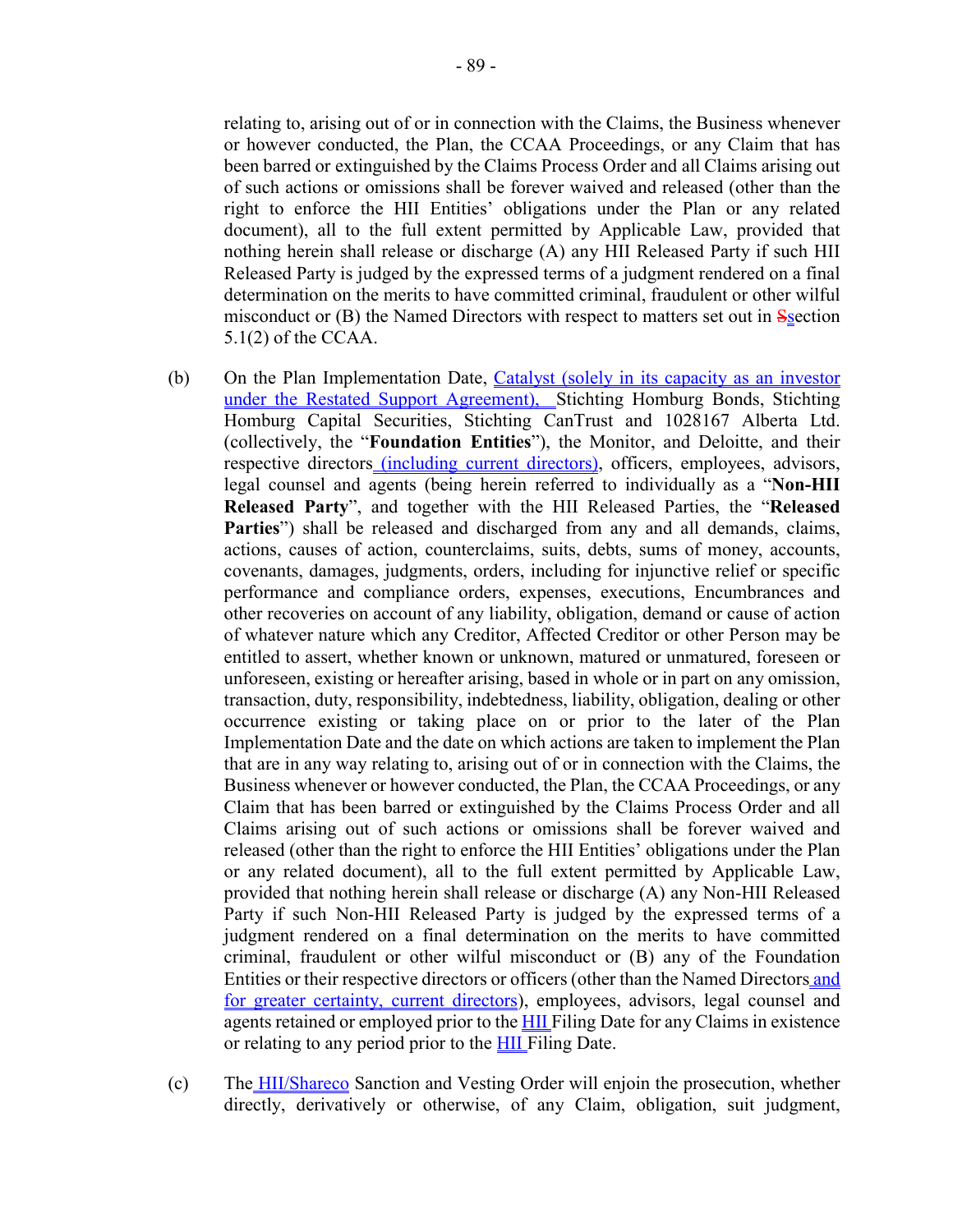damage, demand, debt, right, cause of action, liability or interest released, discharged, compromised or terminated pursuant to the Plan.

(d) Nothing in the Plan shall be interpreted as restricting the application of Section 21 of the CCAA.

### **ARTICLE 14ARTICLE 12 COURT SANCTION, CONDITIONS PRECEDENT AND IMPLEMENTATION**

### **14.1 12.1 Application for HII/Shareco Sanction and Vesting Order**

If the Required Majority of the Affected Creditors approves the Plan, HII and Shareco shall apply for the **HII/Shareco** Sanction and Vesting Order on or before the date set in the **HII/Shareco** Meeting Order for the hearing of the HII/Shareco Sanction and Vesting Order or such later date as the Court may set. The HII/Shareco Sanction and Vesting Order shall not become effective until the Plan Implementation Date.

#### **14.2 12.2 HII/Shareco Sanction and Vesting Order**

The **HII/Shareco** Sanction and Vesting Order will have effect from and after the Effective Time on the Plan Implementation Date, and shall, among other things:

- (a) declare that (i) the Plan has been approved by the Required Majority of Affected Creditors with Proven Claims in conformity with the CCAA; (ii) the HII Group Entities have complied with the provisions of the CCAA and the Orders of the Court made in these proceedings in all respects; (iii) the Court is satisfied that the HII Group Entities have not done or purported to do anything that is not authorized by the CCAA; and (iv) the Plan and the Plan Transactions contemplated thereby are fair and reasonable;
- (b) declare that the Pre-Plan Implementation Date Transactions as conditions precedent to the Plan are approved and are deemed to have occurred and be effected in the sequential order as contemplated by Schedule "B" of the Plan;
- (c) authorize the Monitor and HII to agree to the amount of the Administrative Reserve prior to the Plan Implementation Date;
- (d) confirm the amount of the Disputed Claims (Cash) Reserve and the Litigation Reserve;
- (e) declare that as of the Effective Time<sub>r</sub>, and in accordance with the sequence set out in Article 12, the Plan and all associated steps, compromises, transactions, arrangements, releases and reorganizations effected thereby are approved, binding and effective upon the HII Group Entities, all Affected Creditors, the Released Parties and all other Persons and Parties affected by the Plan as of the Effective Time;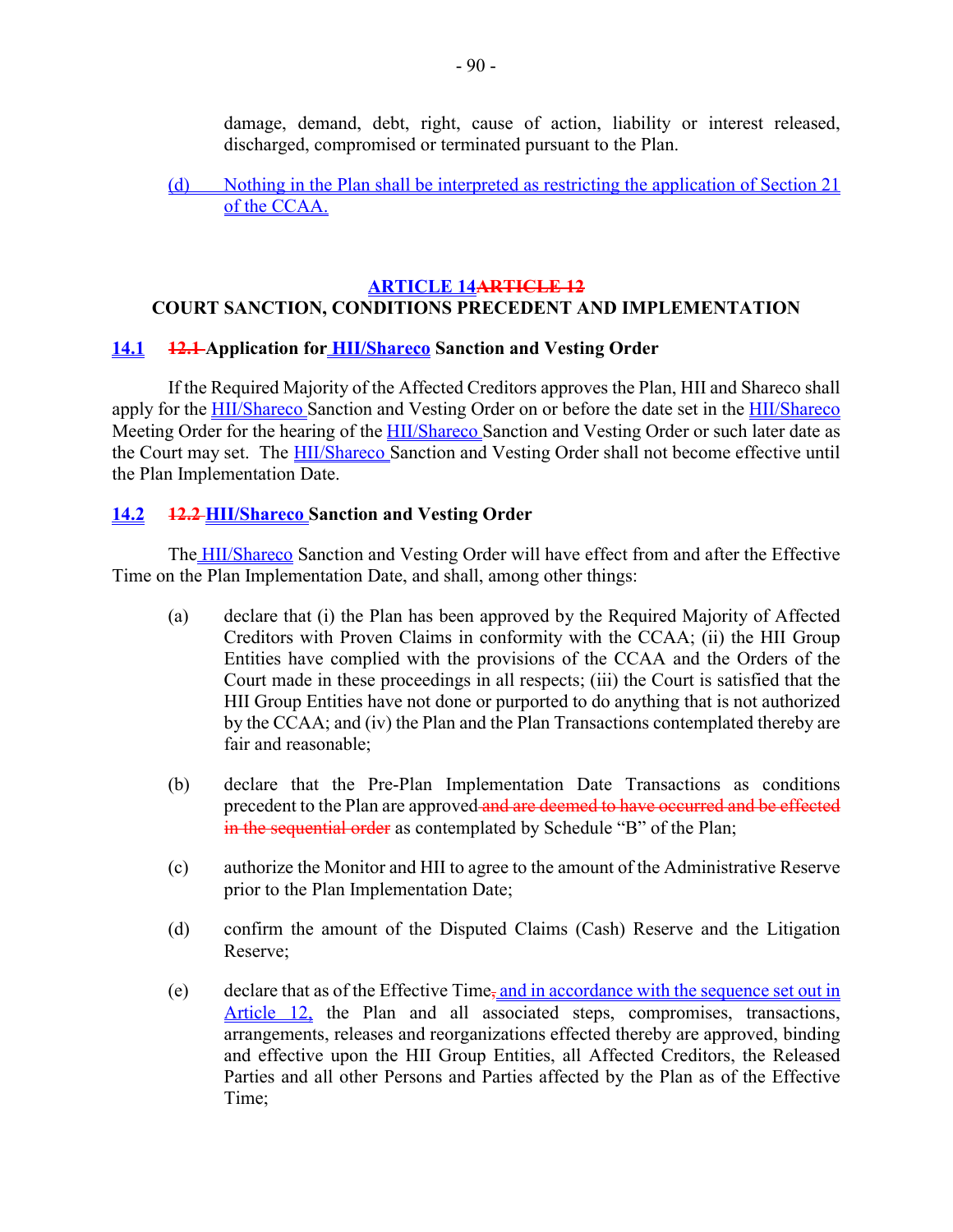- $(f)$  grant to the Monitor the additional in addition to its rights and obligations under the CCAA, the powers, duties and protections contemplated by and required under the Plan;
- (g) authorize the Monitor to perform its duties and functions and fulfil its obligations under the Plan to facilitate the implementation thereof;
- (h) authorize the Monitor, upon the direction of the Liquidation Advisory Committee, to investigate and assess any Litigation Claim and investigate any Creditor Cause of Action;
- (i) authorize the Monitor to prosecute and/or settle any Litigation Claim, on prior consultation with and the approval of the Liquidation Advisory Committee;
- (j) authorize the Monitor to prepare and file any tax returns in any jurisdiction on behalf of HII or any Homburg Group Member, to file any notices of objection or appeals, and to engage with any Tax Authority in connection therewith;
- $(k)$  (i) authorize and direct:
	- (i) HII and Shareco to create the Administrative Reserve, the Disputed Claims (Cash) Reserve, and the Litigation Reserve approved in the amounts specified in the HII/Shareco Sanction and Vesting Order as agreed to among HII, Shareco and the Monitor, and to deliver same to the Monitor;
	- (ii) the Monitor to receive such Cash Reserves and to deposit same in the respective accounts more particularly described in the Plan; and
	- (iii) the Monitor from and after the Plan Implementation Date to create the Disputed Claims (Asset Realization) Reserve from the Non-Core Business Asset Net Proceeds;
	- (iv) the Monitor to administer and finally determine the Homco 61 Affected Claims of Homco 61 Affected Creditors under and in accordance with the Claims Process Order, Article 9, Article 10, and Article 11 of the Plan and Article 5 of the Homco 61 Plan and manage the distribution of the HII Homco 61 Distribution directly to such Homco 61 Affected Creditors with Homco 61 Proven Claims, as if the Homco 61 Affected Creditors were Affected Creditors of HII and Article 9, Article 10 and Article 11 of the Plan shall apply *mutatis mutandis* to the Homco 61 Affected Creditors, with such changes as are necessary to read as for the Homco 61 Creditors;
	- (v) the Monitor to allocate the costs of such administration of Homco 61 Affected Claims to the Homco 61 Administrative Reserve Costs, to provide for such costs in the Administrative Reserve and deduct such costs from the HII Homco 61 Distribution; and
	- (vi) the Monitor to utilize the Disputed Claims (Cash) Reserve, the Disputed Claims (Asset Realization) Reserve and the Disputed Claims (Newco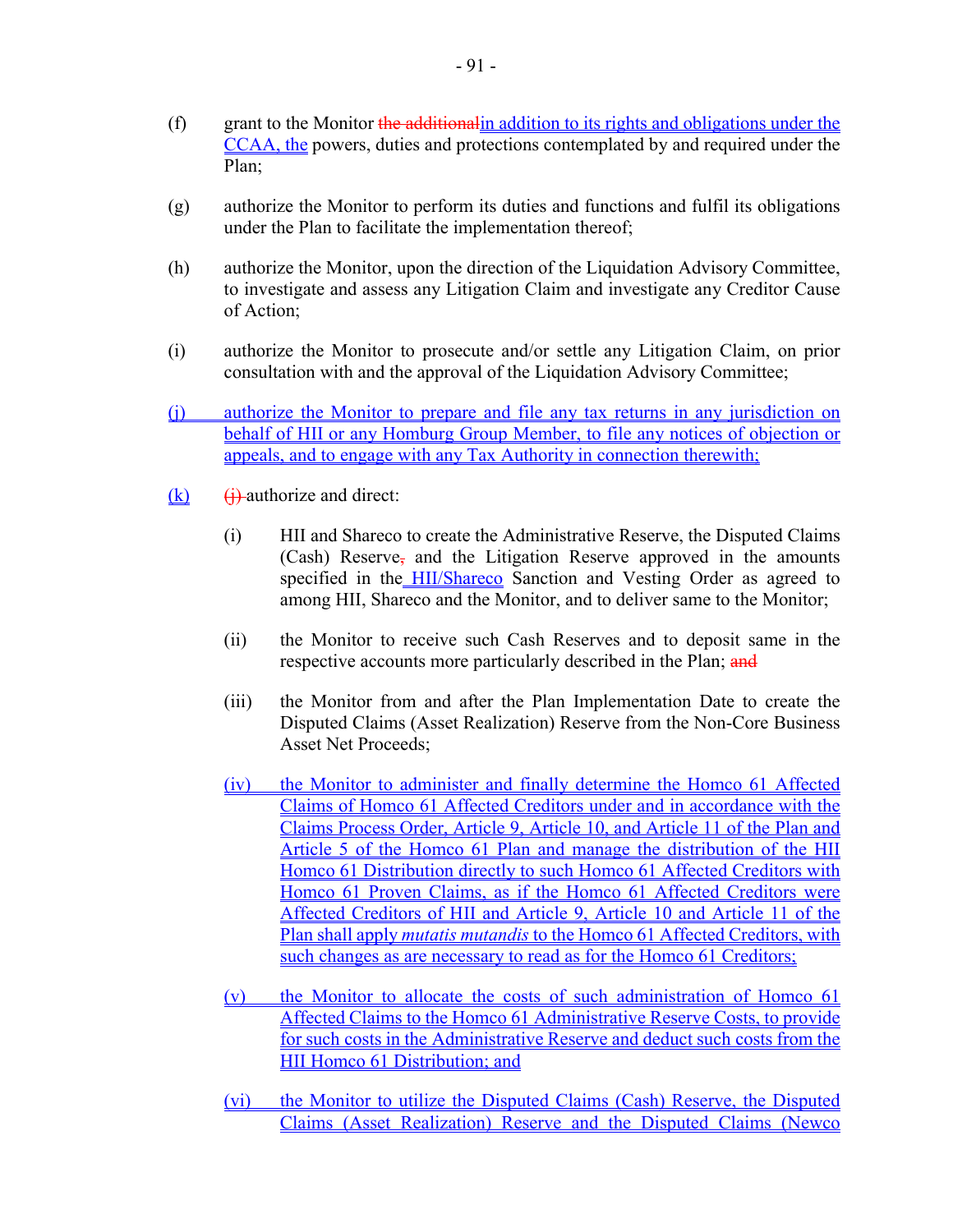Share) Reserve in effecting the administration and determination of the Homco 61 Affected Claims;

- $\langle \mathbf{h} \rangle$  (k) declare that the Plan Transactions to be taken and the compromises and releases to be effected on the Plan Implementation Date are deemed to occur and to be effected in the sequential order contemplated by Section  $\frac{10.312.3}{10.312.3}$  of the Plan, as amended by any Plan Transactions Notices, on the Plan Implementation Date, beginning at the Effective Time or at such other time, times or manner as may be determined in accordance with the Plan:
- $(m)$  (H) declare that all right, title and interest in and to the Core Business Assets (other than the Core GP Assets) have vested absolutely in Newco and all right, title and interest in and to the Core GP Assets have vested absolutely in the Newco Subsidiaries, free and clear of all Encumbrances, other than Core Business Creditor Claims, in accordance with the HII/Shareco Sanction and Vesting Order;
- (n) (m) compromise, discharge and release the Released Parties from any and all Affected Claims of any nature in accordance with the Plan, and declare that the ability of any Person to proceed against the Released Parties in respect of or relating to any Affected Claims shall be forever discharged and restrained, and all proceedings with respect to, in connection with or relating to such Affected Claims be permanently stayed, subject only to the right of Affected Creditors to receive distributions pursuant to the Plan in respect of their Affected Claims;
- (o)  $(n)$  declare that any Affected Claim for which a Proof of Claim has not been filed by the Claims Bar Date in accordance with the Claims Process Order shall be forever barred and extinguished;
- $(p)$  (o) declare that the Stay of Proceedings and protections under the Initial Order be extended to, and including, the Final Distribution Date and, in addition to the parties currently protected thereunder, shall extend to the benefit of the Released Parties;
- (q)  $\left(\frac{p}{r}\right)$  deem the remaining Directors of the HII Group Entities, including of the Petitioners, the Homco GPs, Homburg Baltic, Homburg US and Homburg Holdings (US) Inc., to have resigned without replacement on the Effective Time on the Plan Implementation Date other than the Continuing Directors who shall continue as Directors of amalgamated HII and who shall continue to receive the benefit of the Directors' Charge until the date of their resignation or deemed resignation;
- $(r)$  (q) declare that all distributions and payments by or at the direction of the Monitor, in each case on behalf of HII and Shareco, to the Affected Creditors with Proven Claims under the Plan are for the account of HII and Shareco and the fulfillment of their respective obligations under the Plan;
- (s)  $(r)$  declare that the Monitor or its designate (i) shall hold the Newco Common Shares issued to it on the Initial Distribution Date in respect of an Affected Creditor's Disputed Claim in the Disputed Claims (Newco Shares) Reserve and (ii)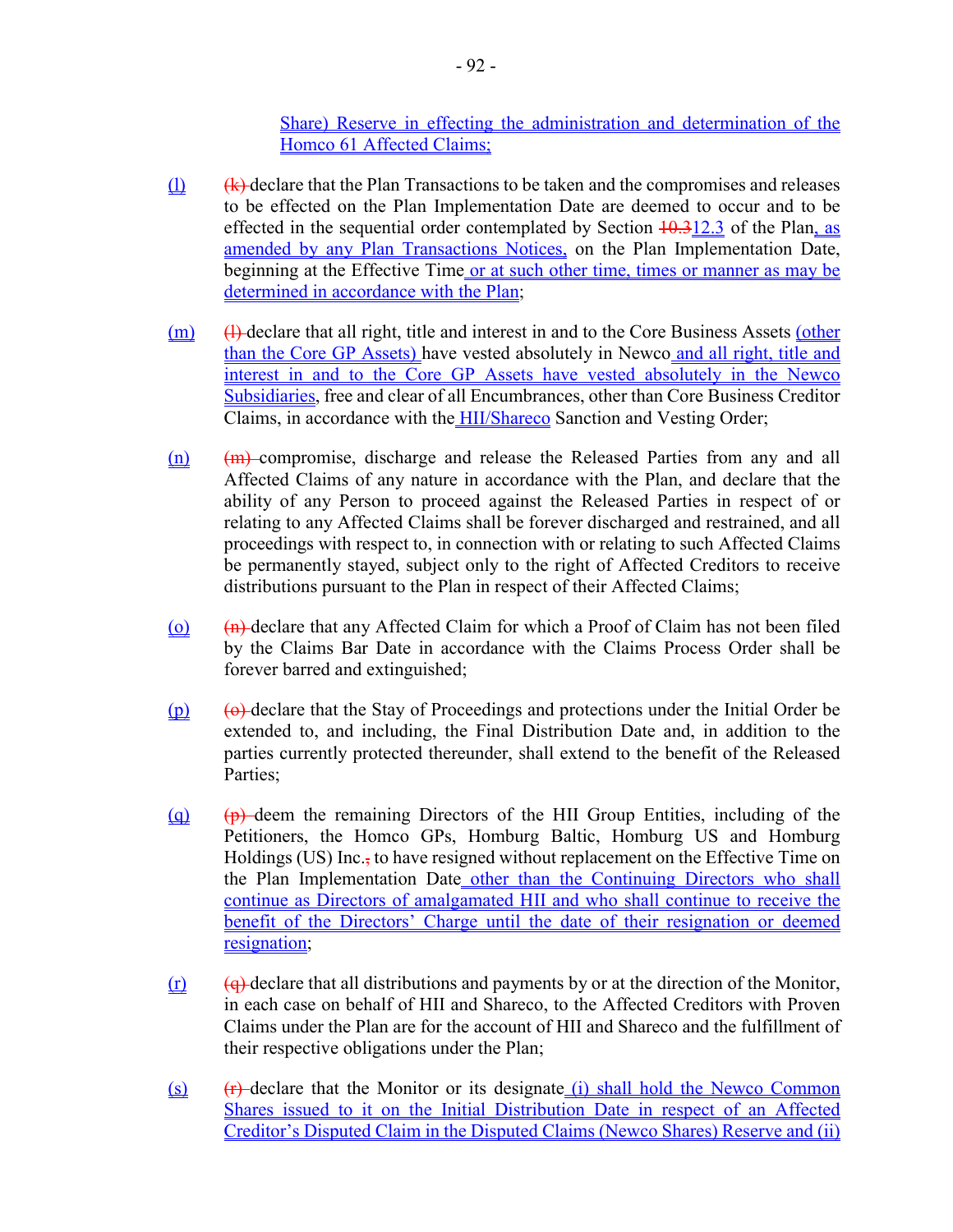shall hold in escrow the Newco Common Shares pursuant to Section 9.2 and shall have no authority to transfer Newco Common Shares to any Person other than in accordance with the Plan and that it shall have no personal liability relating to holding the Newco Common Shares in the Disputed Claims (Newco Shares) Reserve, including without limitation for any loss arising out of fluctuations in the market value of the Newco Common Shares while held in the Disputed Claims (Newco Shares) Reserve, other than its obligation to transfer shares from the Disputed Claims (Newco Shares) Reserve pursuant to and in accordance with the Plan;

- $(t)$  (s) declare that any distributions under the Plan and the Sanction and Vesting Order shall not constitute a "distribution" and the Monitor shall not constitute a "legal representative" or "representative" of the HII Group Entities for the purposes of Section 159 of the ITA, Section 270 of the Excise Tax Act, Section 14 of\* the Tax Administration Act (Quebec), and any other similar, federal, provincial or territorial tax legislation\* (the "**Tax Statutes**") given that the Monitor is not a "legal representative" nor an "assignee" of HII and is only a disbursing agent under the Plan, and the Monitor in making such payments is not "distributing" nor shall it be considered to "distribute", nor to have "distributed", such funds for the purposes of the Tax Statutes and the Monitor shall not incur any liability under the Tax Statutes in respect of its making any payments, ordered or permitted under the HII/Shareco Sanction and Vesting Order and is thereby forever released, remised and discharged from any Claims against it under the Tax Statutes or otherwise at law, arising in respect of payments made under the Plan and the **HII/Shareco** Sanction and Vesting Order and any Claims of such nature are thereby forever barred;
- $(u)$  (t) declare that in no circumstances will the Monitor have any liability for any of the HII Group Entities' tax liabilityies regardless of how or when such liability may have arisen;
- (v) the Monitor shall be authorized, in connection with the realization of any Non-Core Business Assets, the making of any payment or distribution or the taking of any step or transaction or performance of any function under or in connection with the Plan, to apply in its sole discretion to any Governmental Authority for any consent, authorization, certificate or approval in connection therewith;
- (w) declare that, in carrying out the terms of the HII/Shareco Sanction and Vesting Order and the Plan, (i) the Monitor shall benefit from all the protections given to it by the CCAA, the Initial Order and any other Order expanding the powers of the Monitor, and as an officer of the Court, including the Stay of Proceedings in its favour; (ii) the Monitor shall incur no liability or obligation as a result of carrying out the provisions of the HII/Shareco Sanction and Vesting Order and/or the Plan; (iii) the Monitor shall be entitled to rely on the books and records of the HII Group Entities and any information provided by any of the HII Group Entities without independent investigation and shall not be liable for any claims or damages resulting from any errors or omissions in such books, records or information.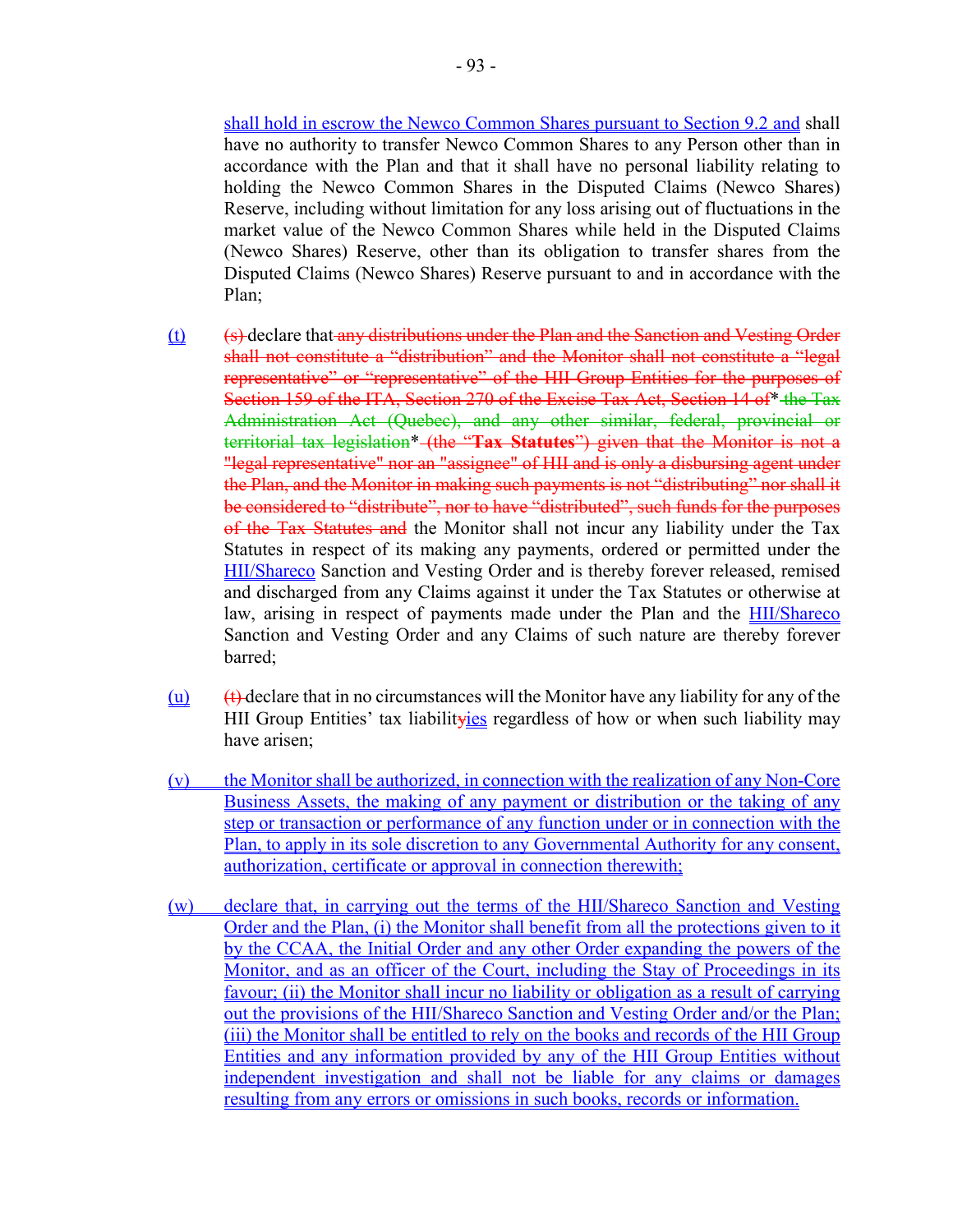- $(x)$  (u) approve the constitution of the Liquidation Advisory Committee and authorize the Monitor to consult with and seek the approval of the Liquidation Advisory Committee as more particularly provided in the Plan;
- $(v)$   $(v)$   $(v)$  approve the form of Monitor's Plan Implementation Date Certificate, and declare that upon the satisfaction or waiver of the Conditions Precedent to implementation of the Plan set out in Section  $\frac{12.3,14.4}{12.3,14.4}$ , the Monitor shall file the Monitor's Plan Implementation Date Certificate;
- $(z)$  (w) provide for the creation of the Plan Charges which shall survive the Plan Implementation Date in the order of priority set out in the Plan:
- (aa)  $(x)$  approve the form of Monitor's Plan Completion Certificate, and declare that the Monitor, in its capacity as Monitor, upon completion of its duties to effect distributions in accordance with the Plan, shall file with the Court the Monitor's Plan Completion Certificate stating that all of its duties under the Plan and the Orders have been completed and thereupon, Deloitte shall be deemed to be discharged from its duties as Monitor of the HII Group Entities in the CCAA Proceedings and released of all claims relating to its activities as Monitor, the Liquidation Advisory Committee shall be discharged and the Plan Charges shall be released;
- $(bb)$  (y) approve the Monitor's form of Notice of Final Distribution;
- $\overline{(c)}$   $\overline{(z)}$  authorize the Monitor (at its sole election) to seek an order of any court of competent jurisdiction to recognize the Plan and the HII/Shareco Sanction and Vesting Order and to confirm the Plan and the **HII/Shareco** Sanction and Vesting Order as binding and effective in any appropriate foreign jurisdiction; and
- $\text{(dd)}$   $\text{(aa)}$  declare that HII and the Monitor may apply to the Court from time to time for advice and direction in respect of any matters arising from or under the Plan, including without limitation regarding the distribution mechanics and the Plan Transactions.

# **14.3 Conditions Precedent to Catalyst Investment under the Plan**

The implementation of the Catalyst Investment under the Plan shall be conditional upon:

- (a) the fulfilment or waiver, where applicable, of the Catalyst Conditions Precedent under and in accordance with Section 7(b) of the Restated Catalyst Support Agreement;
- (b) the fulfilment or waiver, where applicable, of the Mutual Conditions Precedent under and in accordance with Section 7(a) of the Restated Catalyst Support Agreement; and
- (c) the fulfilment or waiver, where applicable, of the HII Conditions Precedent under and in accordance with Section 7(c) of the Restated Catalyst Support Agreement.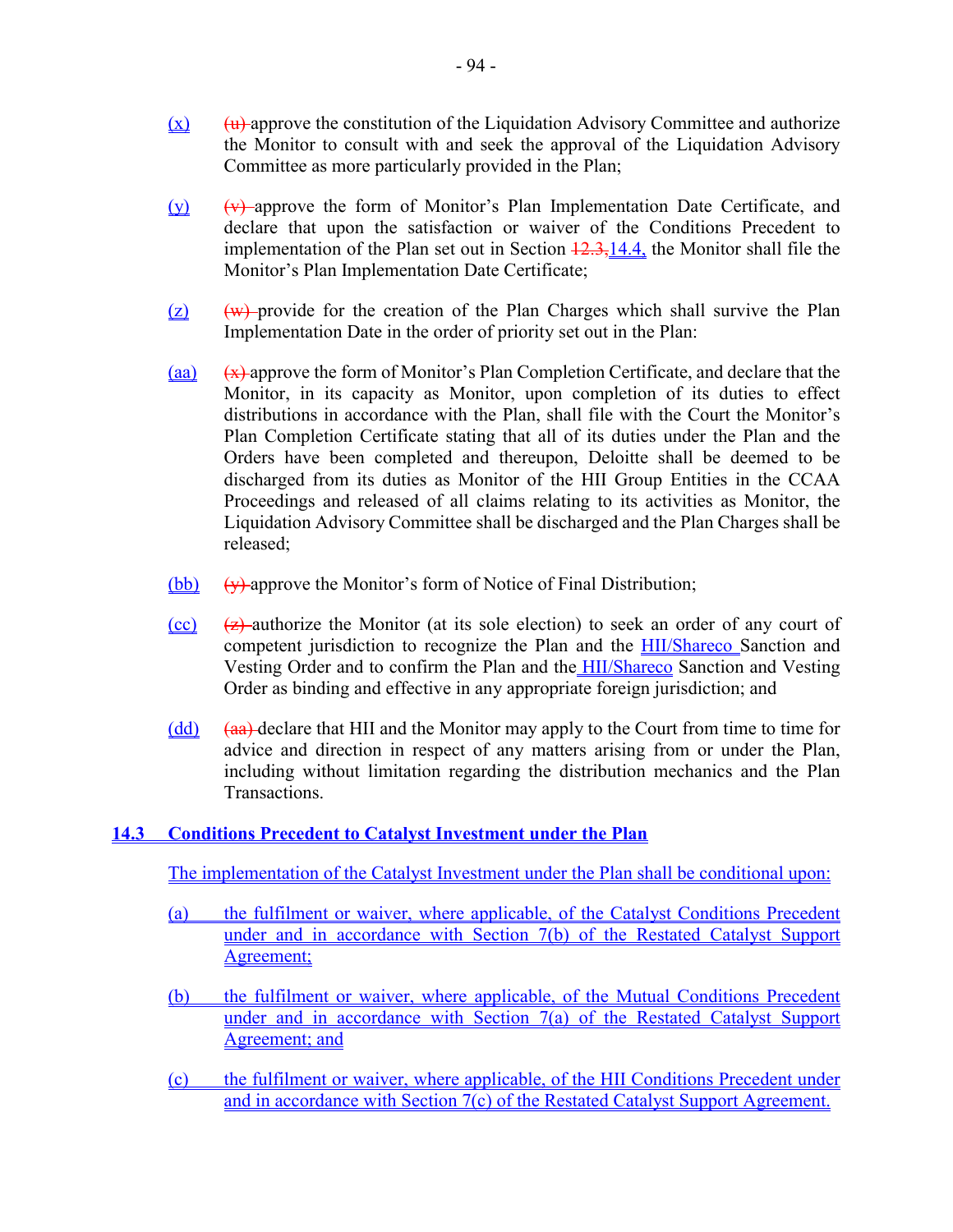### **14.4 12.3 Conditions Precedent to Implementation of athe Plan**

The implementation of the Plan shall be conditional upon the fulfilment or waiver, where applicable, of the following conditions precedent on or before the Effective Time or the date specified therefor, provided however that any waiver of Sections  $14.4(a)$ , (b), (c), (f), (g), and (h) shall require the consent of Catalyst acting reasonably (collectively the **"Conditions Precedent"**):

- (a) The Pre-Plan Implementation Date Transactions shall have been effected in their entirety;
- (b) The requisite number of all Affected Creditors as determined by the Monitor shall have fulfilled all applications and registrations and shall have received all such registrations and authorizations as shall be required to allow such Affected Creditors to receive and trade any Newco Common Shares to which such Affected Creditors may be entitled in and through the Trading Platform;
- (c) The HII/Shareco Meeting Order shall have been granted by the Court;
- $(d)$  (c) HII and Shareco shall have satisfied their respective Post-Filing Trade Payables in the ordinary course or made provision shall have been made in respect thereof in the Administrative Reserve to the satisfaction of the Monitor;
- $(e)$  (d) All material consents, declarations, rulings, certificates or approvals of or by any Governmental Authority as may be considered necessary by HII, Shareco and the Monitor in respect of the Plan Transactions shall have been obtained, including without limitation:
	- (i) The issuance of a licence by the AFM to Newco;
	- (ii) The approval of the Newco Prospectus by the applicable regulator or the Trading Platform (as applicable) in connection with the public listingadmission to trading of the Newco Common Shares; and
	- (iii) HII shall have obtained advance rulings from the applicable Taxing Authorities approving the Pre-Plan Implementation Date Transactions and the Plan Transactions in response to the ruling requests submitted on HII's behalf, that are acceptable to HII, Shareco, and the Monitor; and
	- $(iii)$   $(iv)$  The Trading Platform shall have confirmed in writing the admission to trading of the Newco Common Shares on the Trading Platform;
- $(f)$  (e) HII shall have obtained the necessary consents of the Core Business Creditors relating to the transfer of the Core Business Assets to Newco or the Newco Subsidiaries as applicable;
- $(g)$  (f) The Plan shall have been approved by the Required Majority of the Affected Creditors in the Unsecured Creditors' Class at the **HII/Shareco Creditors'** Meeting; and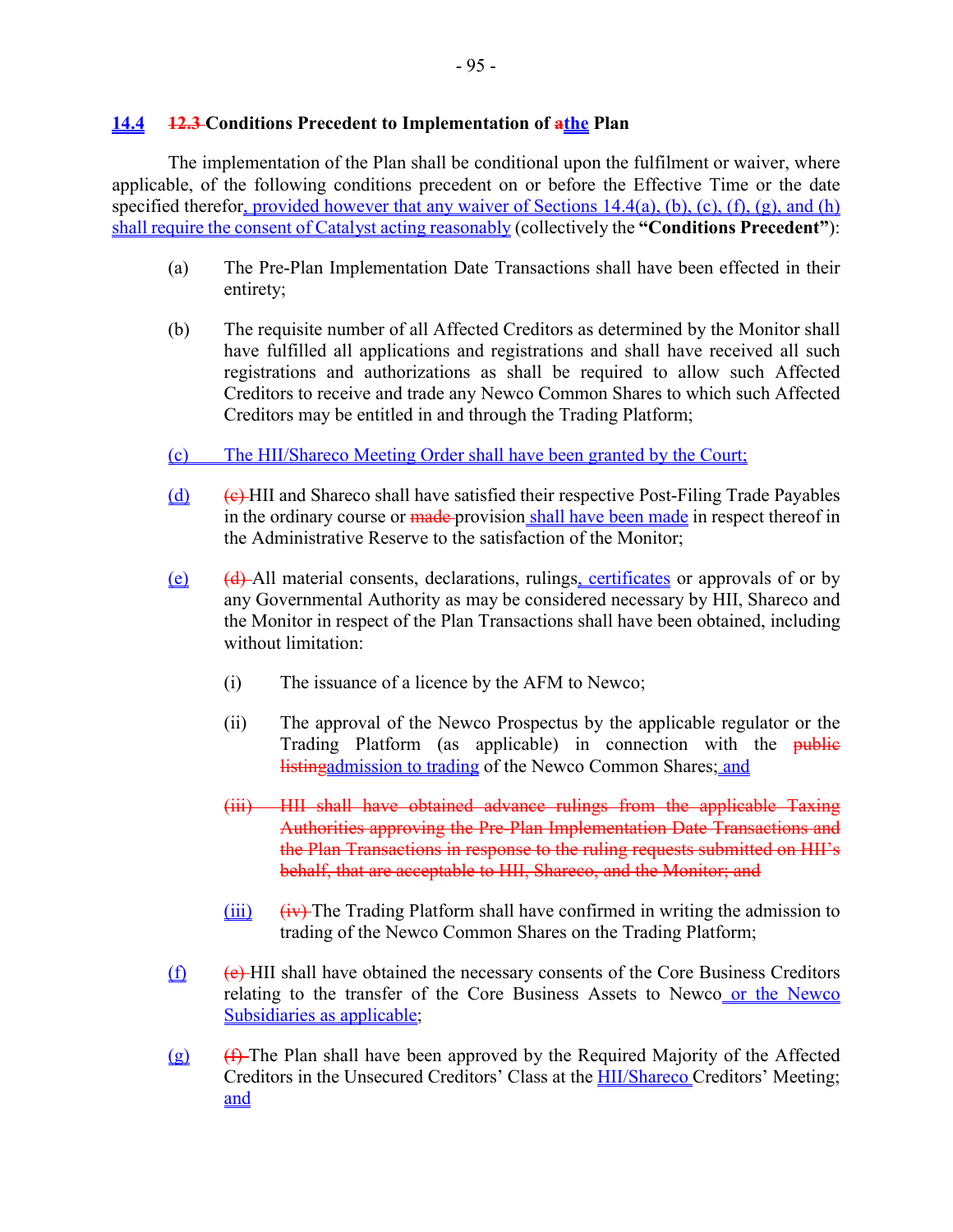(h)  $\left(\frac{g}{g}\right)$  The HII/Shareco Sanction and Vesting Order shall have been granted by the Court in form satisfactory to HII and Shareco and the Monitor, and for greater certainty, shall be in full force and effect and not reversed, stayed, varied, modified, or amended.

### **14.5 12.4 Monitor's Certificate**

Upon delivery of written notice from HII of the fulfilment or waiver of the conditions precedent to implementation of the Plan as set out in Section  $\frac{12.314.4}{2}$  of the Plan, the Monitor shall deliver the Monitor's Plan Implementation Date Certificate to HII. Following the Plan Implementation Date, the Monitor shall file such certificate with the Court and shall post a copy of same on the Website.

### **ARTICLE 15ARTICLE 13 GENERAL**

### **15.1 13.1 Binding Effect**

On the Plan Implementation Date:

- (a) the Plan will become effective at the Effective Time and the Plan Transactions will be implemented;
- (b) the treatment of Affected Claims under the Plan shall be final and binding for all purposes and enure to the benefit of the HII Group Entities, all Affected Creditors, the Released Parties, the Named Directors and all other Persons and Parties named or referred to in, or subject to, the Plan and their respective heirs, executors, administrators and other legal representatives, successors and assigns;
- (c) all Affected Claims shall be and shall be deemed to be forever discharged and released, excepting only the obligations to make distributions in respect of such Affected Claims in the manner and to the extent provided for in the Plan;
- (d) each Person named or referred to in, or subject to the Plan, will be deemed to have consented and agreed to all of the provisions of the Plan, in its entirety; and
- (e) each Person named or referred to in, or subject to the Plan, shall be deemed to have executed and delivered to HII all consents, releases, directions, assignments and waivers, statutory or otherwise, required to implement and carry out the Plan in its entirety.

### **15.2 13.2 Waiver of Defaults**

From and after the Plan Implementation Date, all Persons shall be deemed to have waived any and all defaults of the HII Group Entities then existing or previously committed by the HII Group Entities, or caused by the HII Group Entities, directly or indirectly, or non-compliance with any covenant, warranty, representation, undertaking, positive or negative pledge, term, provision, condition or obligation, expressed or implied, in any contract, instrument, credit document, lease,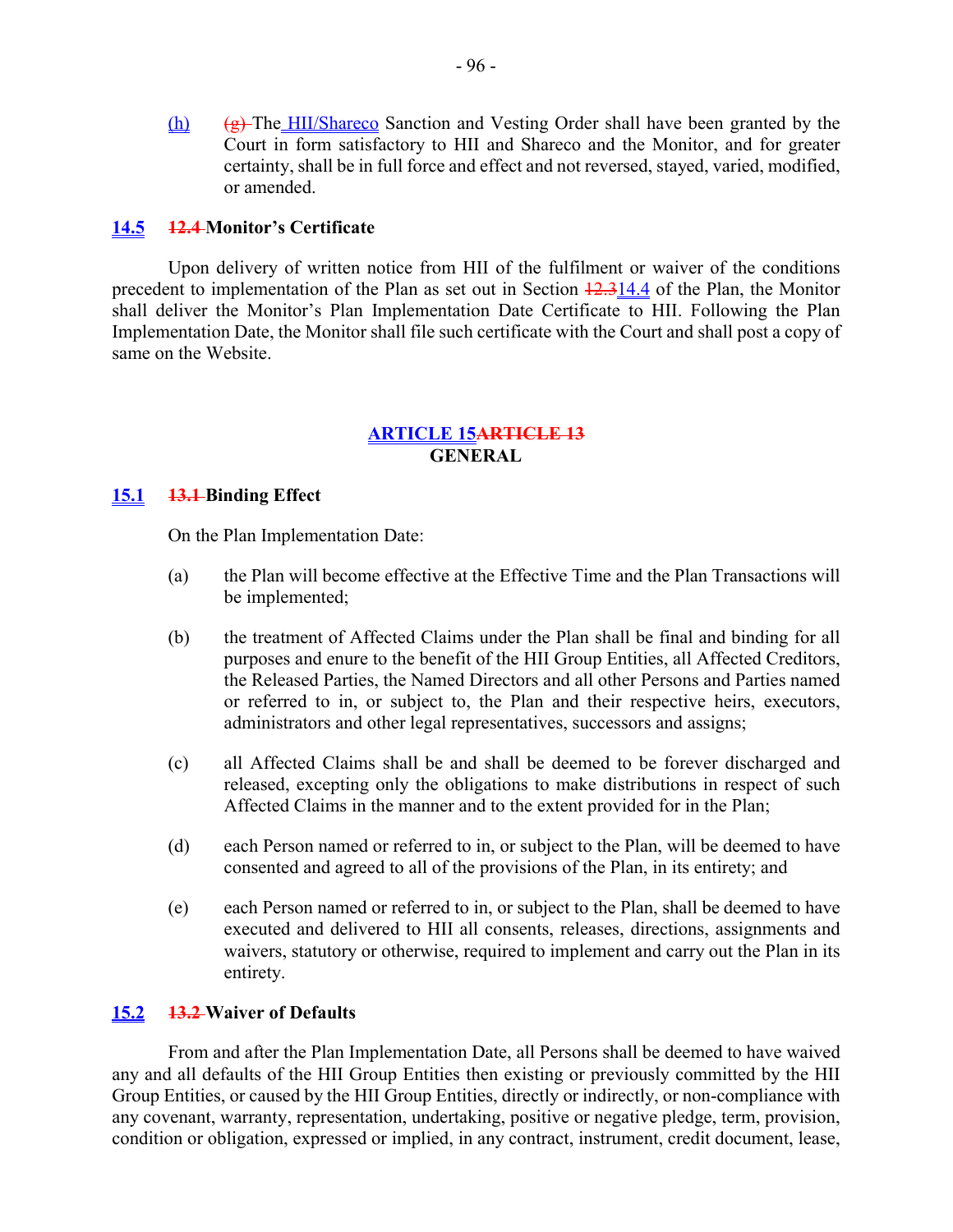guarantee, agreement for sale, deed, licence, permit or other agreement, written or oral, and any and all amendments or supplements thereto, existing between such Person and any of the HII Group Entities arising directly or indirectly from the filing by the HII Group Entities under the CCAA and the implementation of the Plan (including the Reorganization Transaction) and any and all notices of default and demands for payment or any step or proceeding taken or commenced in connection therewith under any such agreement shall be deemed to have been rescinded and of no further force or effect, provided that nothing shall be deemed to excuse the HII Group Entities from performing *itstheir* obligations under the Plan or be a waiver of defaults by the HII Group Entities under the Plan and the related documents. This Section does not affect the rights of any Person to pursue any recoveries for a Claim that may be obtained from a guarantor (other than an HII Group Entity) and any security granted by such guarantor. For greater certainty, nothing in this Section shall affect the rights of the Bond 6 Claim Holders to receive distributions under the Homco 61 Plan in respect of the Bond 6 Homco 61 Claim. Notwithstanding anything in this Section 15.2, Catalyst shall not be deemed to have waived any breach by HII, Shareco or Homco 61 LP of any of their respective obligations under the Restated Catalyst Support Agreement.

# **15.3 13.3 Claims Bar Date**

Nothing in the Plan extends or shall be interpreted as extending or amending the Claims Bar Date, or gives or shall be interpreted as giving any rights to any Person in respect of Claims that have been barred or extinguished pursuant to the Claims Process Order.

# **15.4 13.4 Deeming Provisions**

In the Plan, the deeming provisions are not rebuttable and are conclusive and irrevocable.

# **15.5 13.5 Non-Consummation**

HII and Shareco reserve the right to revoke or withdraw the Plan at any time prior to the Plan Sanction Date with the consent of the Monitor. If HII and Shareco revoke or withdraw the Plan, or if the HII/Shareco Sanction and Vesting Order is not issued or if the Plan Implementation Date does not occur, (a) the Plan shall be null and void in all respects, (b) any settlement or compromise embodied in the Plan (including the fixing or limiting to an amount certain any Claim), or any document or agreement executed pursuant to the Plan shall be deemed null and void, and (c) nothing contained in the Plan, and no acts taken in preparation for consummation of the Plan, shall (i) constitute or be deemed to constitute a waiver or release of any Claims by or against HII, Shareco or any other Person; (ii) prejudice in any manner the rights of HII or Shareco or any other Person in any further proceedings involving HII or Shareco; or (iii) constitute an admission of any sort by HII or Shareco or any other Person.

# **15.6 13.6 Modification of the Plan**

(a) HII and Shareco reserve the right, at any time and from time to time, with the consent of the Monitor and Catalyst, acting reasonably, both prior to and during the HII/Shareco Creditors' Meeting or after the HII/Shareco Creditors' Meeting, to amend, restate, modify and/or supplement the Plan; provided (i) if made prior to or at the HII/Shareco Creditors' Meeting, such amendment, restatement, modification or supplement shall be communicated to the Affected Creditors in the manner required by the HII/Shareco Meeting Order, and (ii) if made following the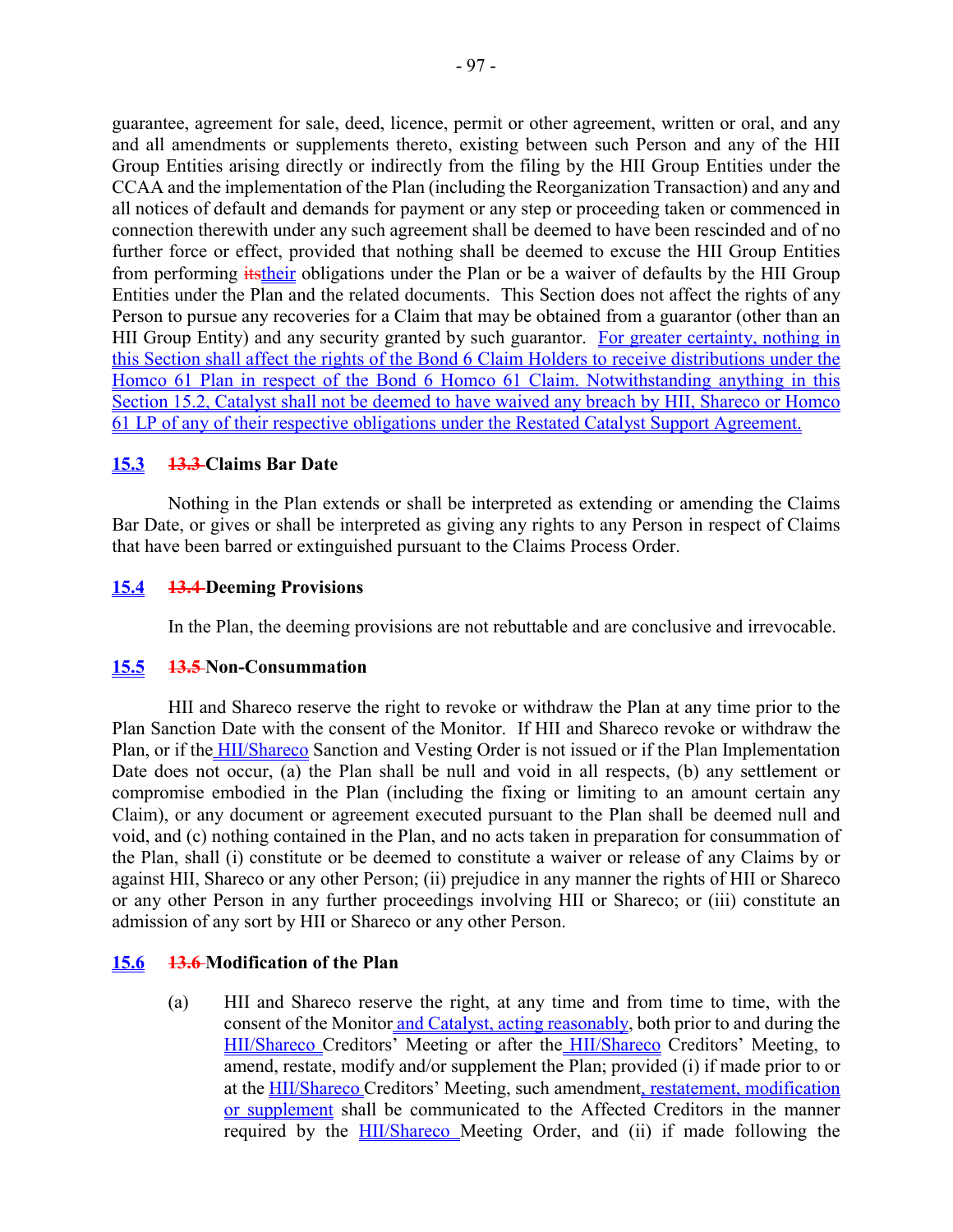HII/Shareco Creditors' Meeting, such amendment, restatement, modification or supplement shall be approved by the Court following notice to the Affected Creditors.

- (b) Notwithstanding Section  $\frac{13.615.6(a)}{a}$ , any amendment, restatement, modification or supplement to the Plan may be made by HII and Shareco with the consent of Catalyst, acting reasonably, and the Monitor, or pursuant to an Order, at any time and from time to time, provided that it concerns a matter which, in the opinion of HII and Shareco, acting reasonably, is of an administrative nature required to better give effect to the implementation of the Plan and the HII/Shareco Sanction and Vesting Order or to cure any errors, omissions or ambiguities and is not materially adverse to the financial or economic interests of the Affected Creditors.
- (c) Any amended, restated, modified or supplementary Plan or Plans filed with the Court and, if required by this Section, approved by the Court, shall, for all purposes, be and be deemed to be a part of, and incorporated, in the Plan.

# **15.7 13.7 Paramountcy**

Except with respect to the Unaffected Claims, from and after the Effective Time on the Plan Implementation Date, any conflict between:

- (a) the Plan; and
- (b) the covenants, warranties, representations, terms, conditions, provisions or obligations, expressed or implied, of any contract, mortgage, security agreement, indenture, trust indenture, loan agreement, commitment letter, agreement for sale, bylaws of the HII Group Entities, lease or other agreement, written or oral and any and all amendments or supplements thereto existing between any Person and the HII Group Entities as at the Plan Implementation Date;

will be deemed to be governed by the terms, conditions and provisions of the Plan and the HII/Shareco Sanction and Vesting Order, which shall take precedence and priority.

### **15.8 13.8 Severability of Plan Provisions**

If, prior to the Plan Sanction Date, any term or provision of the Plan is held by the Court to be invalid, void or unenforceable, the Court, at the request of HII and Shareco and with the consent of the Monitor, shall have the power to either (a) sever such term or provision from the balance of the Plan and provide HII and Shareco with the option to proceed with the implementation of the balance of the Plan as of and with effect from the Plan Implementation Date, or (b) alter and interpret such term or provision to make it valid or enforceable to the maximum extent practicable, consistent with the original purpose of the term or provision held to be invalid, void or unenforceable, and such term or provision shall then be applicable as altered or interpreted. Notwithstanding any such holding, alteration or interpretation, and provided that HII and Shareco proceed with the implementation of the Plan, the remainder of the terms and provisions of the Plan shall remain in full force and effect and shall in no way be affected, impaired or invalidated by such holding, alteration or interpretation.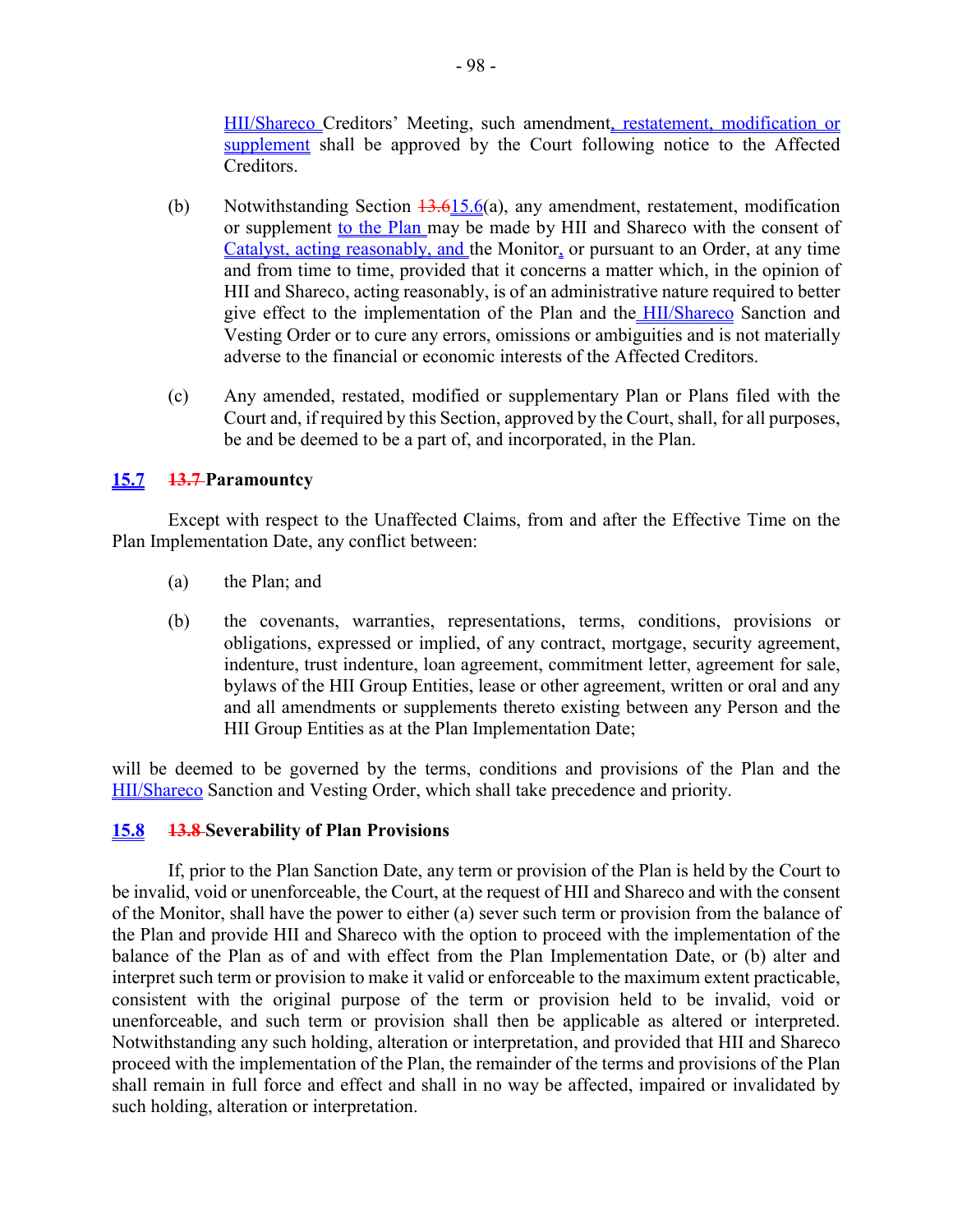#### **15.9 13.9 Responsibilities of the Monitor**

The Monitor is acting in its capacity as Monitor in the CCAA Proceedings with respect to the HII Group Entities and not in its personal or corporate capacity, for any and all acts, or decisions to not act in the context of the realization of the Non-Core Business Assets, whether same occurs before or after the Plan Implementation Date. The Monitor is acting and will continue to act in its capacity as Monitor in the CCAA Proceedings with respect to the HII Group Entities and not in its personal and corporate capacity while establishing and administering the Cash Reserves (including any adjustments with respect to same), opening a DRS Account, holding the Non-Core Business Asset Notes, selecting a Trading Platform and establishing any of the Distribution Date, Materials Record Date, Effective Time or the timing or sequence of the Plan Transactions. The Monitor will not be responsible or liable for any obligations of the Homburg Group Members, including with respect to the payment of any of the Administrative Reserve Costs, Litigation Reserve Costs and the KERP Claim, and the making of distributions or the receipt of any distribution by an Affected Creditor pursuant to the Plan. The Monitor will have the powers and protections granted to it by the Plan, the CCAA, the Initial Order, the HII/Shareco Meeting Order, the HII/Shareco Sanction and Vesting Order, and any other Order made in the CCAA Proceedings.

### **15.10 13.10 Different Capacities**

Persons who are affected by the Plan may be affected in more than one capacity. Unless expressly provided herein to the contrary, a Person will be entitled to participate hereunder in each such capacity. Any action taken by a Person in one capacity will not affect such Person in any other capacity, unless expressly agreed by the Person in writing or unless its Claims overlap or are otherwise duplicative.

### **15.11 13.11 Notices**

Any notice of other communication to be delivered hereunder must be in writing and reference the Plan and may, subject as hereinafter provided, be made or given by personal delivery, ordinary mail or by facsimile or email addressed to the respective Parties as follows:

If to HII and Shareco:

Homburg Invest Inc. and Homburg Shareco Inc. 32 Akerley Boulevard Dartmouth, Nova Scotia B3B 1N1

| Attention: | Mr. Jan Schöningh, President and Chief Executive Officer       |
|------------|----------------------------------------------------------------|
|            | and Mr. James F. Miles, Chief Financial Officer                |
| Fax:       | $(514) 841 - 9618$                                             |
| Email:     | $ischoningh(\omega)$ hinvest.ca / jmiles $(\omega)$ hinvest.ca |

with a copy to:

Osler, Hoskin & Harcourt LLP 1000 De la Gauchetiere Street West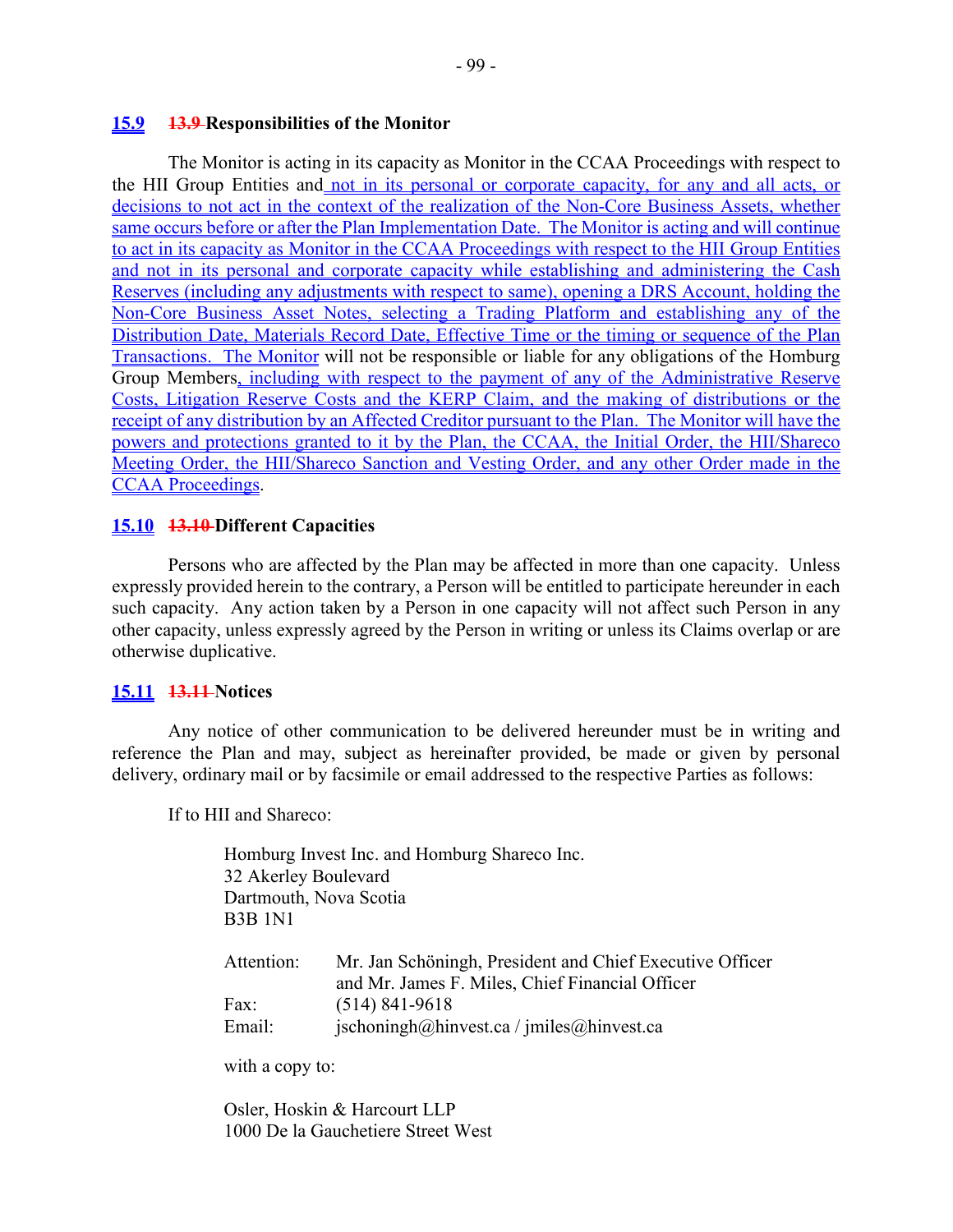Suite 2100 Montreal, Quebec H3B 4W5 Attention: Mr. Vitale Santoro and Ms Sandra Abitan Fax: (514) 904-8101 Email: vsantoro@osler.com / sabitan@osler.com

If to a Creditor:

to the address or facsimile number or email address for such Creditor specified in the Proof of Claim or Letter of Instruction filed by such Creditor;

If to the Monitor:

Samson Belair/Deloitte & Touche Inc. 1 Place Ville Marie Suite 3000 Montreal, Quebec H3B 4T9

| Attention: | Mr. Pierre Laporte and Mr. Jean-Francois Nadon |
|------------|------------------------------------------------|
| Fax:       | $(514)$ 390-4103                               |
| Email:     | pilaporte@deloitte.ca / jnadon@deloitte.ca     |

with a copy to:

McCarthy Tetrault LLP 1000 De la Gauchetiere Street West Suite 2500 Montreal, Quebec H3B OA2

| Attention: | Mr. Mason Poplaw and Mr. Clemens Mayr   |
|------------|-----------------------------------------|
| Fax:       | $(514)$ 875-6246                        |
| Email:     | mpoplaw@mccarthy.ca / cmayr@mccarthy.ca |

If to Catalyst:

The Catalyst Capital Group Inc. 77 King Street West **Royal Trust Tower** TD Bank Centre Suite 4320, PO Box 212 Toronto, Ontario M5K 1J3

Attention: Mr. Gabriel De Alba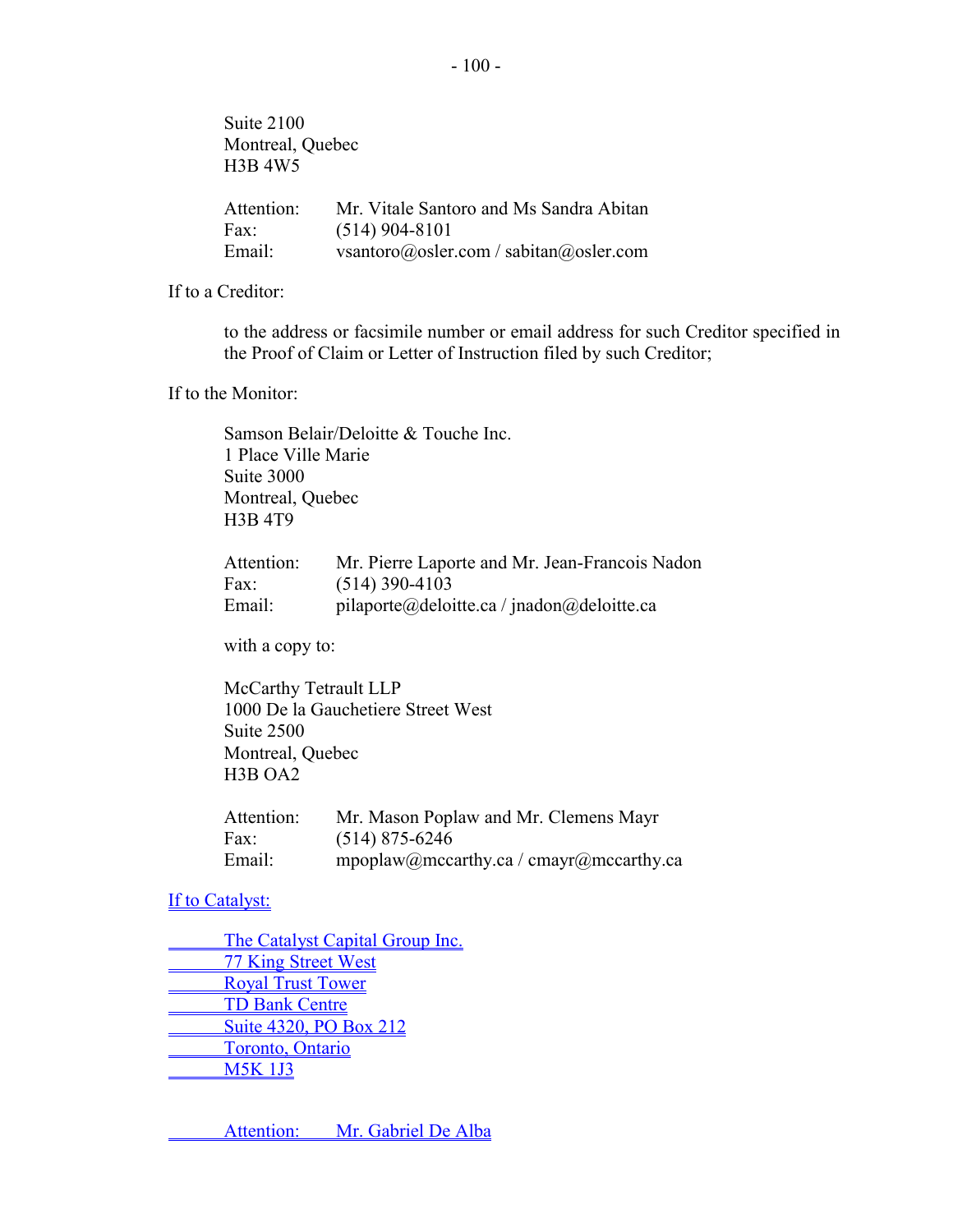Fax: (416) 945-3060 Email: gdealba@catcapital.com

with a copy to: McMillan LLP 1000 Sherbrooke Street West Suite 2700 Montreal, Quebec H3A 3G4 Attention: Mr. Max Mendelsohn / Mr. Marc-André Morin Fax: (514) 987-1213 Email: max.mendelsohn@mcmillan.ca / marc-andre.morin@mcmillan.ca

or to such other address as any party may from time to time notify the others in accordance with this Section. Any such communication so given or made shall be deemed to have been given or made and to have been received on the day of delivery if delivered, or on the day of faxing or sending by other means of recorded electronic communication, provided that such day in either event is a Business Day and the communication is so delivered, faxed or sent before 5:00 p.m. on such day. Otherwise, such communication shall be deemed to have been given and made and to have been received on the next following Business Day.

### **15.12 13.12 Further Assurances**

Each of the Persons named or referred to in, or subject to, the Plan will execute and deliver all such documents and instruments and do all such acts and things as may be necessary or desirable to carry out the full intent and meaning of the Plan and to give effect to the transactions contemplated herein.

**DATED** as of the  $\frac{526}{ }$ <sup>th</sup> day of FebruaryApril, 2013.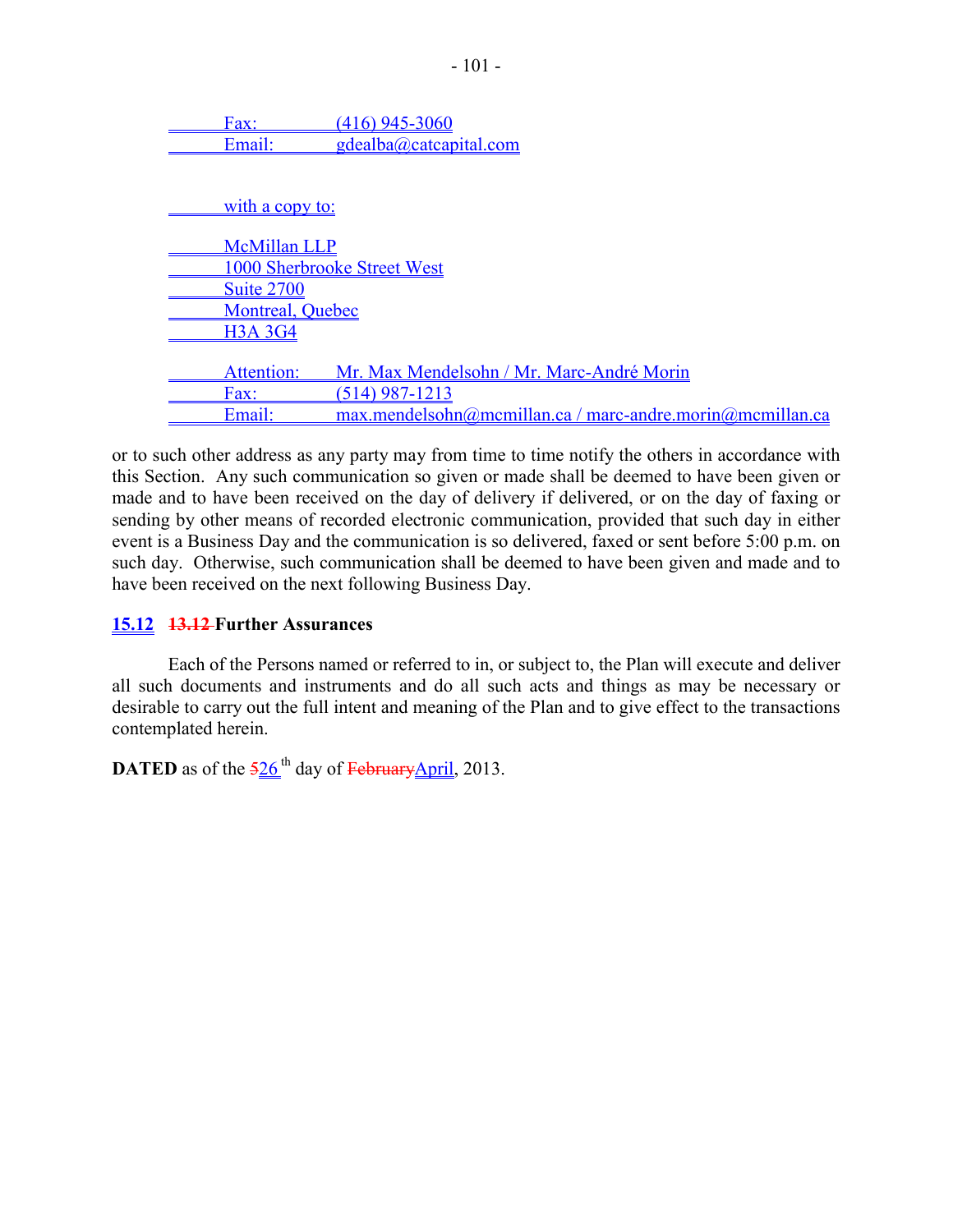### **SCHEDULE "B"**

### **PRE-PLAN IMPLEMENTATION DATE TRANSACTIONS**

The following Pre-Plan Implementation Date Transactions shall be effected, sequentially in the following order without any further act, or formality being taken and as shall be approved by the HII/Shareco Sanction and Vesting Order prior to the Plan Implementation Date:

- (a) Incorporation of Newco and Newco Subsidiaries:
	- (i) HII shall lend to the Incorporation Foundation the Newco Incorporation Loan, the loan proceeds of which shall be used by the Incorporation Foundation to subscribe for the initial share capitalpreference shares of Newco;
	- (ii) The Incorporation Foundation shall incorporate Newco under the laws of the Netherlands by subscribing for preference shares for the subscription price of EUR225,000;  $\frac{and}{end}$
	- (iii) Newco shall have such characteristics (including capital structure, protective measures and governance) as shall be appropriate in view of its size, the Trading Platform on which its shares are traded and its activities and as shall protect Newco and its stakeholders against undue interference, all in accordance with Applicable Law; and
	- (iv) Newco shall adopt such governance policies and measures as are necessary to comply with (A) the Alternative Investment Fund Managers Directive and the regulations thereunder, and (B) the Dutch Corporate Governance Code, to the extent that such compliance does not conflict with the terms of the Restated Catalyst Support Agreement or is otherwise unanimously agreed to by the Newco Initial Supervisory Board;
	- (v) Newco shall incorporate two subsidiaries to receive the Core GP Assets; and
	- (vi) For greater certainty, if the Restated Catalyst Support Agreement is validly terminated prior to the Plan Implementation Date, Catalyst shall have no representation on the Newco Initial Supervisory Board or the Newco Management Board;
- (b) Collapsing of BV Preferred Share Structure:
	- (i) Each BV Preferred Shareholder shall transfer its preferred shares of a Core BV to its respective co-shareholder Homco other than the BV Preferred Shareholders of Coët BV and Valbonne 2 BV;
	- (ii) Hofer Corporation NV shall transfer its preferred shares of Valbonne 2 BV to Stichting Coeval; and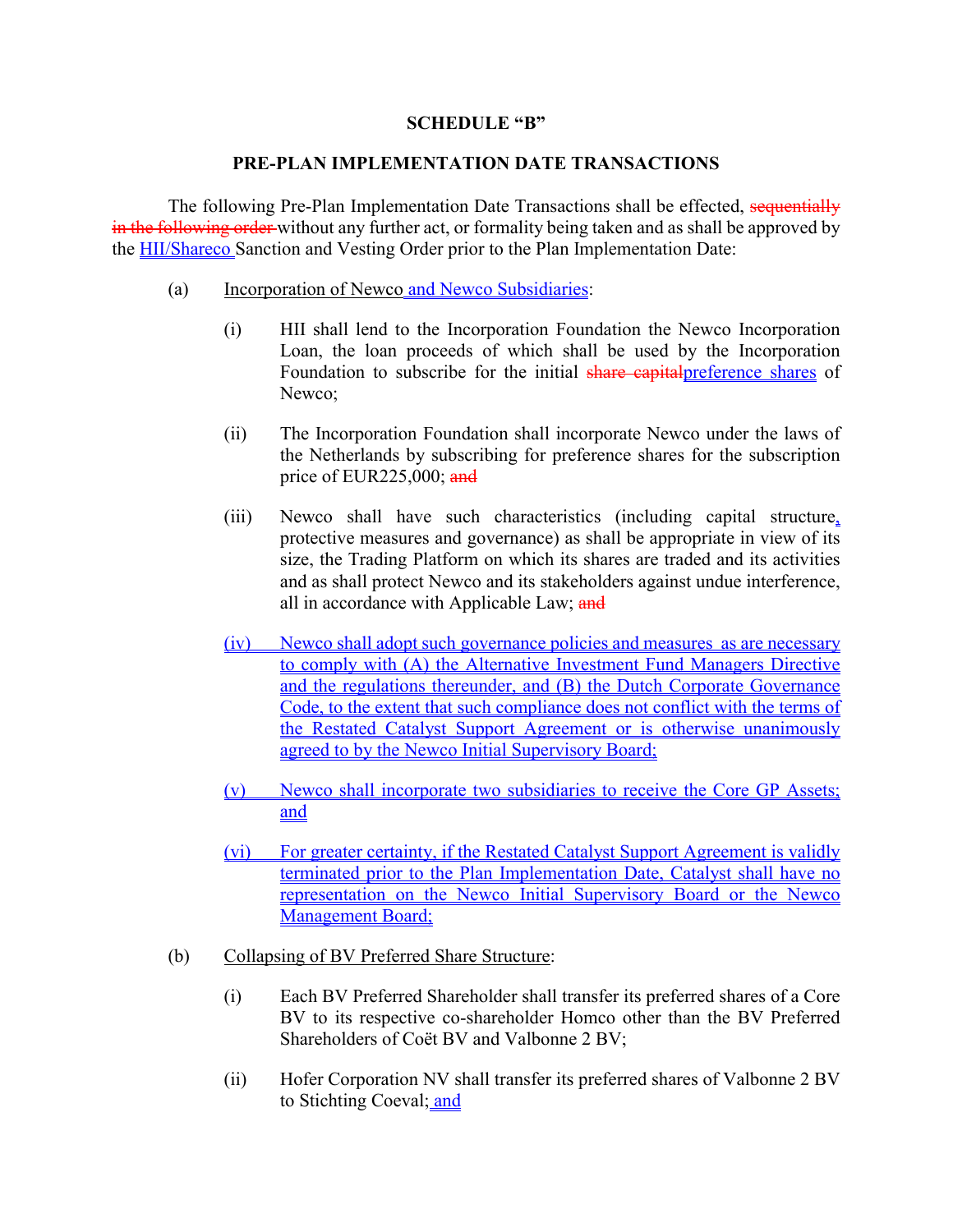# **PRE PLAN IMPLEMENTATION DATE TRANSACTIONS**

(continued)

**Page**

- (iii) Homco 69 LP and Stichting Coeval shall resolve to amend the articles of association of Valbonne 2 BV to adjust Stichting Coeval's preferred share entitlement;
- $(iii)$   $(iv)$  TorvelTorvël BV shall transfer its preferred shares of Coët BV to Stichting Coeval; and
- (v) Homco 70 LP and Stichting Coeval shall resolve to amend the articles of association of Coët BV to adjust Stichting Coeval's preferred share entitlement; and
- (c) Voluntary Bankruptcies: In their discretion, HII and the Monitor may determine whether any Homburg Group Member is an Insolvent Person, and shall cause it to file an assignment into bankruptcy under the BIA or similar step under foreign bankruptcy legislation, naming Deloitte or any other Person as Trustee in Bankruptcy as applicable; and
- (d) Core BV's Upstream Loans: In their discretion, HII and the Monitor may determine to repay or satisfy a Core BV's intercompany loans or advances owing from its sole common shareholder Core Homco, including without limitation by way of return of capital, dividend in kind, payment, set-off and forgiveness of debt;
- (e) HII Downstream Loans: In their discretion, HII and the Monitor may determine to convert HII downstream loans or advances owing from Core Homcos into units of such Core Homcos; and
- (f) (e) Information Circular: HII shall prepare the Information Circular and shall cause the Information Circular to be sent or otherwise made available to the Affected Creditors in accordance with the HII/Shareco Meeting Order and any other Persons as may be required by the Court or under Applicable Law; and.
- (f) Resignation of Directors: The existing directors of HII and Shareco shall resign effective immediately\* prior to the commencement of the \*Plan Transactions.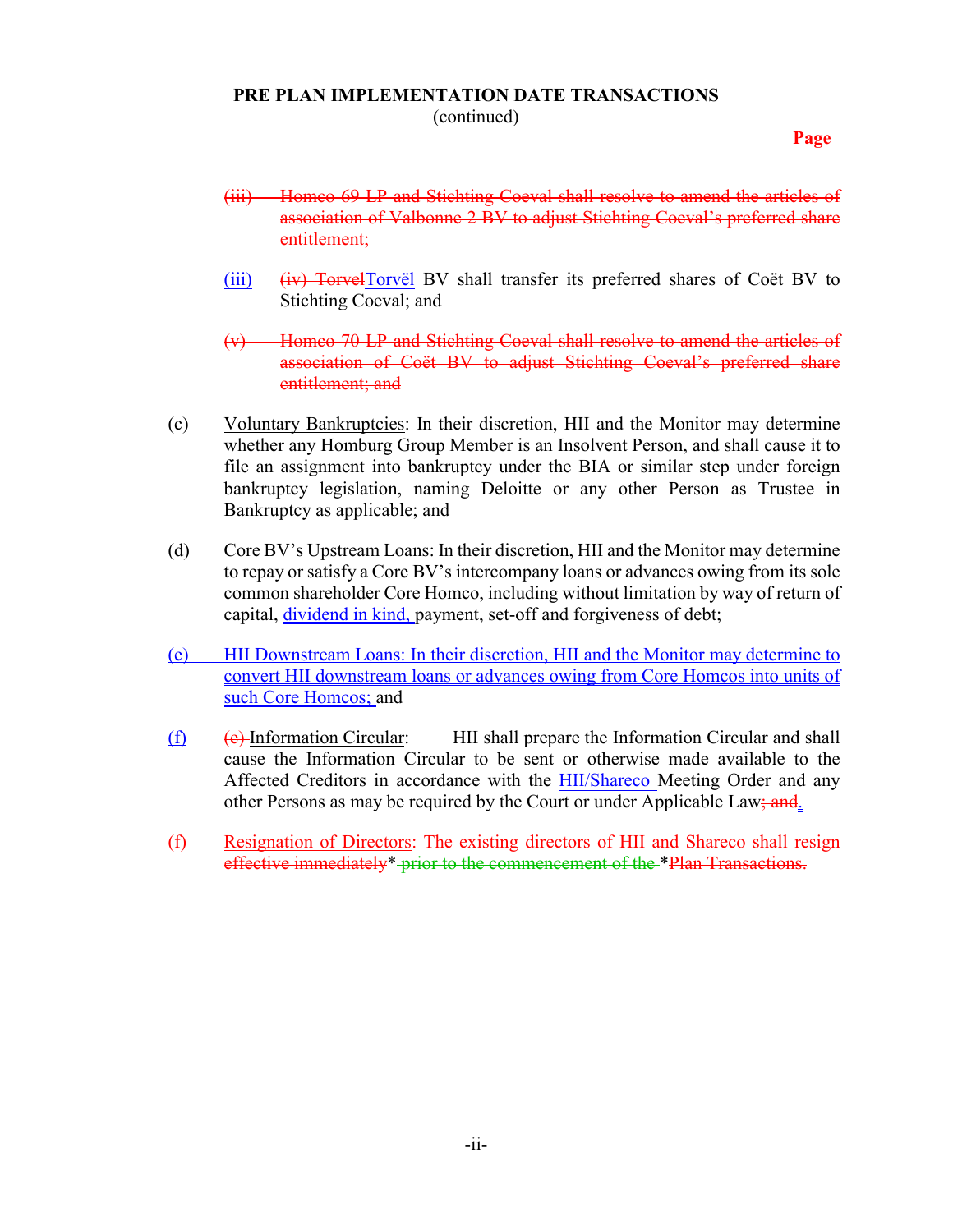## **SCHEDULE "D"**

## **HOMCOS**

HII is the sole limited partner of the following Homcos:

| <b>Defined Term</b> | <b>Meaning</b>                              |
|---------------------|---------------------------------------------|
| "Homco 52 LP"       | Homco Realty Fund (52) Limited Partnership  |
| "Homco 61 LP"       | Homco Realty Fund (61) Limited Partnership  |
| "Homco 69 LP"       | Homco Realty Fund (69) Limited Partnership  |
| "Homco 70 LP"       | Homco Realty Fund (70) Limited Partnership  |
| "Homco 71 LP"       | Homco Realty Fund (71) Limited Partnership  |
| "Homco 72 LP"       | Homco Realty Fund (72) Limited Partnership  |
| "Homco 73 LP"       | Homco Realty Fund (73) Limited Partnership  |
| "Homco 74 LP"       | Homco Realty Fund (74) Limited Partnership  |
| "Homco 76 LP"       | Homco Realty Fund (76) Limited Partnership  |
| "Homco 83 LP"       | Homco Realty Fund (83) Limited Partnership  |
| "Homco 84 LP"       | Homco Realty Fund (84) Limited Partnership  |
| "Homco 85 LP"       | Homco Realty Fund (85) Limited Partnership  |
| "Homco 86 LP"       | Homco Realty Fund (86) Limited Partnership  |
| "Homco 87 LP"       | Homco Realty Fund (87) Limited Partnership  |
| "Homco 88 LP"       | Homco Realty Fund (88) Limited Partnership  |
| "Homco 89 LP"       | Homco Realty Fund (89) Limited Partnership  |
| "Homco 92 LP"       | Homco Realty Fund (92) Limited Partnership  |
| "Homco 94 LP"       | Homco Realty Fund (94) Limited Partnership  |
| "Homco 96 LP"       | Homco Realty Fund (96) Limited Partnership  |
| "Homco 98 LP"       | Homco Realty Fund (98) Limited Partnership  |
| "Homco 102 LP"      | Homco Realty Fund (102) Limited Partnership |